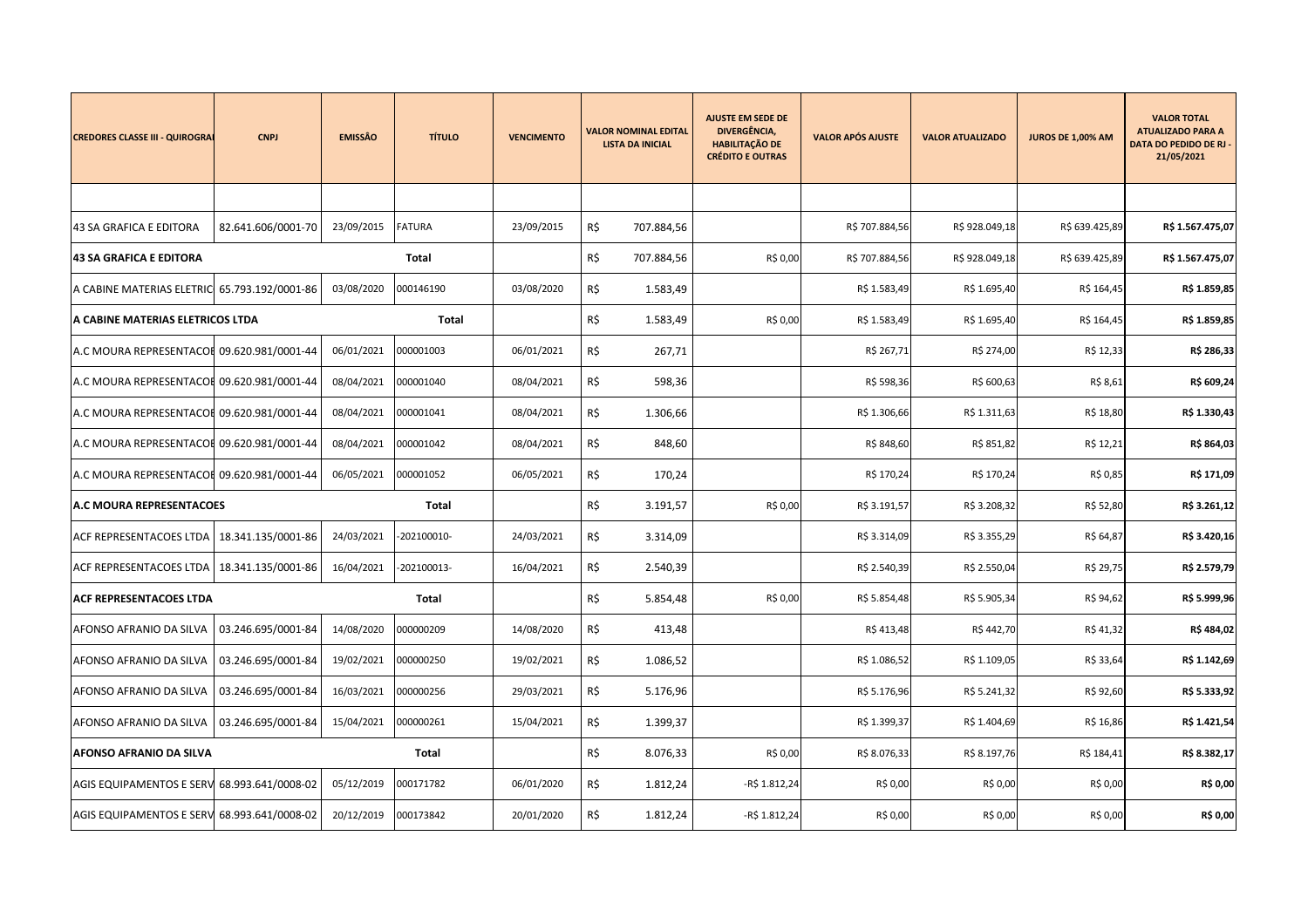| AGIS EQUIPAMENTOS E SERVICOS DE INFORMATICA LTDA |            | <b>Total</b>   |            | R\$ | 3.624,48  | -R\$ 3.624,48 | R\$ 0,00      | R\$ 0,00      | R\$ 0,00     | R\$ 0,00      |
|--------------------------------------------------|------------|----------------|------------|-----|-----------|---------------|---------------|---------------|--------------|---------------|
| AIR LINE AUTOMACAO INDUS 04.987.982/0001-08      | 24/07/2020 | 002-000015632- | 24/07/2020 | R\$ | 205,20    |               | R\$ 205,20    | R\$ 220,67    | R\$ 22,14    | R\$ 242,81    |
| AIR LINE AUTOMACAO INDUS 04.987.982/0001-08      | 06/04/2021 | 002-000017180- | 06/04/2021 | R\$ | 210,00    |               | R\$ 210,00    | R\$ 210,80    | R\$ 3,16     | R\$ 213,96    |
| AIR LINE AUTOMACAO INDUS 04.987.982/0001-08      | 08/04/2021 | 002-000017192- | 08/04/2021 | R\$ | 245,00    |               | R\$ 245,00    | R\$ 245,93    | R\$ 3,53     | R\$ 249,46    |
| AIR LINE AUTOMACAO INDUS 04.987.982/0001-08      | 07/05/2021 | 002-000017385- | 07/05/2021 | R\$ | 290,00    |               | R\$ 290,00    | R\$ 290,00    | R\$ 1,35     | R\$ 291,35    |
| AIR LINE AUTOMACAO INDUSTRIAL LTDA               |            | Total          |            | R\$ | 950,20    | R\$ 0,00      | R\$ 950,20    | R\$ 967,40    | R\$ 30,18    | R\$ 997,58    |
| ALMEIDA REPRESENTACOES   02.488.226/0001-09      | 25/03/2021 | 000000395      | 25/03/2021 | R\$ | 3.243,86  |               | R\$ 3.243,86  | R\$ 3.284,19  | R\$ 62,40    | R\$ 3.346,59  |
| ALMEIDA REPRESENTACOES LTDA.                     |            | Total          |            | R\$ | 3.243,86  | R\$ 0,00      | R\$ 3.243,86  | R\$ 3.284,19  | R\$ 62,40    | R\$ 3.346,59  |
| 14.984.750/0003-11<br>AMMUA ARMAZENS GERAIS      | 23/10/2020 | 000025564      | 16/11/2020 | R\$ | 7.992,70  |               | R\$ 7.992,70  | R\$ 8.378,74  | R\$ 519,48   | R\$ 8.898,22  |
| <b>AMMUA ARMAZENS GERAIS EIRELI</b>              |            | Total          |            | R\$ | 7.992,70  | R\$ 0,00      | R\$ 7.992,70  | R\$ 8.378,74  | R\$ 519,48   | R\$ 8.898,22  |
| AROMAX INDUSTRIA E COME 55.586.473/0001-04       | 15/01/2020 | 000056133      | 05/02/2020 | R\$ | 8.973,60  |               | R\$ 8.973,60  | R\$ 9.666,33  | R\$ 1.517,61 | R\$ 11.183,95 |
| AROMAX INDUSTRIA E COMERCIO LTDA                 |            | Total          |            | R\$ | 8.973,60  | R\$ 0,00      | R\$ 8.973,60  | R\$ 9.666,33  | R\$ 1.517,61 | R\$ 11.183,95 |
| ATLAS COPCO BRASIL LTDA<br>57.029.431/0047-80    | 16/06/2020 | 000015049      | 13/03/2021 | R\$ | 4.964,00  |               | R\$4.964,00   | R\$ 5.025,72  | R\$ 115,59   | R\$ 5.141,31  |
| ATLAS COPCO BRASIL LTDA<br>57.029.431/0047-80    | 16/06/2020 | 000015049      | 12/04/2021 | R\$ | 7.742,00  |               | R\$ 7.742,00  | R\$ 7.771,42  | R\$ 101,03   | R\$ 7.872,45  |
| ATLAS COPCO BRASIL LTDA<br>57.029.431/0047-80    | 16/06/2020 | 000015050      | 17/06/2020 | R\$ | 8.220,00  |               | R\$ 8.220,00  | R\$ 8.866,15  | R\$ 998,92   | R\$ 9.865,07  |
| 57.029.431/0047-80<br>ATLAS COPCO BRASIL LTDA    | 16/06/2020 | 000015050      | 11/02/2021 | R\$ | 218,00    |               | R\$ 218,00    | R\$ 222,52    | R\$ 7,34     | R\$ 229,86    |
| ATLAS COPCO BRASIL LTDA<br>57.029.431/0047-80    | 16/06/2020 | 000015050      | 13/03/2021 | R\$ | 1.918,00  |               | R\$ 1.918,00  | R\$ 1.941,85  | R\$44,66     | R\$ 1.986,51  |
| ATLAS COPCO BRASIL LTDA<br>57.029.431/0047-80    | 16/06/2020 | 000015050      | 12/04/2021 | R\$ | 83,55     |               | R\$ 83,55     | R\$ 83,87     | R\$ 1,09     | R\$ 84,96     |
| <b>ATLAS COPCO BRASIL LTDA</b>                   |            | Total          |            | R\$ | 23.145,55 | R\$ 0,00      | R\$ 23.145,55 | R\$ 23.911,52 | R\$ 1.268,64 | R\$ 25.180,16 |
| AUTOMOTION IND COM IMP<br>00.350.593/0001-16     | 18/11/2019 | 000001099      | 16/12/2019 | R\$ | 2.834,85  |               | R\$ 2.834,85  | R\$ 3.096,82  | R\$ 538,85   | R\$ 3.635,67  |
| AUTOMOTION IND COM IMP 00.350.593/0001-16        | 18/11/2019 | 000001099      | 30/12/2019 | R\$ | 2.834,85  |               | R\$ 2.834,85  | R\$ 3.096,82  | R\$ 524,39   | R\$ 3.621,21  |
| AUTOMOTION IND COM IMP 00.350.593/0001-16        | 18/11/2019 | 000001099      | 13/01/2020 | R\$ | 2.835,70  |               | R\$ 2.835,70  | R\$ 3.060,41  | R\$ 503,95   | R\$ 3.564,36  |
| AUTOMOTION IND COM IMPORTACAO E EXPORTACAO LTDA  |            |                | Total      | R\$ | 8.505,40  | R\$ 0,00      | R\$ 8.505,40  | R\$ 9.254,05  | R\$ 1.567,19 | R\$ 10.821,24 |
| AUTRON AUTOMACAO INDU: 72.932.718/0001-27        | 13/01/2020 | 000021743      | 03/02/2020 | R\$ | 4.072,09  |               | R\$4.072,09   | R\$4.386,44   | R\$ 691,60   | R\$ 5.078,04  |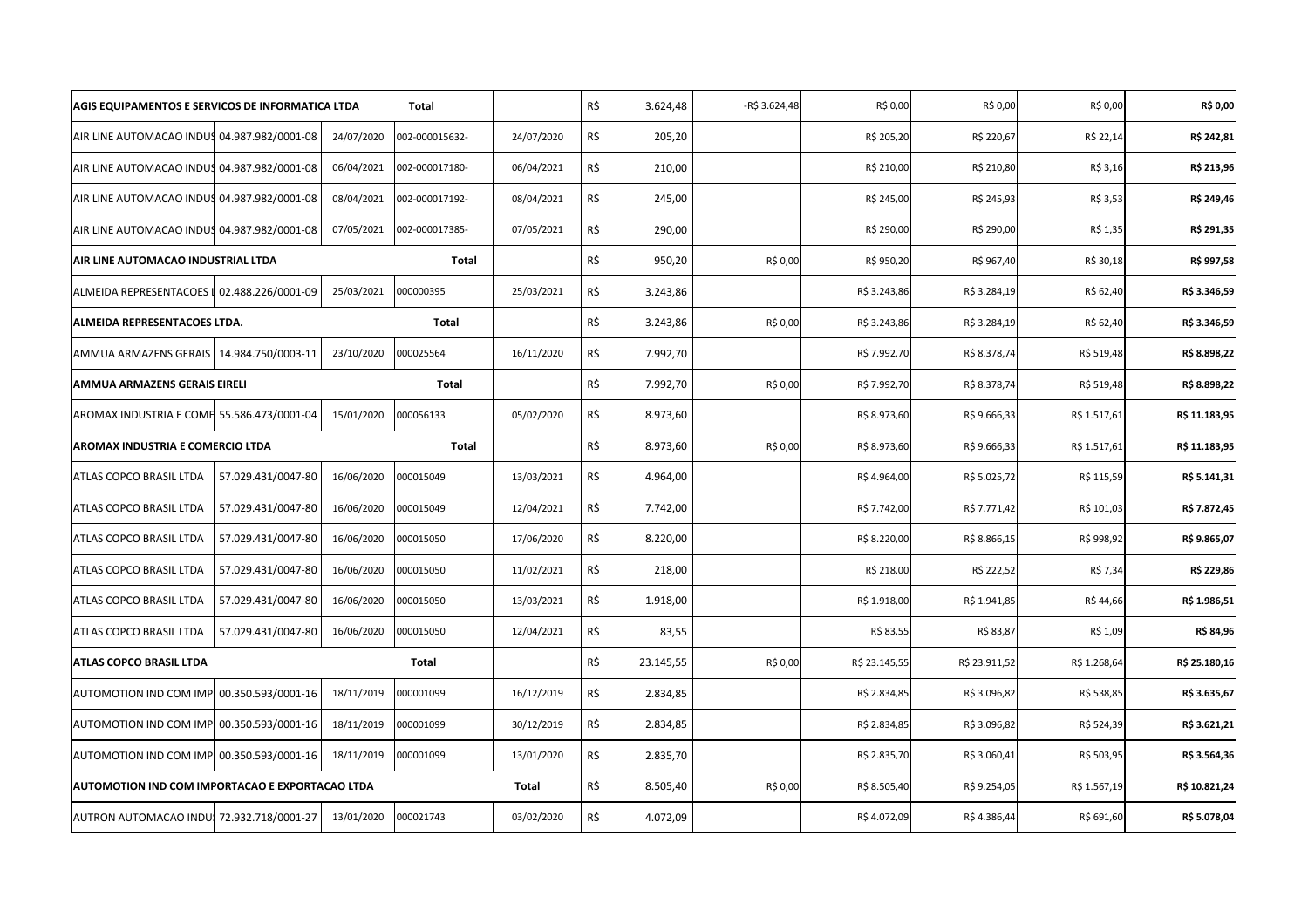| AUTRON AUTOMACAO INDUSTRIAL E COMERCIO LTDA   |                                                                                                                                              |            |                                                             | <b>Total</b> | R\$ | 4.072,09     | R\$ 0,00        | R\$4.072,09      | R\$4.386,44      | R\$ 691,60   | R\$ 5.078,04     |
|-----------------------------------------------|----------------------------------------------------------------------------------------------------------------------------------------------|------------|-------------------------------------------------------------|--------------|-----|--------------|-----------------|------------------|------------------|--------------|------------------|
| AYRES & CARVALHO ASSESOF 12.440.524/0001-82   |                                                                                                                                              | 01/11/2019 | 000000234                                                   | 10/11/2019   | R\$ | 1.607,38     |                 | R\$ 1.607,38     | R\$ 1.765,40     | R\$ 328,36   | R\$ 2.093,76     |
| AYRES & CARVALHO ASSESOF 12.440.524/0001-82   |                                                                                                                                              | 02/12/2019 | 000000241                                                   | 10/12/2019   | R\$ | 1.607,38     |                 | R\$ 1.607,38     | R\$ 1.755,92     | R\$ 309,04   | R\$ 2.064,96     |
| AYRES & CARVALHO ASSESOF 12.440.524/0001-82   |                                                                                                                                              | 02/01/2020 | 000000247                                                   | 11/01/2020   | R\$ | 1.607,38     |                 | R\$ 1.607,38     | R\$ 1.734,75     | R\$ 286,81   | R\$ 2.021,57     |
| AYRES & CARVALHO ASSESOF 12.440.524/0001-82   |                                                                                                                                              | 04/02/2020 | 000000252                                                   | 10/02/2020   | R\$ | 1.607,38     |                 | R\$ 1.607,38     | R\$ 1.731,46     | R\$ 268,95   | R\$ 2.000,42     |
| AYRES & CARVALHO ASSESOF 12.440.524/0001-82   |                                                                                                                                              | 02/03/2020 | 000000261                                                   | 10/03/2020   | R\$ | 1.607,38     |                 | R\$ 1.607,38     | R\$ 1.728,53     | R\$ 251,79   | R\$ 1.980,31     |
| AYRES & CARVALHO ASSESOF 12.440.524/0001-82   |                                                                                                                                              | 02/04/2020 | 000000265                                                   | 10/04/2020   | R\$ | 1.607,37     |                 | R\$ 1.607,37     | R\$ 1.725,41     | R\$ 233,51   | R\$ 1.958,91     |
| AYRES & CARVALHO ASSESORIA E CONSULTORIA LTDA |                                                                                                                                              |            |                                                             | Total        | R\$ | 9.644,27     | R\$ 0,00        | R\$ 9.644,27     | R\$ 10.441,47    | R\$ 1.678,47 | R\$ 12.119,94    |
| BANCO ABC BRASIL S.A.                         | 28.195.667/0001-06                                                                                                                           | 22/10/2020 | 7719020                                                     | 20/07/2021   | R\$ | 195.950,59   | R\$ 11.696,71   | R\$ 207.647,30   | R\$ 207.647,30   | R\$ 0,00     | R\$ 207.647,30   |
| <b>BANCO ABC BRASIL S.A. Total</b>            |                                                                                                                                              |            |                                                             |              | R\$ | 195.950,59   | R\$ 11.696,71   | R\$ 207.647,30   | R\$ 207.647,30   | R\$ 0,00     | R\$ 207.647,30   |
| BANCO BRADESCO S.A.                           | 60.746.948/0001-12                                                                                                                           | 03/09/2020 | 15011846                                                    | 21/05/2021   | R\$ | 1.461.441,12 | -R\$ 22.938,71  | R\$ 1.438.502,41 | R\$ 1.438.502,41 | R\$ 0,00     | R\$ 1.438.502,41 |
| <b>BANCO BRADESCO S.A. Total</b>              |                                                                                                                                              |            |                                                             |              | R\$ | 1.461.441,12 | -R\$ 22.938,71  | R\$ 1.438.502,41 | R\$ 1.438.502,41 | R\$ 0,00     | R\$ 1.438.502,41 |
|                                               | 12/12/2016<br>17/50046-X<br>BANCO DO BRASIL S.A. - PRO 00.000.000/0001-91<br>BANCO DO BRASIL S.A. - PROCESSO 1021002-05-2014-8.26.0071 Total |            |                                                             | 21/05/2021   | R\$ | 880.583,40   | -R\$ 192.083,60 | R\$ 688.499,80   | R\$ 688.499,80   | R\$ 0,00     | R\$ 688.499,80   |
|                                               |                                                                                                                                              |            |                                                             |              | R\$ | 880.583,40   | -R\$ 192.083,60 | R\$ 688.499,80   | R\$ 688.499,80   | R\$ 0,00     | R\$ 688.499,80   |
| BANCO ITAÚ S.A.                               | 60.701.190/0001-04                                                                                                                           | 02/06/2020 | 09892311-3                                                  | 21/05/2021   | R\$ | 1.930.939,31 | R\$ 86.433,23   | R\$ 2.017.372,54 | R\$ 2.017.372,54 | R\$ 0,00     | R\$ 2.017.372,54 |
| <b>BANCO ITAÚ S.A. Total</b>                  |                                                                                                                                              |            |                                                             |              | R\$ | 1.930.939,31 | R\$ 86.433,23   | R\$ 2.017.372,54 | R\$ 2.017.372,54 | R\$ 0,00     | R\$ 2.017.372,54 |
| BANCO SANTANDER (BRASIL) 90.400.888/0001-42   |                                                                                                                                              | 14/10/2019 | 219389909/0033000<br>4000130118448/003<br>30004300000034870 | 21/05/2021   | R\$ | 796.673,21   | -R\$ 561.578,15 | R\$ 235.095,06   | R\$ 235.095,06   | R\$ 0,00     | R\$ 235.095,06   |
| <b>BANCO SANTANDER (BRASIL) S.A. Total</b>    |                                                                                                                                              |            |                                                             |              | R\$ | 796.673,21   | -R\$ 561.578,15 | R\$ 235.095,06   | R\$ 235.095,06   | R\$ 0,00     | R\$ 235.095,06   |
| BERMO VALVULA E EQUIPAM 82.662.263/0001-20    |                                                                                                                                              | 18/05/2020 | 000172435                                                   | 18/08/2020   | R\$ | 9.214,44     |                 | R\$ 9.214,44     | R\$ 9.865,63     | R\$ 907,64   | R\$ 10.773,27    |
| BERMO VALVULA E EQUIPAM 82.662.263/0001-20    |                                                                                                                                              | 18/05/2020 | 000172435                                                   | 18/09/2020   | R\$ | 18.214,44    |                 | R\$ 18.214,44    | R\$ 19.431,71    | R\$ 1.586,92 | R\$ 21.018,63    |
| BERMO VALVULA E EQUIPAM 82.662.263/0001-20    |                                                                                                                                              | 18/05/2020 | 000172435                                                   | 19/10/2020   | R\$ | 18.214,44    |                 | R\$ 18.214,44    | R\$ 19.264,11    | R\$ 1.374,17 | R\$ 20.638,28    |
| BERMO VALVULA E EQUIPAM 82.662.263/0001-20    |                                                                                                                                              | 18/05/2020 | 000172435                                                   | 18/11/2020   | R\$ | 18.214,44    |                 | R\$ 18.214,44    | R\$ 19.094,17    | R\$ 1.171,11 | R\$ 20.265,28    |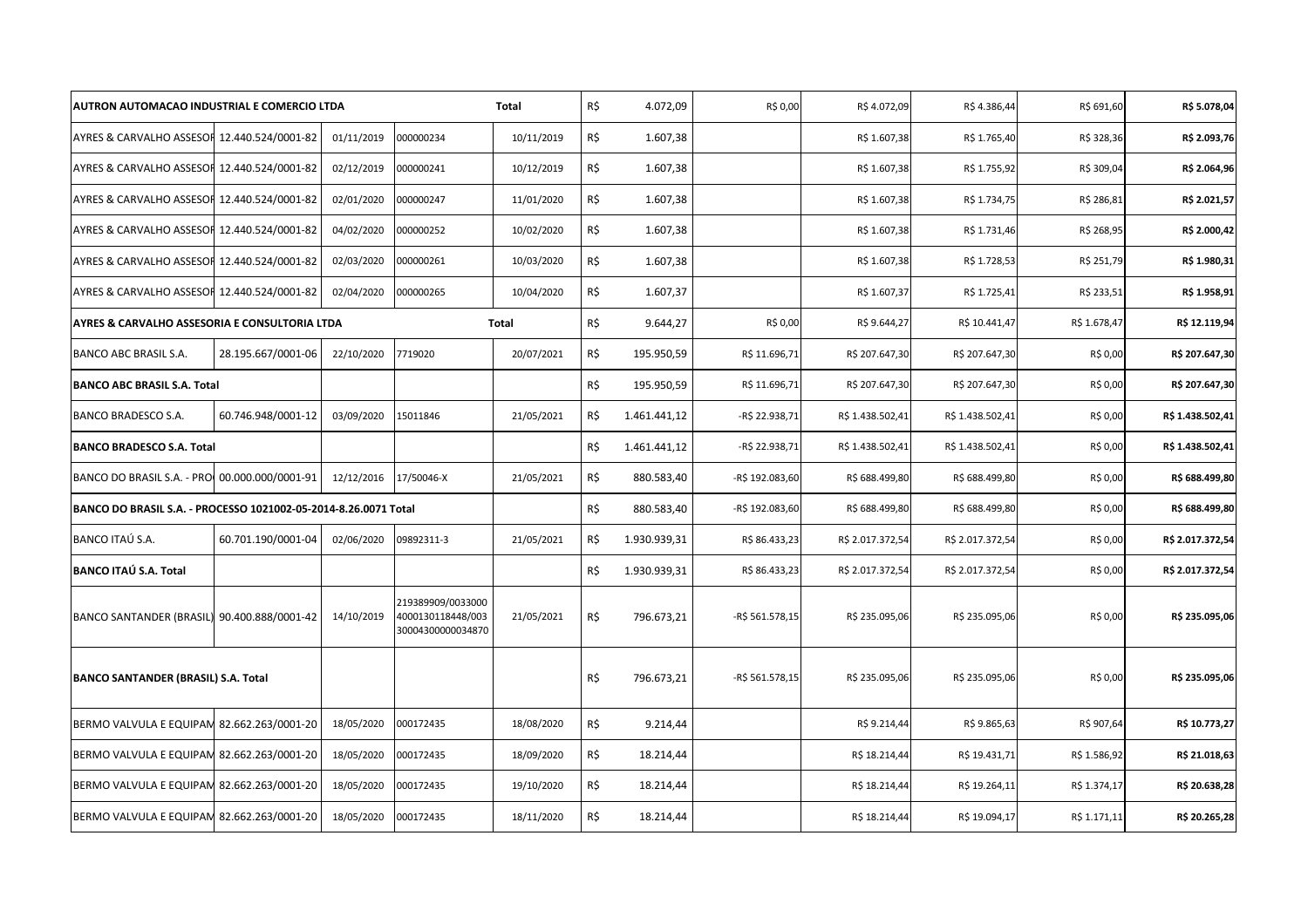| BERMO VALVULA E EQUIPAMENTOS INDUSTRIAIS LTDA   |            |                | Total      | R\$ | 63.857,76  | R\$ 0,00 | R\$ 63.857,76  | R\$ 67.655,62  | R\$ 5.039,84  | R\$ 72.695,46  |
|-------------------------------------------------|------------|----------------|------------|-----|------------|----------|----------------|----------------|---------------|----------------|
| BRADESCO AUTO/RE COMPA 92.682.038/0001-00       | 15/10/2020 | -000049977-009 | 15/06/2021 | R\$ | 493,95     |          | R\$493,95      | R\$493,95      | R\$ 0,00      | R\$493,95      |
| BRADESCO AUTO/RE COMPA 92.682.038/0001-00       | 15/10/2020 | -000049977-010 | 15/07/2021 | R\$ | 493,93     |          | R\$493,93      | R\$493,93      | R\$ 0,00      | R\$493,93      |
| <b>BRADESCO AUTO/RE COMPANHIA DE SEGUROS</b>    |            | Total          |            | R\$ | 987,88     | R\$ 0,00 | R\$ 987,88     | R\$ 987,88     | R\$ 0,00      | R\$ 987,88     |
| BRR FOMENTO MERCANTIL S 68.678.515/0001-89      | 16/08/2019 | CONTRATO       | 17/06/2020 | R\$ | 182.038,49 |          | R\$ 182.038,49 | R\$ 196.348,09 | R\$ 22.121,88 | R\$ 218.469,97 |
| <b>BRR FOMENTO MERCANTIL S/A Total</b>          |            |                |            | R\$ | 182.038,49 | R\$ 0,00 | R\$ 182.038,49 | R\$ 196.348,09 | R\$ 22.121,88 | R\$ 218.469,97 |
| BWB INGREDIENTES COMERC 17.232.248/0001-80      | 20/03/2020 | 000001064      | 03/04/2020 | R\$ | 5.105,00   |          | R\$ 5.105,00   | R\$ 5.479,89   | R\$ 754,40    | R\$ 6.234,29   |
| BWB INGREDIENTES COMERC 17.232.248/0001-80      | 20/03/2020 | 000001064      | 10/04/2020 | R\$ | 6.225,00   |          | R\$ 6.225,00   | R\$ 6.682,14   | R\$ 904,32    | R\$ 7.586,46   |
| BWB INGREDIENTES COMERC 17.232.248/0001-80      | 18/01/2021 | 000001793      | 18/01/2021 | R\$ | 2.085,00   |          | R\$ 2.085,00   | R\$ 2.133,98   | R\$ 87,49     | R\$ 2.221,47   |
| BWB INGREDIENTES COMERCIAL E DISTRIBUIDORA LTDA |            |                | Total      | R\$ | 13.415,00  | R\$ 0,00 | R\$ 13.415,00  | R\$ 14.296,01  | R\$ 1.746,21  | R\$ 16.042,22  |
| CACAU FOODS DO BRASIL ALI 10.285.622/0001-67    | 31/03/2020 | 000067297      | 25/04/2020 | R\$ | 9.027,41   |          | R\$ 9.027,41   | R\$ 9.690,35   | R\$ 1.262,98  | R\$ 10.953,33  |
| CACAU FOODS DO BRASIL ALI 10.285.622/0001-67    | 31/03/2020 | 000067297      | 02/05/2020 | R\$ | 9.027,41   |          | R\$9.027,41    | R\$ 9.712,69   | R\$ 1.243,22  | R\$ 10.955,91  |
| CACAU FOODS DO BRASIL ALI 10.285.622/0001-67    | 31/03/2020 | 000067297      | 09/05/2020 | R\$ | 9.027,40   |          | R\$ 9.027,40   | R\$ 9.712,68   | R\$ 1.220,56  | R\$ 10.933,24  |
| CACAU FOODS DO BRASIL ALIMENTOS LTDA            |            | Total          |            | R\$ | 27.082,22  | R\$ 0,00 | R\$ 27.082,22  | R\$ 29.115,72  | R\$ 3.726,76  | R\$ 32.842,48  |
| CARGIO COMERCIO E REPRES 02.488.950/0001-32     | 24/09/2020 | 000000288-     | 24/09/2020 | R\$ | 2.520,95   |          | R\$ 2.520,95   | R\$ 2.689,42   | R\$ 214,26    | R\$ 2.903,68   |
| CARGIO COMERCIO E REPRES 02.488.950/0001-32     | 24/02/2021 | -000000308-    | 24/02/2021 | R\$ | 2.515,37   |          | R\$ 2.515,37   | R\$ 2.567,53   | R\$ 73,60     | R\$ 2.641,13   |
| <b>CARGIO COMERCIO E REPRESENTACOES LTDA.</b>   |            | Total          |            | R\$ | 5.036,32   | R\$ 0,00 | R\$ 5.036,32   | R\$ 5.256,95   | R\$ 287,86    | R\$ 5.544,81   |
| CARTONAGEM JAUENSE LTDA 50.748.748/0001-45      | 13/11/2020 | 000088233      | 12/01/2021 | R\$ | 26.056,76  |          | R\$ 26.056,76  | R\$ 26.668,85  | R\$ 1.146,76  | R\$ 27.815,61  |
| CARTONAGEM JAUENSE LTDA 50.748.748/0001-45      | 18/11/2020 | 000088393      | 04/01/2021 | R\$ | 62.463,20  |          | R\$ 62.463,20  | R\$ 63.930,50  | R\$ 2.919,49  | R\$ 66.849,99  |
| CARTONAGEM JAUENSE LTDA 50.748.748/0001-45      | 25/11/2020 | 000088571      | 09/01/2021 | R\$ | 34.379,94  |          | R\$ 34.379,94  | R\$ 35.187,55  | R\$ 1.548,25  | R\$ 36.735,80  |
| CARTONAGEM JAUENSE LTDA 50.748.748/0001-45      | 25/11/2020 | 000088571      | 24/01/2021 | R\$ | 34.379,94  |          | R\$ 34.379,94  | R\$ 35.187,55  | R\$ 1.372,31  | R\$ 36.559,86  |
| CARTONAGEM JAUENSE LTDA 50.748.748/0001-45      | 27/11/2020 | 000088646      | 27/12/2020 | R\$ | 35.797,23  |          | R\$ 35.797,23  | R\$ 37.173,04  | R\$ 1.796,70  | R\$ 38.969,74  |
| CARTONAGEM JAUENSE LTDA 50.748.748/0001-45      | 27/11/2020 | 000088646      | 11/01/2021 | R\$ | 35.786,51  |          | R\$ 35.786,51  | R\$ 36.627,16  | R\$ 1.587,18  | R\$ 38.214,33  |
| CARTONAGEM JAUENSE LTDA 50.748.748/0001-45      | 27/11/2020 | 000088646      | 26/01/2021 | R\$ | 35.786,51  |          | R\$ 35.786,51  | R\$ 36.627,16  | R\$ 1.404,04  | R\$ 38.031,20  |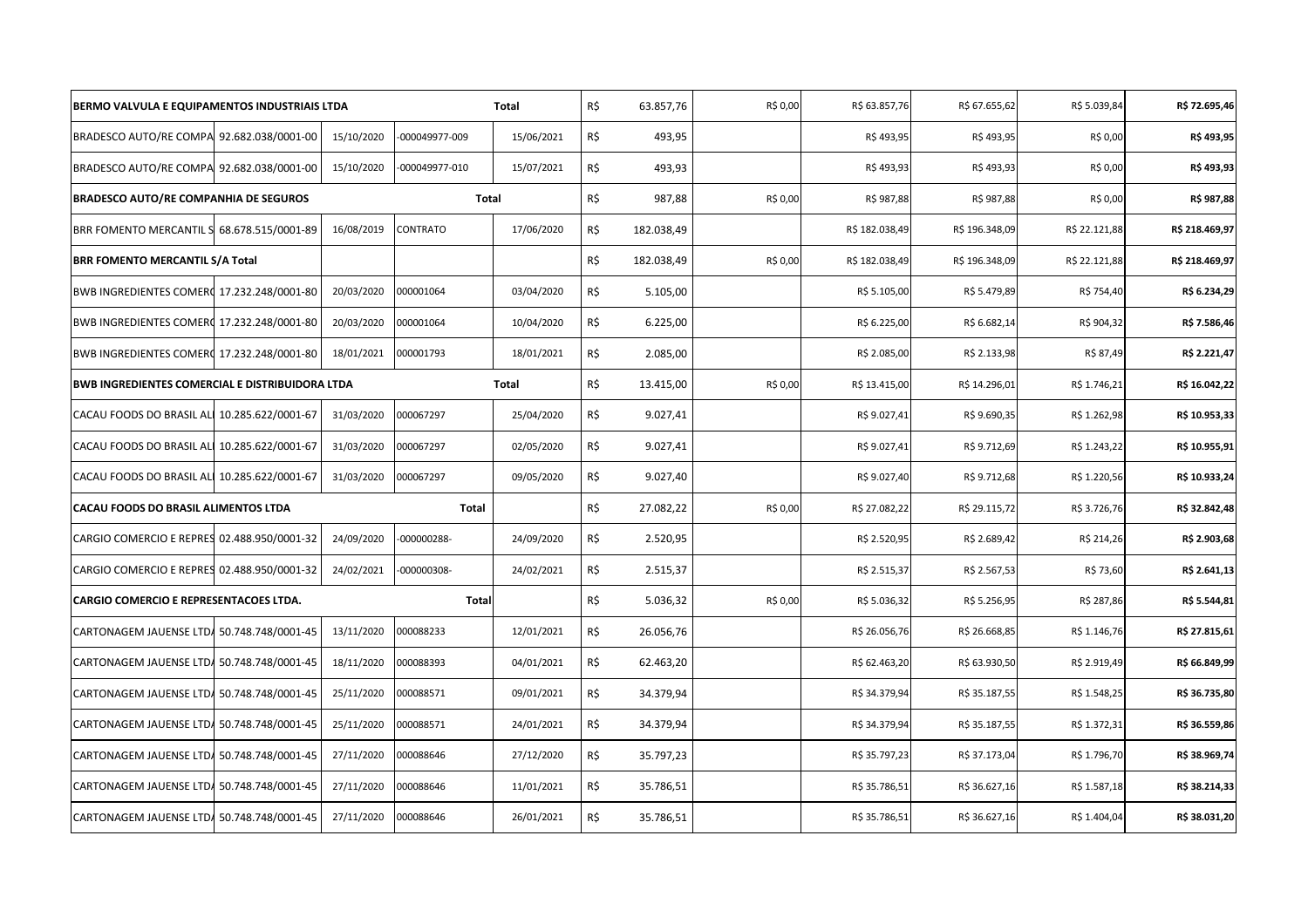| CARTONAGEM JAUENSE LTDA 50.748.748/0001-45 |                    | 01/12/2020 | 000088772      | 15/01/2021 | R\$ | 15.933,48  |               | R\$ 15.933,48  | R\$ 16.307,77  | R\$ 684,93    | R\$ 16.992,69  |
|--------------------------------------------|--------------------|------------|----------------|------------|-----|------------|---------------|----------------|----------------|---------------|----------------|
| CARTONAGEM JAUENSE LTDA 50.748.748/0001-45 |                    | 01/12/2020 | 000088772      | 30/01/2021 | R\$ | 15.933,48  |               | R\$ 15.933,48  | R\$ 16.307,77  | R\$ 603,39    | R\$ 16.911,15  |
| CARTONAGEM JAUENSE LTDA 50.748.748/0001-45 |                    | 30/12/2020 | 000089430      | 29/01/2021 | R\$ | 12.422,48  |               | R\$ 12.422,48  | R\$ 12.714,29  | R\$ 474,67    | R\$ 13.188,96  |
| CARTONAGEM JAUENSE LTDA 50.748.748/0001-45 |                    | 30/12/2020 | 000089430      | 13/02/2021 | R\$ | 12.418,76  |               | R\$ 12.418,76  | R\$ 12.676,26  | R\$ 409,87    | R\$ 13.086,12  |
| CARTONAGEM JAUENSE LTD4 50.748.748/0001-45 |                    | 30/12/2020 | 000089430      | 28/02/2021 | R\$ | 12.418,76  |               | R\$ 12.418,76  | R\$ 12.676,26  | R\$ 346,48    | R\$ 13.022,74  |
| CARTONAGEM JAUENSE LTD4 50.748.748/0001-45 |                    | 30/12/2020 | 000089431      | 29/01/2021 | R\$ | 13.577,49  |               | R\$ 13.577,49  | R\$ 13.896,43  | R\$ 518,80    | R\$ 14.415,23  |
| CARTONAGEM JAUENSE LTDA 50.748.748/0001-45 |                    | 30/12/2020 | 000089431      | 13/02/2021 | R\$ | 13.573,43  |               | R\$ 13.573,43  | R\$ 13.854,87  | R\$447,97     | R\$ 14.302,84  |
| CARTONAGEM JAUENSE LTDA 50.748.748/0001-45 |                    | 30/12/2020 | 000089431      | 28/02/2021 | R\$ | 13.573,43  |               | R\$ 13.573,43  | R\$ 13.854,87  | R\$ 378,70    | R\$ 14.233,57  |
| CARTONAGEM JAUENSE LTDA 50.748.748/0001-45 |                    | 07/01/2021 | 000089559      | 08/03/2021 | R\$ | 6.209,38   |               | R\$ 6.209,38   | R\$ 6.286,58   | R\$ 155,07    | R\$ 6.441,65   |
| CARTONAGEM JAUENSE LTDA 50.748.748/0001-45 |                    | 15/01/2021 | 000089772      | 14/02/2021 | R\$ | 19.925,12  |               | R\$ 19.925,12  | R\$ 20.338,26  | R\$ 650,82    | R\$ 20.989,08  |
| CARTONAGEM JAUENSE LTDA 50.748.748/0001-45 |                    | 15/01/2021 | 000089772      | 01/03/2021 | R\$ | 19.919,13  |               | R\$ 19.919,13  | R\$ 20.166,78  | R\$ 544,50    | R\$ 20.711,28  |
| CARTONAGEM JAUENSE LTDA 50.748.748/0001-45 |                    | 15/01/2021 | 000089772      | 16/03/2021 | R\$ | 19.919,13  |               | R\$ 19.919,13  | R\$ 20.166,78  | R\$ 443,67    | R\$ 20.610,45  |
|                                            |                    |            |                |            |     |            |               |                |                |               |                |
| <b>CARTONAGEM JAUENSE LTDA</b>             |                    |            | Total          |            | R\$ | 440.474,16 | R\$ 0,00      | R\$440.474,16  | R\$450.648,70  | R\$ 17.433,60 | R\$468.082,31  |
| CARTONAGEM SALINAS LTDA 54.858.618/0001-16 |                    | 14/05/2021 | 000053464      | 14/05/2021 | R\$ | 19.049,82  |               | R\$ 19.049,82  | R\$ 19.049,82  | R\$ 44,45     | R\$ 19.094,27  |
| <b>CARTONAGEM SALINAS LTDA</b>             |                    |            | Total          |            | R\$ | 19.049,82  | R\$ 0,00      | R\$ 19.049,82  | R\$ 19.049,82  | R\$ 44,45     | R\$ 19.094,27  |
| CENTERCRED FOMENTO MER 72.838.147/0001-66  |                    | 15/04/2021 | R8312          | 15/04/2021 | R\$ | 506.360,32 | R\$ 6.532,04  | R\$ 512.892,36 | R\$ 514.841,35 | R\$ 6.178,10  | R\$ 521.019,45 |
| CENTERCRED FOMENTO MERCANTIL LTDA. Total   |                    |            |                |            | R\$ | 506.360,32 | R\$ 6.532,04  | R\$ 512.892,36 | R\$ 514.841,35 | R\$ 6.178,10  | R\$ 521.019,45 |
| CHEAPFY COMERCIO LTDA                      | 37.300.380/0001-90 | 03/11/2020 | 000000651      | 03/12/2020 | R\$ | 369,00     |               | R\$ 369,00     | R\$ 383,18     | R\$ 21,59     | R\$404,77      |
| <b>CHEAPFY COMERCIO LTDA</b>               |                    |            | Total          |            | R\$ | 369,00     | R\$ 0,00      | R\$ 369,00     | R\$ 383,18     | R\$ 21,59     | R\$404,77      |
| CIDAMERC MARCAS E PATEN 07.833.134/0001-32 |                    | 13/04/2021 | -000005460-001 | 19/04/2021 | R\$ | 2.850,00   | -R\$ 2.850,00 | R\$ 0,00       | R\$ 0,00       | R\$ 0,00      | R\$ 0,00       |
| CIDAMERC MARCAS E PATEN 07.833.134/0001-32 |                    | 13/04/2021 | -000005460-002 | 19/05/2021 | R\$ | 2.850,00   | -R\$ 2.850,00 | R\$ 0,00       | R\$ 0,00       | R\$ 0,00      | R\$ 0,00       |
| CIDAMERC MARCAS E PATEN 07.833.134/0001-32 |                    | 13/04/2021 | 000005460-003  | 18/06/2021 | R\$ | 2.850,00   | -R\$ 2.850,00 | R\$ 0,00       | R\$ 0,00       | R\$ 0,00      | R\$ 0,00       |
| <b>CIDAMERC MARCAS E PATENTES LTDA</b>     |                    |            | Total          |            | R\$ | 8.550,00   | -R\$ 8.550,00 | R\$ 0,00       | R\$ 0,00       | R\$ 0,00      | R\$ 0,00       |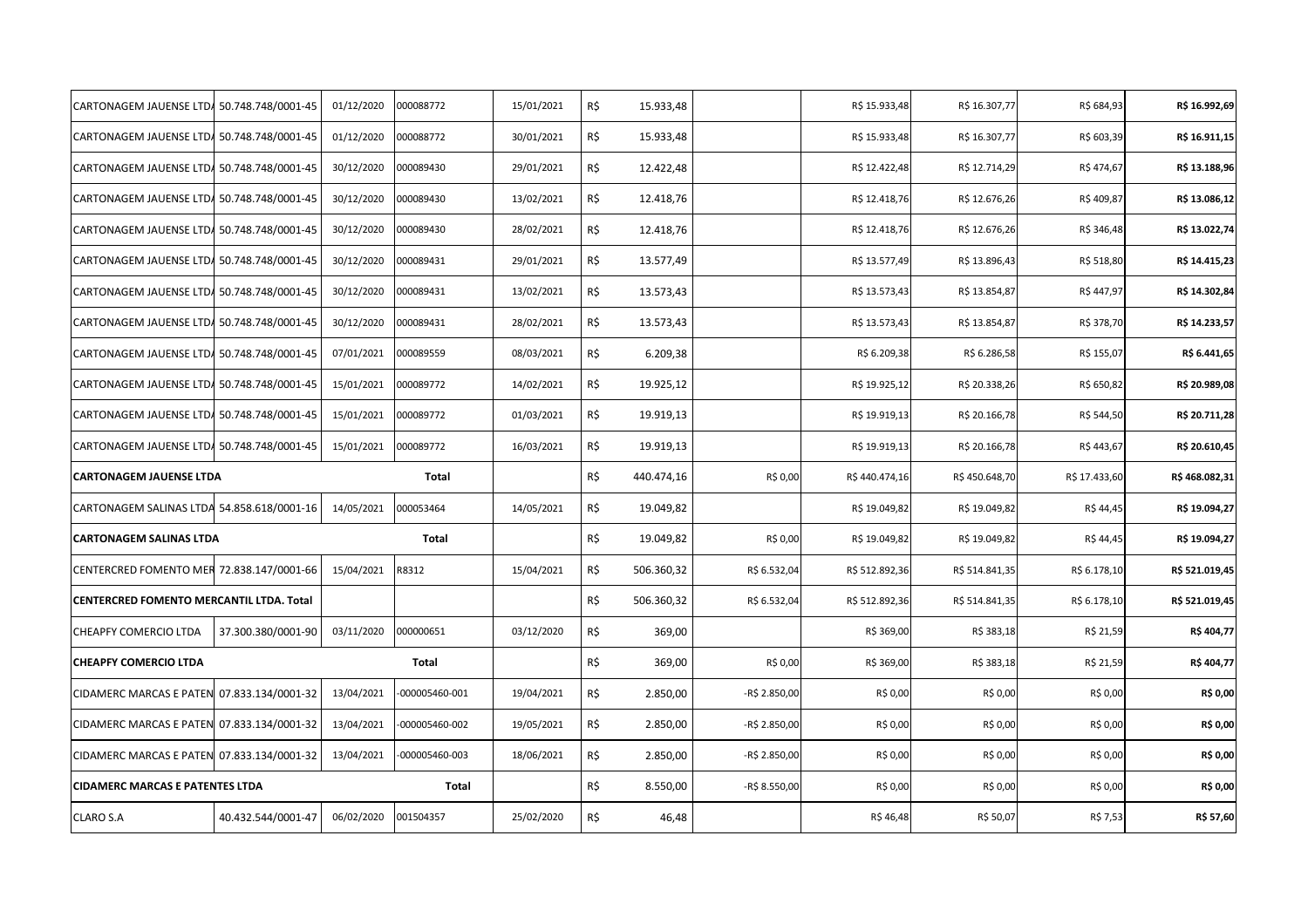| CLARO S.A                                   | 40.432.544/0001-47 | 07/04/2020 | 004146441 | 15/04/2020 | R\$ | 3,97      |          | R\$ 3,97      | R\$4,26       | R\$ 0,57     | R\$ 4,83      |
|---------------------------------------------|--------------------|------------|-----------|------------|-----|-----------|----------|---------------|---------------|--------------|---------------|
| CLARO S.A                                   | 40.432.544/0001-47 | 11/05/2020 | 004364416 | 25/05/2020 | R\$ | 91,93     |          | R\$ 91,93     | R\$ 98,91     | R\$ 11,90    | R\$ 110,81    |
| CLARO S.A                                   | 40.432.544/0001-47 | 11/05/2020 | 004364416 | 25/05/2020 | R\$ | 1.788,65  |          | R\$ 1.788,65  | R\$ 1.924,43  | R\$ 231,57   | R\$ 2.156,00  |
| CLARO S.A                                   | 40.432.544/0001-47 | 10/06/2020 | 004554765 | 25/06/2020 | R\$ | 1.788,65  |          | R\$ 1.788,65  | R\$ 1.929,25  | R\$ 212,22   | R\$ 2.141,47  |
| CLARO S.A                                   | 40.432.544/0001-47 | 09/07/2020 | 004737666 | 25/07/2020 | R\$ | 104,55    |          | R\$ 104,55    | R\$ 112,43    | R\$ 11,24    | R\$ 123,67    |
| CLARO S.A                                   | 40.432.544/0001-47 | 09/07/2020 | 004737666 | 25/07/2020 | R\$ | 1.788,65  |          | R\$ 1.788,65  | R\$ 1.923,48  | R\$ 192,35   | R\$ 2.115,83  |
| CLARO S.A                                   | 40.432.544/0001-47 | 07/08/2020 | 004926350 | 25/08/2020 | R\$ | 110,28    |          | R\$ 110,28    | R\$ 118,07    | R\$ 10,59    | R\$ 128,66    |
| CLARO S.A                                   | 40.432.544/0001-47 | 07/08/2020 | 004926350 | 25/08/2020 | R\$ | 1.788,65  |          | R\$ 1.788,65  | R\$ 1.915,05  | R\$ 171,72   | R\$ 2.086,77  |
| CLARO S.A                                   | 40.432.544/0001-47 | 08/09/2020 | 005099413 | 25/09/2020 | R\$ | 1.788,65  |          | R\$ 1.788,65  | R\$ 1.908,19  | R\$ 151,38   | R\$ 2.059,57  |
| CLARO S.A                                   | 40.432.544/0001-47 | 08/10/2020 | 005305277 | 25/10/2020 | R\$ | 1.788,65  |          | R\$ 1.788,65  | R\$ 1.891,73  | R\$ 131,16   | R\$ 2.022,89  |
| CLARO S.A                                   | 40.432.544/0001-47 | 10/11/2020 | 005495506 | 25/11/2020 | R\$ | 1.788,65  |          | R\$ 1.788,65  | R\$ 1.875,04  | R\$ 110,63   | R\$ 1.985,67  |
| CLARO S.A                                   | 40.432.544/0001-47 | 01/12/2020 | 001871867 | 17/12/2020 | R\$ | 246,99    |          | R\$ 246,99    | R\$ 256,48    | R\$ 13,25    | R\$ 269,73    |
| CLARO S.A                                   | 40.432.544/0001-47 | 01/01/2021 | 005817705 | 10/01/2021 | R\$ | 420,46    |          | R\$420,46     | R\$430,34     | R\$ 18,79    | R\$449,13     |
| CLARO S.A                                   | 40.432.544/0001-47 | 01/02/2021 | 001954370 | 17/02/2021 | R\$ | 100,11    |          | R\$ 100,11    | R\$ 102,19    | R\$ 3,17     | R\$ 105,35    |
| CLARO S.A                                   | 40.432.544/0001-47 | 01/02/2021 | 006002937 | 10/02/2021 | R\$ | 10,74     |          | R\$ 10,74     | R\$ 10,96     | R\$ 0,37     | R\$ 11,33     |
| CLARO S.A                                   | 40.432.544/0001-47 | 01/02/2021 | 006002937 | 10/02/2021 | R\$ | 420,46    |          | R\$420,46     | R\$429,18     | R\$ 14,31    | R\$443,48     |
| CLARO S.A                                   | 40.432.544/0001-47 | 06/02/2021 | 006051663 | 15/02/2021 | R\$ | 3,00      |          | R\$ 3,00      | R\$ 3,06      | R\$ 0,10     | R\$ 3,16      |
| CLARO S.A                                   | 40.432.544/0001-47 | 06/02/2021 | 006051663 | 15/02/2021 | R\$ | 143,15    |          | R\$ 143,15    | R\$ 146,12    | R\$ 4,63     | R\$ 150,75    |
| CLARO S.A                                   | 40.432.544/0001-47 | 01/03/2021 | 006193020 | 10/03/2021 | R\$ | 420,46    |          | R\$420,46     | R\$425,69     | R\$ 10,22    | R\$435,90     |
| CLARO S.A                                   | 40.432.544/0001-47 | 01/05/2021 | 002062885 | 17/05/2021 | R\$ | 160,16    |          | R\$ 160,16    | R\$ 160,16    | R\$ 0,21     | R\$ 160,37    |
| CLARO S.A                                   | 40.432.544/0001-47 | 01/05/2021 | 006596234 | 10/05/2021 | R\$ | 8,82      |          | R\$ 8,82      | R\$ 8,82      | R\$ 0,03     | R\$ 8,85      |
| CLARO S.A                                   | 40.432.544/0001-47 | 01/05/2021 | 006596234 | 10/05/2021 | R\$ | 378,41    |          | R\$ 378,41    | R\$ 378,41    | R\$ 1,39     | R\$ 379,80    |
| <b>CLARO S.A</b>                            |                    | Total      |           |            | R\$ | 15.190,52 | R\$ 0,00 | R\$ 15.190,52 | R\$ 16.102,31 | R\$ 1.309,31 | R\$ 17.411,62 |
| COMERCIO E TRANSPORTE AL 56.565.039/0001-00 |                    | 16/09/2020 | 000000491 | 16/09/2020 | R\$ | 2.040,82  |          | R\$ 2.040,82  | R\$ 2.177,21  | R\$ 179,26   | R\$ 2.356,46  |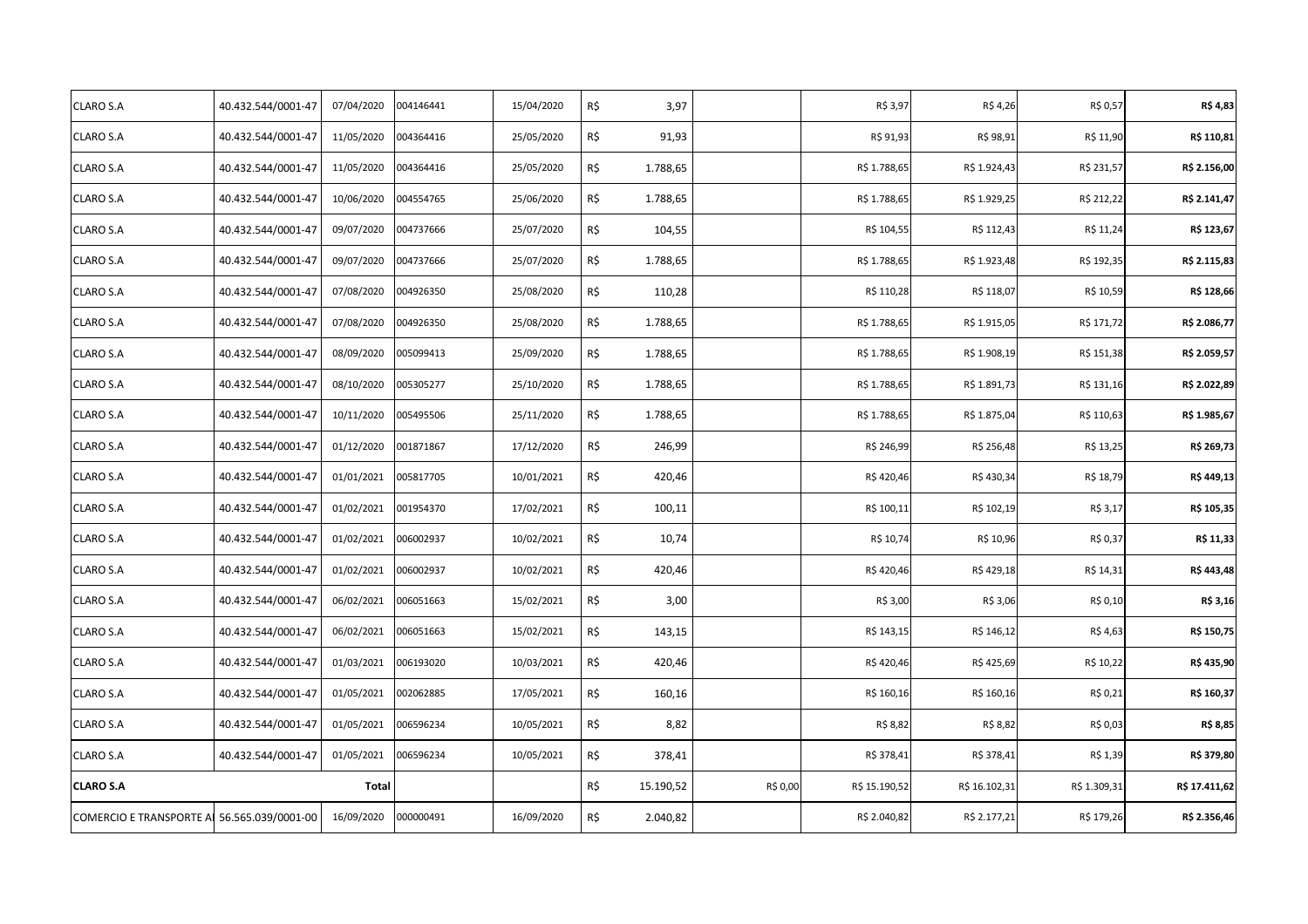| <b>COMERCIO E TRANSPORTE ANA LUCIA LTDA</b>                                           |            | Total            |            | R\$ | 2.040,82   | R\$ 0,00 | R\$ 2.040,82   | R\$ 2.177,21   | R\$ 179,26    | R\$ 2.356,46   |
|---------------------------------------------------------------------------------------|------------|------------------|------------|-----|------------|----------|----------------|----------------|---------------|----------------|
| COMPANHIA PAULISTA DE FO 33.050.196/0001-88                                           | 26/03/2021 | FT-000020139-002 | 15/05/2021 | R\$ | 122.682,62 |          | R\$ 122.682,62 | R\$ 122.682,62 | R\$ 245,37    | R\$ 122.927,99 |
| COMPANHIA PAULISTA DE FO 33.050.196/0001-88                                           | 26/03/2021 | FT-000020139-003 | 15/06/2021 | R\$ | 122.682,62 |          | R\$ 122.682,62 | R\$ 122.682,62 | R\$ 0,00      | R\$ 122.682,62 |
| COMPANHIA PAULISTA DE FO 33.050.196/0001-88                                           | 26/03/2021 | FT-000020139-004 | 15/07/2021 | R\$ | 122.682,62 |          | R\$ 122.682,62 | R\$ 122.682,62 | R\$ 0,00      | R\$ 122.682,62 |
| COMPANHIA PAULISTA DE FO 33.050.196/0001-88                                           | 26/03/2021 | FT-000020139-005 | 15/08/2021 | R\$ | 122.682,60 |          | R\$ 122.682,60 | R\$ 122.682,60 | R\$ 0,00      | R\$ 122.682,60 |
| COMPANHIA PAULISTA DE FO 33.050.196/0001-88                                           | 07/04/2021 | C -180436827-    | 15/04/2021 | R\$ | 202.071,12 |          | R\$ 202.071,12 | R\$ 202.838,99 | R\$ 2.434,07  | R\$ 205.273,06 |
| COMPANHIA PAULISTA DE FO 33.050.196/0001-88                                           | 06/05/2021 | C -184939548-    | 14/05/2021 | R\$ | 191.772.94 |          | R\$ 191.772,94 | R\$ 191.772,94 | R\$447,47     | R\$ 192.220,41 |
| <b>COMPANHIA PAULISTA DE FORCA E LUZ</b>                                              |            | Total            |            | R\$ | 884.574,52 | R\$ 0,00 | R\$ 884.574,52 | R\$ 885.342,39 | R\$ 3.126,90  | R\$ 888.469,29 |
| CONSELHO REGIONAL DE QU<br>62.624.580/0001-45                                         | 06/12/2019 | -004578694-      | 31/03/2020 | R\$ | 6.423,00   |          | R\$ 6.423,00   | R\$ 6.907,09   | R\$ 957,78    | R\$ 7.864,88   |
| CONSELHO REGIONAL DE QU<br>62.624.580/0001-45                                         | 30/06/2020 | 1 -000002020-002 | 31/07/2020 | R\$ | 1.284,60   |          | R\$ 1.284,60   | R\$ 1.381,43   | R\$ 135,38    | R\$ 1.516,82   |
| CONSELHO REGIONAL DE QU<br>62.624.580/0001-45                                         | 30/06/2020 | -000002020-003   | 30/08/2020 | R\$ | 1.284,60   |          | R\$ 1.284,60   | R\$ 1.375,38   | R\$ 121,03    | R\$ 1.496,42   |
| 62.624.580/0001-45<br>CONSELHO REGIONAL DE QU                                         | 30/06/2020 | 1 -000002020-005 | 30/10/2020 | R\$ | 1.284,60   |          | R\$ 1.284,60   | R\$ 1.358,63   | R\$ 91,93     | R\$ 1.450,56   |
| CONSELHO REGIONAL DE QU  62.624.580/0001-45                                           | 09/02/2021 | -000044599-      | 31/03/2021 | R\$ | 6.737,89   |          | R\$ 6.737,89   | R\$ 6.821,66   | R\$ 115,97    | R\$ 6.937,63   |
| CONSELHO REGIONAL DE QUIMICA IV REGIAO                                                |            | Total            |            | R\$ | 17.014,69  | R\$ 0,00 | R\$ 17.014,69  | R\$ 17.844,20  | R\$ 1.422,10  | R\$ 19.266,30  |
| COOPERINTER DO ESTADO DI 00.900.807/0001-80                                           | 13/07/2012 | 130712           | 13/07/2012 | R\$ | 8.200,00   |          | R\$8.200,00    | R\$ 13.443,22  | R\$ 14.491,79 | R\$ 27.935,01  |
| COOPERINTER DO ESTADO DI 00.900.807/0001-80                                           | 06/08/2012 | 000011396        | 26/08/2012 | R\$ | 2.775,00   |          | R\$ 2.775,00   | R\$4.529,90    | R\$4.816,80   | R\$ 9.346,70   |
| <b>COOPERINTER DO ESTADO DE SAO PAULO</b>                                             |            | <b>Total</b>     |            | R\$ | 10.975,00  | R\$ 0,00 | R\$ 10.975,00  | R\$ 17.973,13  | R\$ 19.308,59 | R\$ 37.281,72  |
| CREDIT PARTNERS FUNDOS D 32.274.874/0001-23                                           | 26/10/2020 | <b>NP01</b>      | 28/10/2020 | R\$ | 190.616,38 |          | R\$ 190.616,38 | R\$ 201.601,32 | R\$ 13.776,09 | R\$ 215.377,41 |
| CREDIT PARTNERS FUNDOS DE INVESTIMENTOS EM DIREITO CREDITORIOS NÃO PADORNIZADOS Total |            |                  |            | R\$ | 190.616,38 | R\$ 0,00 | R\$ 190.616,38 | R\$ 201.601,32 | R\$ 13.776,09 | R\$ 215.377,41 |
| DEPARTAMENTO DE AGUA E 46.139.952/0001-91                                             | 18/09/2020 | 0DAE09/20        | 18/09/2020 | R\$ | 3.122,67   |          | R\$ 3.122,67   | R\$ 3.331,36   | R\$ 272,06    | R\$ 3.603,42   |
| DEPARTAMENTO DE AGUA E ESGOTO DE BAURU                                                |            | Total            |            | R\$ | 3.122,67   | R\$ 0,00 | R\$ 3.122,67   | R\$ 3.331,36   | R\$ 272,06    | R\$ 3.603,42   |
| 222976.060.001-73<br>DGS REPRESENTACOES LTDA                                          | 17/03/2021 | 002021/16        | 29/03/2021 | R\$ | 472,41     |          | R\$472,41      | R\$478,28      | R\$ 8,45      | R\$486,73      |
| DGS REPRESENTACOES LTDA<br>588902.520.001-13                                          | 20/04/2021 | 002021/24        | 20/04/2021 | R\$ | 1.039,56   |          | R\$ 1.039,56   | R\$ 1.043,51   | R\$ 10,78     | R\$ 1.054,29   |
| <b>DGS REPRESENTACOES LTDA</b>                                                        |            | Total            |            | R\$ | 1.511,97   | R\$ 0,00 | R\$ 1.511,97   | R\$ 1.521,79   | R\$ 19,23     | R\$ 1.541,03   |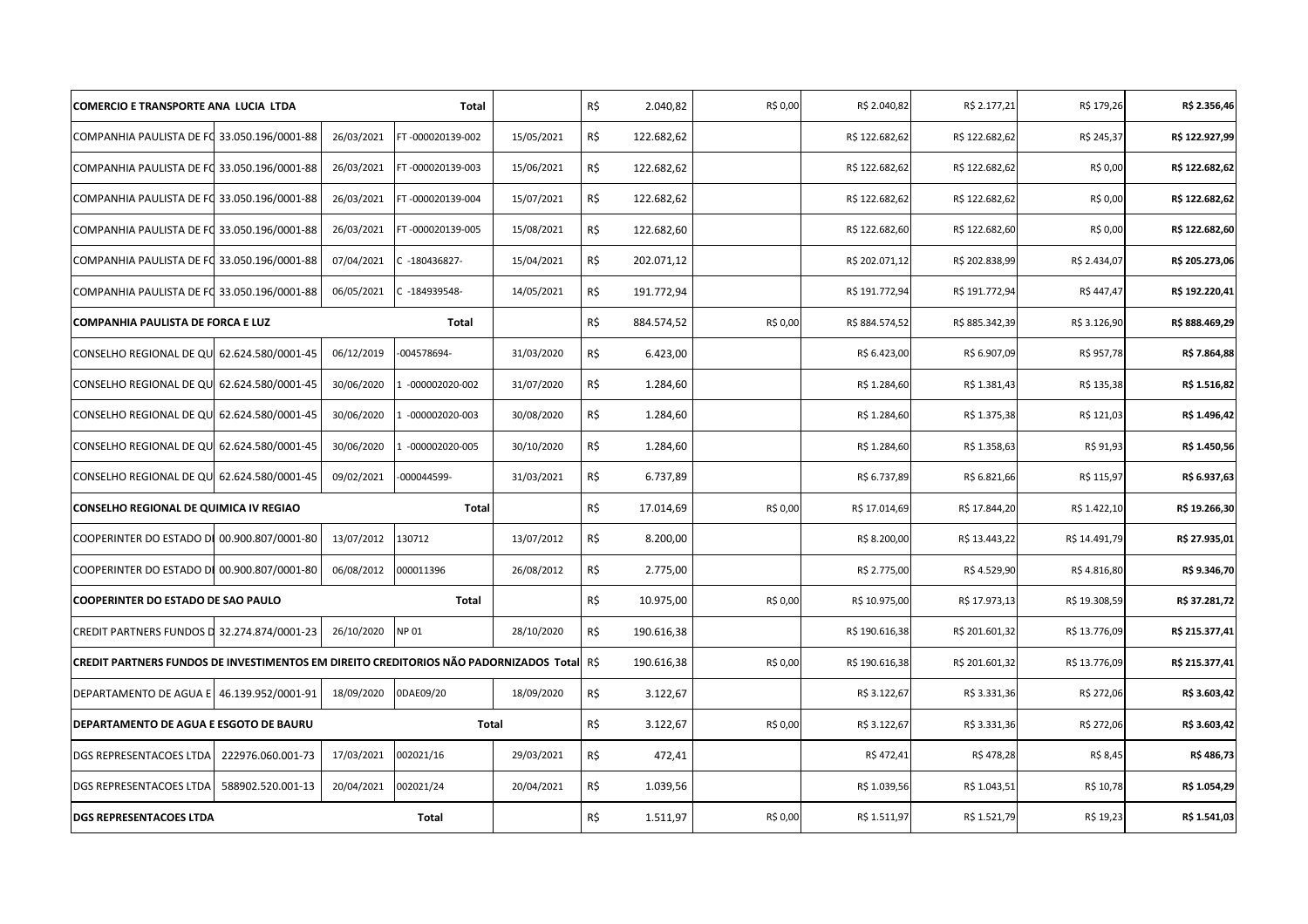| DHL EXPRESS (BRAZIL) LTDA                    | 588902.520.001-13 | 30/03/2021 | 007854474        | 31/05/2021 | R\$ | 499,99    |          | R\$499,99     | R\$499,99     | R\$ 0,00     | R\$499,99     |
|----------------------------------------------|-------------------|------------|------------------|------------|-----|-----------|----------|---------------|---------------|--------------|---------------|
| DHL EXPRESS (BRAZIL) LTDA                    | 588902.520.001-13 | 10/04/2021 | 007926332        | 30/06/2021 | R\$ | 103,86    |          | R\$ 103,86    | R\$ 103,86    | R\$ 0,00     | R\$ 103,86    |
| DHL EXPRESS (BRAZIL) LTDA                    | 588902.520.001-13 | 30/04/2021 | 008030191        | 03/06/2021 | R\$ | 786,40    |          | R\$ 786,40    | R\$ 786,40    | R\$ 0,00     | R\$ 786,40    |
| DHL EXPRESS (BRAZIL) LTDA                    | 588902.520.001-13 | 15/05/2021 | 008137418        | 03/06/2021 | R\$ | 107,00    |          | R\$ 107,00    | R\$ 107,00    | R\$ 0,00     | R\$ 107,00    |
| DHL EXPRESS (BRAZIL) LTDA                    |                   |            | Total            |            | R\$ | 1.497,25  | R\$ 0,00 | R\$ 1.497,25  | R\$ 1.497,25  | R\$ 0,00     | R\$ 1.497,25  |
| DOCOL METAIS SANITARIOS L                    | 753390.510.001-41 | 30/09/2020 | 001203769        | 30/09/2020 | R\$ | 12.308,83 |          | R\$ 12.308,83 | R\$ 13.131,43 | R\$ 1.019,87 | R\$ 14.151,30 |
| DOCOL METAIS SANITARIOS LTDA                 |                   |            | Total            |            | R\$ | 12.308,83 | R\$ 0,00 | R\$ 12.308,83 | R\$ 13.131,43 | R\$ 1.019,87 | R\$ 14.151,30 |
| DUAS RODAS INDUSTRIAL LTI 84.430.149/0001-09 |                   | 29/11/2012 | 4 -000253924-    | 18/01/2013 | R\$ | 997,50    |          | R\$ 997,50    | R\$ 1.579,24  | R\$ 1.602,93 | R\$ 3.182,17  |
| DUAS RODAS INDUSTRIAL LTI 84.430.149/0001-09 |                   | 18/12/2012 | 4 -000258778-001 | 17/01/2013 | R\$ | 2.216,92  |          | R\$ 2.216,92  | R\$ 3.509,82  | R\$ 3.563,64 | R\$ 7.073,46  |
| DUAS RODAS INDUSTRIAL LTI 84.430.149/0001-09 |                   | 18/12/2012 | 4 -000258779-001 | 17/01/2013 | R\$ | 633,12    |          | R\$ 633,12    | R\$ 1.002,35  | R\$ 1.017,72 | R\$ 2.020,08  |
| DUAS RODAS INDUSTRIAL LTI 84.430.149/0001-09 |                   | 20/12/2012 | 4 -000259238-003 | 18/02/2013 | R\$ | 3.927,78  |          | R\$ 3.927,78  | R\$ 6.161,77  | R\$ 6.190,52 | R\$ 12.352,28 |
| DUAS RODAS INDUSTRIAL LTI 84.430.149/0001-09 |                   | 27/12/2012 | 4 -000260357-003 | 25/02/2013 | R\$ | 1.615,64  |          | R\$ 1.615,64  | R\$ 2.534,56  | R\$ 2.540,47 | R\$ 5.075,03  |
| DUAS RODAS INDUSTRIAL LTI 84.430.149/0001-09 |                   | 27/12/2012 | 4 -000260358-003 | 25/02/2013 | R\$ | 5.101,02  |          | R\$ 5.101,02  | R\$ 8.002,30  | R\$ 8.020,98 | R\$ 16.023,28 |
| DUAS RODAS INDUSTRIAL LTI 84.430.149/0001-09 |                   | 27/12/2012 | 4 -000260360-003 | 25/02/2013 | R\$ | 3.334,06  |          | R\$ 3.334,06  | R\$ 5.230,36  | R\$ 5.242,56 | R\$ 10.472,92 |
| DUAS RODAS INDUSTRIAL LTI 84.430.149/0001-09 |                   | 27/12/2012 | 4 -000260361-003 | 25/02/2013 | R\$ | 2.008,52  |          | R\$ 2.008,52  | R\$ 3.150,90  | R\$ 3.158,25 | R\$ 6.309,15  |
| DUAS RODAS INDUSTRIAL LTI 84.430.149/0001-09 |                   | 27/12/2012 | 4 -000260362-003 | 25/02/2013 | R\$ | 1.198,64  |          | R\$ 1.198,64  | R\$ 1.880,38  | R\$ 1.884,77 | R\$ 3.765,16  |
| DUAS RODAS INDUSTRIAL LTI 84.430.149/0001-09 |                   | 27/12/2012 | 4 -000260363-003 | 25/02/2013 | R\$ | 2.570,92  |          | R\$ 2.570,92  | R\$4.033,17   | R\$4.042,58  | R\$ 8.075,75  |
| DUAS RODAS INDUSTRIAL LTI 84.430.149/0001-09 |                   | 27/12/2012 | 4 -000260364-003 | 25/02/2013 | R\$ | 1.421,77  |          | R\$ 1.421,77  | R\$ 2.230,42  | R\$ 2.235,63 | R\$4.466,05   |
| DUAS RODAS INDUSTRIAL LTI 84.430.149/0001-09 |                   | 27/12/2012 | 4 -000260365-003 | 25/02/2013 | R\$ | 3.765,64  |          | R\$ 3.765,64  | R\$ 5.907,41  | R\$ 5.921,19 | R\$ 11.828,59 |
| DUAS RODAS INDUSTRIAL LTI 84.430.149/0001-09 |                   | 27/12/2012 | 4 -000260366-003 | 25/02/2013 | R\$ | 2.192,63  |          | R\$ 2.192,63  | R\$ 3.439,72  | R\$ 3.447,75 | R\$ 6.887,47  |
| DUAS RODAS INDUSTRIAL LTI 84.430.149/0001-09 |                   | 27/12/2012 | 4 -000260367-003 | 25/02/2013 | R\$ | 3.927,78  |          | R\$ 3.927,78  | R\$ 6.161,77  | R\$ 6.176,14 | R\$ 12.337,91 |
| DUAS RODAS INDUSTRIAL LTI 84.430.149/0001-09 |                   | 27/12/2012 | 4 -000260368-003 | 25/02/2013 | R\$ | 1.365,81  |          | R\$ 1.365,81  | R\$ 2.142,64  | R\$ 2.147,63 | R\$ 4.290,27  |
| DUAS RODAS INDUSTRIAL LTI 84.430.149/0001-09 |                   | 27/12/2012 | 4 -000260370-003 | 25/02/2013 | R\$ | 2.356,68  |          | R\$ 2.356,68  | R\$ 3.697,08  | R\$ 3.705,70 | R\$ 7.402,78  |
| DUAS RODAS INDUSTRIAL LTI 84.430.149/0001-09 |                   | 14/01/2013 | 10-000000073-    | 05/03/2013 | R\$ | 2.939,69  |          | R\$ 2.939,69  | R\$4.587,83   | R\$4.586,30  | R\$ 9.174,12  |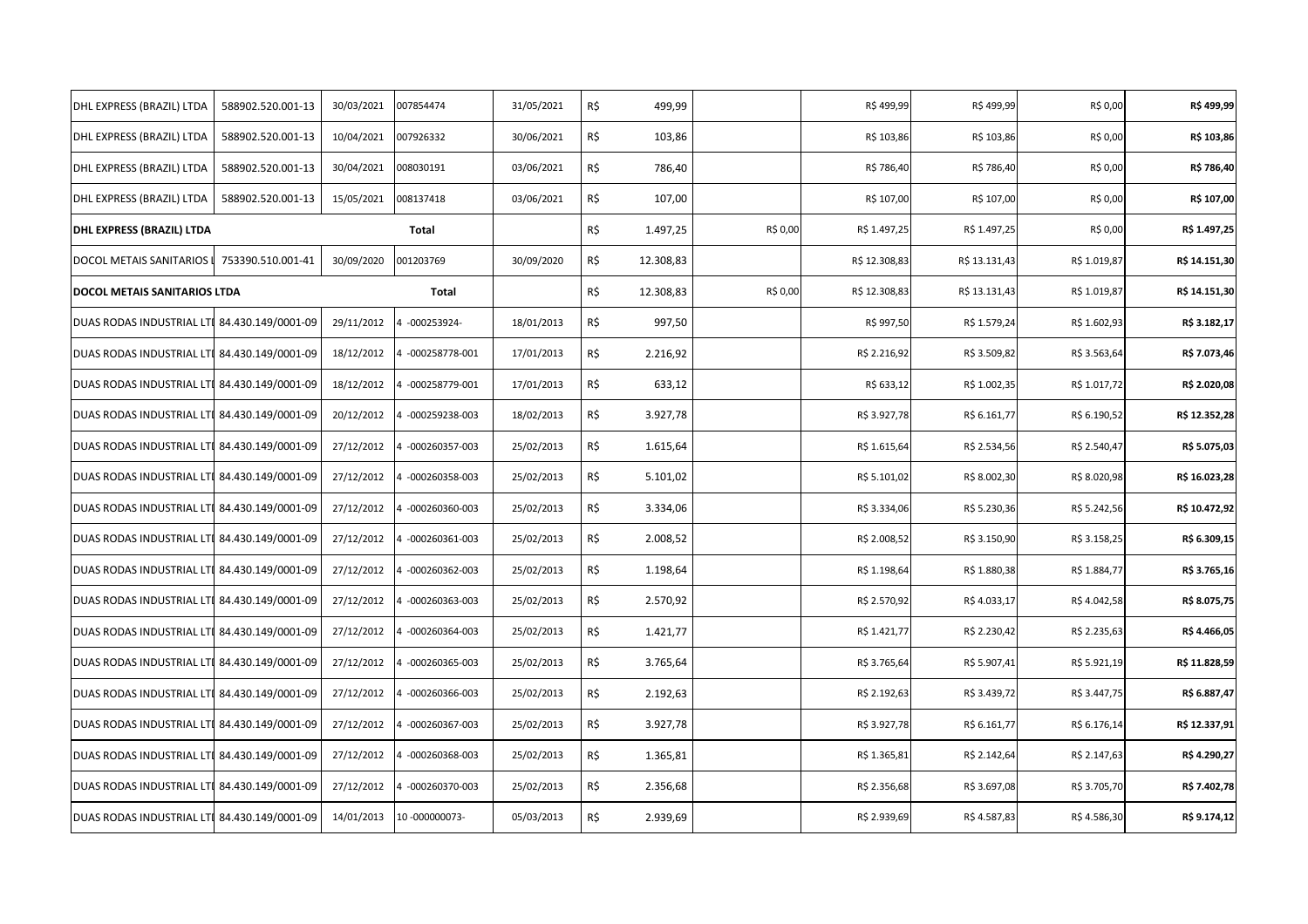| DUAS RODAS INDUSTRIAL LTI 84.430.149/0001-09 | 14/01/2013 | 10-000000087-    | 05/03/2013 | R\$ | 2.628,99 | R\$ 2.628,99 | R\$4.102,93  | R\$4.101,57  | R\$ 8.204,50  |
|----------------------------------------------|------------|------------------|------------|-----|----------|--------------|--------------|--------------|---------------|
| DUAS RODAS INDUSTRIAL LTI 84.430.149/0001-09 | 29/01/2013 | 10-000001723-    | 20/03/2013 | R\$ | 1.621,41 | R\$ 1.621,41 | R\$ 2.530,45 | R\$ 2.516,96 | R\$ 5.047,41  |
| DUAS RODAS INDUSTRIAL LTI 84.430.149/0001-09 | 06/02/2013 | 10-000003223-001 | 08/03/2013 | R\$ | 2.276,09 | R\$ 2.276,09 | R\$ 3.552,18 | R\$ 3.547,44 | R\$ 7.099,62  |
| DUAS RODAS INDUSTRIAL LTI 84.430.149/0001-09 | 06/02/2013 | 10-000003223-002 | 23/03/2013 | R\$ | 2.276,09 | R\$ 2.276,09 | R\$ 3.552,18 | R\$ 3.529,68 | R\$ 7.081,86  |
| DUAS RODAS INDUSTRIAL LTI 84.430.149/0001-09 | 06/02/2013 | 10-000003224-001 | 08/03/2013 | R\$ | 3.118,56 | R\$ 3.118,56 | R\$4.866,98  | R\$4.860,49  | R\$ 9.727,47  |
| DUAS RODAS INDUSTRIAL LTI 84.430.149/0001-09 | 06/02/2013 | 10-000003224-002 | 23/03/2013 | R\$ | 3.118,56 | R\$ 3.118,56 | R\$4.866,98  | R\$4.836,16  | R\$ 9.703,14  |
| DUAS RODAS INDUSTRIAL LTI 84.430.149/0001-09 | 11/02/2013 | 10-000004288-003 | 12/04/2013 | R\$ | 2.276,68 | R\$ 2.276,68 | R\$ 3.531,91 | R\$ 3.485,99 | R\$ 7.017,90  |
| DUAS RODAS INDUSTRIAL LTI 84.430.149/0001-09 | 15/02/2013 | 10-000005434-003 | 16/04/2013 | R\$ | 5.099,36 | R\$ 5.099,36 | R\$ 7.910,85 | R\$ 7.797,46 | R\$ 15.708,31 |
| DUAS RODAS INDUSTRIAL LTI 84.430.149/0001-09 | 15/02/2013 | 10-000005435-003 | 16/04/2013 | R\$ | 2.564,34 | R\$ 2.564,34 | R\$ 3.978,17 | R\$ 3.921,15 | R\$ 7.899,32  |
| DUAS RODAS INDUSTRIAL LTI 84.430.149/0001-09 | 18/02/2013 | 10-000005595-001 | 20/03/2013 | R\$ | 830,31   | R\$ 830,31   | R\$ 1.295,82 | R\$ 1.288,91 | R\$ 2.584,74  |
| DUAS RODAS INDUSTRIAL LTI 84.430.149/0001-09 | 18/02/2013 | 10-000005595-003 | 19/04/2013 | R\$ | 830,57   | R\$ 830,57   | R\$ 1.288,50 | R\$ 1.268,74 | R\$ 2.557,24  |
| DUAS RODAS INDUSTRIAL LTI 84.430.149/0001-09 | 18/02/2013 | 10-000005596-001 | 20/03/2013 | R\$ | 1.855,99 | R\$ 1.855,99 | R\$ 2.896,55 | R\$ 2.881,10 | R\$ 5.777,65  |
| DUAS RODAS INDUSTRIAL LTI 84.430.149/0001-09 | 18/02/2013 | 10-000005596-003 | 19/04/2013 | R\$ | 1.856,54 | R\$ 1.856,54 | R\$ 2.880,13 | R\$ 2.835,97 | R\$ 5.716,09  |
| DUAS RODAS INDUSTRIAL LTI 84.430.149/0001-09 | 18/02/2013 | 10-000005597-001 | 20/03/2013 | R\$ | 1.433,06 | R\$ 1.433,06 | R\$ 2.236,51 | R\$ 2.224,58 | R\$ 4.461,08  |
| DUAS RODAS INDUSTRIAL LTI 84.430.149/0001-09 | 18/02/2013 | 10-000005597-003 | 19/04/2013 | R\$ | 1.433,48 | R\$ 1.433,48 | R\$ 2.223,82 | R\$ 2.189,72 | R\$4.413,54   |
| DUAS RODAS INDUSTRIAL LTI 84.430.149/0001-09 | 18/02/2013 | 10-000005598-001 | 20/03/2013 | R\$ | 1.855,99 | R\$ 1.855,99 | R\$ 2.896,55 | R\$ 2.881,10 | R\$ 5.777,65  |
| DUAS RODAS INDUSTRIAL LTI 84.430.149/0001-09 | 18/02/2013 | 10-000005598-003 | 19/04/2013 | R\$ | 1.856,54 | R\$ 1.856,54 | R\$ 2.880,13 | R\$ 2.835,97 | R\$ 5.716,09  |
| DUAS RODAS INDUSTRIAL LTI 84.430.149/0001-09 | 18/02/2013 | 10-000005599-001 | 20/03/2013 | R\$ | 2.456,67 | R\$ 2.456,67 | R\$ 3.834,00 | R\$ 3.813,55 | R\$ 7.647,56  |
| DUAS RODAS INDUSTRIAL LTI 84.430.149/0001-09 | 18/02/2013 | 10-000005599-003 | 19/04/2013 | R\$ | 2.457,41 | R\$ 2.457,41 | R\$ 3.812,28 | R\$ 3.753,83 | R\$ 7.566,11  |
| DUAS RODAS INDUSTRIAL LTI 84.430.149/0001-09 | 20/02/2013 | 10-000006323-001 | 22/03/2013 | R\$ | 558,13   | R\$ 558,13   | R\$ 871,05   | R\$ 865,82   | R\$ 1.736,86  |
| DUAS RODAS INDUSTRIAL LTI 84.430.149/0001-09 | 20/02/2013 | 10-000006323-003 | 21/04/2013 | R\$ | 558,31   | R\$ 558,31   | R\$ 866,13   | R\$ 852,27   | R\$ 1.718,40  |
| DUAS RODAS INDUSTRIAL LTI 84.430.149/0001-09 | 20/02/2013 | 10-000006324-001 | 22/03/2013 | R\$ | 279,94   | R\$ 279,94   | R\$436,89    | R\$ 434,27   | R\$ 871,16    |
| DUAS RODAS INDUSTRIAL LTI 84.430.149/0001-09 | 20/02/2013 | 10-000006325-001 | 22/03/2013 | R\$ | 1.399,93 | R\$ 1.399,93 | R\$ 2.184,80 | R\$ 2.171,69 | R\$ 4.356,49  |
| DUAS RODAS INDUSTRIAL LTI 84.430.149/0001-09 | 20/02/2013 | 10-000006325-003 | 21/04/2013 | R\$ | 1.400,35 | R\$ 1.400,35 | R\$ 2.172,42 | R\$ 2.137,66 | R\$ 4.310,08  |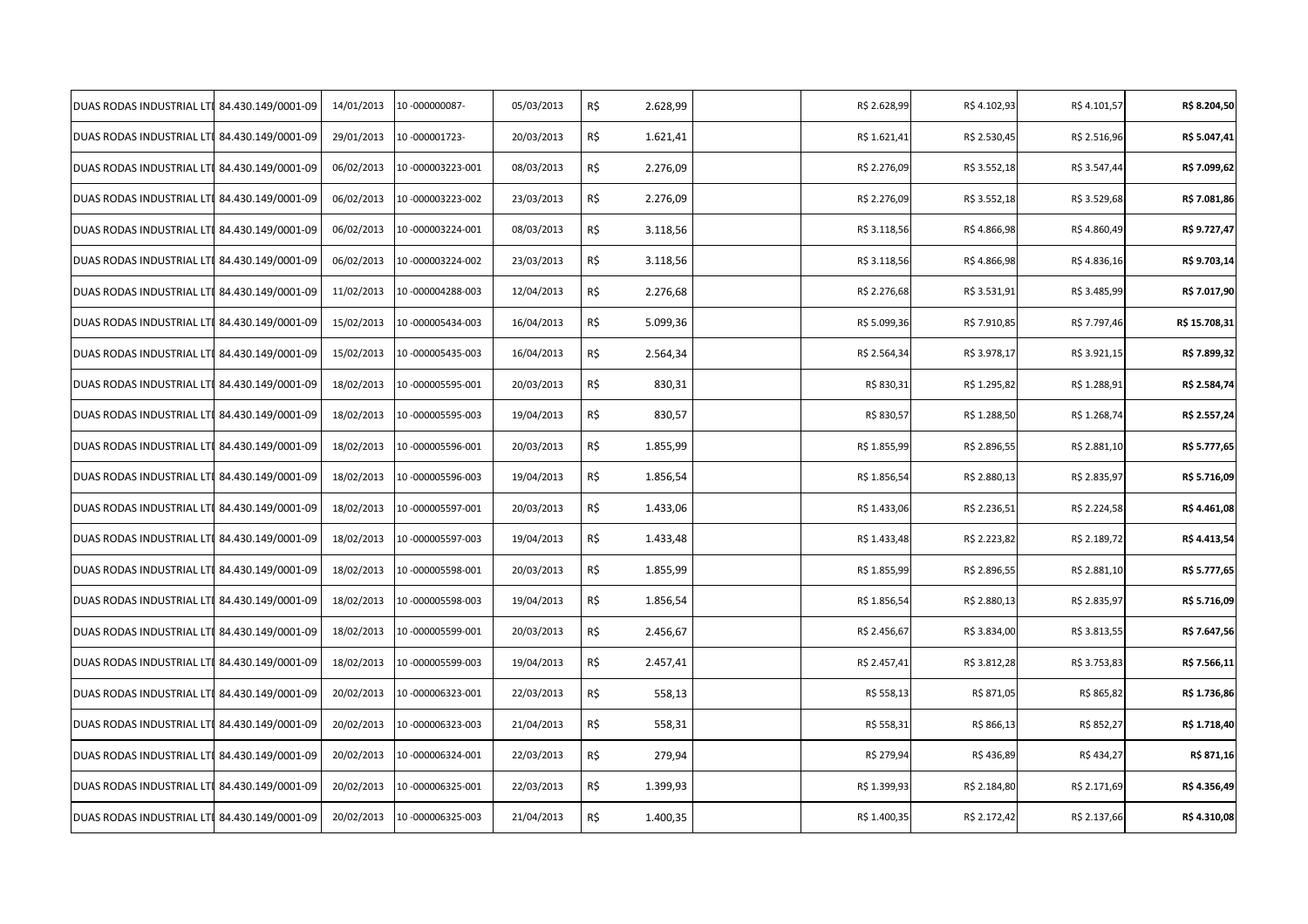| DUAS RODAS INDUSTRIAL LTI 84.430.149/0001-09 | 22/02/2013 | 10-000006945-001  | 24/03/2013 | R\$ | 1.045,49 | R\$ 1.045,49 | R\$ 1.631,64 | R\$ 1.620,77 | R\$ 3.252,41  |
|----------------------------------------------|------------|-------------------|------------|-----|----------|--------------|--------------|--------------|---------------|
| DUAS RODAS INDUSTRIAL LTI 84.430.149/0001-09 | 22/02/2013 | 10-000006946-001  | 24/03/2013 | R\$ | 1.162,06 | R\$ 1.162,06 | R\$ 1.813,57 | R\$ 1.801,48 | R\$ 3.615,05  |
| DUAS RODAS INDUSTRIAL LTI 84.430.149/0001-09 | 25/02/2013 | 10-000007365-001  | 27/03/2013 | R\$ | 445,30   | R\$445,30    | R\$ 694,96   | R\$ 689,63   | R\$ 1.384,59  |
| DUAS RODAS INDUSTRIAL LTI 84.430.149/0001-09 | 25/02/2013 | 10-000007365-003  | 26/04/2013 | R\$ | 445,42   | R\$445,42    | R\$ 691,00   | R\$ 678,79   | R\$ 1.369,79  |
| DUAS RODAS INDUSTRIAL LTI 84.430.149/0001-09 | 25/02/2013 | 10-000007366-003  | 26/04/2013 | R\$ | 3.119,12 | R\$ 3.119,12 | R\$4.838,82  | R\$4.753,34  | R\$ 9.592,16  |
| DUAS RODAS INDUSTRIAL LTI 84.430.149/0001-09 | 25/02/2013 | 10-000007438-001  | 27/03/2013 | R\$ | 424,46   | R\$424,46    | R\$ 662,43   | R\$ 657,35   | R\$ 1.319,79  |
| DUAS RODAS INDUSTRIAL LTI 84.430.149/0001-09 | 25/02/2013 | 10-000007438-003  | 26/04/2013 | R\$ | 424,58   | R\$424,58    | R\$ 658,67   | R\$ 647,03   | R\$ 1.305,70  |
| DUAS RODAS INDUSTRIAL LTI 84.430.149/0001-09 | 05/03/2013 | 10-000009022-     | 24/04/2013 | R\$ | 1.595,83 | R\$ 1.595,83 | R\$ 2.475,68 | R\$ 2.433,59 | R\$ 4.909,27  |
| DUAS RODAS INDUSTRIAL LTI 84.430.149/0001-09 | 20/03/2013 | 10-000012480-001  | 19/04/2013 | R\$ | 1.045,49 | R\$ 1.045,49 | R\$ 1.621,91 | R\$ 1.597,04 | R\$ 3.218,96  |
| DUAS RODAS INDUSTRIAL LTI 84.430.149/0001-09 | 20/03/2013 | 10-000012480-002  | 04/05/2013 | R\$ | 1.045,49 | R\$ 1.045,49 | R\$ 1.612,40 | R\$ 1.579,61 | R\$ 3.192,01  |
| DUAS RODAS INDUSTRIAL LTI 84.430.149/0001-09 | 22/03/2013 | 10-000013017-001  | 21/04/2013 | R\$ | 522,74   | R\$ 522,74   | R\$ 810,95   | R\$ 797,97   | R\$ 1.608,92  |
| DUAS RODAS INDUSTRIAL LTI 84.430.149/0001-09 | 22/03/2013 | 10-000013017-002  | 06/05/2013 | R\$ | 522,74   | R\$ 522,74   | R\$ 806,19   | R\$ 789,26   | R\$ 1.595,45  |
| DUAS RODAS INDUSTRIAL LTI 84.430.149/0001-09 | 26/03/2013 | 10-000013574-     | 15/05/2013 | R\$ | 2.289,44 | R\$ 2.289,44 | R\$ 3.530,87 | R\$ 3.446,13 | R\$ 6.977,00  |
| DUAS RODAS INDUSTRIAL LTI 84.430.149/0001-09 | 15/04/2013 | 10 -000016978-001 | 15/05/2013 | R\$ | 3.868,81 | R\$ 3.868,81 | R\$ 5.966,64 | R\$ 5.823,44 | R\$ 11.790,09 |
| DUAS RODAS INDUSTRIAL LTI 84.430.149/0001-09 | 03/05/2013 | 10-000020338-001  | 02/06/2013 | R\$ | 1.810,31 | R\$ 1.810,31 | R\$ 2.782,20 | R\$ 2.698,73 | R\$ 5.480,93  |
| DUAS RODAS INDUSTRIAL LTI 84.430.149/0001-09 | 03/05/2013 | 10-000020338-002  | 17/06/2013 | R\$ | 1.810,31 | R\$ 1.810,31 | R\$ 2.782,20 | R\$ 2.684,82 | R\$ 5.467,02  |
| DUAS RODAS INDUSTRIAL LTI 84.430.149/0001-09 | 03/05/2013 | 10-000020338-003  | 02/07/2013 | R\$ | 1.810,86 | R\$ 1.810,86 | R\$ 2.775,27 | R\$ 2.664,26 | R\$ 5.439,54  |
| DUAS RODAS INDUSTRIAL LTI 84.430.149/0001-09 | 03/05/2013 | 10-000020339-001  | 02/06/2013 | R\$ | 3.881,94 | R\$ 3.881,94 | R\$ 5.966,01 | R\$ 5.787,03 | R\$ 11.753,04 |
| DUAS RODAS INDUSTRIAL LTI 84.430.149/0001-09 | 03/05/2013 | 10-000020339-002  | 17/06/2013 | R\$ | 3.881,94 | R\$ 3.881,94 | R\$ 5.966,01 | R\$ 5.757,20 | R\$ 11.723,21 |
| DUAS RODAS INDUSTRIAL LTI 84.430.149/0001-09 | 03/05/2013 | 10-000020339-003  | 02/07/2013 | R\$ | 3.883,09 | R\$ 3.883,09 | R\$ 5.951,12 | R\$ 5.713,07 | R\$ 11.664,19 |
| DUAS RODAS INDUSTRIAL LTI 84.430.149/0001-09 | 03/05/2013 | 10-000020372-001  | 02/06/2013 | R\$ | 1.828,91 | R\$ 1.828,91 | R\$ 2.810,79 | R\$ 2.726,46 | R\$ 5.537,25  |
| DUAS RODAS INDUSTRIAL LTI 84.430.149/0001-09 | 03/05/2013 | 10-000020372-002  | 17/06/2013 | R\$ | 1.828,91 | R\$ 1.828,91 | R\$ 2.810,79 | R\$ 2.712,41 | R\$ 5.523,19  |
| DUAS RODAS INDUSTRIAL LTI 84.430.149/0001-09 | 03/05/2013 | 10-000020372-003  | 02/07/2013 | R\$ | 1.829,47 | R\$ 1.829,47 | R\$ 2.803,80 | R\$ 2.691,64 | R\$ 5.495,44  |
| DUAS RODAS INDUSTRIAL LTI 84.430.149/0001-09 | 04/06/2013 | 10-000025275-002  | 19/07/2013 | R\$ | 1.685,71 | R\$ 1.685,71 | R\$ 2.583,47 | R\$ 2.465,49 | R\$ 5.048,97  |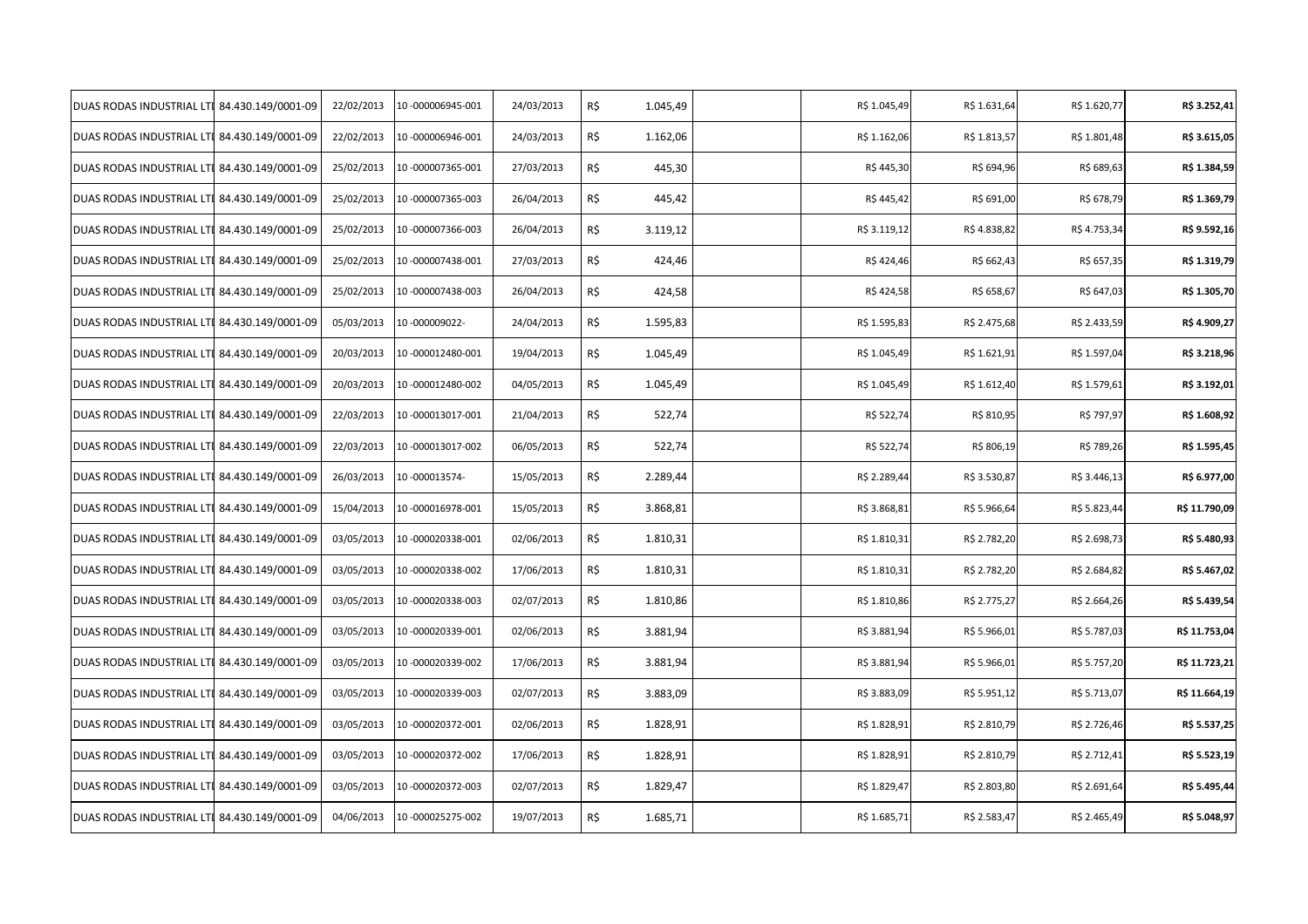| DUAS RODAS INDUSTRIAL LTI 84.430.149/0001-09 | 19/06/2013 | 10-000027759-001 | 19/07/2013 | R\$ | 1.556,04 | R\$ 1.556,04 | R\$ 2.384,74 | R\$ 2.275,84 | R\$4.660,58   |
|----------------------------------------------|------------|------------------|------------|-----|----------|--------------|--------------|--------------|---------------|
| DUAS RODAS INDUSTRIAL LTI 84.430.149/0001-09 | 19/06/2013 | 10-000027760-001 | 19/07/2013 | R\$ | 4.018,47 | R\$4.018,47  | R\$ 6.158,60 | R\$ 5.877,35 | R\$ 12.035,95 |
| DUAS RODAS INDUSTRIAL LTI 84.430.149/0001-09 | 25/11/2015 | 10-000190924-003 | 24/01/2016 | R\$ | 2.107,45 | R\$ 2.107,45 | R\$ 2.673,87 | R\$ 1.732,67 | R\$ 4.406,54  |
| DUAS RODAS INDUSTRIAL LTI 84.430.149/0001-09 | 27/11/2015 | 10-000191606-003 | 26/01/2016 | R\$ | 1.305,05 | R\$ 1.305,05 | R\$ 1.655,81 | R\$ 1.071,86 | R\$ 2.727,67  |
| DUAS RODAS INDUSTRIAL LTI 84.430.149/0001-09 | 27/11/2015 | 10-000191607-003 | 26/01/2016 | R\$ | 1.460,42 | R\$ 1.460,42 | R\$ 1.852,94 | R\$ 1.199,47 | R\$ 3.052,40  |
| DUAS RODAS INDUSTRIAL LTI 84.430.149/0001-09 | 30/11/2015 | 10-000191933-003 | 29/01/2016 | R\$ | 1.685,96 | R\$ 1.685,96 | R\$ 2.139,09 | R\$ 1.382,57 | R\$ 3.521,66  |
| DUAS RODAS INDUSTRIAL LTI 84.430.149/0001-09 | 02/12/2015 | 10-000192435-003 | 31/01/2016 | R\$ | 1.105,43 | R\$ 1.105,43 | R\$ 1.402,54 | R\$ 905,57   | R\$ 2.308,11  |
| DUAS RODAS INDUSTRIAL LTI 84.430.149/0001-09 | 03/12/2015 | 10-000192677-003 | 01/02/2016 | R\$ | 3.265,55 | R\$ 3.265,55 | R\$4.081,60  | R\$ 2.633,99 | R\$ 6.715,59  |
| DUAS RODAS INDUSTRIAL LTI 84.430.149/0001-09 | 14/12/2015 | 10-000195026-003 | 12/02/2016 | R\$ | 1.864,37 | R\$ 1.864,37 | R\$ 2.330,27 | R\$ 1.495,26 | R\$ 3.825,52  |
| DUAS RODAS INDUSTRIAL LTI 84.430.149/0001-09 | 14/12/2015 | 10-000195027-003 | 12/02/2016 | R\$ | 1.180,24 | R\$ 1.180,24 | R\$ 1.475,18 | R\$ 946,57   | R\$ 2.421,75  |
| DUAS RODAS INDUSTRIAL LTI 84.430.149/0001-09 | 14/12/2015 | 10-000195028-003 | 12/02/2016 | R\$ | 1.825,54 | R\$ 1.825,54 | R\$ 2.281,74 | R\$ 1.464,11 | R\$ 3.745,85  |
| DUAS RODAS INDUSTRIAL LTI 84.430.149/0001-09 | 14/12/2015 | 10-000195029-002 | 28/01/2016 | R\$ | 1.413,20 | R\$ 1.413,20 | R\$ 1.793,03 | R\$ 1.159,49 | R\$ 2.952,51  |
| DUAS RODAS INDUSTRIAL LTI 84.430.149/0001-09 | 14/12/2015 | 10-000195029-003 | 12/02/2016 | R\$ | 1.413,61 | R\$ 1.413,61 | R\$ 1.766,87 | R\$ 1.133,74 | R\$ 2.900,60  |
| DUAS RODAS INDUSTRIAL LTI 84.430.149/0001-09 | 15/12/2015 | 10-000195221-003 | 13/02/2016 | R\$ | 1.069,99 | R\$ 1.069,99 | R\$ 1.337,38 | R\$ 857,70   | R\$ 2.195,08  |
| DUAS RODAS INDUSTRIAL LTI 84.430.149/0001-09 | 16/12/2015 | 10-000195541-002 | 30/01/2016 | R\$ | 1.351,72 | R\$ 1.351,72 | R\$ 1.715,02 | R\$ 1.107,90 | R\$ 2.822,92  |
| DUAS RODAS INDUSTRIAL LTI 84.430.149/0001-09 | 16/12/2015 | 10-000195541-003 | 14/02/2016 | R\$ | 1.352,13 | R\$ 1.352,13 | R\$ 1.690,02 | R\$ 1.083,30 | R\$ 2.773,33  |
| DUAS RODAS INDUSTRIAL LTI 84.430.149/0001-09 | 16/12/2015 | 10-000195542-002 | 30/01/2016 | R\$ | 4.213,65 | R\$4.213,65  | R\$ 5.346,15 | R\$ 3.453,61 | R\$ 8.799,76  |
| DUAS RODAS INDUSTRIAL LTI 84.430.149/0001-09 | 16/12/2015 | 10-000195542-003 | 14/02/2016 | R\$ | 4.214,91 | R\$4.214,91  | R\$ 5.268,20 | R\$ 3.376,92 | R\$ 8.645,12  |
| DUAS RODAS INDUSTRIAL LTI 84.430.149/0001-09 | 17/12/2015 | 10-000195854-002 | 31/01/2016 | R\$ | 1.106,36 | R\$ 1.106,36 | R\$ 1.403,72 | R\$ 906,33   | R\$ 2.310,05  |
| DUAS RODAS INDUSTRIAL LTI 84.430.149/0001-09 | 17/12/2015 | 10-000195854-003 | 15/02/2016 | R\$ | 1.106,70 | R\$ 1.106,70 | R\$ 1.383,26 | R\$ 886,21   | R\$ 2.269,47  |
| DUAS RODAS INDUSTRIAL LTI 84.430.149/0001-09 | 18/12/2015 | 10-000195936-002 | 01/02/2016 | R\$ | 1.105,10 | R\$ 1.105,10 | R\$ 1.381,26 | R\$ 891,37   | R\$ 2.272,63  |
| DUAS RODAS INDUSTRIAL LTI 84.430.149/0001-09 | 18/12/2015 | 10-000195936-003 | 16/02/2016 | R\$ | 1.105,43 | R\$ 1.105,43 | R\$ 1.381,67 | R\$ 884,73   | R\$ 2.266,40  |
| DUAS RODAS INDUSTRIAL LTI 84.430.149/0001-09 | 18/12/2015 | 10-000196122-002 | 01/02/2016 | R\$ | 1.712,73 | R\$ 1.712,73 | R\$ 2.140,73 | R\$ 1.381,49 | R\$ 3.522,22  |
| DUAS RODAS INDUSTRIAL LTI 84.430.149/0001-09 | 21/12/2015 | 10-000196244-002 | 04/02/2016 | R\$ | 2.068,08 | R\$ 2.068,08 | R\$ 2.584,89 | R\$ 1.665,53 | R\$ 4.250,41  |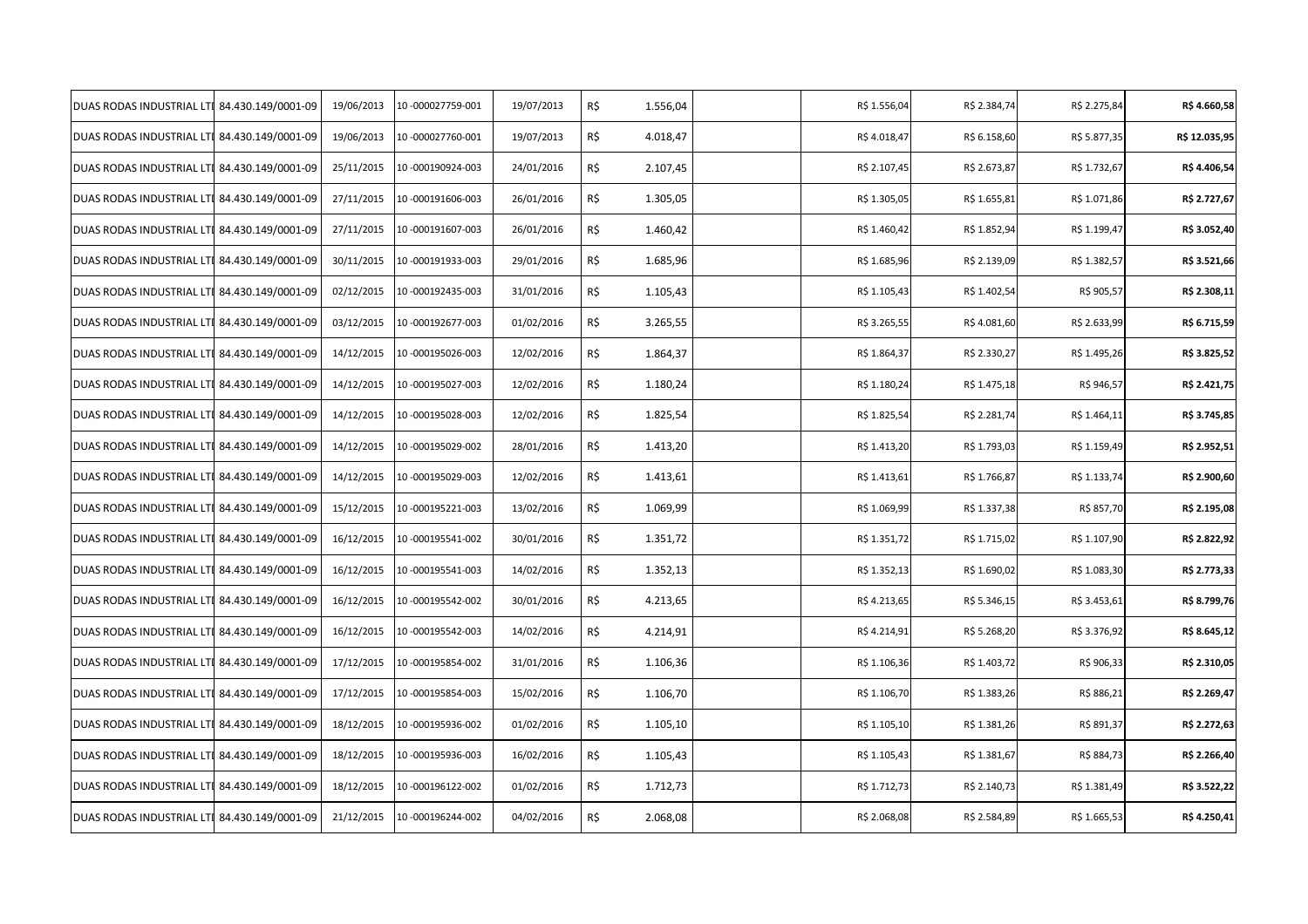| DUAS RODAS INDUSTRIAL LTI 84.430.149/0001-09 |                    | 21/12/2015 | 10-000196244-003  | 19/02/2016 | R\$ | 2.068,71   |          | R\$ 2.068,71   | R\$ 2.585,67   | R\$ 1.653,11   | R\$ 4.238,78   |
|----------------------------------------------|--------------------|------------|-------------------|------------|-----|------------|----------|----------------|----------------|----------------|----------------|
| DUAS RODAS INDUSTRIAL LTI 84.430.149/0001-09 |                    | 23/12/2015 | 10-000196609-002  | 06/02/2016 | R\$ | 1.488,52   |          | R\$ 1.488,52   | R\$ 1.860,50   | R\$ 1.197,54   | R\$ 3.058,03   |
| DUAS RODAS INDUSTRIAL LTI 84.430.149/0001-09 |                    | 23/12/2015 | 10-000196609-003  | 21/02/2016 | R\$ | 1.488,97   |          | R\$ 1.488,97   | R\$ 1.861,06   | R\$ 1.188,60   | R\$ 3.049,65   |
| DUAS RODAS INDUSTRIAL LTI 84.430.149/0001-09 |                    | 28/12/2015 | 10-000196729-002  | 11/02/2016 | R\$ | 1.456,84   |          | R\$ 1.456,84   | R\$ 1.820,90   | R\$ 1.169,02   | R\$ 2.989,92   |
| DUAS RODAS INDUSTRIAL LTI 84.430.149/0001-09 |                    | 28/12/2015 | 10-000196729-003  | 26/02/2016 | R\$ | 1.457,27   |          | R\$ 1.457,27   | R\$ 1.821,44   | R\$ 1.160,25   | R\$ 2.981,69   |
| DUAS RODAS INDUSTRIAL LTI 84.430.149/0001-09 |                    | 08/06/2017 | 10-000276466-003  | 07/08/2017 | R\$ | 3.275,64   |          | R\$ 3.275,64   | R\$ 3.849,58   | R\$ 1.774,66   | R\$ 5.624,24   |
| DUAS RODAS INDUSTRIAL LTI 84.430.149/0001-09 |                    | 17/07/2020 | 10-000436776-003  | 15/09/2020 | R\$ | 4.234,09   |          | R\$4.234,09    | R\$4.517,05    | R\$ 373,41     | R\$4.890,46    |
| DUAS RODAS INDUSTRIAL LTI 84.430.149/0001-09 |                    | 19/03/2021 | 10-000486105-001  | 18/04/2021 | R\$ | 3.629,76   |          | R\$ 3.629,76   | R\$ 3.643,55   | R\$40,08       | R\$ 3.683,63   |
| DUAS RODAS INDUSTRIAL LTI 84.430.149/0001-09 |                    | 19/03/2021 | 10-000486105-002  | 03/05/2021 | R\$ | 3.629,76   |          | R\$ 3.629,76   | R\$ 3.629,76   | R\$ 21,78      | R\$ 3.651,54   |
| DUAS RODAS INDUSTRIAL LTI 84.430.149/0001-09 |                    | 19/03/2021 | 10-000486105-003  | 18/05/2021 | R\$ | 3.630,85   |          | R\$ 3.630,85   | R\$ 3.630,85   | R\$ 3,63       | R\$ 3.634,48   |
| DUAS RODAS INDUSTRIAL LTI 84.430.149/0001-09 |                    | 19/03/2021 | 10-000486106-001  | 18/04/2021 | R\$ | 4.822,10   |          | R\$4.822,10    | R\$4.840,42    | R\$ 53,24      | R\$4.893,67    |
| DUAS RODAS INDUSTRIAL LTI 84.430.149/0001-09 |                    | 19/03/2021 | 10-000486106-002  | 03/05/2021 | R\$ | 4.822,10   |          | R\$4.822,10    | R\$4.822,10    | R\$ 28,93      | R\$4.851,03    |
| DUAS RODAS INDUSTRIAL LTI 84.430.149/0001-09 |                    | 19/03/2021 | 10-000486106-003  | 18/05/2021 | R\$ | 4.823,56   |          | R\$4.823,56    | R\$4.823,56    | R\$ 4,82       | R\$4.828,38    |
| DUAS RODAS INDUSTRIAL LTI 84.430.149/0001-09 |                    | 19/03/2021 | 10-000486107-001  | 18/04/2021 | R\$ | 15.770,89  |          | R\$ 15.770,89  | R\$ 15.830,82  | R\$ 174,14     | R\$ 16.004,96  |
| DUAS RODAS INDUSTRIAL LTI 84.430.149/0001-09 |                    | 19/03/2021 | 10 -000486107-002 | 03/05/2021 | R\$ | 15.770,89  |          | R\$ 15.770,89  | R\$ 15.770,89  | R\$ 94,63      | R\$ 15.865,52  |
| DUAS RODAS INDUSTRIAL LTI 84.430.149/0001-09 |                    | 19/03/2021 | 10-000486107-003  | 18/05/2021 | R\$ | 15.775,63  |          | R\$ 15.775,63  | R\$ 15.775,63  | R\$ 15,78      | R\$ 15.791,41  |
| DUAS RODAS INDUSTRIAL LTI 84.430.149/0001-09 |                    | 13/04/2021 | 10-000488542-001  | 13/05/2021 | R\$ | 2.288,96   |          | R\$ 2.288,96   | R\$ 2.288,96   | R\$ 6,10       | R\$ 2.295,06   |
| DUAS RODAS INDUSTRIAL LTDA                   |                    |            | Total             |            | R\$ | 264.868,51 | R\$ 0,00 | R\$ 264.868,51 | R\$ 352.968,61 | R\$ 248.466,74 | R\$ 601.435,36 |
| DYNAMIC AIR LTDA                             | 03.129.650/0001-20 | 17/09/2020 | 000001615         | 23/12/2020 | R\$ | 22.601,06  |          | R\$ 22.601,06  | R\$ 23.469,70  | R\$ 1.165,66   | R\$ 24.635,36  |
| <b>DYNAMIC AIR LTDA</b>                      |                    |            | Total             |            | R\$ | 22.601,06  | R\$ 0,00 | R\$ 22.601,06  | R\$ 23.469,70  | R\$ 1.165,66   | R\$ 24.635,36  |
| ECONET PUBLICACOES PERIO 11.436.073/0001-47  |                    | 01/05/2021 | 000196615         | 01/05/2021 | R\$ | 168,54     |          | R\$ 168,54     | R\$ 168,54     | R\$ 1,12       | R\$ 169,66     |
| <b>ECONET PUBLICACOES PERIODICAS LTDA</b>    |                    |            | Total             |            | R\$ | 168,54     | R\$ 0,00 | R\$ 168,54     | R\$ 168,54     | R\$ 1,12       | R\$ 169,66     |
| EDINALDO MARREIRO DE SOU 34.282.949/0001-43  |                    | 15/04/2021 | 000020147         | 19/04/2021 | R\$ | 5.460,83   |          | R\$ 5.460,83   | R\$ 5.481,58   | R\$ 58,47      | R\$ 5.540,05   |
| EDINALDO MARREIRO DE SOU 34.282.949/0001-43  |                    | 15/04/2021 | 000020147         | 19/05/2021 | R\$ | 5.460,83   |          | R\$ 5.460,83   | R\$ 5.460,83   | R\$ 3,64       | R\$ 5.464,47   |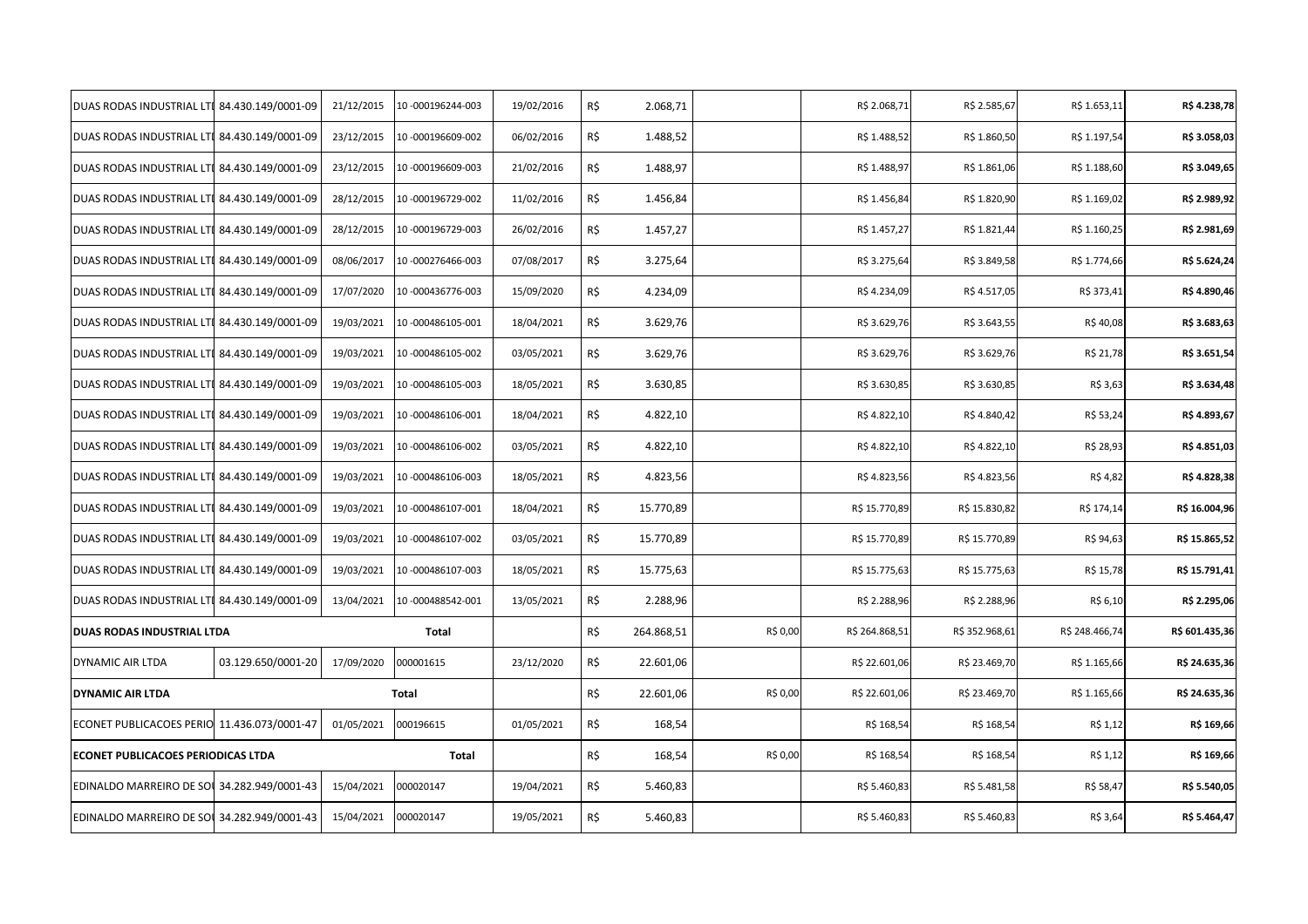| EDINALDO MARREIRO DE SOU 34.282.949/0001-43                                                |                    | 15/04/2021 | 000020147    | 18/06/2021 | R\$ | 5.460,83   |               | R\$ 5.460,83   | R\$ 5.460,83   | R\$ 0,00     | R\$ 5.460,83   |
|--------------------------------------------------------------------------------------------|--------------------|------------|--------------|------------|-----|------------|---------------|----------------|----------------|--------------|----------------|
| EDINALDO MARREIRO DE SOU 34.282.949/0001-43                                                |                    | 15/04/2021 | 000020147    | 19/07/2021 | R\$ | 5.460,83   |               | R\$ 5.460,83   | R\$ 5.460,83   | R\$ 0,00     | R\$ 5.460,83   |
| EDINALDO MARREIRO DE SOU 34.282.949/0001-43                                                |                    | 15/04/2021 | 000020147    | 19/08/2021 | R\$ | 5.460,83   |               | R\$ 5.460,83   | R\$ 5.460,83   | R\$ 0,00     | R\$ 5.460,83   |
| EDINALDO MARREIRO DE SOU 34.282.949/0001-43                                                |                    | 15/04/2021 | 000020147    | 20/09/2021 | R\$ | 5.460,83   |               | R\$ 5.460,83   | R\$ 5.460,83   | R\$ 0,00     | R\$ 5.460,83   |
| EDINALDO MARREIRO DE SOU 34.282.949/0001-43                                                |                    | 15/04/2021 | 000020147    | 19/10/2021 | R\$ | 5.460,83   |               | R\$ 5.460,83   | R\$ 5.460,83   | R\$ 0,00     | R\$ 5.460,83   |
| EDINALDO MARREIRO DE SOU 34.282.949/0001-43                                                |                    | 15/04/2021 | 000020147    | 19/11/2021 | R\$ | 5.460,83   |               | R\$ 5.460,83   | R\$ 5.460,83   | R\$ 0,00     | R\$ 5.460,83   |
| EDINALDO MARREIRO DE SOU 34.282.949/0001-43                                                |                    | 15/04/2021 | 000020147    | 20/12/2021 | R\$ | 5.460,83   |               | R\$ 5.460,83   | R\$ 5.460,83   | R\$ 0,00     | R\$ 5.460,83   |
| EDINALDO MARREIRO DE SOU 34.282.949/0001-43                                                |                    | 15/04/2021 | 000020147    | 19/01/2022 | R\$ | 5.460,83   |               | R\$ 5.460,83   | R\$ 5.460,83   | R\$ 0,00     | R\$ 5.460,83   |
| EDINALDO MARREIRO DE SOU 34.282.949/0001-43                                                |                    | 15/04/2021 | 000020147    | 18/02/2022 | R\$ | 5.460,83   |               | R\$ 5.460,83   | R\$ 5.460,83   | R\$ 0,00     | R\$ 5.460,83   |
| EDINALDO MARREIRO DE SOU 34.282.949/0001-43                                                |                    | 15/04/2021 | 000020147    | 18/03/2022 | R\$ | 5.460,87   |               | R\$ 5.460,87   | R\$ 5.460,87   | R\$ 0,00     | R\$ 5.460,87   |
| EDINALDO MARREIRO DE SOUZA REFEICOES LTDA                                                  |                    |            | <b>Total</b> |            | R\$ | 65.530,00  | R\$ 0,00      | R\$ 65.530,00  | R\$ 65.550,75  | R\$ 62,11    | R\$ 65.612,86  |
| ELETRICA COML ANDRA LT                                                                     | 47.674.429/0007-13 | 03/08/2020 | 000186036    | 03/08/2020 | R\$ | 1.077,00   |               | R\$ 1.077,00   | R\$ 1.153,11   | R\$ 111,85   | R\$ 1.264,96   |
|                                                                                            |                    |            |              |            |     |            |               |                |                |              |                |
| ELETRICA COML ANDRA LT                                                                     |                    |            | Total        |            | R\$ | 1.077,00   | R\$ 0,00      | R\$ 1.077,00   | R\$ 1.153,11   | R\$ 111,85   | R\$ 1.264,96   |
| EPEX INDUSTRIA E COMERCIO                                                                  | 01.669.730/0001-42 | 15/04/2020 | 000103281    | 13/05/2020 | R\$ | 18.943,51  |               | R\$ 18.943,51  | R\$ 20.381,53  | R\$ 2.534,10 | R\$ 22.915,63  |
| EPEX INDUSTRIA E COMERCIO 01.669.730/0001-42                                               |                    | 15/04/2020 | 000103281    | 10/06/2020 | R\$ | 18.943,51  |               | R\$ 18.943,51  | R\$ 20.432,61  | R\$ 2.349,75 | R\$ 22.782,36  |
| EPEX INDUSTRIA E COMERCIO DE PLASTICOS LTDA                                                |                    |            | Total        |            | R\$ | 37.887,02  | R\$ 0,00      | R\$ 37.887,02  | R\$40.814,14   | R\$4.883,85  | R\$45.698,00   |
| EXCLUSIVO DISTRESSED FUNI 17.015.979/0001-74                                               |                    | 17/08/2020 | 4789         | 25/03/2022 | R\$ | 135.624,00 |               | R\$ 135.624,00 | R\$ 135.624,00 | R\$ 0,00     | R\$ 135.624,00 |
| EXCLUSIVO DISTRESSED FUNDO DE INEVESTIMENTO EM DIREITOS CREDITORIOS NÃO PADRONIZADOS - R\$ |                    |            |              |            |     | 135.624,00 | R\$ 0,00      | R\$ 135.624,00 | R\$ 135.624,00 | R\$ 0,00     | R\$ 135.624,00 |
| <b>F &amp; F CO SERVICOS E ALIMEN</b>                                                      | 28.468.289/0001-97 | 04/03/2020 | 000003738    | 15/03/2020 | R\$ | 6.355,17   |               | R\$ 6.355,17   | R\$ 6.834,15   | R\$ 984,12   | R\$ 7.818,27   |
| F & F CO SERVICOS E ALIMEN                                                                 | 28.468.289/0001-97 | 17/03/2020 | 000003843    | 30/03/2020 | R\$ | 23.445,28  |               | R\$ 23.445,28  | R\$ 25.212,32  | R\$ 3.504,51 | R\$ 28.716,83  |
| F & F CO SERVICOS E ALIMEN 28.468.289/0001-97                                              |                    | 13/05/2020 | 000004215    | 20/05/2020 | R\$ | 16.149,20  | R\$ 12.050,35 | R\$ 28.199,55  | R\$ 30.340,21  | R\$ 3.701,51 | R\$ 34.041,71  |
| <b>F &amp; F CO SERVICOS E ALIMENTACAO LTDA</b>                                            |                    |            | Total        |            | R\$ | 45.949,65  | R\$ 12.050,35 | R\$58.000,00   | R\$ 62.386,67  | R\$ 8.190,13 | R\$ 70.576,81  |
| FERRI GECYS REP. COM. LTDA                                                                 | 110090.230.001-83  | 09/11/2020 | 000000467    | 09/11/2020 | R\$ | 6.144,73   |               | R\$ 6.144,73   | R\$ 6.441,51   | R\$ 414,40   | R\$ 6.855,92   |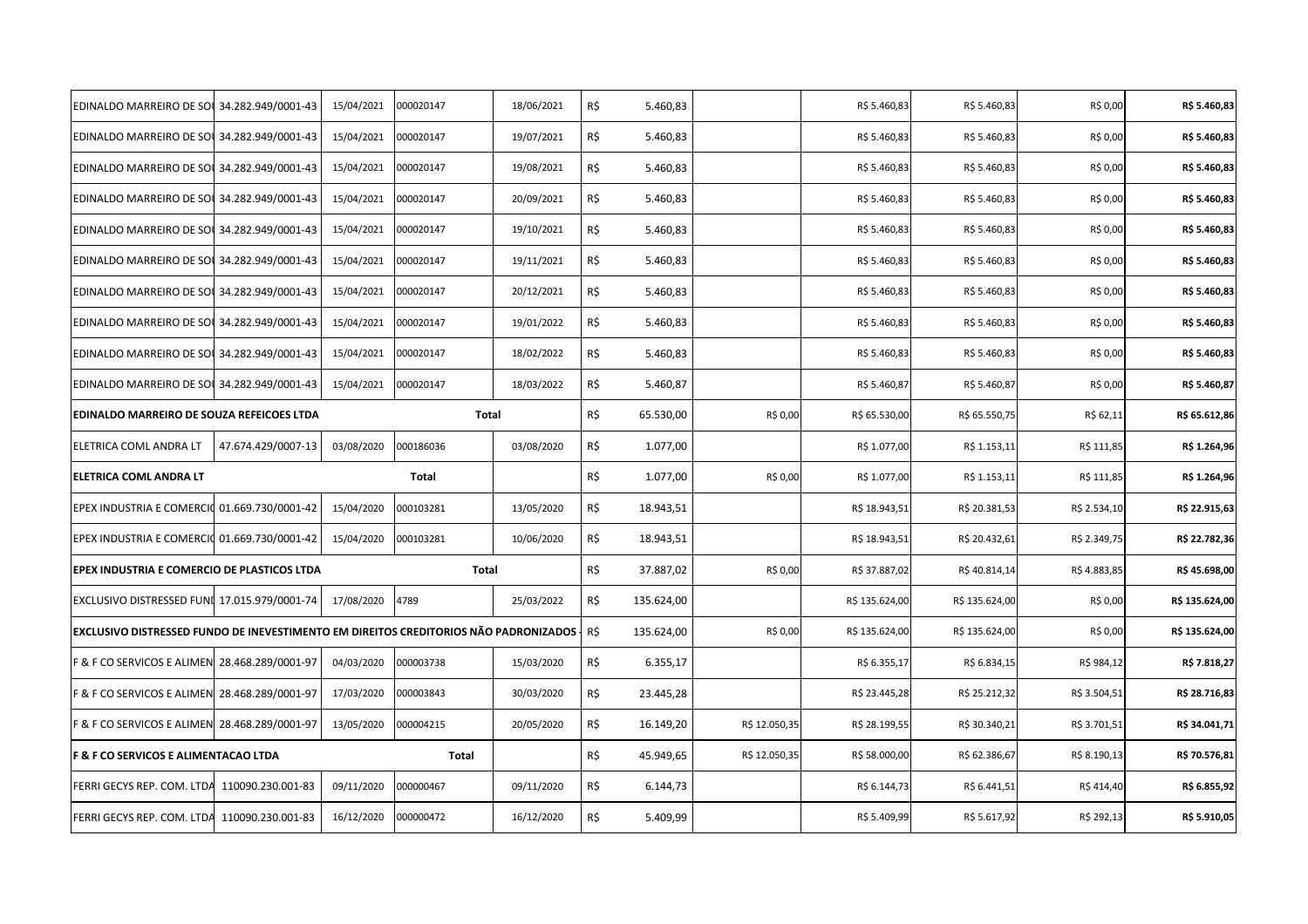| FERRI GECYS REP. COM. LTDA                                                              | 110090.230.001-83  | 16/03/2021 | 000000480     | 29/03/2021 | R\$ | 2.009,77     |          | R\$ 2.009,77     | R\$ 2.034,76     | R\$ 35,95    | R\$ 2.070,70     |
|-----------------------------------------------------------------------------------------|--------------------|------------|---------------|------------|-----|--------------|----------|------------------|------------------|--------------|------------------|
| FERRI GECYS REP. COM. LTDA 110090.230.001-83                                            |                    | 16/04/2021 | 000000483     | 16/04/2021 | R\$ | 4.870,54     |          | R\$4.870,54      | R\$4.889,05      | R\$ 57,04    | R\$4.946,09      |
| FERRI GECYS REP. COM. LTDA.                                                             |                    |            | Total         |            | R\$ | 18.435,03    | R\$ 0,00 | R\$ 18.435,03    | R\$ 18.983,23    | R\$ 799,52   | R\$ 19.782,75    |
| FUNDO DE INESTIMEMENTO   18.428.860/0001-96                                             |                    | 27/01/2021 | CONTRATO      | 01/04/2021 | R\$ | 126.764,61   |          | R\$ 126.764,61   | R\$ 127.246,32   | R\$ 2.120,77 | R\$ 129.367,09   |
| FUNDO DE INESTIMEMENTO EM DIREITOS CREDITORIOS INTERCAPITAL Total                       |                    |            |               |            | R\$ | 126.764,61   | R\$ 0,00 | R\$ 126.764,61   | R\$ 127.246,32   | R\$ 2.120,77 | R\$ 129.367,09   |
| FUNDO DE INESTIMENTO EM 24.290.695/0001-51                                              |                    | 22/04/2021 | 105698963     | 19/04/2025 | R\$ | 2.146.857,68 |          | R\$ 2.146.857,68 | R\$ 2.146.857,68 | R\$ 0,00     | R\$ 2.146.857,68 |
| <b>FUNDO DE INESTIMENTO EM DIREITO CREDITÓRIOS NÃO PADRONIZADOS VALECRED Total</b>      |                    |            |               |            | R\$ | 2.146.857,68 | R\$ 0,00 | R\$ 2.146.857,68 | R\$ 2.146.857,68 | R\$ 0,00     | R\$ 2.146.857,68 |
| FUNDO DE INVESTIMENTO EN 08.654.210/0001-05                                             |                    | 18/03/2021 |               | 18/04/2021 | R\$ | 70.465,40    |          | R\$ 70.465,40    | R\$ 70.733,17    | R\$ 778,06   | R\$ 71.511,23    |
| FUNDO DE INVESTIMENTO EM DIREITOS CREDITÓRIOS MULTESSETORIAL ONE7 LP Total              |                    |            |               |            | R\$ | 70.465,40    | R\$ 0,00 | R\$70.465,40     | R\$ 70.733,17    | R\$ 778,06   | R\$ 71.511,23    |
| GAMA SECURITIZADORA S/A 19.853.484/0001-40                                              |                    | 21/01/2021 | 2536          | 29/03/2021 | R\$ | 73.034,03    |          | R\$ 73.034,03    | R\$ 73.942,04    | R\$ 1.306,31 | R\$ 75.248,35    |
| <b>GAMA SECURITIZADORA S/A Total</b>                                                    |                    |            |               |            | R\$ | 73.034,03    | R\$ 0,00 | R\$ 73.034,03    | R\$ 73.942,04    | R\$ 1.306,31 | R\$ 75.248,35    |
| GARANTIA BANCO FUNDO DE 28.286.903/0001-08                                              |                    | 26/06/2020 | 90608451      | 20/08/2021 | R\$ | 588.104,22   |          | R\$ 588.104,22   | R\$ 588.104,22   | R\$ 0,00     | R\$ 588.104,22   |
|                                                                                         |                    |            |               |            |     |              |          |                  |                  |              |                  |
| <b>GARANTIA BANCO FUNDO DE INVESTIMENTO EM DIREITOS CREDITORIOS MULTISETORIAL Total</b> |                    |            |               |            | R\$ | 588.104,22   | R\$ 0,00 | R\$ 588.104,22   | R\$ 588.104,22   | R\$ 0,00     | R\$ 588.104,22   |
| GAS BRASILIANO DISTRIBUIDI 03.024.705/0001-37                                           |                    | 04/05/2021 | 001642774     | 13/05/2021 | R\$ | 28.034,98    |          | R\$ 28.034,98    | R\$ 28.034,98    | R\$ 74,76    | R\$ 28.109,74    |
| <b>GAS BRASILIANO DISTRIBUIDORA S.A</b>                                                 |                    |            | Total         |            | R\$ | 28.034,98    | R\$ 0,00 | R\$ 28.034,98    | R\$ 28.034,98    | R\$ 74,76    | R\$ 28.109,74    |
| <b>GMG TRANSPORTES LTDA</b>                                                             | 39.900.905/0001-53 | 22/12/2020 | $-000000158-$ | 28/02/2021 | R\$ | 340,00       |          | R\$ 340,00       | R\$ 347,05       | R\$ 9,49     | R\$ 356,54       |
| <b>GMG TRANSPORTES LTDA</b>                                                             | 39.900.905/0001-53 | 08/01/2021 | $-000000197-$ | 08/01/2021 | R\$ | 350,00       |          | R\$ 350,00       | R\$ 358,22       | R\$ 15,88    | R\$ 374,10       |
| <b>GMG TRANSPORTES LTDA</b>                                                             | 39.900.905/0001-53 | 11/01/2021 | $-000000217-$ | 04/02/2021 | R\$ | 1.450,00     |          | R\$ 1.450,00     | R\$ 1.480,07     | R\$ 52,30    | R\$ 1.532,36     |
| <b>GMG TRANSPORTES LTDA</b>                                                             | 39.900.905/0001-53 | 12/01/2021 | $-000000223-$ | 31/03/2021 | R\$ | 600,00       |          | R\$ 600,00       | R\$ 607,46       | R\$ 10,33    | R\$ 617,79       |
| <b>GMG TRANSPORTES LTDA</b>                                                             | 39.900.905/0001-53 | 12/01/2021 | $-000000224-$ | 31/03/2021 | R\$ | 1.940,00     |          | R\$ 1.940,00     | R\$ 1.964,12     | R\$ 33,39    | R\$ 1.997,51     |
| <b>GMG TRANSPORTES LTDA</b>                                                             | 39.900.905/0001-53 | 12/01/2021 | $-000000225-$ | 31/03/2021 | R\$ | 100,00       |          | R\$ 100,00       | R\$ 101,24       | R\$ 1,72     | R\$ 102,96       |
| <b>GMG TRANSPORTES LTDA</b>                                                             | 39.900.905/0001-53 | 12/01/2021 | 1 -000000228- | 31/03/2021 | R\$ | 100,00       |          | R\$ 100,00       | R\$ 101,24       | R\$ 1,72     | R\$ 102,96       |
| <b>GMG TRANSPORTES LTDA</b>                                                             | 39.900.905/0001-53 | 12/01/2021 | $-000000233-$ | 31/03/2021 | R\$ | 360,00       |          | R\$ 360,00       | R\$ 364,48       | R\$ 6,20     | R\$ 370,67       |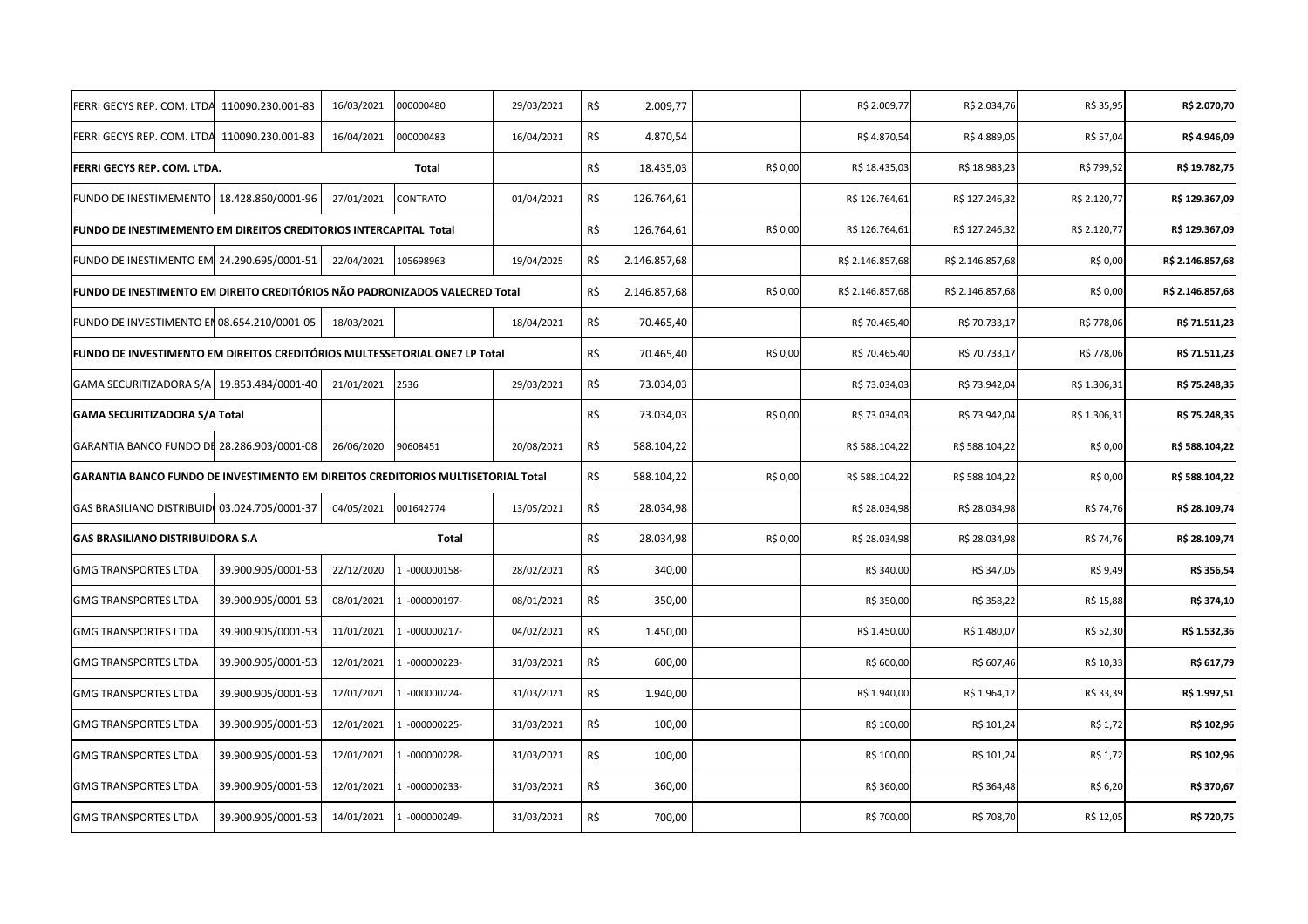| <b>GMG TRANSPORTES LTDA</b> | 39.900.905/0001-53 | 14/01/2021 | $-000000250-$ | 31/03/2021 | R\$<br>750,00   | R\$ 750,00   | R\$ 759,32   | R\$ 12,91 | R\$ 772,23   |
|-----------------------------|--------------------|------------|---------------|------------|-----------------|--------------|--------------|-----------|--------------|
| <b>GMG TRANSPORTES LTDA</b> | 39.900.905/0001-53 | 14/01/2021 | $-000000251-$ | 31/03/2021 | R\$<br>120,00   | R\$ 120,00   | R\$ 121,49   | R\$ 2,07  | R\$ 123,56   |
| <b>GMG TRANSPORTES LTDA</b> | 39.900.905/0001-53 | 14/01/2021 | $-000000254-$ | 31/03/2021 | R\$<br>1.580,00 | R\$ 1.580,00 | R\$ 1.599,64 | R\$ 27,19 | R\$ 1.626,84 |
| <b>GMG TRANSPORTES LTDA</b> | 39.900.905/0001-53 | 15/01/2021 | 1 -000000270- | 15/01/2021 | R\$<br>580,00   | R\$ 580,00   | R\$ 593,62   | R\$ 24,93 | R\$ 618,56   |
| <b>GMG TRANSPORTES LTDA</b> | 39.900.905/0001-53 | 18/01/2021 | $-000000279-$ | 05/02/2021 | R\$<br>500,00   | R\$ 500,00   | R\$ 510,37   | R\$ 17,86 | R\$ 528,23   |
| <b>GMG TRANSPORTES LTDA</b> | 39.900.905/0001-53 | 29/01/2021 | $-000000367-$ | 31/03/2021 | R\$<br>650,00   | R\$ 650,00   | R\$ 658,08   | R\$ 11,19 | R\$ 669,27   |
| <b>GMG TRANSPORTES LTDA</b> | 39.900.905/0001-53 | 30/03/2021 | $-000000370-$ | 31/05/2021 | R\$<br>550,00   | R\$ 550,00   | R\$ 550,00   | R\$ 0,00  | R\$ 550,00   |
| <b>GMG TRANSPORTES LTDA</b> | 39.900.905/0001-53 | 01/05/2021 | $-000000372-$ | 25/05/2021 | R\$<br>756,00   | R\$ 756,00   | R\$ 756,00   | R\$ 0,00  | R\$ 756,00   |
| <b>GMG TRANSPORTES LTDA</b> | 39.900.905/0001-53 | 01/05/2021 | $-000000373-$ | 25/05/2021 | R\$<br>648,00   | R\$ 648,00   | R\$ 648,00   | R\$ 0,00  | R\$ 648,00   |
| <b>GMG TRANSPORTES LTDA</b> | 39.900.905/0001-53 | 01/05/2021 | $-000000374-$ | 25/05/2021 | R\$<br>147,00   | R\$ 147,00   | R\$ 147,00   | R\$ 0,00  | R\$ 147,00   |
| <b>GMG TRANSPORTES LTDA</b> | 39.900.905/0001-53 | 01/05/2021 | $-000000375-$ | 25/05/2021 | R\$<br>1.800,00 | R\$ 1.800,00 | R\$ 1.800,00 | R\$ 0,00  | R\$ 1.800,00 |
| <b>GMG TRANSPORTES LTDA</b> | 39.900.905/0001-53 | 01/05/2021 | -000000376-   | 25/05/2021 | R\$<br>377,00   | R\$ 377,00   | R\$ 377,00   | R\$ 0,00  | R\$ 377,00   |
| <b>GMG TRANSPORTES LTDA</b> | 39.900.905/0001-53 | 01/05/2021 | 1 -000000377- | 25/05/2021 | R\$<br>272,00   | R\$ 272,00   | R\$ 272,00   | R\$ 0,00  | R\$ 272,00   |
| <b>GMG TRANSPORTES LTDA</b> | 39.900.905/0001-53 | 04/05/2021 | $-000000380-$ | 25/05/2021 | R\$<br>300,00   | R\$ 300,00   | R\$ 300,00   | R\$ 0,00  | R\$ 300,00   |
| <b>GMG TRANSPORTES LTDA</b> | 39.900.905/0001-53 | 06/05/2021 | -000000384-   | 25/05/2021 | R\$<br>370,00   | R\$ 370,00   | R\$ 370,00   | R\$ 0,00  | R\$ 370,00   |
| <b>GMG TRANSPORTES LTDA</b> | 39.900.905/0001-53 | 06/05/2021 | -000000385-   | 25/05/2021 | R\$<br>160,00   | R\$ 160,00   | R\$ 160,00   | R\$ 0,00  | R\$ 160,00   |
| <b>GMG TRANSPORTES LTDA</b> | 39.900.905/0001-53 | 06/05/2021 | $-000000386-$ | 25/05/2021 | R\$<br>120,00   | R\$ 120,00   | R\$ 120,00   | R\$ 0,00  | R\$ 120,00   |
| <b>GMG TRANSPORTES LTDA</b> | 39.900.905/0001-53 | 06/05/2021 | $-000000387-$ | 25/05/2021 | R\$<br>275,00   | R\$ 275,00   | R\$ 275,00   | R\$ 0,00  | R\$ 275,00   |
| <b>GMG TRANSPORTES LTDA</b> | 39.900.905/0001-53 | 06/05/2021 | $-000000388-$ | 25/05/2021 | R\$<br>2.035,00 | R\$ 2.035,00 | R\$ 2.035,00 | R\$ 0,00  | R\$ 2.035,00 |
| <b>GMG TRANSPORTES LTDA</b> | 39.900.905/0001-53 | 06/05/2021 | -000000389-   | 25/05/2021 | R\$<br>240,00   | R\$ 240,00   | R\$ 240,00   | R\$ 0,00  | R\$ 240,00   |
| <b>GMG TRANSPORTES LTDA</b> | 39.900.905/0001-53 | 07/05/2021 | -000000391-   | 25/05/2021 | R\$<br>400,00   | R\$400,00    | R\$400,00    | R\$ 0,00  | R\$400,00    |
| <b>GMG TRANSPORTES LTDA</b> | 39.900.905/0001-53 | 07/05/2021 | 1 -000000392- | 07/05/2021 | R\$<br>900,00   | R\$ 900,00   | R\$ 900,00   | R\$ 4,20  | R\$ 904,20   |
| <b>GMG TRANSPORTES LTDA</b> | 39.900.905/0001-53 | 07/05/2021 | -000000393-   | 25/05/2021 | R\$<br>1.400,00 | R\$ 1.400,00 | R\$ 1.400,00 | R\$ 0,00  | R\$ 1.400,00 |
| <b>GMG TRANSPORTES LTDA</b> | 39.900.905/0001-53 | 10/05/2021 | $-000000394-$ | 10/05/2021 | R\$<br>250,00   | R\$ 250,00   | R\$ 250,00   | R\$ 0,92  | R\$ 250,92   |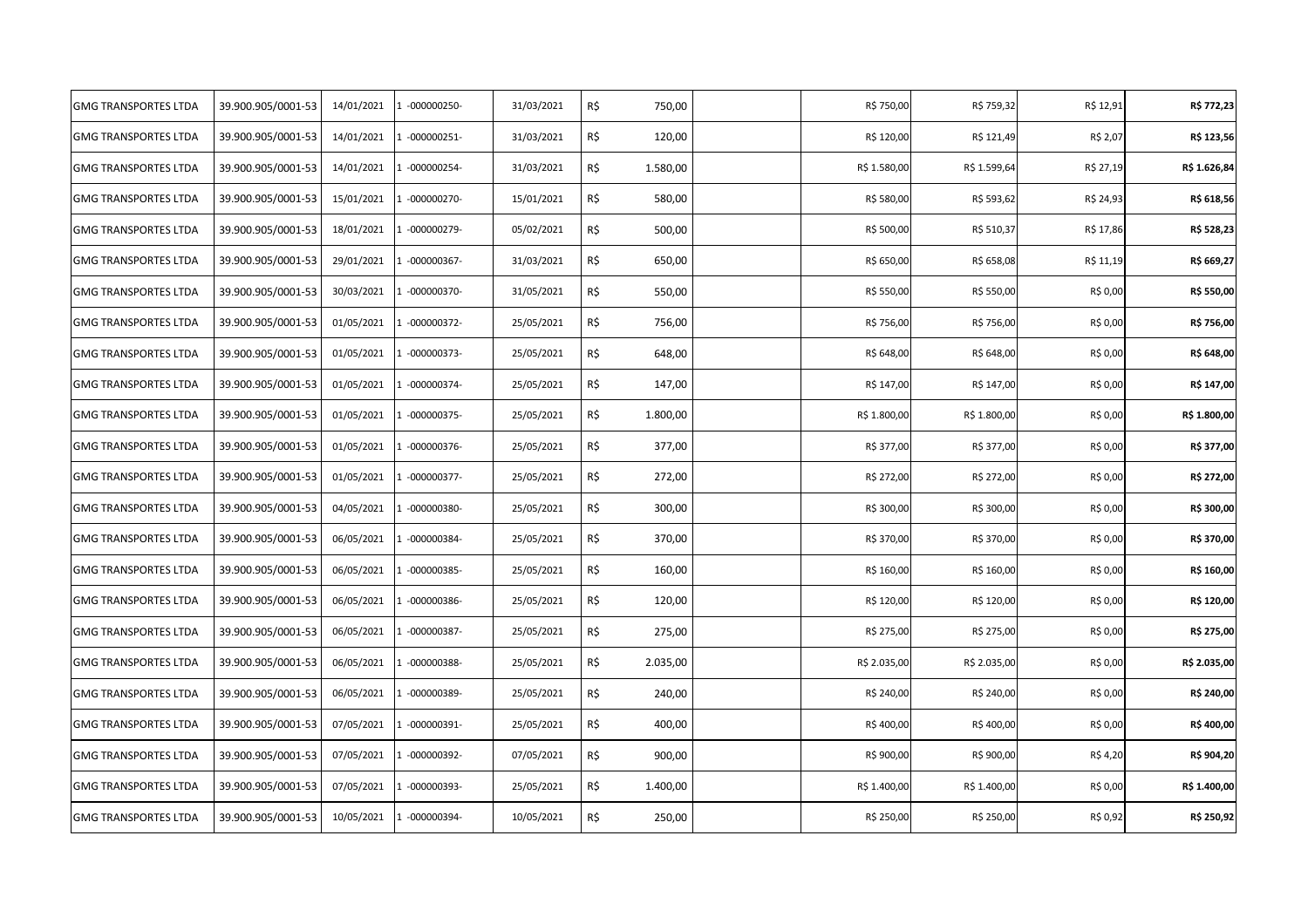| <b>GMG TRANSPORTES LTDA</b>                     | 39.900.905/0001-53 | 10/05/2021 | -000000397-   | 10/05/2021 | R\$ | 1.500,00     |          | R\$ 1.500,00  | R\$ 1.500,00  | R\$ 5,50     | R\$ 1.505,50  |
|-------------------------------------------------|--------------------|------------|---------------|------------|-----|--------------|----------|---------------|---------------|--------------|---------------|
| <b>GMG TRANSPORTES LTDA</b>                     | 39.900.905/0001-53 | 12/05/2021 | $-000000400-$ | 05/06/2021 | R\$ | 350,00       |          | R\$ 350,00    | R\$ 350,00    | R\$ 0,00     | R\$ 350,00    |
| <b>GMG TRANSPORTES LTDA</b>                     | 39.900.905/0001-53 | 12/05/2021 | 1 -000000402- | 05/06/2021 | R\$ | 700,00       |          | R\$ 700,00    | R\$ 700,00    | R\$ 0,00     | R\$ 700,00    |
| <b>GMG TRANSPORTES LTDA</b>                     | 39.900.905/0001-53 | 13/05/2021 | $-000000401-$ | 05/06/2021 | R\$ | 2.650,00     |          | R\$ 2.650,00  | R\$ 2.650,00  | R\$ 0,00     | R\$ 2.650,00  |
| <b>GMG TRANSPORTES LTDA</b>                     | 39.900.905/0001-53 | 14/05/2021 | $-000000406-$ | 05/06/2021 |     | R\$ 3.150,00 |          | R\$ 3.150,00  | R\$ 3.150,00  | R\$ 0,00     | R\$ 3.150,00  |
| <b>GMG TRANSPORTES LTDA</b>                     | 39.900.905/0001-53 | 21/05/2021 | $-000000414-$ | 15/06/2021 |     | R\$400,00    |          | R\$400,00     | R\$400,00     | R\$ 0,00     | R\$400,00     |
| <b>GMG TRANSPORTES LTDA</b>                     | 39.900.905/0001-53 | 21/05/2021 | $-000000415-$ | 15/06/2021 |     | R\$ 555,00   |          | R\$ 555,00    | R\$ 555,00    | R\$ 0,00     | R\$ 555,00    |
| <b>GMG TRANSPORTES LTDA</b>                     | 39.900.905/0001-53 | 21/05/2021 | $-000000416-$ | 15/06/2021 |     | R\$ 260,00   |          | R\$ 260,00    | R\$ 260,00    | R\$ 0,00     | R\$ 260,00    |
| <b>GMG TRANSPORTES LTDA</b>                     | 39.900.905/0001-53 | 21/05/2021 | $-000000417-$ | 15/06/2021 |     | R\$ 1.200,00 |          | R\$ 1.200,00  | R\$ 1.200,00  | R\$ 0,00     | R\$ 1.200,00  |
| <b>GMG TRANSPORTES LTDA</b>                     | 39.900.905/0001-53 | 21/05/2021 | $-000000418-$ | 15/06/2021 |     | R\$ 380,00   |          | R\$ 380,00    | R\$ 380,00    | R\$ 0,00     | R\$ 380,00    |
| <b>GMG TRANSPORTES LTDA</b>                     | 39.900.905/0001-53 | 21/05/2021 | $-000000419-$ | 15/06/2021 | R\$ | 555,00       |          | R\$ 555,00    | R\$ 555,00    | R\$ 0,00     | R\$ 555,00    |
| <b>GMG TRANSPORTES LTDA</b>                     | 39.900.905/0001-53 | 21/05/2021 | $-000000420-$ | 15/06/2021 | R\$ | 1.600,00     |          | R\$ 1.600,00  | R\$ 1.600,00  | R\$ 0,00     | R\$ 1.600,00  |
| <b>GMG TRANSPORTES LTDA</b>                     |                    |            | Total         |            | R\$ | 34.420,00    | R\$ 0,00 | R\$ 34.420,00 | R\$ 34.575,11 | R\$ 249,83   | R\$ 34.824,95 |
| GRAPHPRESS MULT SOLUCOL 02.477.568/0001-23      |                    | 19/02/2020 | 000007808     | 25/03/2020 | R\$ | 796,41       |          | R\$ 796,41    | R\$ 856,43    | R\$ 120,47   | R\$ 976,91    |
| GRAPHPRESS MULT SOLUCOL 02.477.568/0001-23      |                    | 04/03/2020 | 000007833     | 25/03/2020 | R\$ | 2.354,76     |          | R\$ 2.354,76  | R\$ 2.532,23  | R\$ 356,20   | R\$ 2.888,44  |
| GRAPHPRESS MULT SOLUCOL 02.477.568/0001-23      |                    | 04/03/2020 | 000007833     | 01/04/2020 | R\$ | 2.354,76     |          | R\$ 2.354,76  | R\$ 2.527,69  | R\$ 349,66   | R\$ 2.877,35  |
| GRAPHPRESS MULT SOLUCOL 02.477.568/0001-23      |                    | 04/03/2020 |               |            |     |              |          |               |               |              |               |
|                                                 |                    |            | 000007833     | 08/04/2020 | R\$ | 2.354,75     |          | R\$ 2.354,75  | R\$ 2.527,67  | R\$ 343,76   | R\$ 2.871,44  |
| <b>GRAPHPRESS MULT SOLUCOES GRAFICAS EIRELI</b> |                    |            | <b>Total</b>  |            | R\$ | 7.860,68     | R\$ 0,00 | R\$7.860,68   | R\$ 8.444,03  | R\$ 1.170,10 | R\$ 9.614,13  |
| GUSTAVO VERGILIO EUGENIO 13.599.615/0001-28     |                    | 11/05/2021 | 119           | 11/05/2021 | R\$ | 8.671,00     |          | R\$ 8.671,00  | R\$ 8.671,00  | R\$ 28,90    | R\$ 8.699,90  |
| <b>GUSTAVO VERGILIO EUGENIO</b>                 |                    |            | Total         |            | R\$ | 8.671,00     | R\$ 0,00 | R\$ 8.671,00  | R\$ 8.671,00  | R\$ 28,90    | R\$ 8.699,90  |
| HMD REPRESENTACOES DE P 12.430.462/0001-28      |                    | 24/07/2020 | -000202050-   | 24/07/2020 | R\$ | 3.227,32     |          | R\$ 3.227,32  | R\$ 3.470,60  | R\$ 348,22   | R\$ 3.818,82  |
| HMD REPRESENTACOES DE P 12.430.462/0001-28      |                    | 24/02/2021 | $-000202161-$ | 24/02/2021 | R\$ | 3.735,74     |          | R\$ 3.735,74  | R\$ 3.813,20  | R\$ 109,31   | R\$ 3.922,51  |
| HMD REPRESENTACOES DE P 12.430.462/0001-28      |                    | 26/02/2021 | -000202162-   | 26/02/2021 | R\$ | 4.212,91     |          | R\$4.212,91   | R\$4.300,26   | R\$ 120,41   | R\$4.420,67   |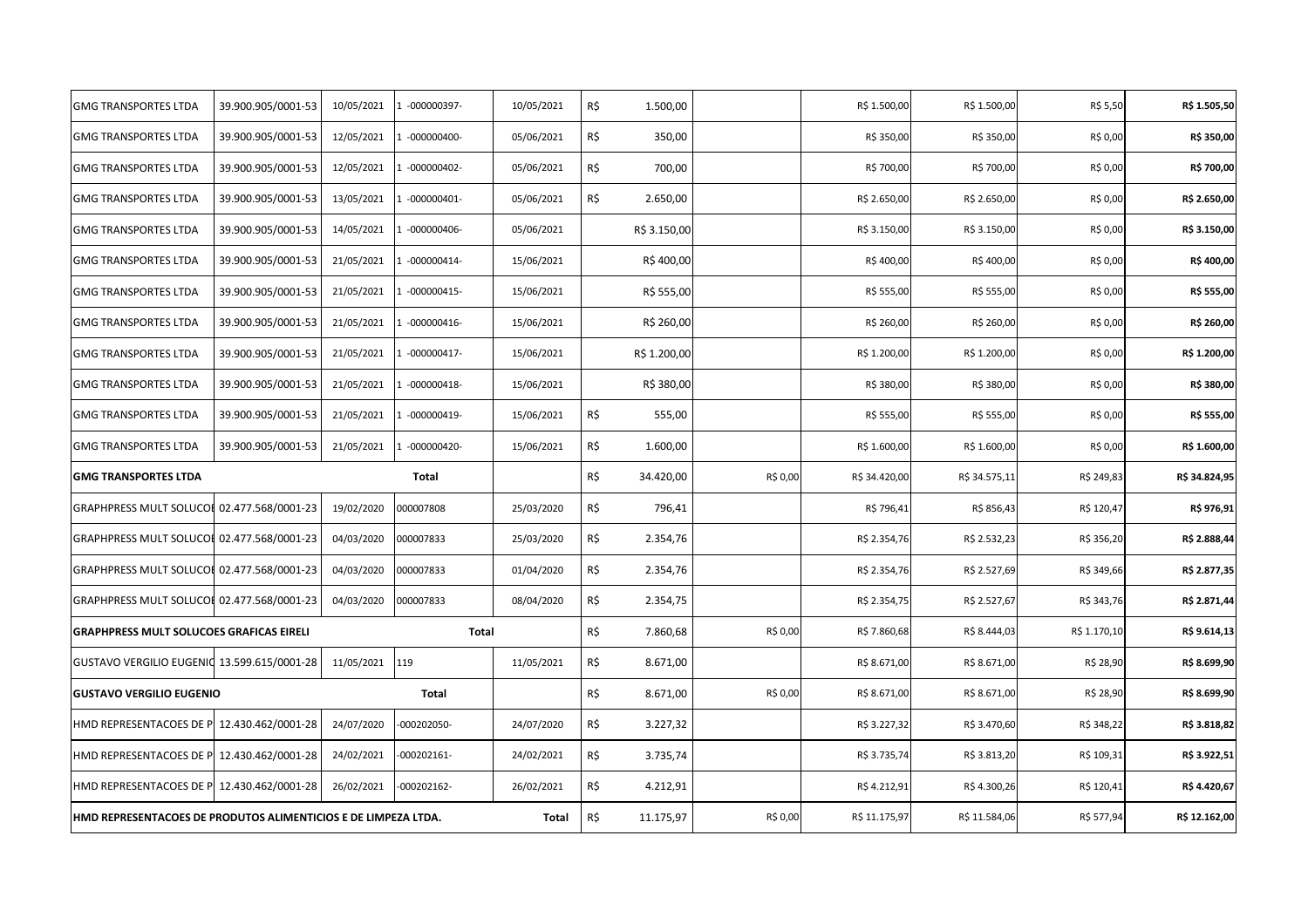| HONEYWELL DO BRASIL LTDA 61.338.844/0001-31                          |                    | 05/12/2019 | 000075164     | 04/01/2020 | R\$ | 63,97      |               | R\$ 63,97      | R\$ 69,04      | R\$ 11,58     | R\$ 80,61      |
|----------------------------------------------------------------------|--------------------|------------|---------------|------------|-----|------------|---------------|----------------|----------------|---------------|----------------|
| HONEYWELL DO BRASIL LTDA 61.338.844/0001-31                          |                    | 12/12/2019 | 000075234     | 11/01/2020 | R\$ | 5.308,10   |               | R\$ 5.308,10   | R\$ 5.728,73   | R\$ 947,15    | R\$ 6.675,88   |
| HONEYWELL DO BRASIL LTDA 61.338.844/0001-31                          |                    | 20/12/2019 | 000075422     | 19/01/2020 | R\$ | 3.639,73   |               | R\$ 3.639,73   | R\$ 3.928,15   | R\$ 638,98    | R\$4.567,13    |
| HONEYWELL DO BRASIL LTDA 61.338.844/0001-31                          |                    | 26/12/2019 | 000075461     | 25/01/2020 | R\$ | 17.562,75  |               | R\$ 17.562,75  | R\$ 18.954,48  | R\$ 3.045,35  | R\$ 21.999,83  |
| HONEYWELL DO BRASIL LTDA 61.338.844/0001-31                          |                    | 22/01/2020 | 000075768     | 21/02/2020 | R\$ | 4.437,49   |               | R\$4.437,49    | R\$4.780,05    | R\$ 724,97    | R\$ 5.505,02   |
| HONEYWELL DO BRASIL LTDA 61.338.844/0001-31                          |                    | 17/02/2020 | 000076030     | 18/03/2020 | R\$ | 1.292,70   |               | R\$ 1.292,70   | R\$ 1.390,13   | R\$ 198,79    | R\$ 1.588,92   |
| HONEYWELL DO BRASIL LTDA 61.338.844/0001-31                          |                    | 26/02/2020 | 000076109     | 27/03/2020 | R\$ | 1.248,28   |               | R\$ 1.248,28   | R\$ 1.342,36   | R\$ 187,93    | R\$ 1.530,29   |
| HONEYWELL DO BRASIL LTDA                                             |                    |            | Total         |            | R\$ | 33.553,02  | R\$ 0,00      | R\$ 33.553,02  | R\$ 36.192,95  | R\$ 5.754,75  | R\$41.947,70   |
| ICATERM AQUECEDORES CAL 04.449.663/0001-49                           |                    | 04/12/2020 | 000001827     | 19/12/2020 | R\$ | 9.335,05   |               | R\$ 9.335,05   | R\$ 9.693,83   | R\$ 494,39    | R\$ 10.188,21  |
| ICATERM AQUECEDORES CAL 04.449.663/0001-49                           |                    | 05/03/2021 | 000001888     | 26/03/2021 | R\$ | 4.207,40   |               | R\$4.207,40    | R\$4.259,71    | R\$ 79,51     | R\$ 4.339,22   |
| ICATERM AQUECEDORES CALDEIRAS QUEIMADORES E GERADORES DE VAPOR LTDA. |                    |            |               |            | R\$ | 13.542,45  | R\$ 0,00      | R\$ 13.542,45  | R\$ 13.953,54  | R\$ 573,90    | R\$ 14.527,44  |
| INGRAM MICRO BRASIL LTDA 01.771.935/0002-15                          |                    | 08/01/2021 | 001337986     | 05/02/2021 | R\$ | 2.311,45   | -R\$ 1.191,39 | R\$ 1.120,06   | R\$ 1.143,28   | R\$40,01      | R\$ 1.183,30   |
|                                                                      |                    |            |               |            |     |            |               |                |                |               |                |
| <b>INGRAM MICRO BRASIL LTDA</b>                                      |                    |            | Total         |            | R\$ | 2.311,45   | -R\$ 1.191,39 | R\$ 1.120,06   | R\$ 1.143,28   | R\$40,01      | R\$ 1.183,30   |
| INVISTA CREDITO E INVESTIM 12.049.937/0001-88                        |                    | 22/02/2019 | 61952707      | 22/03/2019 | R\$ | 129.000,00 |               | R\$ 129.000,00 | R\$ 144.161,50 | R\$ 38.010,58 | R\$ 182.172,08 |
| INVISTA CREDITO E INVESTIMENTOS S.A. Total                           |                    |            |               |            | R\$ | 129.000,00 | R\$ 0,00      | R\$ 129.000,00 | R\$ 144.161,50 | R\$ 38.010,58 | R\$ 182.172,08 |
| IRACO INDUSTRIA COMERCIO 61.218.673/0001-07                          |                    | 27/03/2012 | 2510          | 12/05/2012 | R\$ | 7.762,88   |               | R\$ 7.762,88   | R\$ 12.829,87  | R\$ 14.095,75 | R\$ 26.925,61  |
| IRACO INDUSTRIA COMERCIO 61.218.673/0001-07                          |                    | 27/03/2012 | 2510          | 22/05/2012 | R\$ | 2.872,25   |               | R\$ 2.872,25   | R\$4.747,02    | R\$ 5.199,57  | R\$ 9.946,60   |
| IRACO INDUSTRIA COMERCIO DE EMBALAGENS LTDA                          |                    |            |               | Total      | R\$ | 10.635,13  | R\$ 0,00      | R\$ 10.635,13  | R\$ 17.576,89  | R\$ 19.295,32 | R\$ 36.872,21  |
| <b>IURY TRANSPORTES</b>                                              | 04.156.577/0001-48 | 22/04/2019 | $-000126507-$ | 22/04/2019 | R\$ | 306,44     |               | R\$ 306,44     | R\$ 339,84     | R\$ 86,09     | R\$425,93      |
| <b>IURY TRANSPORTES</b>                                              | 04.156.577/0001-48 | 31/03/2021 | $-000173975-$ | 31/03/2021 | R\$ | 151,26     |               | R\$ 151,26     | R\$ 153,14     | R\$ 2,60      | R\$ 155,74     |
| <b>IURY TRANSPORTES</b>                                              | 04.156.577/0001-48 | 31/03/2021 | 1 -000173977- | 31/03/2021 | R\$ | 210,85     |               | R\$ 210,85     | R\$ 213,47     | R\$ 3,63      | R\$ 217,10     |
| <b>IURY TRANSPORTES</b>                                              | 04.156.577/0001-48 | 31/03/2021 | 1 -000173978- | 31/03/2021 | R\$ | 173,14     |               | R\$ 173,14     | R\$ 175,29     | R\$ 2,98      | R\$ 178,27     |
| <b>IURY TRANSPORTES</b>                                              | 04.156.577/0001-48 | 31/03/2021 | -000173979-   | 31/03/2021 | R\$ | 288,77     |               | R\$ 288,77     | R\$ 292,36     | R\$ 4,97      | R\$ 297,33     |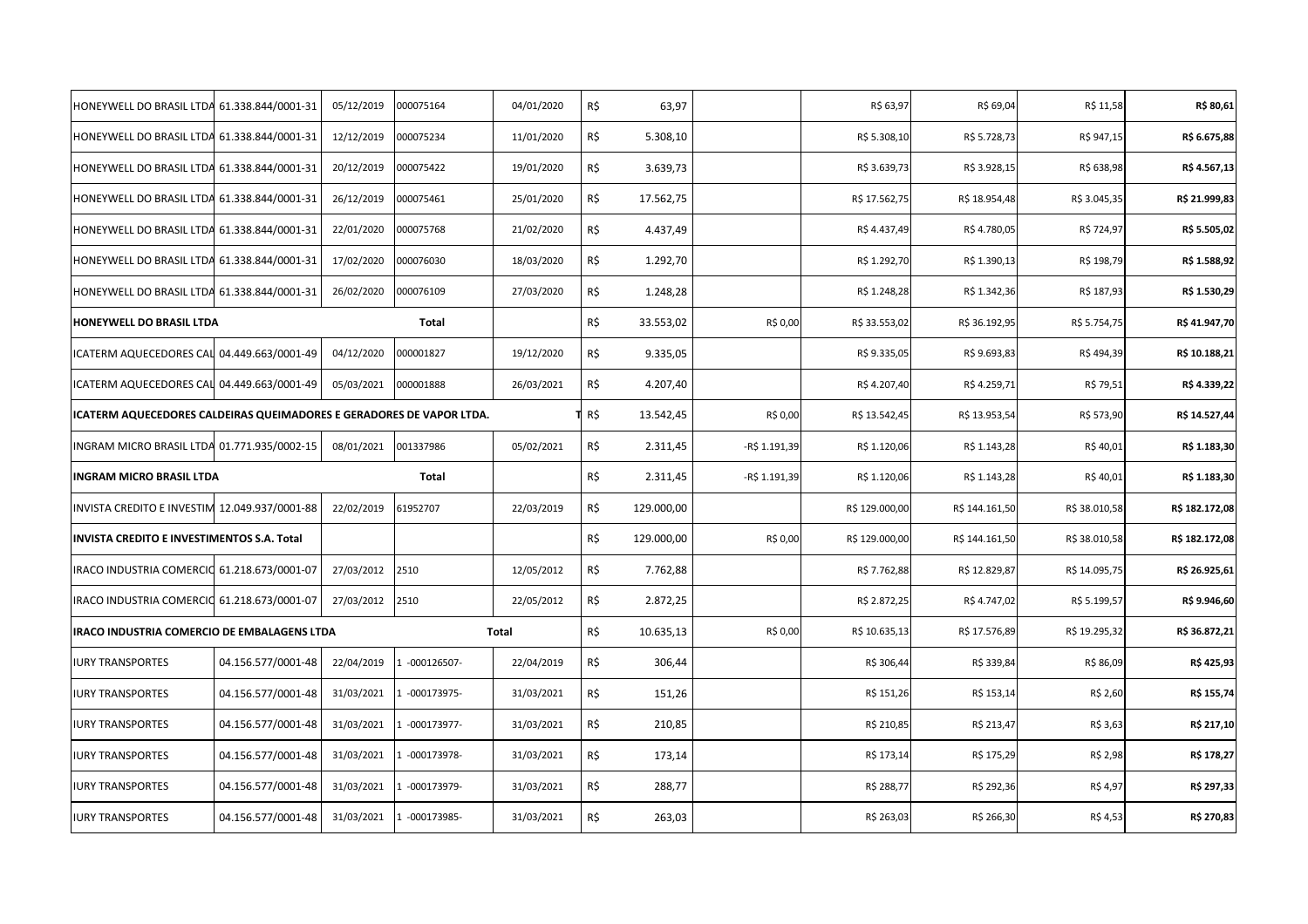| <b>IURY TRANSPORTES</b>                     | 04.156.577/0001-48 | 31/03/2021 | 1 -000173986-     | 31/03/2021 | R\$ | 221,96     |          | R\$ 221,96     | R\$ 224,72     | R\$ 3,82     | R\$ 228,54     |
|---------------------------------------------|--------------------|------------|-------------------|------------|-----|------------|----------|----------------|----------------|--------------|----------------|
| <b>IURY TRANSPORTES</b>                     | 04.156.577/0001-48 | 31/03/2021 | 1 -000173987-     | 31/03/2021 | R\$ | 239,74     |          | R\$ 239,74     | R\$ 242,72     | R\$ 4,13     | R\$ 246,85     |
| <b>IURY TRANSPORTES</b>                     |                    |            | <b>Total</b>      |            | R\$ | 1.855,19   | R\$ 0,00 | R\$ 1.855,19   | R\$ 1.907,84   | R\$ 112,75   | R\$ 2.020,59   |
| JOAQUIM C MENDONCA NET 10.699.979/0001-91   |                    | 07/08/2020 | 000003756         | 07/08/2020 | R\$ | 1.487,52   |          | R\$ 1.487,52   | R\$ 1.592,64   | R\$ 152,36   | R\$ 1.745,01   |
| JOAQUIM C MENDONCA NETO                     |                    |            | Total             |            | R\$ | 1.487,52   | R\$ 0,00 | R\$ 1.487,52   | R\$ 1.592,64   | R\$ 152,36   | R\$ 1.745,01   |
| JOSEFA TORRES MESCHIERI                     | 23.064.505/0001-15 | 23/11/2020 | 000020073         | 24/12/2020 | R\$ | 1.416,00   |          | R\$ 1.416,00   | R\$ 1.470,42   | R\$ 72,54    | R\$ 1.542,96   |
| IOSEFA TORRES MESCHIERI                     | 23.064.505/0001-15 | 14/12/2020 | 000020092         | 11/01/2021 | R\$ | 1.071,00   |          | R\$ 1.071,00   | R\$ 1.096,16   | R\$47,50     | R\$ 1.143,66   |
| <b>JOSEFA TORRES MESCHIERI</b>              |                    |            | Total             |            | R\$ | 2.487,00   | R\$ 0,00 | R\$ 2.487,00   | R\$ 2.566,58   | R\$ 120,04   | R\$ 2.686,62   |
| KAMARO ARTES GRAFICAS LT 77.472.272/0001-19 |                    | 21/05/2020 | -000020286-003    | 18/06/2020 | R\$ | 773,71     |          | R\$ 773,71     | R\$ 834,53     | R\$ 93,75    | R\$ 928,27     |
| KAMARO ARTES GRAFICAS LT 77.472.272/0001-19 |                    | 21/05/2020 | -000020286-004    | 25/06/2020 | R\$ | 10.369,41  |          | R\$ 10.369,41  | R\$ 11.184,52  | R\$ 1.230,30 | R\$ 12.414,82  |
| KAMARO ARTES GRAFICAS LT 77.472.272/0001-19 |                    | 06/05/2021 | $-000022822-$     | 06/05/2021 | R\$ | 58.893,50  |          | R\$ 58.893,50  | R\$ 58.893,50  | R\$ 294,47   | R\$ 59.187,97  |
| KAMARO ARTES GRAFICAS LT 77.472.272/0001-19 |                    | 19/05/2021 | 1 -000022925-     | 19/05/2021 | R\$ | 54.096,00  |          | R\$ 54.096,00  | R\$ 54.096,00  | R\$ 36,06    | R\$ 54.132,06  |
| KAMARO ARTES GRAFICAS LT 77.472.272/0001-19 |                    | 20/05/2021 | 1 -000022936-     | 20/05/2021 | R\$ | 55.172,40  |          | R\$ 55.172,40  | R\$ 55.172,40  | R\$ 18,39    | R\$ 55.190,79  |
| KAMARO ARTES GRAFICAS LTDA.                 |                    |            | Total             |            | R\$ | 179.305,02 | R\$ 0,00 | R\$ 179.305,02 | R\$ 180.180,95 | R\$ 1.672,97 | R\$ 181.853,92 |
| KARINA CRIVELARO THOMAZ 34.042.684/0001-06  |                    | 10/08/2020 | 000000060         | 10/08/2020 | R\$ | 3.107,44   |          | R\$ 3.107,44   | R\$ 3.327,04   | R\$ 314,96   | R\$ 3.642,00   |
| KARINA CRIVELARO THOMAZINI                  |                    |            | Total             |            | R\$ | 3.107,44   | R\$ 0,00 | R\$ 3.107,44   | R\$ 3.327,04   | R\$ 314,96   | R\$ 3.642,00   |
| LATORRE TRANSPORTES E LO 03.134.879/0001-52 |                    | 14/12/2020 | 000350652         | 06/01/2021 | R\$ | 516,18     |          | R\$ 516,18     | R\$ 528,31     | R\$ 23,77    | R\$ 552,08     |
| LATORRE TRANSPORTES E LOGISTICA LTDA.       |                    |            | Total             |            | R\$ | 516,18     | R\$ 0,00 | R\$ 516,18     | R\$ 528,31     | R\$ 23,77    | R\$ 552,08     |
| LEMON- COMERCIO DE PROL 15.205.424/0001-60  |                    | 08/01/2020 | 001-000026376-002 | 12/02/2020 | R\$ | 630,40     |          | R\$ 630,40     | R\$ 679,06     | R\$ 105,03   | R\$ 784,09     |
| LEMON- COMERCIO DE PROL 15.205.424/0001-60  |                    | 08/01/2020 | 001-000026376-003 | 19/02/2020 | R\$ | 1.513,60   |          | R\$ 1.513,60   | R\$ 1.630,44   | R\$ 248,37   | R\$ 1.878,82   |
| LEMON- COMERCIO DE PROL 15.205.424/0001-60  |                    | 29/01/2020 | 001-000026647-001 | 26/02/2020 | R\$ | 1.338,60   |          | R\$ 1.338,60   | R\$ 1.441,94   | R\$ 216,29   | R\$ 1.658,23   |
| LEMON- COMERCIO DE PROL 15.205.424/0001-60  |                    | 29/01/2020 | 001-000026647-002 | 04/03/2020 | R\$ | 1.338,60   |          | R\$ 1.338,60   | R\$ 1.439,49   | R\$ 212,56   | R\$ 1.652,05   |
| LEMON- COMERCIO DE PROL 15.205.424/0001-60  |                    | 29/01/2020 | 001-000026647-003 | 11/03/2020 | R\$ | 1.338,60   |          | R\$ 1.338,60   | R\$ 1.439,49   | R\$ 209,21   | R\$ 1.648,69   |
| LEMON- COMERCIO DE PROL 15.205.424/0001-60  |                    | 30/06/2020 | -000028935-       | 28/07/2020 | R\$ | 2.161,10   |          | R\$ 2.161,10   | R\$ 2.324,01   | R\$ 230,08   | R\$ 2.554,08   |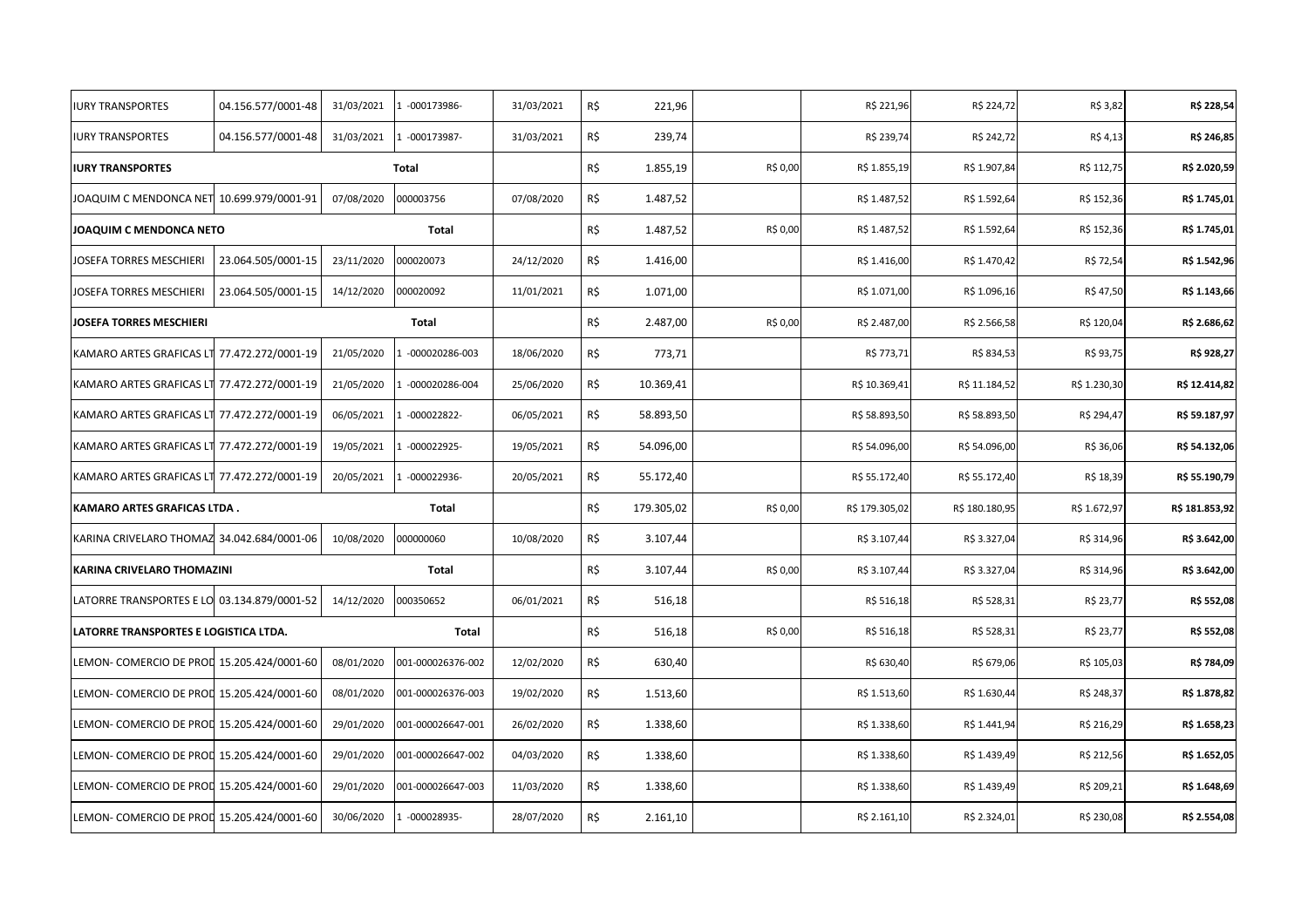| LEMON- COMERCIO DE PROL 15.205.424/0001-60                                                |                   | 28/08/2020 | 001-000029958- | 25/09/2020 | R\$ | 1.829,00   |          | R\$ 1.829,00  | R\$ 1.951,23  | R\$ 154,80   | R\$ 2.106,03  |
|-------------------------------------------------------------------------------------------|-------------------|------------|----------------|------------|-----|------------|----------|---------------|---------------|--------------|---------------|
| LEMON- COMERCIO DE PROL 15.205.424/0001-60                                                |                   | 11/09/2020 | -000030239-    | 09/10/2020 | R\$ | 2.551,20   |          | R\$ 2.551,20  | R\$ 2.698,22  | R\$ 201,47   | R\$ 2.899,69  |
| LEMON- COMERCIO DE PROL 15.205.424/0001-60                                                |                   | 22/10/2020 | $-000031036-$  | 19/11/2020 | R\$ | 1.548,60   |          | R\$ 1.548,60  | R\$ 1.623,40  | R\$ 99,03    | R\$ 1.722,42  |
| LEMON- COMERCIO DE PROL 15.205.424/0001-60                                                |                   | 19/11/2020 | -000031558-    | 17/12/2020 | R\$ | 1.765,00   |          | R\$ 1.765,00  | R\$ 1.832,84  | R\$ 94,70    | R\$ 1.927,53  |
| LEMON- COMERCIO DE PROL 15.205.424/0001-60                                                |                   | 02/12/2020 | $-000031819-$  | 30/12/2020 | R\$ | 1.467,80   |          | R\$ 1.467,80  | R\$ 1.524,21  | R\$ 72,15    | R\$ 1.596,36  |
| LEMON- COMERCIO DE PROL 15.205.424/0001-60                                                |                   | 15/12/2020 | -000032042-    | 12/01/2021 | R\$ | 2.372,90   |          | R\$ 2.372,90  | R\$ 2.428,64  | R\$ 104,43   | R\$ 2.533,07  |
| LEMON- COMERCIO DE PROL 15.205.424/0001-60                                                |                   | 29/12/2020 | 001-000032250- | 26/01/2021 | R\$ | 2.440,40   |          | R\$ 2.440,40  | R\$ 2.497,73  | R\$ 95,75    | R\$ 2.593,47  |
| LEMON- COMERCIO DE PROL 15.205.424/0001-60                                                |                   | 12/01/2021 | 001-000032462- | 09/02/2021 | R\$ | 2.375,00   |          | R\$ 2.375,00  | R\$ 2.424,24  | R\$ 81,62    | R\$ 2.505,86  |
| LEMON- COMERCIO DE PROL 15.205.424/0001-60                                                |                   | 03/04/2021 | 34113          | 03/04/2021 | R\$ | 3.050,80   |          | R\$ 3.050,80  | R\$ 3.062,39  | R\$49,00     | R\$ 3.111,39  |
| LEMON- COMERCIO DE PROL 15.205.424/0001-60                                                |                   | 08/04/2021 | 34213          | 08/04/2021 | R\$ | 1.510,00   |          | R\$ 1.510,00  | R\$ 1.515,74  | R\$ 21,73    | R\$ 1.537,46  |
| LEMON- COMERCIO DE PROL 15.205.424/0001-60                                                |                   | 15/04/2021 | 001-000034358- | 13/05/2021 | R\$ | 2.342,70   |          | R\$ 2.342,70  | R\$ 2.342,70  | R\$ 6,25     | R\$ 2.348,95  |
| LEMON- COMERCIO DE PROL 15.205.424/0001-60                                                |                   | 29/04/2021 | 34612          | 29/04/2021 | R\$ | 429,00     |          | R\$429,00     | R\$430,63     | R\$ 3,16     | R\$433,79     |
| LEMON- COMERCIO DE PROL 15.205.424/0001-60                                                |                   | 06/05/2021 | 001-000034769- | 03/06/2021 | R\$ | 1.762,00   |          | R\$ 1.762,00  | R\$ 1.762,00  | R\$ 0,00     | R\$ 1.762,00  |
| LEMON- COMERCIO DE PROL 15.205.424/0001-60                                                |                   | 13/05/2021 | 001-000034923- | 10/06/2021 | R\$ | 1.690,00   |          | R\$ 1.690,00  | R\$ 1.690,00  | R\$ 0,00     | R\$ 1.690,00  |
| LEMON- COMERCIO DE PRODUTOS DE LIMPEZA E DESCARTAVEIS LTDA                                |                   |            |                | Total      | R\$ | 35.455,30  | R\$ 0,00 | R\$ 35.455,30 | R\$ 36.738,40 | R\$ 2.205,59 | R\$ 38.943,99 |
| LEV GAS COMERCIO DE GAS E 00.524.721/0001-09                                              |                   | 04/05/2021 | 000017966      | 04/05/2021 | R\$ | 441,00     |          | R\$441,00     | R\$441,00     | R\$ 2,50     | R\$443,50     |
| LEV GAS COMERCIO DE GAS E ACESSORIOS LTDA                                                 |                   |            | Total          |            | R\$ | 441,00     | R\$ 0,00 | R\$441,00     | R\$441,00     | R\$ 2,50     | R\$443,50     |
| LIGIANE DE CASSIA SACHETTO                                                                | 328197.170.001-56 | 14/05/2021 | 723            | 14/05/2021 | R\$ | 1.500,00   |          | R\$ 1.500,00  | R\$ 1.500,00  | R\$ 3,50     | R\$ 1.503,50  |
| LIGIANE DE CASSIA SACHETTO TRANSPORTADORA                                                 |                   |            | Total          |            | R\$ | 1.500,00   | R\$ 0,00 | R\$ 1.500,00  | R\$ 1.500,00  | R\$ 3,50     | R\$ 1.503,50  |
| LINHARES & LINHARES REPRE 15.766.248/0001-35                                              |                   | 22/03/2021 | $-000000255-$  | 01/04/2021 | R\$ | 723,90     |          | R\$ 723,90    | R\$ 726,65    | R\$ 12,11    | R\$ 738,76    |
| LINHARES & LINHARES REPRE 15.766.248/0001-35                                              |                   | 26/04/2021 | $-000000262-$  | 26/04/2021 | R\$ | 300,71     |          | R\$ 300,71    | R\$ 301,85    | R\$ 2,52     | R\$ 304,37    |
| LINHARES & LINHARES REPRESENTACOES LTDA                                                   |                   |            | Total          |            | R\$ | 1.024,61   | R\$ 0,00 | R\$ 1.024,61  | R\$ 1.028,50  | R\$ 14,63    | R\$ 1.043,13  |
| LINK BANK FUNDO DE INVEST 29.970.181/0001-60                                              |                   | 07/05/2020 | 117            | 28/04/2021 | R\$ | 442.840,54 |          | R\$442.840,54 | R\$444.523,33 | R\$ 3.408,01 | R\$447.931,35 |
| LINK BANK FUNDO DE INVESTIMENTO EM DIREITOS CREDITORIOS NAO PADRONIZADOS MULTISSETORI R\$ |                   |            |                |            |     | 442.840,54 | R\$ 0,00 | R\$442.840,54 | R\$444.523,33 | R\$ 3.408,01 | R\$447.931,35 |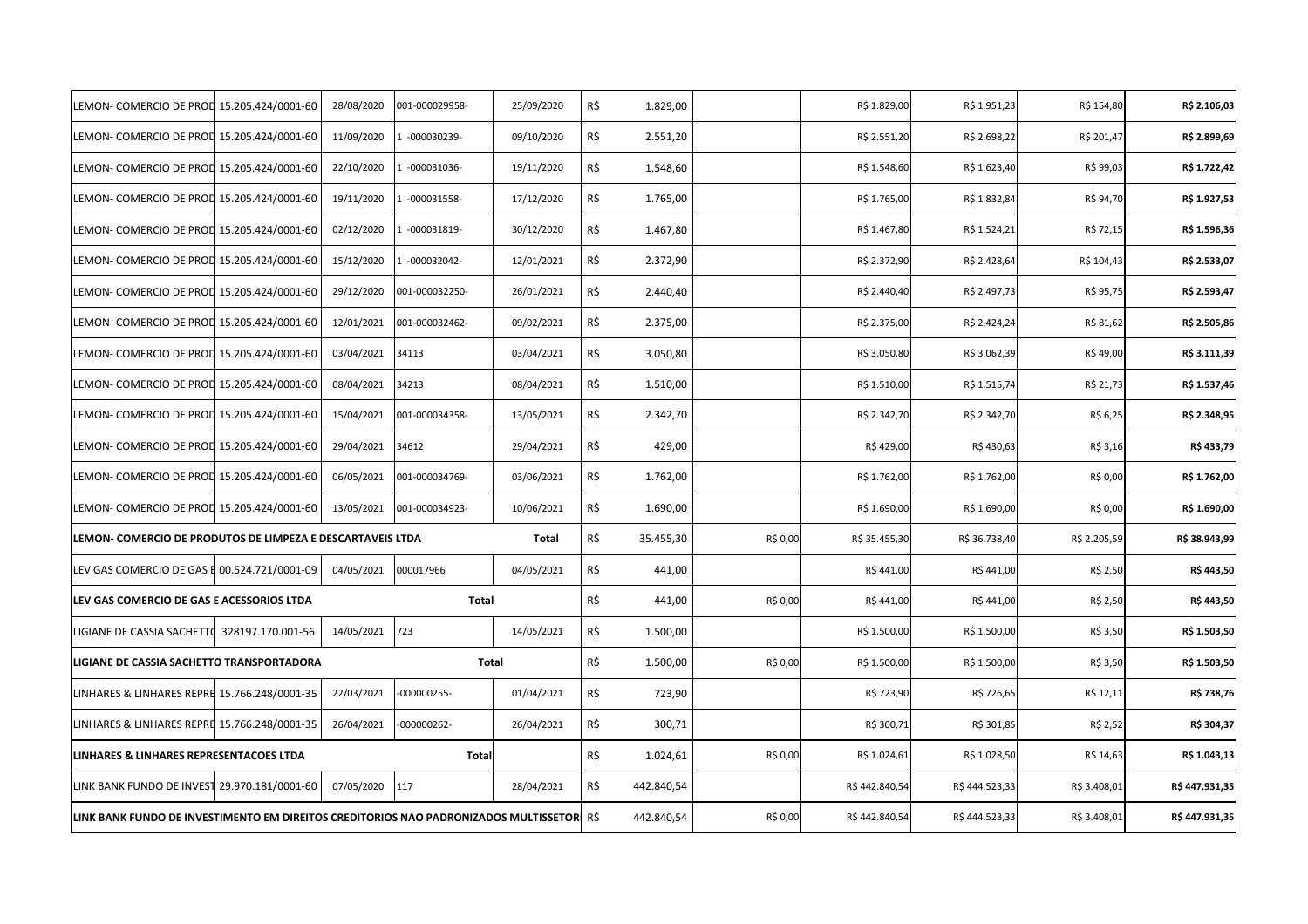| LOCALIZA RENT A CAR S/A                                | 16.670.085/0843-16 | 21/02/2021 | -000042019-         | 22/02/2021 | R\$ | 1.886,73  |          | R\$ 1.886,73  | R\$ 1.925,85  | R\$ 56,49     | R\$ 1.982,34  |
|--------------------------------------------------------|--------------------|------------|---------------------|------------|-----|-----------|----------|---------------|---------------|---------------|---------------|
| LOCALIZA RENT A CAR S/A                                | 16.670.085/0843-16 | 07/05/2021 | $-004430717-$       | 27/05/2021 | R\$ | 124,94    |          | R\$ 124,94    | R\$ 124,94    | R\$ 0,00      | R\$ 124,94    |
| LOCALIZA RENT A CAR S/A                                |                    |            | Total               |            | R\$ | 2.011,67  | R\$ 0,00 | R\$ 2.011,67  | R\$ 2.050,79  | R\$ 56,49     | R\$ 2.107,28  |
| LOCALIZA RENT A CAR S/A                                | 16.670.085/0001-55 | 21/02/2021 | 000042019-          | 22/02/2021 | R\$ | 1.886,73  |          | R\$ 1.886,73  | R\$ 1.925,85  | R\$ 56,49     | R\$ 1.982,34  |
| LOCALIZA RENT A CAR S/A                                | 16.670.085/0001-55 | 07/05/2021 | 004430717-          | 27/05/2021 | R\$ | 124,94    |          | R\$ 124,94    | R\$ 124,94    | R\$ 0,00      | R\$ 124,94    |
| LOCALIZA RENT A CAR S/A                                |                    |            | Total               |            | R\$ | 2.011,67  | R\$ 0,00 | R\$ 2.011,67  | R\$ 2.050,79  | R\$ 56,49     | R\$ 2.107,28  |
| LOTUS SECURITIZADORA DE A 15.077.619/0001-71           |                    | 13/04/2021 | 1084739-79.2020.8.2 | 05/09/2021 | R\$ | 12.000,00 |          | R\$ 12.000,00 | R\$ 12.000,00 | R\$ 0,00      | R\$ 12.000,00 |
| LOTUS SECURITIZADORA DE ATIVOS EMPRESARIAIS S.A. Total |                    |            |                     |            | R\$ | 12.000,00 | R\$ 0,00 | R\$ 12.000,00 | R\$ 12.000,00 | R\$ 0,00      | R\$ 12.000,00 |
| MATTOS & SILVA TRASPORTI 19.458.325/0001-40            |                    | 16/04/2021 | 000000076           | 16/04/2021 | R\$ | 20.020,00 |          | R\$ 20.020,00 | R\$ 20.096,08 | R\$ 234,45    | R\$ 20.330,53 |
| MATTOS & SILVA TRASPORTE E TURISMO LTDA.               |                    |            | Total               |            | R\$ | 20.020,00 | R\$ 0,00 | R\$ 20.020,00 | R\$ 20.096,08 | R\$ 234,45    | R\$ 20.330,53 |
| MAZDA EMBALAGENS LTDA                                  | 53.635.272/0001-24 | 27/06/2012 | 000023515           | 27/07/2012 | R\$ | 8.341,85  |          | R\$ 8.341,85  | R\$ 13.675,77 | R\$ 14.678,66 | R\$ 28.354,43 |
| MAZDA EMBALAGENS LTDA   53.635.272/0001-24             |                    | 02/07/2012 | 000023633           | 01/08/2012 | R\$ | 7.080,70  |          | R\$ 7.080,70  | R\$ 11.558,52 | R\$ 12.386,88 | R\$ 23.945,40 |
|                                                        |                    |            |                     |            |     |           |          |               |               |               |               |
| <b>MAZDA EMBALAGENS LTDA</b>                           |                    |            | Total               |            | R\$ | 15.422,55 | R\$ 0,00 | R\$ 15.422,55 | R\$ 25.234,29 | R\$ 27.065,54 | R\$ 52.299,84 |
| <b>MGBA TRANSPORTES LTDA</b>                           | 10.727.114/0001-91 | 17/08/2020 | -864318 -001        | 17/08/2020 | R\$ | 161,00    |          | R\$ 161,00    | R\$ 172,38    | R\$ 15,92     | R\$ 188,29    |
| <b>MGBA TRANSPORTES LTDA</b>                           | 10.727.114/0001-91 | 22/08/2020 | $-000002513-$       | 31/10/2020 | R\$ | 210,00    |          | R\$ 210,00    | R\$ 222,10    | R\$ 14,95     | R\$ 237,06    |
| <b>MGBA TRANSPORTES LTDA</b>                           | 10.727.114/0001-91 | 25/08/2020 | 000020071-001       | 25/08/2020 | R\$ | 7.506,00  |          | R\$ 7.506,00  | R\$ 8.036,45  | R\$ 720,60    | R\$ 8.757,05  |
| <b>MGBA TRANSPORTES LTDA</b>                           | 10.727.114/0001-91 | 08/09/2020 | 864328 -001         | 08/09/2020 | R\$ | 9.835,00  |          | R\$ 9.835,00  | R\$ 10.492,27 | R\$ 891,84    | R\$ 11.384,11 |
| <b>MGBA TRANSPORTES LTDA</b>                           | 10.727.114/0001-91 | 15/09/2020 | 864334 -001         | 15/09/2020 | R\$ | 4.190,00  |          | R\$4.190,00   | R\$4.470,02   | R\$ 369,52    | R\$ 4.839,54  |
| <b>MGBA TRANSPORTES LTDA</b>                           | 10.727.114/0001-91 | 15/10/2020 | -864353 -001        | 15/10/2020 | R\$ | 6.880,00  |          | R\$ 6.880,00  | R\$ 7.276,48  | R\$ 528,76    | R\$ 7.805,24  |
| <b>MGBA TRANSPORTES LTDA</b>                           | 10.727.114/0001-91 | 16/11/2020 | -000020056-001      | 16/11/2020 | R\$ | 6.270,00  |          | R\$ 6.270,00  | R\$ 6.572,83  | R\$ 407,52    | R\$ 6.980,35  |
| <b>MGBA TRANSPORTES LTDA</b>                           | 10.727.114/0001-91 | 07/12/2020 | 000020088-001       | 07/12/2020 | R\$ | 3.020,00  |          | R\$ 3.020,00  | R\$ 3.136,07  | R\$ 172,48    | R\$ 3.308,55  |
| MGBA TRANSPORTES LTDA                                  | 10.727.114/0001-91 | 15/12/2020 | 000020093-001       | 15/12/2020 | R\$ | 6.660,00  |          | R\$ 6.660,00  | R\$ 6.915,97  | R\$ 361,94    | R\$ 7.277,90  |
| <b>MGBA TRANSPORTES LTDA</b>                           |                    |            | Total               |            | R\$ | 44.732,00 | R\$ 0,00 | R\$44.732,00  | R\$47.294,57  | R\$ 3.483,53  | R\$ 50.778,11 |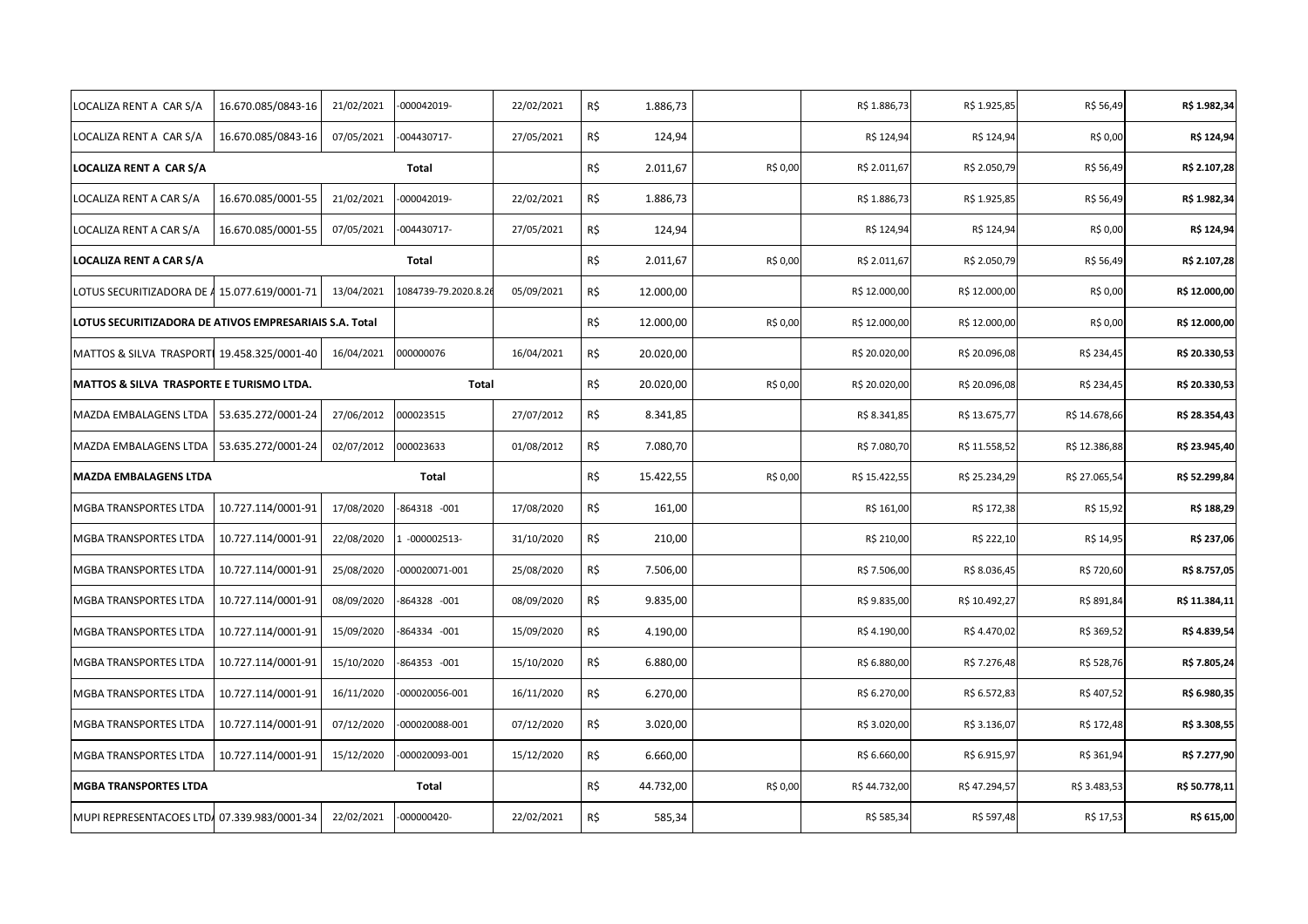| MUPI REPRESENTACOES LTD4 07.339.983/0001-34                                              | 22/02/2021                       | $-000000421-$ | 22/02/2021   | R\$ | 399,47     |                 | R\$ 399,47     | R\$407,75      | R\$ 11,96    | R\$419,71      |
|------------------------------------------------------------------------------------------|----------------------------------|---------------|--------------|-----|------------|-----------------|----------------|----------------|--------------|----------------|
| MUPI REPRESENTACOES LTDA 07.339.983/0001-34                                              | 22/02/2021                       | $-000000422-$ | 22/02/2021   | R\$ | 884,31     |                 | R\$ 884,31     | R\$ 902,65     | R\$ 26,48    | R\$ 929,12     |
| MUPI REPRESENTACOES LTDA                                                                 |                                  | Total         |              | R\$ | 1.869,12   | R\$ 0,00        | R\$ 1.869,12   | R\$ 1.907,88   | R\$ 55,96    | R\$ 1.963,84   |
| NEW TRADE FUNDO DE INVE: 13.842.701/0001-10                                              | 14/01/2021                       | N 01          | 15/02/2021   | R\$ | 154.880,00 |                 | R\$ 154.880,00 | R\$ 158.091,38 | R\$ 5.006,23 | R\$ 163.097,60 |
| NEW TRADE FUNDO DE INVESTIMENTO EM DIREITOS CREDITORIOS NAO PADRONIZADO MULTISSETOR  R\$ |                                  |               |              |     | 154.880,00 | R\$ 0,00        | R\$ 154.880,00 | R\$ 158.091,38 | R\$ 5.006,23 | R\$ 163.097,60 |
| NP SERVICE PASCHOALOTTO 30.412.348/0001-57                                               | 28/04/2021                       | 00092/052     | 06/05/2021   | R\$ | 1.594,74   |                 | R\$ 1.594,74   | R\$ 1.594,74   | R\$ 7,97     | R\$ 1.602,71   |
| NP SERVICE PASCHOALOTTO ADMINSTRACAO E SERVICOS LTDA                                     |                                  |               | <b>Total</b> | R\$ | 1.594,74   | R\$ 0,00        | R\$ 1.594,74   | R\$ 1.594,74   | R\$ 7,97     | R\$ 1.602,71   |
| ONE7 SECURITIZADORA DE CI 32.324.875/0001-35                                             | 18/03/2021                       | CONTRATO      | 18/04/2021   | R\$ | 772.640,61 |                 | R\$ 772.640,61 | R\$ 775.576,64 | R\$ 8.531,34 | R\$ 784.107,99 |
| ONE7 SECURITIZADORA DE CREDITOS COMERCIAIS S/A Total                                     |                                  |               |              | R\$ | 772.640,61 | R\$ 0,00        | R\$ 772.640,61 | R\$ 775.576,64 | R\$ 8.531,34 | R\$ 784.107,99 |
| PATRUS TRANSPORTES URGE 17.463.456/0016-77                                               | 20/12/2020                       | 000005800     | 05/01/2021   | R\$ | 250,00     | -R\$ 250,00     | R\$ 0,00       | R\$ 0,00       | R\$ 0,00     | R\$ 0,00       |
| PATRUS TRANSPORTES URGE 17.463.456/0016-77                                               | 21/12/2020                       | 000020110     | 21/12/2020   | R\$ | 11.631,84  | -R\$ 11.631,84  | R\$ 0,00       | R\$ 0,00       | R\$ 0,00     | R\$ 0,00       |
| PATRUS TRANSPORTES URGE 17.463.456/0016-77                                               | 28/12/2020                       | 000399927     | 28/02/2021   | R\$ | 515,94     | -R\$ 515,94     | R\$ 0,00       | R\$ 0,00       | R\$ 0,00     | R\$ 0,00       |
| PATRUS TRANSPORTES URGE 17.463.456/0016-77                                               | 28/12/2020                       | 000399928     | 28/02/2021   | R\$ | 212,46     | -R\$ 212,46     | R\$ 0,00       | R\$ 0,00       | R\$ 0,00     | R\$ 0,00       |
| PATRUS TRANSPORTES URGE 17.463.456/0016-77                                               | 30/12/2020                       | 000400465     | 28/02/2021   | R\$ | 172,52     | -R\$ 172,52     | R\$ 0,00       | R\$ 0,00       | R\$ 0,00     | R\$ 0,00       |
| PATRUS TRANSPORTES URGE 17.463.456/0016-77                                               | 30/12/2020                       | 000400467     | 28/02/2021   | R\$ | 50,95      | -R\$ 50,95      | R\$ 0,00       | R\$ 0,00       | R\$ 0,00     | R\$ 0,00       |
| PATRUS TRANSPORTES URGE                                                                  | 17.463.456/0016-77<br>05/01/2021 | 000020122     | 05/01/2021   | R\$ | 17.189,69  | -R\$ 17.189,69  | R\$ 0,00       | R\$ 0,00       | R\$ 0,00     | R\$ 0,00       |
| PATRUS TRANSPORTES URGE 17.463.456/0016-77                                               | 05/01/2021                       | 000400785     | 31/03/2021   | R\$ | 76,72      | -R\$ 76,72      | R\$ 0,00       | R\$ 0,00       | R\$ 0,00     | R\$ 0,00       |
| PATRUS TRANSPORTES URGE 17.463.456/0016-77                                               | 05/01/2021                       | 000400787     | 31/03/2021   | R\$ | 50,95      | -R\$ 50,95      | R\$ 0,00       | R\$ 0,00       | R\$ 0,00     | R\$ 0,00       |
| PATRUS TRANSPORTES URGE 17.463.456/0016-77                                               | 07/01/2021                       | 000020123     | 07/01/2021   | R\$ | 706,58     | -R\$ 706,58     | R\$ 0,00       | R\$ 0,00       | R\$ 0,00     | R\$ 0,00       |
| PATRUS TRANSPORTES URGE 17.463.456/0016-77                                               | 07/01/2021                       | 000401127     | 31/03/2021   | R\$ | 67,77      | -R\$ 67,77      | R\$ 0,00       | R\$ 0,00       | R\$ 0,00     | R\$ 0,00       |
| PATRUS TRANSPORTES URGE 17.463.456/0016-77                                               | 11/01/2021                       | 000401617     | 31/03/2021   | R\$ | 254,41     | -R\$ 254,41     | R\$ 0,00       | R\$ 0,00       | R\$ 0,00     | R\$ 0,00       |
| PATRUS TRANSPORTES URGE 17.463.456/0016-77                                               | 07/12/2020                       | 901111-1      | 20/12/2020   | R\$ |            | R\$<br>8.047,68 | R\$ 8.047,68   | R\$ 8.356,98   | R\$423,42    | R\$ 8.780,40   |
| PATRUS TRANSPORTES URGE 17.463.456/0016-77                                               | 20/12/2020                       | 910190-1      | 05/01/2021   | R\$ |            | R\$ 17.189,69   | R\$ 17.189,69  | R\$ 17.593,49  | R\$ 797,57   | R\$ 18.391,06  |
| PATRUS TRANSPORTES URGE 17.463.456/0016-77                                               | 22/12/2020                       | 910831-1      | 05/01/2021   | R\$ |            | R\$ 550,00      | R\$ 550,00     | R\$ 562,92     | R\$ 25,52    | R\$ 588,44     |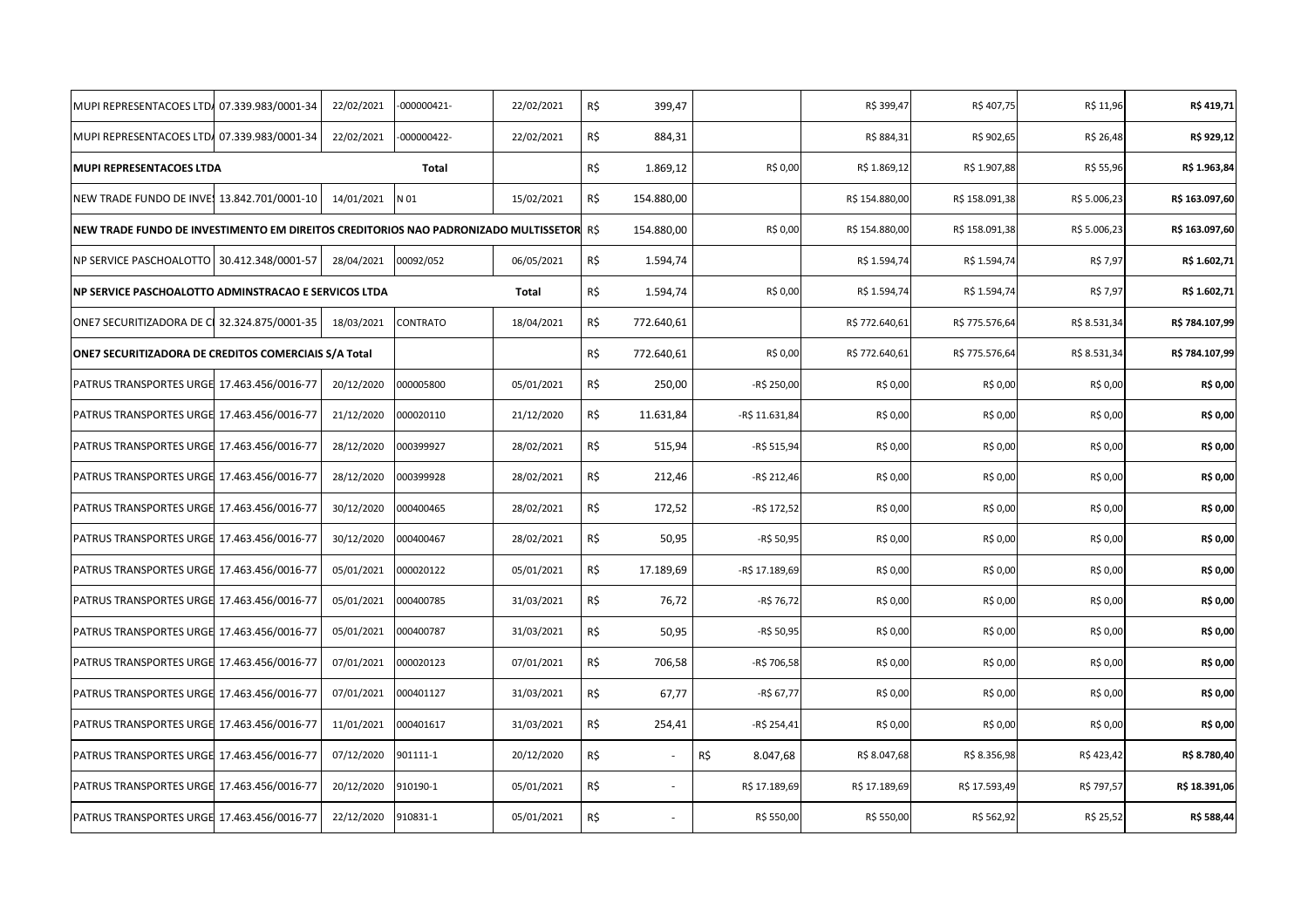| PATRUS TRANSPORTES URGE                                                                       | 17.463.456/0016-77 | 28/12/2020 | 911628-1             | 05/01/2021 | R\$ |            | R\$ 706,58     | R\$ 706,58     | R\$ 723,18     | R\$ 32,78    | R\$ 755,96     |
|-----------------------------------------------------------------------------------------------|--------------------|------------|----------------------|------------|-----|------------|----------------|----------------|----------------|--------------|----------------|
| PATRUS TRANSPORTES URGE 17.463.456/0016-77                                                    |                    | 31/12/2020 | 914072-1             | 05/01/2021 | R\$ |            | R\$ 951,87     | R\$ 951,87     | R\$ 974,23     | R\$ 44,17    | R\$ 1.018,40   |
| PATRUS TRANSPORTES URGE 17.463.456/0016-77                                                    |                    | 11/01/2021 | 902166-1             | 20/01/2021 | R\$ |            | R\$ 34,65      | R\$ 34,65      | R\$ 35,46      | R\$ 1,43     | R\$ 36,89      |
| PATRUS TRANSPORTES URGE 17.463.456/0016-77                                                    |                    | 11/01/2021 | 902149-1             | 20/01/2021 | R\$ |            | R\$ 195,44     | R\$ 195,44     | R\$ 200,03     | R\$ 8,07     | R\$ 208,10     |
| PATRUS TRANSPORTES URGE 17.463.456/0016-77                                                    |                    | 18/01/2021 | 905084-1             | 05/02/2021 | R\$ |            | R\$ 254,41     | R\$ 254,41     | R\$ 259,69     | R\$ 9,09     | R\$ 268,77     |
| PATRUS TRANSPORTES URGE 17.463.456/0016-77                                                    |                    | 26/04/2021 | 910827-1             | 05/05/2021 | R\$ |            | R\$ 10,50      | R\$ 10,50      | R\$ 10,50      | R\$ 0,06     | R\$ 10,56      |
| PATRUS TRANSPORTES URGENTES LTDA                                                              |                    |            | Total                |            | R\$ | 31.179,83  | -R\$ 3.239,01  | R\$ 27.940,82  | R\$ 28.716,47  | R\$ 1.342,10 | R\$ 30.058,58  |
| PERDIZES - SECURITIZADORA                                                                     | 138788.470.001-15  | 07/05/2021 | 117                  | 07/05/2021 | R\$ | 17.878,92  | -R\$ 17.878,92 | R\$ 0,00       | R\$ 0,00       | R\$ 0,00     | R\$ 0,00       |
| PERDIZES - SECURITIZADORA DE RECEBIVEIS COMERCIAIS S/A Total                                  |                    |            |                      |            | R\$ | 17.878,92  | -R\$ 17.878,92 | R\$ 0,00       | R\$ 0,00       | R\$ 0,00     | R\$ 0,00       |
| POWERMATIC INDUSTRIA E 0 01.464.374/0001-20                                                   |                    | 06/03/2020 | 000014930            | 05/05/2020 | R\$ | 1.260,69   | -R\$ 1.260,69  | R\$ 0,00       | R\$ 0,00       | R\$ 0,00     | R\$ 0,00       |
| POWERMATIC INDUSTRIA E Q 01.464.374/0001-20                                                   |                    | 09/03/2020 | 000002771            | 08/05/2020 | R\$ | 5.042,75   | -R\$ 5.042,75  | R\$ 0,00       | R\$ 0,00       | R\$ 0,00     | R\$ 0,00       |
| POWERMATIC INDUSTRIA E 0 01.464.374/0001-20                                                   |                    | 11/03/2020 | 000002773            | 10/05/2020 | R\$ | 3.364,27   | -R\$ 3.364,27  | R\$ 0,00       | R\$ 0,00       | R\$ 0,00     | R\$ 0,00       |
| POWERMATIC INDUSTRIA E C 01.464.374/0001-20                                                   |                    | 31/03/2020 | 000014939            | 11/05/2020 | R\$ | 841,07     | -R\$ 841,07    | R\$ 0,00       | R\$ 0,00       | R\$ 0,00     | R\$ 0,00       |
| POWERMATIC INDUSTRIA E Q 01.464.374/0001-20                                                   |                    | 01/04/2020 | 000002799            | 01/05/2020 | R\$ | 5.499,86   | -R\$ 5.499,86  | R\$ 0,00       | R\$ 0,00       | R\$ 0,00     | R\$ 0,00       |
| POWERMATIC INDUSTRIA E C 01.464.374/0001-20                                                   |                    | 01/04/2020 | 000002799            | 16/05/2020 | R\$ | 5.499,86   | -R\$ 5.499,86  | R\$ 0,00       | R\$ 0,00       | R\$ 0,00     | R\$ 0,00       |
| POWERMATIC INDUSTRIA E C 01.464.374/0001-20                                                   |                    | 01/04/2020 | 000002800            | 30/04/2020 | R\$ | 3.774,34   | -R\$ 3.774,34  | R\$ 0,00       | R\$ 0,00       | R\$ 0,00     | R\$ 0,00       |
| POWERMATIC INDUSTRIA E C 01.464.374/0001-20                                                   |                    | 01/04/2020 | <b>CONFISSÃO DIV</b> | 21/05/2021 | R\$ |            | R\$44.443,77   | R\$44.443,77   | R\$44.443,77   | R\$ 0,00     | R\$44.443,77   |
| POWERMATIC INDUSTRIA E COMERCIO DE DUTOS, MAQUINAS, PECAS E ESTRUTURAS INDUSTRIAIS EIR R\$    |                    |            |                      |            |     | 25.282,84  | R\$ 19.160,93  | R\$44.443,77   | R\$44.443,77   | R\$ 0,00     | R\$44.443,77   |
| PREMIER FOMENTO MERCAN 08.186.146/0001-85                                                     |                    | 01/03/2021 | 103002633            | 26/10/2021 | R\$ | 232.000,00 |                | R\$ 232.000,00 | R\$ 232.000,00 | R\$ 0,00     | R\$ 232.000,00 |
| PREMIER FOMENTO MERCANTIL LTDA. Total                                                         |                    |            |                      |            | R\$ | 232.000,00 | R\$ 0,00       | R\$ 232.000,00 | R\$ 232.000,00 | R\$ 0,00     | R\$ 232.000,00 |
| PREMIUM RECEBIVEIS I MUL1 27.456.204/0001-98                                                  |                    | 11/09/2020 | <b>CONTRATO</b>      | 19/03/2021 | R\$ | 293.502,04 |                | R\$ 293.502,04 | R\$ 297.151,05 | R\$ 6.240,17 | R\$ 303.391,23 |
| PREMIUM RECEBIVEIS I MULTISSETORIAL - FUNDO DE INVESTIMENTO EM DIREITOS CREDITORIOS Total R\$ |                    |            |                      |            |     | 293.502,04 | R\$ 0,00       | R\$ 293.502,04 | R\$ 297.151,05 | R\$ 6.240,17 | R\$ 303.391,23 |
| QT UNIQUE FUNDO DE INVES 26.558.785/0001-06                                                   |                    | 08/02/2019 | <b>CONTRATO</b>      | 20/03/2021 | R\$ | 123.951,46 |                | R\$ 123.951,46 | R\$ 125.492,51 | R\$ 2.593,51 | R\$ 128.086,02 |
| QT UNIQUE FUNDO DE INVESTIMENTO EM DIREITOS CREDITÓRIOS NÃO PADRONIZADOS Total                |                    |            |                      |            | R\$ | 123.951,46 | R\$ 0,00       | R\$ 123.951,46 | R\$ 125.492,51 | R\$ 2.593,51 | R\$128.086,02  |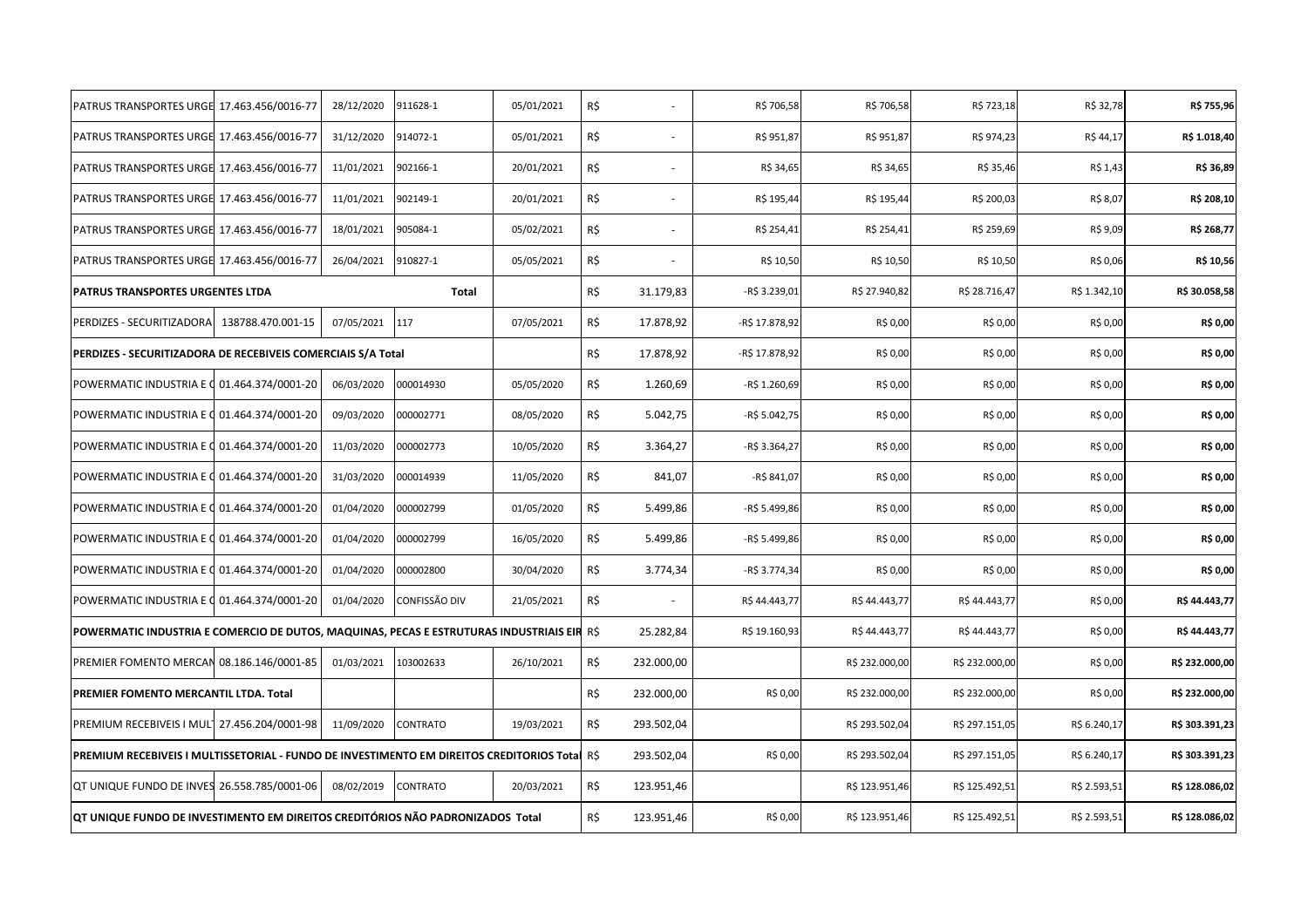| RAFAEL MENKS DE MELO                                    | 27.344.862/0001-98 | 22/02/2021 | 0002021/2          | 22/02/2021 | R\$ | 946,63     |          | R\$ 946,63     | R\$ 966,26     | R\$ 28,34  | R\$ 994,60     |
|---------------------------------------------------------|--------------------|------------|--------------------|------------|-----|------------|----------|----------------|----------------|------------|----------------|
| <b>RAFAEL MENKS DE MELO</b>                             |                    |            | Total              |            | R\$ | 946,63     | R\$ 0,00 | R\$ 946,63     | R\$ 966,26     | R\$ 28,34  | R\$ 994,60     |
| RDF FUNDO DE INVESTIMENT 19.425.700/0001-56             |                    | 23/02/2021 | 102714484          | 04/10/2021 | R\$ | 198.035,69 |          | R\$ 198.035,69 | R\$ 198.035,69 | R\$ 0,00   | R\$ 198.035,69 |
| RDF FUNDO DE INVESTIMENTO EM DIREITOS CREDITORIOS Total |                    |            |                    |            | R\$ | 198.035,69 | R\$ 0,00 | R\$ 198.035,69 | R\$ 198.035,69 | R\$ 0,00   | R\$ 198.035,69 |
| REFRIGAS COM. DE PECAS LTI 61.649.760/0001-19           |                    | 05/02/2020 | -000195587-002     | 05/04/2020 | R\$ | 1.484,02   |          | R\$ 1.484,02   | R\$ 1.593,00   | R\$ 218,24 | R\$ 1.811,24   |
| REFRIGAS COM. DE PECAS LTI 61.649.760/0001-19           |                    | 05/02/2020 | $-000195587 - 003$ | 05/05/2020 | R\$ | 3.611,00   |          | R\$ 3.611,00   | R\$ 3.885,11   | R\$493,41  | R\$ 4.378,52   |
| REFRIGAS COM. DE PECAS LTDA                             |                    |            | Total              |            | R\$ | 5.095,02   | R\$ 0,00 | R\$ 5.095,02   | R\$ 5.478,12   | R\$ 711,65 | R\$ 6.189,77   |
| REPRESENTACOES E DISTRIBU 35.158.997/0001-97            |                    | 13/03/2019 | 201900018          | 13/03/2019 | R\$ | 27,00      |          | R\$ 27,00      | R\$ 30,17      | R\$ 8,05   | R\$ 38,22      |
| REPRESENTACOES E DISTRIBU 35.158.997/0001-97            |                    | 17/03/2021 | 210000011          | 29/03/2021 | R\$ | 738,51     |          | R\$ 738,51     | R\$ 747,69     | R\$ 13,21  | R\$ 760,90     |
| REPRESENTACOES E DISTRIBU 35.158.997/0001-97            |                    | 15/04/2021 | 210000013          | 15/04/2021 | R\$ | 718,42     |          | R\$ 718,42     | R\$ 721,15     | R\$ 8,65   | R\$ 729,80     |
| REPRESENTACOES E DISTRIBUICAO MOREIRA LTDA              |                    |            | Total              |            | R\$ | 1.483,93   | R\$ 0,00 | R\$ 1.483,93   | R\$ 1.499,01   | R\$ 29,91  | R\$ 1.528,92   |
| REPRESENTACOES SANTOS & 09.563.386/0001-14              |                    | 19/01/2021 | $-000000804-$      | 19/01/2021 | R\$ | 3.931,77   |          | R\$ 3.931,77   | R\$4.024,13    | R\$ 163,65 | R\$ 4.187,78   |
| REPRESENTACOES SANTOS & PIMENTA LTDA                    |                    |            | Total              |            | R\$ | 3.931,77   | R\$ 0,00 | R\$ 3.931,77   | R\$4.024,13    | R\$ 163,65 | R\$ 4.187,78   |
| REVAL ATACADO DE PAPELAF 52.434.156/0001-84             |                    | 17/03/2021 | 001-005376871-003  | 15/06/2021 | R\$ | 273,16     |          | R\$ 273,16     | R\$ 273,16     | R\$ 0,00   |                |
|                                                         |                    |            |                    |            |     |            |          |                |                |            | R\$ 273,16     |
| REVAL ATACADO DE PAPELAR 52.434.156/0001-84             |                    | 13/04/2021 | 1 -005414811-002   | 12/06/2021 | R\$ | 251,35     |          | R\$ 251,35     | R\$ 251,35     | R\$ 0,00   | R\$ 251,35     |
| REVAL ATACADO DE PAPELAR 52.434.156/0001-84             |                    | 15/04/2021 | -005421493-002     | 14/06/2021 | R\$ | 273,17     |          | R\$ 273,17     | R\$ 273,17     | R\$ 0,00   | R\$ 273,17     |
| REVAL ATACADO DE PAPELAR 52.434.156/0001-84             |                    | 15/04/2021 | -005421493-003     | 14/07/2021 | R\$ | 273,16     |          | R\$ 273,16     | R\$ 273,16     | R\$ 0,00   | R\$ 273,16     |
| <b>REVAL ATACADO DE PAPELARIA LTDA</b>                  |                    |            | Total              |            | R\$ | 1.070,84   | R\$ 0,00 | R\$ 1.070,84   | R\$ 1.070,84   | R\$ 0,00   | R\$ 1.070,84   |
| RISONALDO C DA SILVA TRAN 14.938.900/0001-99            |                    | 15/02/2021 | 000009306          | 30/04/2021 | R\$ | 1.088,23   |          | R\$ 1.088,23   | R\$ 1.092,37   | R\$ 7,65   | R\$ 1.100,01   |
| RISONALDO C DA SILVA TRAN 14.938.900/0001-99            |                    | 15/02/2021 | 000009307          | 30/04/2021 | R\$ | 1.088,23   |          | R\$ 1.088,23   | R\$ 1.092,37   | R\$ 7,65   | R\$ 1.100,01   |
| RISONALDO C DA SILVA TRAN 14.938.900/0001-99            |                    | 15/02/2021 | 000009308          | 30/04/2021 | R\$ | 1.088,23   |          | R\$ 1.088,23   | R\$ 1.092,37   | R\$ 7,65   | R\$ 1.100,01   |
| RISONALDO C DA SILVA TRAN 14.938.900/0001-99            |                    | 15/02/2021 | 000009309          | 30/04/2021 | R\$ | 1.088,23   |          | R\$ 1.088,23   | R\$ 1.092,37   | R\$ 7,65   | R\$ 1.100,01   |
| RISONALDO C DA SILVA TRAN 14.938.900/0001-99            |                    | 15/02/2021 | 000009310          | 30/04/2021 | R\$ | 1.088,23   |          | R\$ 1.088,23   | R\$ 1.092,37   | R\$ 7,65   | R\$ 1.100,01   |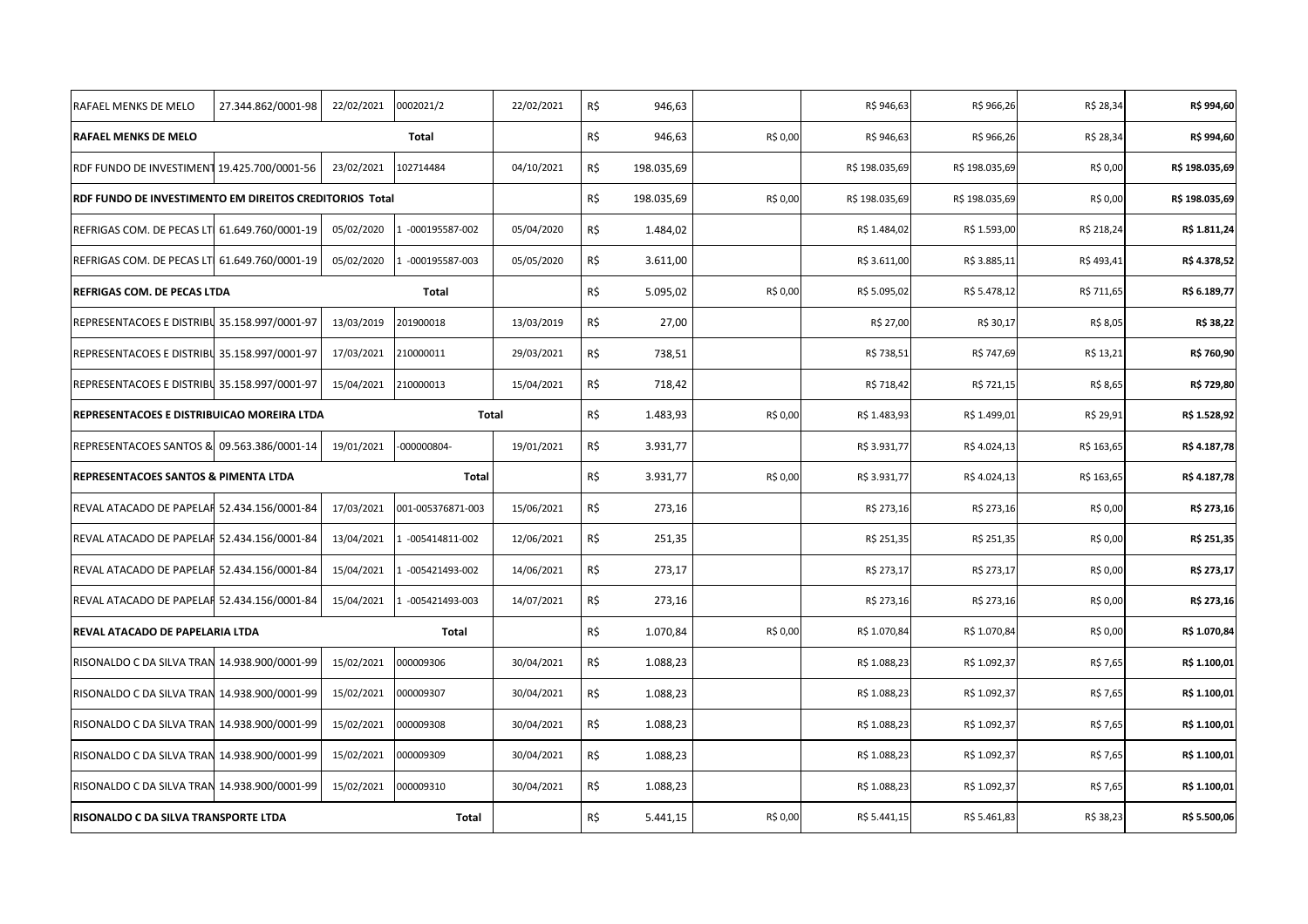| RODOGARCIA TRANSPORTES 60.960.473/0007-58     |                    | 19/04/2021 | 000832161    | 30/06/2021 | R\$ | 688,90    |          | R\$ 688,90    | R\$ 688,90    | R\$ 0,00     | R\$ 688,90    |
|-----------------------------------------------|--------------------|------------|--------------|------------|-----|-----------|----------|---------------|---------------|--------------|---------------|
| RODOGARCIA TRANSPORTES 60.960.473/0007-58     |                    | 20/04/2021 | 000832218    | 30/06/2021 | R\$ | 552,18    |          | R\$ 552,18    | R\$ 552,18    | R\$ 0,00     | R\$ 552,18    |
| RODOGARCIA TRANSPORTES 60.960.473/0007-58     |                    | 29/04/2021 | 000834647    | 30/06/2021 | R\$ | 453,24    |          | R\$453,24     | R\$ 453,24    | R\$ 0,00     | R\$ 453,24    |
| RODOGARCIA TRANSPORTES 60.960.473/0007-58     |                    | 10/05/2021 | 000837125    | 28/05/2021 | R\$ | 250,30    |          | R\$ 250,30    | R\$ 250,30    | R\$ 0,00     | R\$ 250,30    |
| RODOGARCIA TRANSPORTES 60.960.473/0007-58     |                    | 19/05/2021 | 000839634    | 12/06/2021 | R\$ | 118,73    |          | R\$ 118,73    | R\$ 118,73    | R\$ 0,00     | R\$ 118,73    |
| RODOGARCIA TRANSPORTES 60.960.473/0007-58     |                    | 19/05/2021 | 000839799    | 28/05/2021 | R\$ | 152,63    |          | R\$ 152,63    | R\$ 152,63    | R\$ 0,00     | R\$ 152,63    |
| RODOGARCIA TRANSPORTES 60.960.473/0007-58     |                    | 20/05/2021 | 000840024    | 28/05/2021 | R\$ | 139,47    |          | R\$ 139,47    | R\$ 139,47    | R\$ 0,00     | R\$ 139,47    |
| RODOGARCIA TRANSPORTES RODOVIARIOS LTDA       |                    |            | Total        |            | R\$ | 2.355,45  | R\$ 0,00 | R\$ 2.355,45  | R\$ 2.355,45  | R\$ 0,00     | R\$ 2.355,45  |
| <b>RODOLFO SASSI</b>                          | 35.462.204/0001-29 | 10/07/2019 | 010072019    | 14/11/2019 | R\$ | 10.369,07 |          | R\$ 10.369,07 | R\$ 11.388,44 | R\$ 2.103,07 | R\$ 13.491,51 |
| RODOLFO SASSI                                 | 35.462.204/0001-29 | 10/07/2019 | 010072019    | 16/12/2019 | R\$ | 11.000,00 |          | R\$ 11.000,00 | R\$ 12.016,51 | R\$ 2.090,87 | R\$ 14.107,38 |
| RODOLFO SASSI                                 | 35.462.204/0001-29 | 10/07/2019 | 010072019    | 14/01/2020 | R\$ | 11.000,00 |          | R\$ 11.000,00 | R\$ 11.871,68 | R\$ 1.950,91 | R\$ 13.822,59 |
| <b>RODOLFO SASSI</b>                          |                    | Total      |              |            | R\$ | 32.369,07 | R\$ 0,00 | R\$ 32.369,07 | R\$ 35.276,63 | R\$ 6.144,85 | R\$41.421,48  |
| SANTRAL TRANSPORTES LTDA 119043.180.001-13    |                    | 24/01/2020 | 000052292    | 28/02/2020 | R\$ | 1.582,00  |          | R\$ 1.582,00  | R\$ 1.704,13  | R\$ 254,48   | R\$ 1.958,61  |
| SANTRAL TRANSPORTES LTDA 119043.180.001-13    |                    | 27/02/2020 | 000052936    | 29/03/2020 | R\$ | 1.820,00  |          | R\$ 1.820,00  | R\$ 1.957,17  | R\$ 272,70   | R\$ 2.229,87  |
| SANTRAL TRANSPORTES LTDA 119043.180.001-13    |                    | 13/03/2020 | 000053319    | 13/04/2020 | R\$ | 1.690,00  |          | R\$ 1.690,00  | R\$ 1.814,11  | R\$ 243,70   | R\$ 2.057,80  |
| SANTRAL TRANSPORTES LTDA 119043.180.001-13    |                    | 07/01/2021 | 000058816    | 31/03/2021 | R\$ | 690,00    |          | R\$ 690,00    | R\$ 698,58    | R\$ 11,88    | R\$ 710,45    |
| SANTRAL TRANSPORTES LTDA                      | 119043.180.001-13  | 07/01/2021 | 000058817    | 31/03/2021 | R\$ | 250,00    |          | R\$ 250,00    | R\$ 253,11    | R\$ 4,30     | R\$ 257,41    |
| SANTRAL TRANSPORTES LTDA                      | 119043.180.001-13  | 07/01/2021 | 000058818    | 31/03/2021 | R\$ | 280,00    |          | R\$ 280,00    | R\$ 283,48    | R\$ 4,82     | R\$ 288,30    |
| SANTRAL TRANSPORTES LTDA 119043.180.001-13    |                    | 07/01/2021 | 000058820    | 31/03/2021 | R\$ | 1.049,00  |          | R\$ 1.049,00  | R\$ 1.062,04  | R\$ 18,05    | R\$ 1.080,10  |
| SANTRAL TRANSPORTES LTDA 119043.180.001-13    |                    | 09/01/2021 | 58867        | 31/03/2021 | R\$ | 2.368,00  |          | R\$ 2.368,00  | R\$ 2.397,44  | R\$40,76     | R\$ 2.438,20  |
| SANTRAL TRANSPORTES LTDA 119043.180.001-13    |                    | 11/02/2021 | 000059660    | 30/04/2021 | R\$ | 3.465,00  |          | R\$ 3.465,00  | R\$ 3.478,17  | R\$ 24,35    | R\$ 3.502,51  |
| <b>SANTRAL TRANSPORTES LTDA</b>               |                    |            | Total        |            | R\$ | 13.194,00 | R\$ 0,00 | R\$ 13.194,00 | R\$ 13.648,22 | R\$ 875,03   | R\$ 14.523,25 |
| SAO FRANCISCO SIST SAUDE 1 01.613.433/0001-85 |                    | 23/04/2021 | 053350249    | 16/05/2021 | R\$ | 6.188,82  |          | R\$ 6.188,82  | R\$ 6.188,82  | R\$ 10,31    | R\$ 6.199,13  |
| <b>SAO FRANCISCO SIST SAUDE SOC EMPR LTDA</b> |                    |            | <b>Total</b> |            | R\$ | 6.188,82  | R\$ 0,00 | R\$ 6.188,82  | R\$ 6.188,82  | R\$ 10,31    | R\$ 6.199,13  |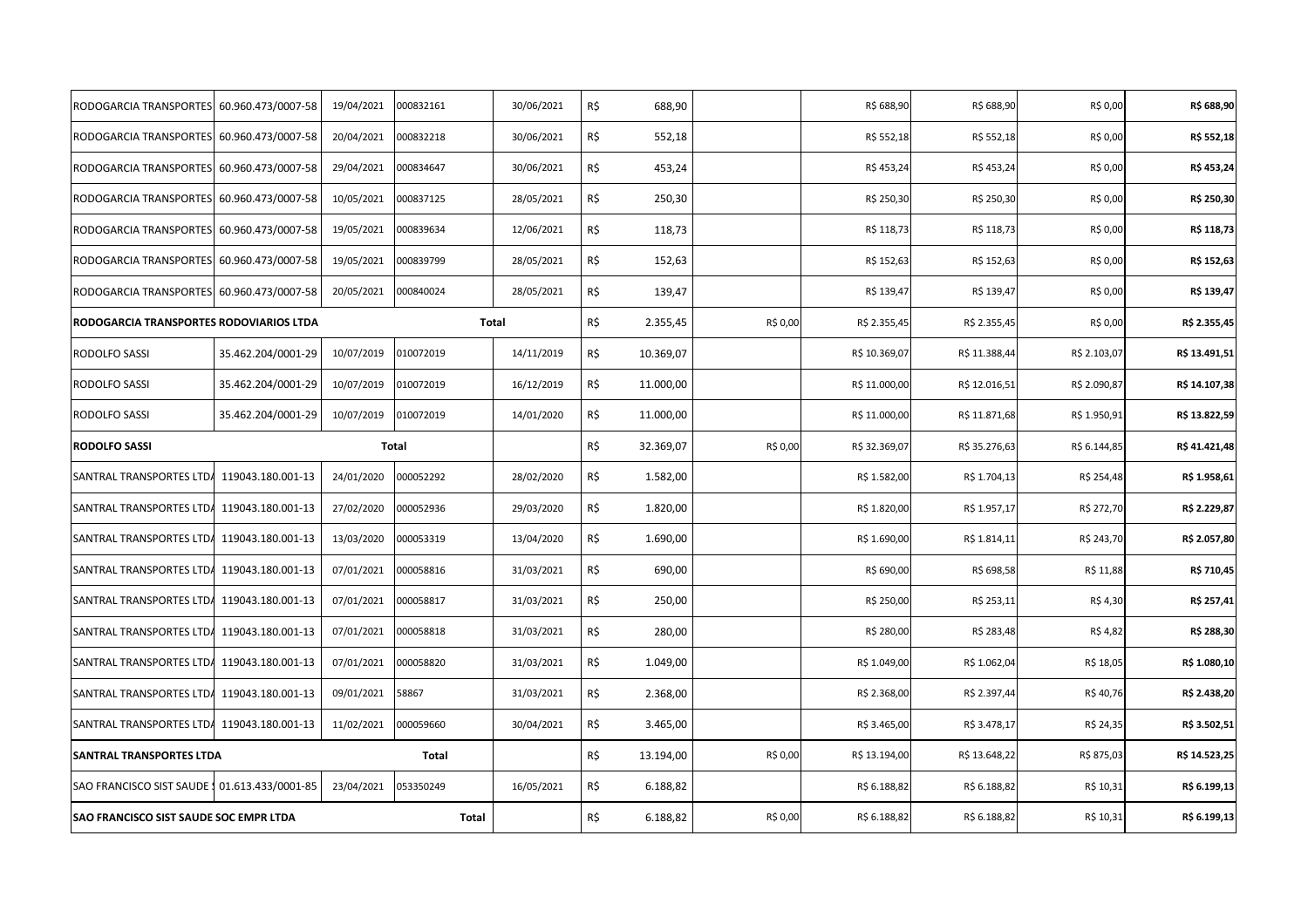| SBR USINAGEM DE PRECISAO 74.304.213/0001-43                                      |                    | 17/12/2020 | 000019489    | 21/01/2021 | R\$ | 5.144,85   |                | R\$ 5.144,85   | R\$ 5.265,71   | R\$ 210,63 | R\$ 5.476,33   |
|----------------------------------------------------------------------------------|--------------------|------------|--------------|------------|-----|------------|----------------|----------------|----------------|------------|----------------|
| SBR USINAGEM DE PRECISAO LTDA.                                                   |                    |            | <b>Total</b> |            | R\$ | 5.144,85   | R\$ 0,00       | R\$ 5.144,85   | R\$ 5.265,71   | R\$ 210,63 | R\$ 5.476,33   |
| SERRANA - FUNDO DE INVEST 28.065.416/0001-07                                     |                    | 13/03/2020 | 66897        | 21/05/2021 | R\$ | 646.738,46 | R\$ 236.727,49 | R\$ 883.465,95 | R\$ 883.465,95 | R\$ 0,00   | R\$ 883.465,95 |
| SERRANA - FUNDO DE INVESTIMENTO EM DIREITOS CREDITORIOS NAO - PADRONIZADOS Total |                    |            |              |            | R\$ | 646.738,46 | R\$ 236.727,49 | R\$ 883.465,95 | R\$ 883.465,95 | R\$ 0,00   | R\$ 883.465,95 |
| SERVE RIO REPRESENTACOES 32.272.437/0001-70                                      |                    | 04/05/2021 | 000000344    | 04/05/2021 | R\$ | 5.571,01   |                | R\$ 5.571,01   | R\$ 5.571,01   | R\$ 31,57  | R\$ 5.602,58   |
| SERVE RIO REPRESENTACOES COMERCIAIS LTDA.                                        |                    |            | Total        |            | R\$ | 5.571,01   | R\$ 0,00       | R\$ 5.571,01   | R\$ 5.571,01   | R\$ 31,57  | R\$ 5.602,58   |
| SESI-SERVICO SOCIAL INDUST 03.779.133/0001-04                                    |                    | 31/08/2017 | ACORDO260    | 30/12/2019 | R\$ | 3.140,40   |                | R\$ 3.140,40   | R\$ 3.430,60   | R\$ 580,92 | R\$4.011,52    |
| SESI-SERVICO SOCIAL INDUST 03.779.133/0001-04                                    |                    | 31/08/2017 | ACORDO260    | 31/01/2020 | R\$ | 3.140,40   |                | R\$ 3.140,40   | R\$ 3.389,26   | R\$ 537,76 | R\$ 3.927,02   |
| SESI-SERVICO SOCIAL INDUST 03.779.133/0001-04                                    |                    | 31/08/2017 | ACORDO260    | 28/02/2020 | R\$ | 3.140,40   |                | R\$ 3.140,40   | R\$ 3.382,83   | R\$ 505,17 | R\$ 3.888,00   |
| SESI-SERVICO SOCIAL INDUST 03.779.133/0001-04                                    |                    | 31/08/2017 | ACORDO260    | 31/03/2020 | R\$ | 3.140,40   |                | R\$ 3.140,40   | R\$ 3.377,09   | R\$ 468,29 | R\$ 3.845,38   |
| SESI-SERVICO SOCIAL INDUST 03.779.133/0001-04                                    |                    | 31/08/2017 | ACORDO260    | 30/04/2020 | R\$ | 3.140,40   |                | R\$ 3.140,40   | R\$ 3.371,02   | R\$ 433,74 | R\$ 3.804,76   |
| SESI-SERVICO SOCIAL INDUST 03.779.133/0001-04                                    |                    | 31/08/2017 | ACORDO260    | 29/05/2020 | R\$ | 3.140,40   |                | R\$ 3.140,40   | R\$ 3.378,79   | R\$ 402,08 | R\$ 3.780,87   |
| SESI-SERVICO SOCIAL INDUST 03.779.133/0001-04                                    |                    | 31/08/2017 | ACORDO260    | 30/06/2020 | R\$ | 3.140,40   |                | R\$ 3.140,40   | R\$ 3.387,26   | R\$ 366,95 | R\$ 3.754,21   |
| SESI-SERVICO SOCIAL INDUST 03.779.133/0001-04                                    |                    | 31/08/2017 | ACORDO260    | 31/07/2020 | R\$ | 3.140,40   |                | R\$ 3.140,40   | R\$ 3.377,13   | R\$ 330,96 | R\$ 3.708,09   |
| SESI-SERVICO SOCIAL INDUST 03.779.133/0001-04                                    |                    | 31/08/2017 | ACORDO260    | 31/08/2020 | R\$ | 3.140,40   |                | R\$ 3.140,40   | R\$ 3.362,33   | R\$ 294,76 | R\$ 3.657,10   |
| SESI-SERVICO SOCIAL INDUST 03.779.133/0001-04                                    |                    | 31/08/2017 | ACORDO260    | 30/09/2020 | R\$ | 3.140,40   |                | R\$ 3.140,40   | R\$ 3.350,27   | R\$ 260,20 | R\$ 3.610,48   |
| SESI-SERVICO SOCIAL INDUST 03.779.133/0001-04                                    |                    | 31/08/2017 | ACORDO260    | 30/10/2020 | R\$ | 3.140,40   |                | R\$ 3.140,40   | R\$ 3.321,38   | R\$ 224,75 | R\$ 3.546,12   |
| SESI-SERVICO SOCIAL INDUST 03.779.133/0001-04                                    |                    | 31/08/2017 | ACORDO260    | 30/11/2020 | R\$ | 3.140,40   |                | R\$ 3.140,40   | R\$ 3.292,08   | R\$ 188,75 | R\$ 3.480,82   |
| SESI-SERVICO SOCIAL INDUST 03.779.133/0001-04                                    |                    | 31/08/2017 | ACORDO260    | 31/12/2020 | R\$ | 3.140,40   |                | R\$ 3.140,40   | R\$ 3.261,10   | R\$ 153,27 | R\$ 3.414,37   |
| SESI-SERVICO SOCIAL INDUST 03.779.133/0001-04                                    |                    | 31/08/2017 | ACORDO260    | 29/01/2021 | R\$ | 3.140,40   |                | R\$ 3.140,40   | R\$ 3.214,17   | R\$ 120,00 | R\$ 3.334,17   |
| SESI-SERVICO SOCIAL INDUST 03.779.133/0001-04                                    |                    | 31/08/2017 | ACORDO260    | 26/02/2021 | R\$ | 3.140,40   |                | R\$ 3.140,40   | R\$ 3.205,51   | R\$ 89,75  | R\$ 3.295,27   |
| SESI-SERVICO SOCIAL INDUST 03.779.133/0001-04                                    |                    | 31/08/2017 | ACORDO260    | 31/03/2021 | R\$ | 3.140,40   |                | R\$ 3.140,40   | R\$ 3.179,44   | R\$ 54,05  | R\$ 3.233,49   |
| SESI-SERVICO SOCIAL INDUST                                                       | 03.779.133/0001-04 | 31/08/2017 | ACORDO260    | 30/04/2021 | R\$ | 3.140,40   |                | R\$ 3.140,40   | R\$ 3.152,33   | R\$ 22,07  | R\$ 3.174,40   |
| SESI-SERVICO SOCIAL INDUST 03.779.133/0001-04                                    |                    | 31/08/2017 | ACORDO260    | 31/05/2021 | R\$ | 3.140,40   |                | R\$ 3.140,40   | R\$ 3.140,40   | R\$ 0,00   | R\$ 3.140,40   |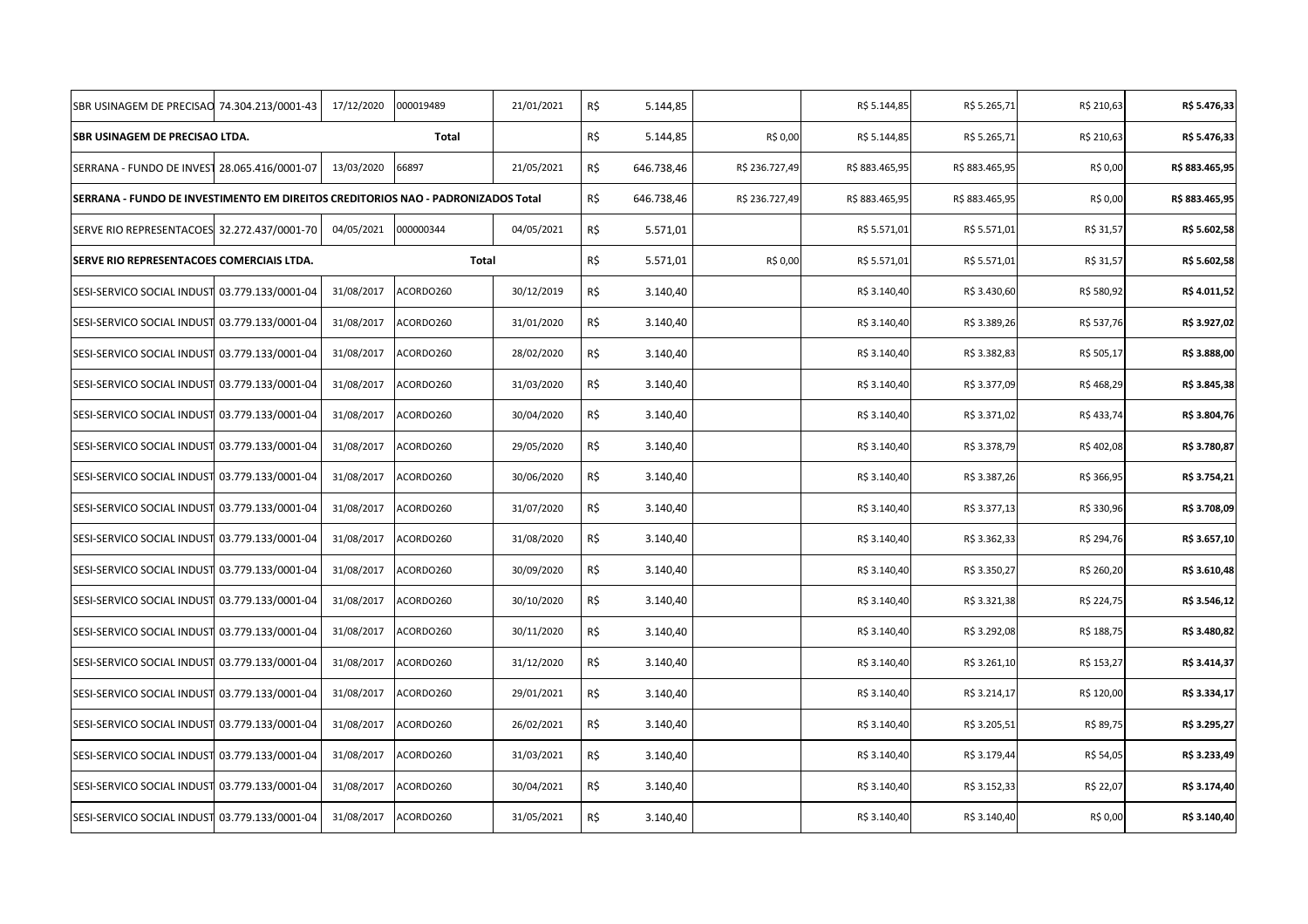| SESI-SERVICO SOCIAL INDUST 03.779.133/0001-04 | 31/08/2017 | ACORDO260 | 30/06/2021 | R\$ | 3.140,40 | R\$ 3.140,40 | R\$ 3.140,40 | R\$ 0,00   | R\$ 3.140,40 |
|-----------------------------------------------|------------|-----------|------------|-----|----------|--------------|--------------|------------|--------------|
| SESI-SERVICO SOCIAL INDUST 03.779.133/0001-04 | 31/08/2017 | ACORDO260 | 30/07/2021 | R\$ | 3.140,40 | R\$ 3.140,40 | R\$ 3.140,40 | R\$ 0,00   | R\$ 3.140,40 |
| SESI-SERVICO SOCIAL INDUST 03.779.133/0001-04 | 31/08/2017 | ACORDO260 | 31/08/2021 | R\$ | 3.140,40 | R\$ 3.140,40 | R\$ 3.140,40 | R\$ 0,00   | R\$ 3.140,40 |
| SESI-SERVICO SOCIAL INDUST 03.779.133/0001-04 | 31/08/2017 | ACORDO260 | 30/09/2021 | R\$ | 3.140,40 | R\$ 3.140,40 | R\$ 3.140,40 | R\$ 0,00   | R\$ 3.140,40 |
| SESI-SERVICO SOCIAL INDUST 03.779.133/0001-04 | 31/08/2017 | ACORDO260 | 29/10/2021 | R\$ | 3.140,40 | R\$ 3.140,40 | R\$ 3.140,40 | R\$ 0,00   | R\$ 3.140,40 |
| SESI-SERVICO SOCIAL INDUST 03.779.133/0001-04 | 31/08/2017 | ACORDO260 | 30/11/2021 | R\$ | 3.140,40 | R\$ 3.140,40 | R\$ 3.140,40 | R\$ 0,00   | R\$ 3.140,40 |
| SESI-SERVICO SOCIAL INDUST 03.779.133/0001-04 | 31/08/2017 | ACORDO260 | 31/12/2021 | R\$ | 3.140,40 | R\$ 3.140,40 | R\$ 3.140,40 | R\$ 0,00   | R\$ 3.140,40 |
| SESI-SERVICO SOCIAL INDUST 03.779.133/0001-04 | 31/08/2017 | ACORDO260 | 31/01/2022 | R\$ | 3.140,40 | R\$ 3.140,40 | R\$ 3.140,40 | R\$ 0,00   | R\$ 3.140,40 |
| SESI-SERVICO SOCIAL INDUST 03.779.133/0001-04 | 31/08/2017 | ACORDO260 | 28/02/2022 | R\$ | 3.140,40 | R\$ 3.140,40 | R\$ 3.140,40 | R\$ 0,00   | R\$ 3.140,40 |
| SESI-SERVICO SOCIAL INDUST 03.779.133/0001-04 | 31/08/2017 | ACORDO260 | 31/03/2022 | R\$ | 3.140,40 | R\$ 3.140,40 | R\$ 3.140,40 | R\$ 0,00   | R\$ 3.140,40 |
| SESI-SERVICO SOCIAL INDUST 03.779.133/0001-04 | 31/08/2017 | ACORDO260 | 29/04/2022 | R\$ | 3.140,40 | R\$ 3.140,40 | R\$ 3.140,40 | R\$ 0,00   | R\$ 3.140,40 |
| SESI-SERVICO SOCIAL INDUST 03.779.133/0001-04 | 31/08/2017 | ACORDO260 | 31/05/2022 | R\$ | 3.140,40 | R\$ 3.140,40 | R\$ 3.140,40 | R\$ 0,00   | R\$ 3.140,40 |
| SESI-SERVICO SOCIAL INDUST 03.779.133/0001-04 | 31/08/2017 | ACORDO260 | 30/06/2022 | R\$ | 3.140,40 | R\$ 3.140,40 | R\$ 3.140,40 | R\$ 0,00   | R\$ 3.140,40 |
| SESI-SERVICO SOCIAL INDUST 03.779.133/0001-04 | 31/08/2017 | ACORDO260 | 29/07/2022 | R\$ | 3.140,40 | R\$ 3.140,40 | R\$ 3.140,40 | R\$ 0,00   | R\$ 3.140,40 |
| SESI-SERVICO SOCIAL INDUST 03.779.133/0001-04 | 31/08/2017 | ACORDO260 | 31/08/2022 | R\$ | 3.140,40 | R\$ 3.140,40 | R\$ 3.140,40 | R\$ 0,00   | R\$ 3.140,40 |
| SESI-SERVICO SOCIAL INDUST 03.779.133/0001-04 | 31/08/2017 | ACORDO260 | 30/09/2022 | R\$ | 3.140,40 | R\$ 3.140,40 | R\$ 3.140,40 | R\$ 0,00   | R\$ 3.140,40 |
| SESI-SERVICO SOCIAL INDUST 03.779.133/0001-04 | 31/08/2017 | ACORDO260 | 31/10/2022 | R\$ | 3.140,40 | R\$ 3.140,40 | R\$ 3.140,40 | R\$ 0,00   | R\$ 3.140,40 |
| SESI-SERVICO SOCIAL INDUST 03.779.133/0001-04 | 31/08/2017 | ACORDO260 | 30/11/2022 | R\$ | 3.140,40 | R\$ 3.140,40 | R\$ 3.140,40 | R\$ 0,00   | R\$ 3.140,40 |
| SESI-SERVICO SOCIAL INDUST 03.779.133/0001-04 | 31/08/2017 | ACORDO260 | 30/12/2022 | R\$ | 3.140,40 | R\$ 3.140,40 | R\$ 3.140,40 | R\$ 0,00   | R\$ 3.140,40 |
| SESI-SERVICO SOCIAL INDUST 03.779.133/0001-04 | 31/08/2018 | 00PARC319 | 31/01/2020 | R\$ | 1.360,15 | R\$ 1.360,15 | R\$ 1.467,93 | R\$ 232,91 | R\$ 1.700,84 |
| SESI-SERVICO SOCIAL INDUST 03.779.133/0001-04 | 31/08/2018 | 00PARC319 | 28/02/2020 | R\$ | 1.360,15 | R\$ 1.360,15 | R\$ 1.465,15 | R\$ 218,80 | R\$ 1.683,94 |
| SESI-SERVICO SOCIAL INDUST 03.779.133/0001-04 | 31/08/2018 | 00PARC319 | 31/03/2020 | R\$ | 1.360,15 | R\$ 1.360,15 | R\$ 1.462,66 | R\$ 202,82 | R\$ 1.665,49 |
| SESI-SERVICO SOCIAL INDUST 03.779.133/0001-04 | 31/08/2018 | 00PARC319 | 30/04/2020 | R\$ | 1.360,15 | R\$ 1.360,15 | R\$ 1.460,03 | R\$ 187,86 | R\$ 1.647,89 |
| SESI-SERVICO SOCIAL INDUST 03.779.133/0001-04 | 31/08/2018 | 00PARC319 | 29/05/2020 | R\$ | 1.360,15 | R\$ 1.360,15 | R\$ 1.463,40 | R\$ 174,14 | R\$ 1.637,54 |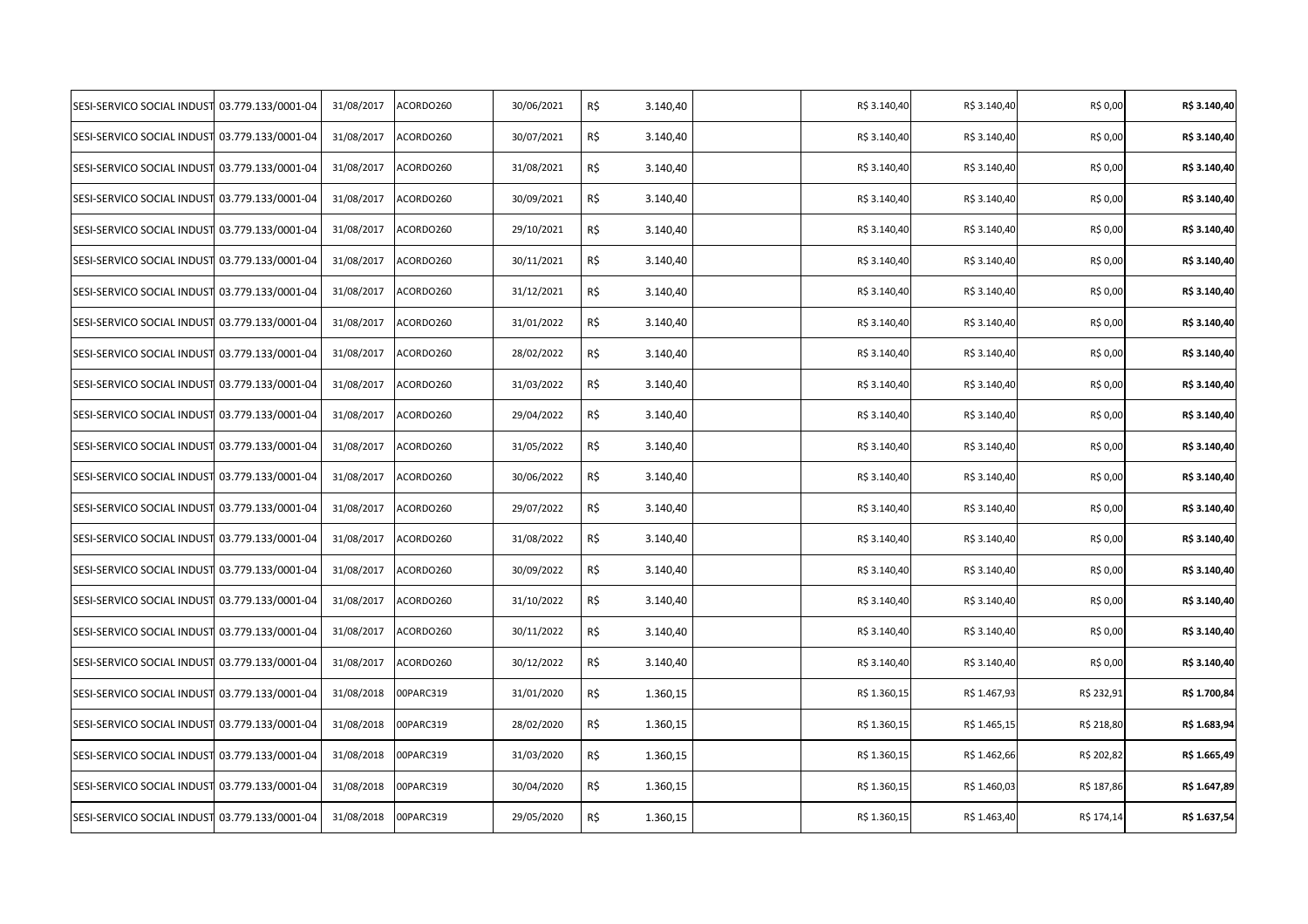| SESI-SERVICO SOCIAL INDUST 03.779.133/0001-04 | 31/08/2018 | 00PARC319 | 30/06/2020 | R\$ | 1.360,15 | R\$ 1.360,15 | R\$ 1.467,07 | R\$ 158,93 | R\$ 1.626,00 |
|-----------------------------------------------|------------|-----------|------------|-----|----------|--------------|--------------|------------|--------------|
| SESI-SERVICO SOCIAL INDUST 03.779.133/0001-04 | 31/08/2018 | 00PARC319 | 31/07/2020 | R\$ | 1.360,15 | R\$ 1.360,15 | R\$ 1.462,68 | R\$ 143,34 | R\$ 1.606,02 |
| SESI-SERVICO SOCIAL INDUST 03.779.133/0001-04 | 31/08/2018 | 00PARC319 | 31/08/2020 | R\$ | 1.360,15 | R\$ 1.360,15 | R\$ 1.456,27 | R\$ 127,67 | R\$ 1.583,94 |
| SESI-SERVICO SOCIAL INDUST 03.779.133/0001-04 | 31/08/2018 | 00PARC319 | 30/09/2020 | R\$ | 1.360,15 | R\$ 1.360,15 | R\$ 1.451,05 | R\$ 112,70 | R\$ 1.563,75 |
| SESI-SERVICO SOCIAL INDUST 03.779.133/0001-04 | 31/08/2018 | 00PARC319 | 30/10/2020 | R\$ | 1.360,15 | R\$ 1.360,15 | R\$ 1.438,53 | R\$ 97,34  | R\$ 1.535,87 |
| SESI-SERVICO SOCIAL INDUST 03.779.133/0001-04 | 31/08/2018 | 00PARC319 | 30/11/2020 | R\$ | 1.360,15 | R\$ 1.360,15 | R\$ 1.425,84 | R\$ 81,75  | R\$ 1.507,59 |
| SESI-SERVICO SOCIAL INDUST 03.779.133/0001-04 | 31/08/2018 | 00PARC319 | 31/12/2020 | R\$ | 1.360,15 | R\$ 1.360,15 | R\$ 1.412,43 | R\$ 66,38  | R\$ 1.478,81 |
| SESI-SERVICO SOCIAL INDUST 03.779.133/0001-04 | 31/08/2018 | 00PARC319 | 29/01/2021 | R\$ | 1.360,15 | R\$ 1.360,15 | R\$ 1.392,10 | R\$ 51,97  | R\$ 1.444,07 |
| SESI-SERVICO SOCIAL INDUST 03.779.133/0001-04 | 31/08/2018 | 00PARC319 | 26/02/2021 | R\$ | 1.360,15 | R\$ 1.360,15 | R\$ 1.388,35 | R\$ 38,87  | R\$ 1.427,23 |
| SESI-SERVICO SOCIAL INDUST 03.779.133/0001-04 | 31/08/2018 | 00PARC319 | 31/03/2021 | R\$ | 1.360,15 | R\$ 1.360,15 | R\$ 1.377,06 | R\$ 23,41  | R\$ 1.400,47 |
| SESI-SERVICO SOCIAL INDUST 03.779.133/0001-04 | 31/08/2018 | 00PARC319 | 30/04/2021 | R\$ | 1.360,15 | R\$ 1.360,15 | R\$ 1.365,32 | R\$ 9,56   | R\$ 1.374,88 |
| SESI-SERVICO SOCIAL INDUST 03.779.133/0001-04 | 31/08/2018 | 00PARC319 | 31/05/2021 | R\$ | 1.360,15 | R\$ 1.360,15 | R\$ 1.360,15 | R\$ 0,00   | R\$ 1.360,15 |
| SESI-SERVICO SOCIAL INDUST 03.779.133/0001-04 | 31/08/2018 | 00PARC319 | 30/06/2021 | R\$ | 1.360,15 | R\$ 1.360,15 | R\$ 1.360,15 | R\$ 0,00   | R\$ 1.360,15 |
| SESI-SERVICO SOCIAL INDUST 03.779.133/0001-04 | 31/08/2018 | 00PARC319 | 30/07/2021 | R\$ | 1.360,15 | R\$ 1.360,15 | R\$ 1.360,15 | R\$ 0,00   | R\$ 1.360,15 |
| SESI-SERVICO SOCIAL INDUST 03.779.133/0001-04 | 31/08/2018 | 00PARC319 | 31/08/2021 | R\$ | 1.360,15 | R\$ 1.360,15 | R\$ 1.360,15 | R\$ 0,00   | R\$ 1.360,15 |
| SESI-SERVICO SOCIAL INDUST 03.779.133/0001-04 | 31/08/2018 | 00PARC319 | 30/09/2021 | R\$ | 1.360,15 | R\$ 1.360,15 | R\$ 1.360,15 | R\$ 0,00   | R\$ 1.360,15 |
| SESI-SERVICO SOCIAL INDUST 03.779.133/0001-04 | 31/08/2018 | 00PARC319 | 29/10/2021 | R\$ | 1.360,15 | R\$ 1.360,15 | R\$ 1.360,15 | R\$ 0,00   | R\$ 1.360,15 |
| SESI-SERVICO SOCIAL INDUST 03.779.133/0001-04 | 31/08/2018 | 00PARC319 | 30/11/2021 | R\$ | 1.360,15 | R\$ 1.360,15 | R\$ 1.360,15 | R\$ 0,00   | R\$ 1.360,15 |
| SESI-SERVICO SOCIAL INDUST 03.779.133/0001-04 | 31/08/2018 | 00PARC319 | 31/12/2021 | R\$ | 1.360,15 | R\$ 1.360,15 | R\$ 1.360,15 | R\$ 0,00   | R\$ 1.360,15 |
| SESI-SERVICO SOCIAL INDUST 03.779.133/0001-04 | 31/08/2018 | 00PARC319 | 31/01/2022 | R\$ | 1.360,15 | R\$ 1.360,15 | R\$ 1.360,15 | R\$ 0,00   | R\$ 1.360,15 |
| SESI-SERVICO SOCIAL INDUST 03.779.133/0001-04 | 31/08/2018 | 00PARC319 | 28/02/2022 | R\$ | 1.360,15 | R\$ 1.360,15 | R\$ 1.360,15 | R\$ 0,00   | R\$ 1.360,15 |
| SESI-SERVICO SOCIAL INDUST 03.779.133/0001-04 | 31/08/2018 | 00PARC319 | 31/03/2022 | R\$ | 1.360,15 | R\$ 1.360,15 | R\$ 1.360,15 | R\$ 0,00   | R\$ 1.360,15 |
| SESI-SERVICO SOCIAL INDUST 03.779.133/0001-04 | 31/08/2018 | 00PARC319 | 29/04/2022 | R\$ | 1.360,15 | R\$ 1.360,15 | R\$ 1.360,15 | R\$ 0,00   | R\$ 1.360,15 |
| SESI-SERVICO SOCIAL INDUST 03.779.133/0001-04 | 31/08/2018 | 00PARC319 | 31/05/2022 | R\$ | 1.360,15 | R\$ 1.360,15 | R\$ 1.360,15 | R\$ 0,00   | R\$ 1.360,15 |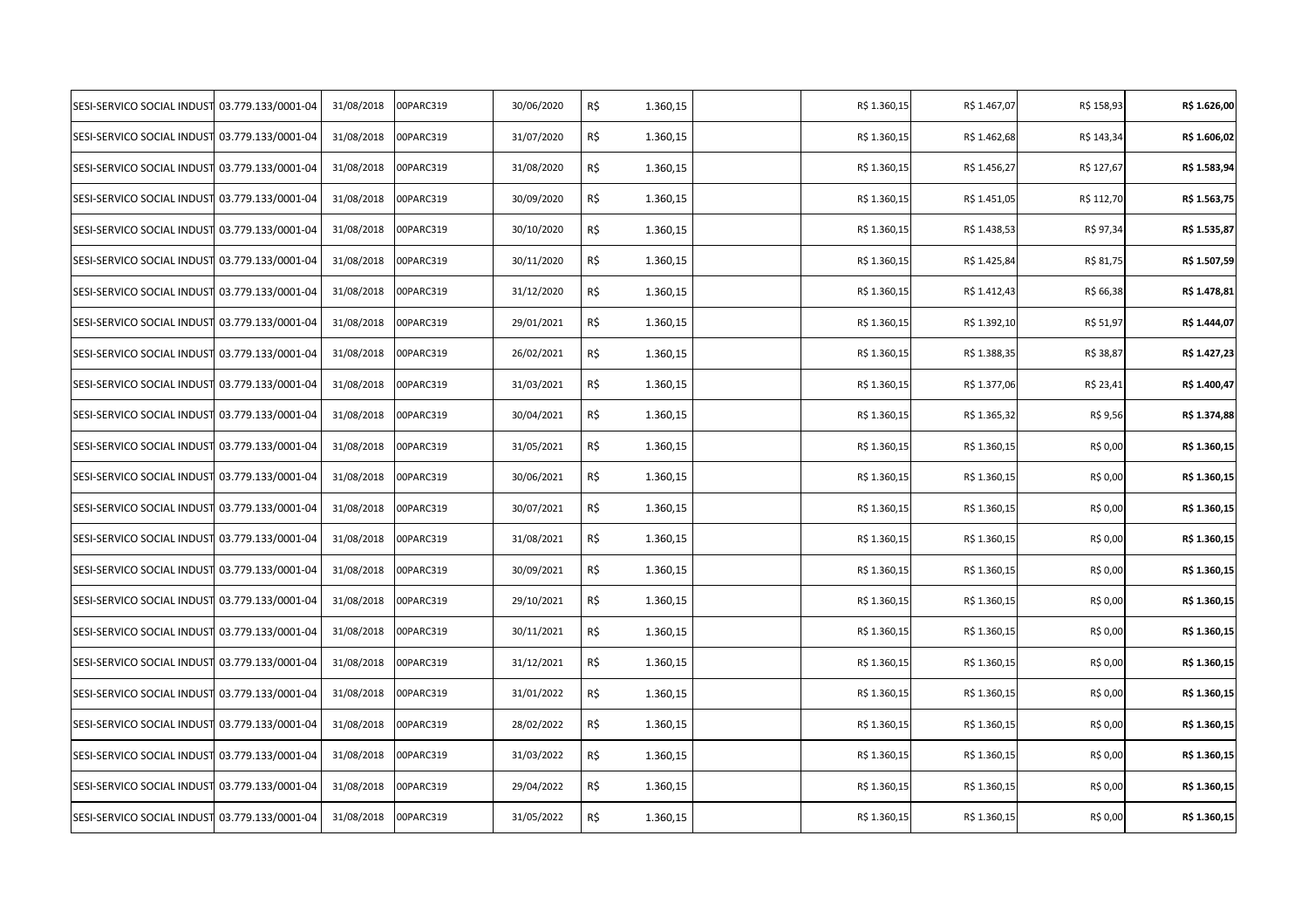| SESI-SERVICO SOCIAL INDUST 03.779.133/0001-04 | 31/08/2018 | 00PARC319 | 30/06/2022 | R\$ | 1.360,15 | R\$ 1.360,15 | R\$ 1.360,15 | R\$ 0,00     | R\$ 1.360,15 |
|-----------------------------------------------|------------|-----------|------------|-----|----------|--------------|--------------|--------------|--------------|
| SESI-SERVICO SOCIAL INDUST 03.779.133/0001-04 | 31/08/2018 | 00PARC319 | 29/07/2022 | R\$ | 1.360,15 | R\$ 1.360,15 | R\$ 1.360,15 | R\$ 0,00     | R\$ 1.360,15 |
| SESI-SERVICO SOCIAL INDUST 03.779.133/0001-04 | 12/12/2018 | 000001140 | 20/12/2018 | R\$ | 5.884,29 | R\$ 5.884,29 | R\$ 6.644,48 | R\$ 1.955,69 | R\$ 8.600,17 |
| SESI-SERVICO SOCIAL INDUST 03.779.133/0001-04 | 14/01/2019 | 000001364 | 18/01/2019 | R\$ | 6.501,27 | R\$ 6.501,27 | R\$ 7.330,90 | R\$ 2.086,86 | R\$ 9.417,76 |
| SESI-SERVICO SOCIAL INDUST 03.779.133/0001-04 | 14/01/2019 | 000001365 | 18/01/2019 | R\$ | 6.148,14 | R\$ 6.148,14 | R\$ 6.932,71 | R\$ 1.973,51 | R\$ 8.906,22 |
| SESI-SERVICO SOCIAL INDUST 03.779.133/0001-04 | 12/02/2019 | 000001449 | 20/02/2019 | R\$ | 6.192,13 | R\$ 6.192,13 | R\$ 6.957,26 | R\$ 1.903,97 | R\$ 8.861,24 |
| SESI-SERVICO SOCIAL INDUST 03.779.133/0001-04 | 07/03/2019 | 000001596 | 20/03/2019 | R\$ | 6.090,06 | R\$ 6.090,06 | R\$ 6.805,83 | R\$ 1.799,01 | R\$ 8.604,84 |
| SESI-SERVICO SOCIAL INDUST 03.779.133/0001-04 | 09/04/2019 | 000001838 | 18/04/2019 | R\$ | 5.914,87 | R\$ 5.914,87 | R\$ 6.559,54 | R\$ 1.670,50 | R\$ 8.230,04 |
| SESI-SERVICO SOCIAL INDUST 03.779.133/0001-04 | 17/05/2019 | 000002005 | 20/05/2019 | R\$ | 5.347,13 | R\$ 5.347,13 | R\$ 5.894,56 | R\$ 1.438,27 | R\$ 7.332,83 |
| SESI-SERVICO SOCIAL INDUST 03.779.133/0001-04 | 06/06/2019 | 000002127 | 19/06/2019 | R\$ | 5.383,73 | R\$ 5.383,73 | R\$ 5.926,01 | R\$ 1.386,69 | R\$ 7.312,70 |
| SESI-SERVICO SOCIAL INDUST 03.779.133/0001-04 | 15/07/2019 | 000002332 | 19/07/2019 | R\$ | 5.239,15 | R\$ 5.239,15 | R\$ 5.766,29 | R\$ 1.291,65 | R\$ 7.057,94 |
| SESI-SERVICO SOCIAL INDUST 03.779.133/0001-04 | 16/08/2019 | 000002455 | 20/08/2019 | R\$ | 5.159,82 | R\$ 5.159,82 | R\$ 5.673,31 | R\$ 1.210,31 | R\$ 6.883,62 |
| SESI-SERVICO SOCIAL INDUST 03.779.133/0001-04 | 13/09/2019 | 000002536 | 20/09/2019 | R\$ | 4.913,10 | R\$4.913,10  | R\$ 5.395,56 | R\$ 1.095,30 | R\$ 6.490,86 |
| SESI-SERVICO SOCIAL INDUST 03.779.133/0001-04 | 15/10/2019 | 000002684 | 18/10/2019 | R\$ | 5.224,27 | R\$ 5.224,27 | R\$ 5.740,16 | R\$ 1.111,68 | R\$ 6.851,84 |
| SESI-SERVICO SOCIAL INDUST 03.779.133/0001-04 | 06/11/2019 | 000002794 | 20/11/2019 | R\$ | 5.386,21 | R\$ 5.386,21 | R\$ 5.915,72 | R\$ 1.080,61 | R\$ 6.996,33 |
| SESI-SERVICO SOCIAL INDUST 03.779.133/0001-04 | 10/12/2019 | 000003135 | 20/12/2019 | R\$ | 5.165,35 | R\$ 5.165,35 | R\$ 5.642,68 | R\$ 974,30   | R\$ 6.616,98 |
| SESI-SERVICO SOCIAL INDUST 03.779.133/0001-04 | 16/01/2020 | 000003229 | 20/01/2020 | R\$ | 5.244,53 | R\$ 5.244,53 | R\$ 5.660,12 | R\$ 918,83   | R\$ 6.578,95 |
| SESI-SERVICO SOCIAL INDUST 03.779.133/0001-04 | 16/01/2020 | 000003230 | 20/01/2020 | R\$ | 5.621,27 | R\$ 5.621,27 | R\$ 6.066,72 | R\$ 984,83   | R\$ 7.051,55 |
| SESI-SERVICO SOCIAL INDUST 03.779.133/0001-04 | 16/03/2020 | 000003441 | 20/03/2020 | R\$ | 5.561,14 | R\$ 5.561,14 | R\$ 5.980,28 | R\$ 851,19   | R\$ 6.831,47 |
| SESI-SERVICO SOCIAL INDUST 03.779.133/0001-04 | 16/03/2020 | 000003442 | 20/03/2020 | R\$ | 5.349,71 | R\$ 5.349,71 | R\$ 5.752,91 | R\$ 818,83   | R\$ 6.571,74 |
| SESI-SERVICO SOCIAL INDUST 03.779.133/0001-04 | 15/04/2020 | 000003556 | 20/04/2020 | R\$ | 4.484,44 | R\$4.484,44  | R\$4.813,76  | R\$ 635,42   | R\$ 5.449,18 |
| SESI-SERVICO SOCIAL INDUST 03.779.133/0001-04 | 20/05/2020 | 000003627 | 20/05/2020 | R\$ | 1.544,55 | R\$ 1.544,55 | R\$ 1.661,80 | R\$ 202,74   | R\$ 1.864,54 |
| SESI-SERVICO SOCIAL INDUST 03.779.133/0001-04 | 10/06/2020 | 000003707 | 19/06/2020 | R\$ | 1.453,87 | R\$ 1.453,87 | R\$ 1.568,16 | R\$ 175,63   | R\$ 1.743,79 |
| SESI-SERVICO SOCIAL INDUST 03.779.133/0001-04 | 14/07/2020 | 000003755 | 20/07/2020 | R\$ | 1.318,32 | R\$ 1.318,32 | R\$ 1.417,70 | R\$ 144,13   | R\$ 1.561,83 |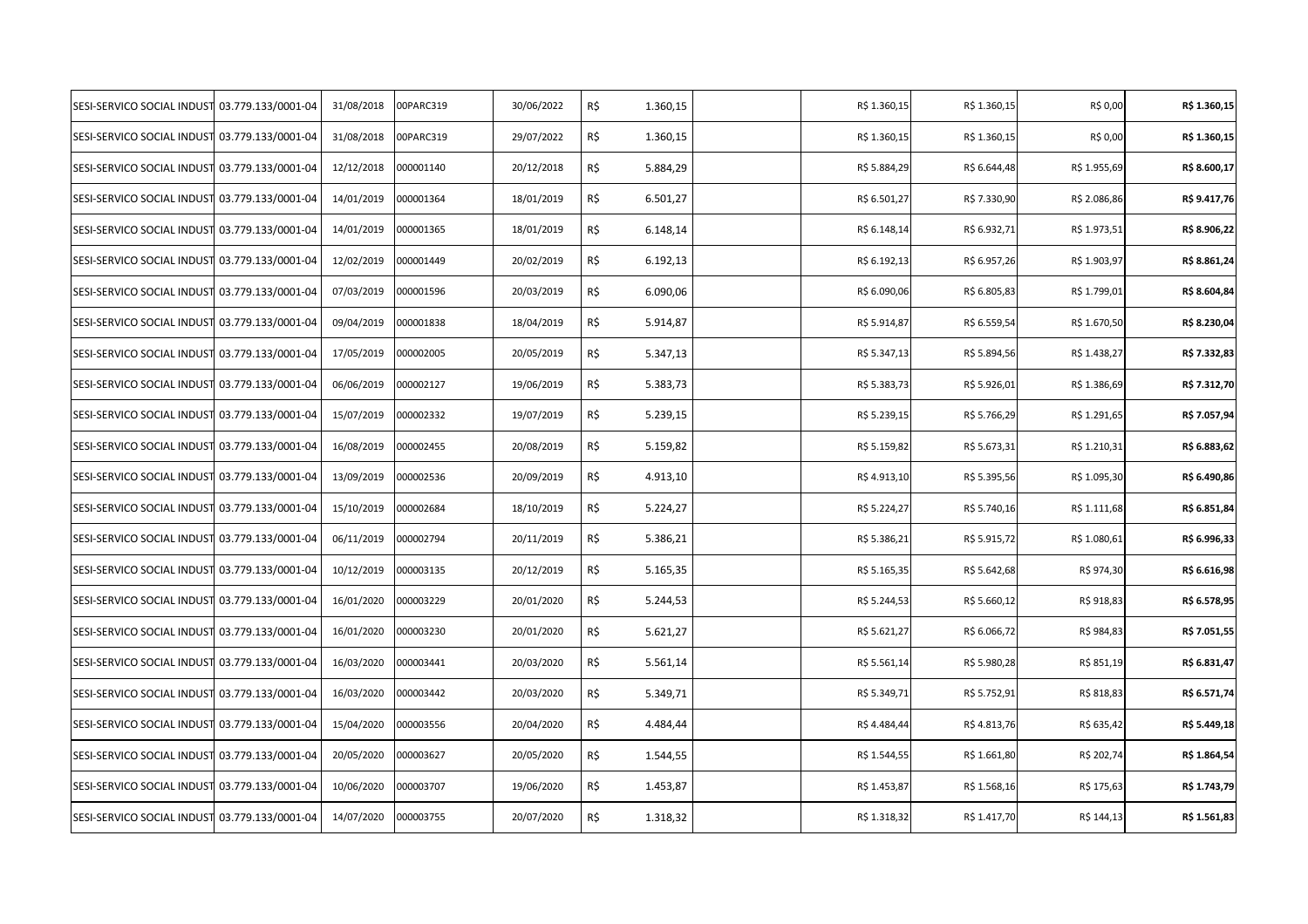| SESI-SERVICO SOCIAL INDUST                                                  | 03.779.133/0001-04 | 07/08/2020 | 000003795       | 20/08/2020 | R\$ | 3.433,11   |               | R\$ 3.433,11   | R\$ 3.675,73   | R\$ 335,72    | R\$ 4.011,45   |
|-----------------------------------------------------------------------------|--------------------|------------|-----------------|------------|-----|------------|---------------|----------------|----------------|---------------|----------------|
| SESI-SERVICO SOCIAL INDUST                                                  | 03.779.133/0001-04 | 15/09/2020 | 000003863       | 18/09/2020 | R\$ | 3.472,78   |               | R\$ 3.472,78   | R\$ 3.704,87   | R\$ 302,56    | R\$4.007,43    |
| SESI-SERVICO SOCIAL INDUST 03.779.133/0001-04                               |                    | 08/10/2020 | 000003898       | 20/10/2020 | R\$ | 3.240,07   |               | R\$ 3.240,07   | R\$ 3.426,79   | R\$ 243,30    | R\$ 3.670,09   |
| SESI-SERVICO SOCIAL INDUST 03.779.133/0001-04                               |                    | 14/01/2021 | 000004075       | 20/01/2021 | R\$ | 3.550,40   |               | R\$ 3.550,40   | R\$ 3.633,80   | R\$ 146,56    | R\$ 3.780,36   |
| SESI-SERVICO SOCIAL INDUST 03.779.133/0001-04                               |                    | 15/04/2021 | 000004208       | 20/04/2021 | R\$ | 3.580,71   |               | R\$ 3.580,71   | R\$ 3.594,32   | R\$ 37,14     | R\$ 3.631,46   |
| SESI-SERVICO SOCIAL INDUSTRIA                                               |                    |            | Total           |            | R\$ | 284.763,87 | R\$ 0,00      | R\$ 284.763,87 | R\$ 300.740,69 | R\$ 33.737,15 | R\$ 334.477,84 |
| SETTORE CREDITO PRIVADO F                                                   | 20.256.882/0001-68 | 18/04/2021 | 16887           | 18/04/2021 | R\$ | 9.924,00   |               | R\$9.924,00    | R\$ 9.961,71   | R\$ 109,58    | R\$ 10.071,29  |
| SETTORE CREDITO PRIVADO FUNDO DE INVESTIMENTO EM DIREITOS CREDITORIOS Total |                    |            |                 |            | R\$ | 9.924,00   | R\$ 0,00      | R\$9.924,00    | R\$ 9.961,71   | R\$ 109,58    | R\$ 10.071,29  |
| SIGMA CREDIT SECURITIZADO 23.360.870/0001-77                                |                    | 22/10/2020 | <b>CONTRATO</b> | 17/01/2021 | R\$ | 298.956,28 | -R\$ 3.184,54 | R\$ 295.771,74 | R\$ 302.719,59 | R\$ 12.512,41 | R\$ 315.232,00 |
| SIGMA CREDIT SECURITIZADORA S.A. Total                                      |                    |            |                 |            | R\$ | 298.956,28 | -R\$ 3.184,54 | R\$ 295.771,74 | R\$ 302.719,59 | R\$ 12.512,41 | R\$ 315.232,00 |
| SINAL REPRESENTACAO LTDA 12.450.266/0001-15                                 |                    | 22/02/2021 | 202100010       | 22/02/2021 | R\$ | 940,68     |               | R\$ 940,68     | R\$ 960,18     | R\$ 28,17     | R\$ 988,35     |
| SINAL REPRESENTACAO LTDA                                                    |                    |            | Total           |            | R\$ | 940,68     | R\$ 0,00      | R\$ 940,68     | R\$ 960,18     | R\$ 28,17     | R\$ 988,35     |
| SINGULARE CORRETORA DE 1 62.285.390/0001-40                                 |                    | 26/06/2020 | 90608451        | 20/08/2021 | R\$ | 540.363,22 |               | R\$ 540.363,22 | R\$ 540.363,22 | R\$ 0,00      | R\$ 540.363,22 |
| SINGULARE CORRETORA DE TITULOS E VALORES MOBILIARIOS S.A. - SOCOPA Total    |                    |            |                 |            | R\$ | 540.363,22 | R\$ 0,00      | R\$ 540.363,22 | R\$ 540.363,22 | R\$ 0,00      | R\$ 540.363,22 |
| SOCER BRASIL INDUSTRIA E C 01.593.699/0002-94                               |                    | 14/02/2020 | 000003522       | 01/04/2020 | R\$ | 29.256,72  |               | R\$ 29.256,72  | R\$ 31.405,23  | R\$4.344,39   | R\$ 35.749,62  |
| SOCER BRASIL INDUSTRIA E C 01.593.699/0002-94                               |                    | 14/02/2020 | 000003522       | 08/04/2020 | R\$ | 40.241,00  |               | R\$40.241,00   | R\$43.196,15   | R\$ 5.874,68  | R\$49.070,83   |
| SOCER BRASIL INDUSTRIA E C 01.593.699/0002-94                               |                    | 14/02/2020 | 000003522       | 15/04/2020 | R\$ | 40.241,01  |               | R\$40.241,01   | R\$43.196,17   | R\$ 5.773,89  | R\$48.970,05   |
| SOCER BRASIL INDUSTRIA E C 01.593.699/0002-94                               |                    | 27/02/2020 | 000003566       | 07/04/2020 | R\$ | 43.968,24  |               | R\$43.968,24   | R\$47.197,11   | R\$ 6.434,54  | R\$ 53.631,65  |
| SOCER BRASIL INDUSTRIA E C 01.593.699/0002-94                               |                    | 27/02/2020 | 000003566       | 14/04/2020 | R\$ | 43.968,24  |               | R\$43.968,24   | R\$47.197,11   | R\$ 6.324,41  | R\$ 53.521,52  |
| SOCER BRASIL INDUSTRIA E C 01.593.699/0002-94                               |                    | 27/02/2020 | 000003566       | 21/04/2020 | R\$ | 43.968,24  |               | R\$43.968,24   | R\$47.197,11   | R\$ 6.214,29  | R\$ 53.411,40  |
| SOCER BRASIL INDUSTRIA E C 01.593.699/0002-94                               |                    | 16/03/2020 | 000003604       | 13/04/2020 | R\$ | 44.785,39  |               | R\$44.785,39   | R\$48.074,27   | R\$ 6.457,98  | R\$ 54.532,24  |
| SOCER BRASIL INDUSTRIA E C 01.593.699/0002-94                               |                    | 16/03/2020 | 000003604       | 20/04/2020 | R\$ | 44.785,39  |               | R\$44.785,39   | R\$48.074,27   | R\$ 6.345,80  | R\$ 54.420,07  |
| SOCER BRASIL INDUSTRIA E C 01.593.699/0002-94                               |                    | 16/03/2020 | 000003604       | 27/04/2020 | R\$ | 44.785,39  |               | R\$44.785,39   | R\$48.074,27   | R\$ 6.233,63  | R\$ 54.307,90  |
| SOCER BRASIL INDUSTRIA E C 01.593.699/0002-94                               |                    | 31/03/2020 | 000003641       | 12/05/2020 | R\$ | 44.785,40  |               | R\$44.785,40   | R\$48.185,10   | R\$ 6.007,08  | R\$ 54.192,18  |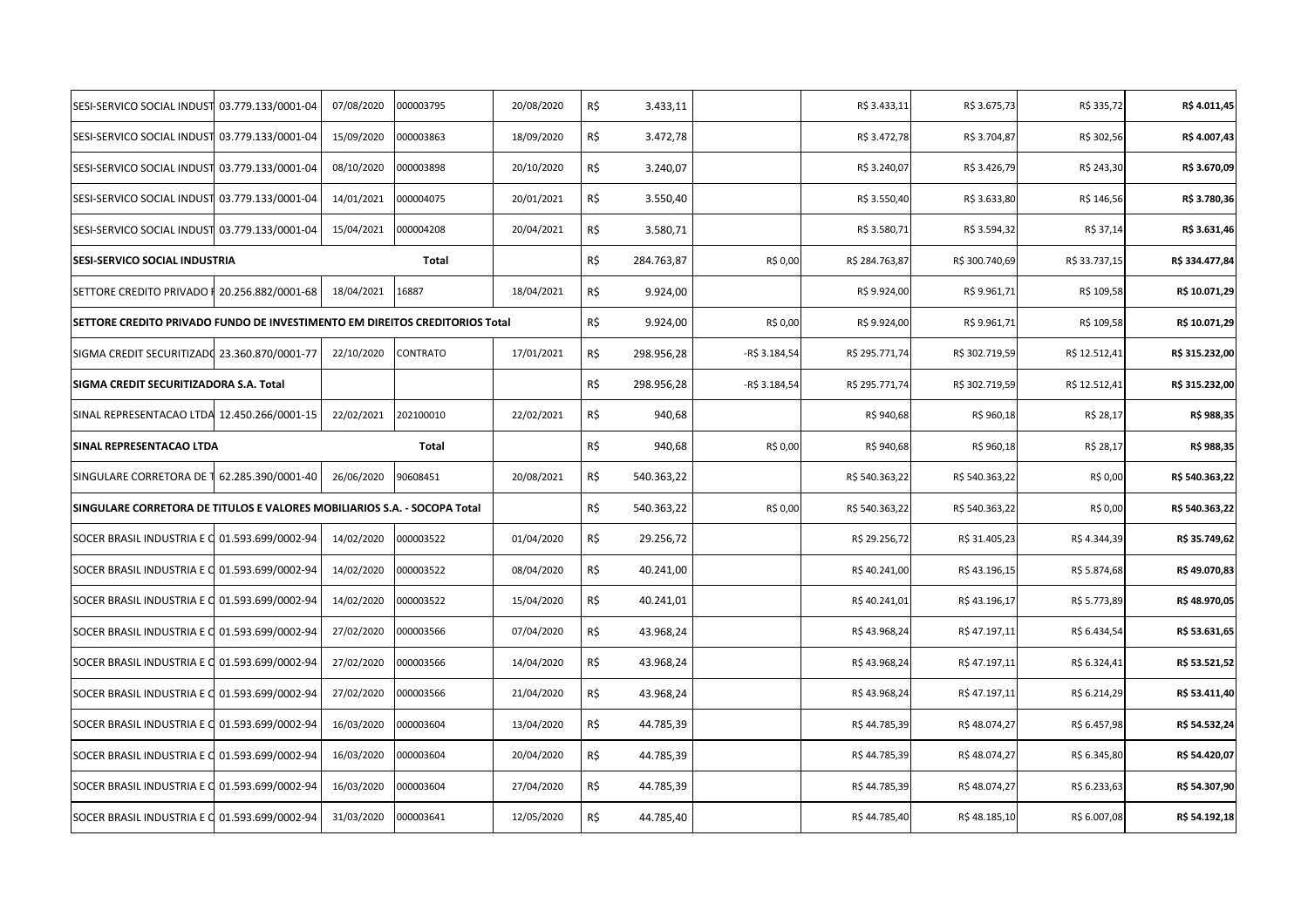| SOCER BRASIL INDUSTRIA E C                    | 01.593.699/0002-94 | 31/03/2020 | 000003641     | 19/05/2020 | R\$ | 44.785,40  |          | R\$44.785,40   | R\$48.185,10   | R\$ 5.894,64  | R\$ 54.079,75  |
|-----------------------------------------------|--------------------|------------|---------------|------------|-----|------------|----------|----------------|----------------|---------------|----------------|
| SOCER BRASIL INDUSTRIA E C 01.593.699/0002-94 |                    | 31/03/2020 | 000003641     | 26/05/2020 | R\$ | 44.785,40  |          | R\$44.785,40   | R\$48.185,10   | R\$ 5.782,21  | R\$ 53.967,32  |
| SOCER BRASIL INDUSTRIA E COMERCIO LTDA        |                    |            | Total         |            | R\$ | 510.355,82 | R\$ 0,00 | R\$ 510.355,82 | R\$ 548.166,99 | R\$ 71.687,54 | R\$ 619.854,53 |
| STM TRANSPORTES RODOVIA                       | 42718.460.001-17   | 07/12/2020 | 000020087     | 07/12/2020 | R\$ | 1.739,70   |          | R\$ 1.739,70   | R\$ 1.806,56   | R\$ 99,36     | R\$ 1.905,92   |
| STM TRANSPORTES RODOVIARIOS LTDA              |                    |            | Total         |            | R\$ | 1.739,70   | R\$ 0,00 | R\$ 1.739,70   | R\$ 1.806,56   | R\$ 99,36     | R\$ 1.905,92   |
| TC TRANSPORTES DE CARGAS 31.522.093/0001-48   |                    | 30/03/2021 | 1 -000009173- | 23/04/2021 | R\$ | 149,97     |          | R\$ 149,97     | R\$ 150,54     | R\$ 1,41      | R\$ 151,94     |
| TC TRANSPORTES DE CARGAS 31.522.093/0001-48   |                    | 30/03/2021 | 1 -000009174- | 31/05/2021 | R\$ | 159,33     |          | R\$ 159,33     | R\$ 159,33     | R\$ 0,00      | R\$ 159,33     |
| TC TRANSPORTES DE CARGAS 31.522.093/0001-48   |                    | 30/03/2021 | 1 -000009175- | 31/05/2021 | R\$ | 152,25     |          | R\$ 152,25     | R\$ 152,25     | R\$ 0,00      | R\$ 152,25     |
| TC TRANSPORTES DE CARGAS 31.522.093/0001-48   |                    | 30/03/2021 | $-000009176-$ | 31/05/2021 | R\$ | 144,24     |          | R\$ 144,24     | R\$ 144,24     | R\$ 0,00      | R\$ 144,24     |
| TC TRANSPORTES DE CARGAS 31.522.093/0001-48   |                    | 30/03/2021 | 1 -000009177- | 31/05/2021 | R\$ | 275,42     |          | R\$ 275,42     | R\$ 275,42     | R\$ 0,00      | R\$ 275,42     |
| TC TRANSPORTES DE CARGAS 31.522.093/0001-48   |                    | 30/03/2021 | 1 -000009178- | 31/05/2021 | R\$ | 1.303,80   |          | R\$ 1.303,80   | R\$ 1.303,80   | R\$ 0,00      | R\$ 1.303,80   |
| TC TRANSPORTES DE CARGAS 31.522.093/0001-48   |                    | 30/03/2021 | 1 -000009182- | 31/05/2021 | R\$ | 159,99     |          | R\$ 159,99     | R\$ 159,99     | R\$ 0,00      | R\$ 159,99     |
| TC TRANSPORTES DE CARGAS 31.522.093/0001-48   |                    | 30/03/2021 | 1 -000009183- | 31/05/2021 | R\$ | 206,88     |          | R\$ 206,88     | R\$ 206,88     | R\$ 0,00      | R\$ 206,88     |
| TC TRANSPORTES DE CARGAS 31.522.093/0001-48   |                    | 30/03/2021 | 1 -000009184- | 31/05/2021 | R\$ | 120,59     |          | R\$ 120,59     | R\$ 120,59     | R\$ 0,00      | R\$ 120,59     |
| TC TRANSPORTES DE CARGAS 31.522.093/0001-48   |                    | 30/03/2021 | 1 -000009185- | 31/05/2021 | R\$ | 287,36     |          | R\$ 287,36     | R\$ 287,36     | R\$ 0,00      | R\$ 287,36     |
| TC TRANSPORTES DE CARGAS 31.522.093/0001-48   |                    | 30/03/2021 | 1 -000009186- | 31/05/2021 | R\$ | 150,44     |          | R\$ 150,44     | R\$ 150,44     | R\$ 0,00      | R\$ 150,44     |
| TC TRANSPORTES DE CARGAS 31.522.093/0001-48   |                    | 30/03/2021 | 1 -000009187- | 31/05/2021 | R\$ | 150,44     |          | R\$ 150,44     | R\$ 150,44     | R\$ 0,00      | R\$ 150,44     |
| TC TRANSPORTES DE CARGAS 31.522.093/0001-48   |                    | 30/03/2021 | $-000009191-$ | 31/05/2021 | R\$ | 146,08     |          | R\$ 146,08     | R\$ 146,08     | R\$ 0,00      | R\$ 146,08     |
| TC TRANSPORTES DE CARGAS 31.522.093/0001-48   |                    | 03/04/2021 | 1 -000009267- | 30/06/2021 | R\$ | 3.292,54   |          | R\$ 3.292,54   | R\$ 3.292,54   | R\$ 0,00      | R\$ 3.292,54   |
| TC TRANSPORTES DE CARGAS 31.522.093/0001-48   |                    | 04/05/2021 | 1 -000009580- | 07/06/2021 | R\$ | 1.460,26   |          | R\$ 1.460,26   | R\$ 1.460,26   | R\$ 0,00      | R\$ 1.460,26   |
| TC TRANSPORTES DE CARGAS 31.522.093/0001-48   |                    | 05/05/2021 | 1 -000009619- | 24/05/2021 | R\$ | 714,25     |          | R\$ 714,25     | R\$ 714,25     | R\$ 0,00      | R\$ 714,25     |
| TC TRANSPORTES DE CARGAS 31.522.093/0001-48   |                    | 05/05/2021 | 1 -000009620- | 03/06/2021 | R\$ | 293,32     |          | R\$ 293,32     | R\$ 293,32     | R\$ 0,00      | R\$ 293,32     |
| TC TRANSPORTES DE CARGAS 31.522.093/0001-48   |                    | 05/05/2021 | 1 -000009621- | 27/05/2021 | R\$ | 149,08     |          | R\$ 149,08     | R\$ 149,08     | R\$ 0,00      | R\$ 149,08     |
| TC TRANSPORTES DE CARGAS 31.522.093/0001-48   |                    | 05/05/2021 | 1 -000009622- | 07/06/2021 | R\$ | 277,40     |          | R\$ 277,40     | R\$ 277,40     | R\$ 0,00      | R\$ 277,40     |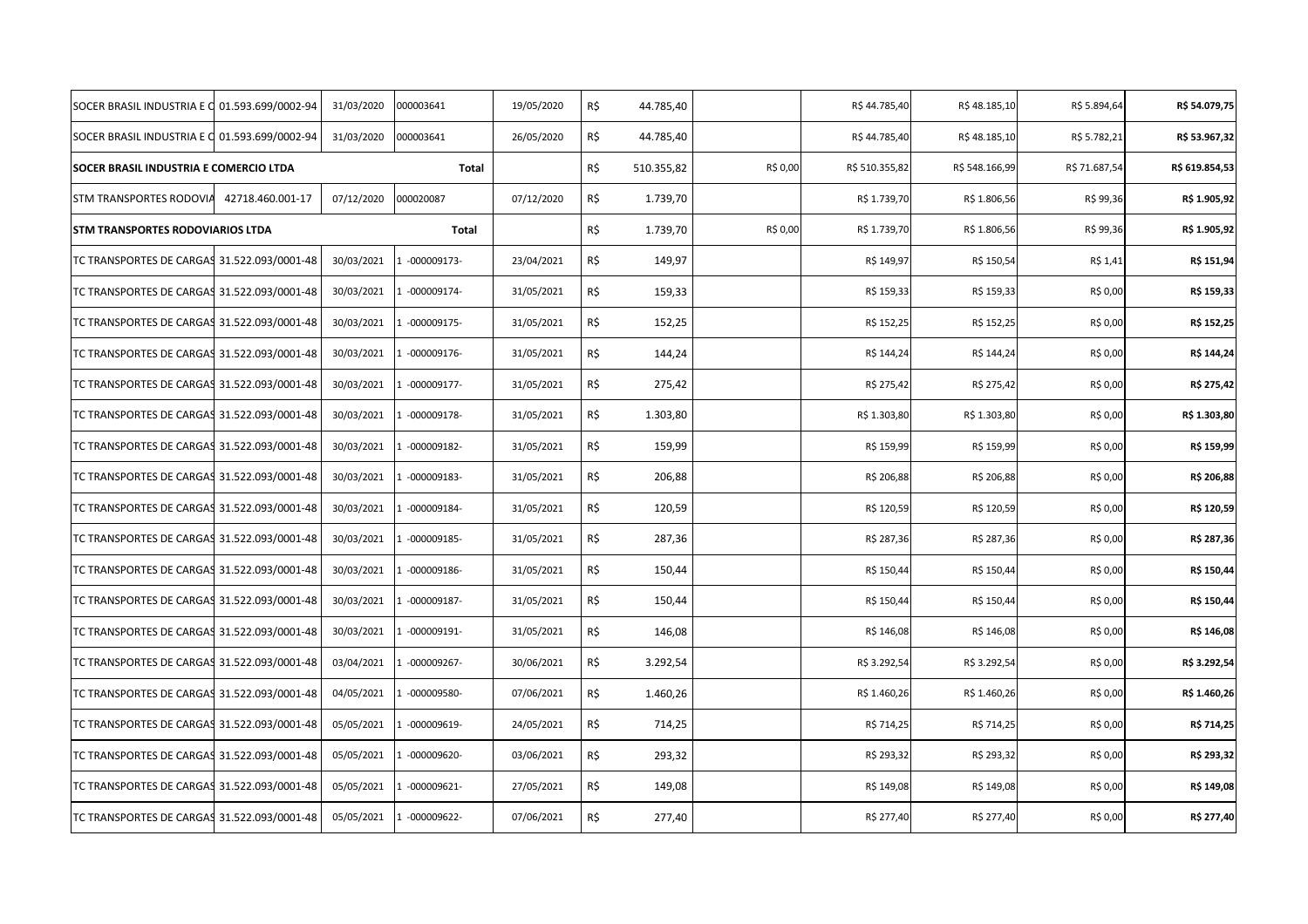| TC TRANSPORTES DE CARGAS 31.522.093/0001-48       |                    | 05/05/2021 | $-000009623-$    | 26/05/2021 | R\$ | 1.043,04  |          | R\$ 1.043,04  | R\$ 1.043,04  | R\$ 0,00   | R\$ 1.043,04  |
|---------------------------------------------------|--------------------|------------|------------------|------------|-----|-----------|----------|---------------|---------------|------------|---------------|
| TC TRANSPORTES DE CARGAS 31.522.093/0001-48       |                    | 05/05/2021 | $-000009624-$    | 24/05/2021 | R\$ | 1.564,56  |          | R\$ 1.564,56  | R\$ 1.564,56  | R\$ 0,00   | R\$ 1.564,56  |
| TC TRANSPORTES DE CARGAS 31.522.093/0001-48       |                    | 05/05/2021 | $-000009625-$    | 26/05/2021 | R\$ | 174,71    |          | R\$ 174,71    | R\$ 174,71    | R\$ 0,00   | R\$ 174,71    |
| TC TRANSPORTES DE CARGAS 31.522.093/0001-48       |                    | 05/05/2021 | 1 -000009626-    | 24/05/2021 | R\$ | 318,01    |          | R\$ 318,01    | R\$ 318,01    | R\$ 0,00   | R\$ 318,01    |
| TC TRANSPORTES DE CARGAS 31.522.093/0001-48       |                    | 05/05/2021 | $-000009627-$    | 28/05/2021 | R\$ | 392,65    |          | R\$ 392,65    | R\$ 392,65    | R\$ 0,00   | R\$ 392,65    |
| TC TRANSPORTES DE CARGAS 31.522.093/0001-48       |                    | 05/05/2021 | $-000009628-$    | 24/05/2021 | R\$ | 174,12    |          | R\$ 174,12    | R\$ 174,12    | R\$ 0,00   | R\$ 174,12    |
| TC TRANSPORTES DE CARGAS 31.522.093/0001-48       |                    | 05/05/2021 | -000009629-      | 24/05/2021 | R\$ | 174,45    |          | R\$ 174,45    | R\$ 174,45    | R\$ 0,00   | R\$ 174,45    |
| TC TRANSPORTES DE CARGAS 31.522.093/0001-48       |                    | 05/05/2021 | $-000009631-$    | 24/05/2021 | R\$ | 161,81    |          | R\$ 161,81    | R\$ 161,81    | R\$ 0,00   | R\$ 161,81    |
| TC TRANSPORTES DE CARGAS 31.522.093/0001-48       |                    | 07/05/2021 | -000009695-      | 27/05/2021 | R\$ | 326,62    |          | R\$ 326,62    | R\$ 326,62    | R\$ 0,00   | R\$ 326,62    |
| TC TRANSPORTES DE CARGAS 31.522.093/0001-48       |                    | 07/05/2021 | $-000009696-$    | 05/06/2021 | R\$ | 162,36    |          | R\$ 162,36    | R\$ 162,36    | R\$ 0,00   | R\$ 162,36    |
| TC TRANSPORTES DE CARGAS LTDA                     |                    |            | Total            |            | R\$ | 14.085,97 | R\$ 0,00 | R\$ 14.085,97 | R\$ 14.086,54 | R\$ 1,41   | R\$ 14.087,94 |
| TECNOSET RIO INFORMATICA 17.740.079/0001-90       |                    | 14/01/2020 | 000028729        | 11/02/2020 | R\$ | 3.381,31  |          | R\$ 3.381,31  | R\$ 3.642,34  | R\$ 564,56 | R\$4.206,90   |
| TECNOSET RIO INFORMATICA PRODUTOS E SERVICOS LTDA |                    |            |                  | Total      | R\$ | 3.381,31  | R\$ 0,00 | R\$ 3.381,31  | R\$ 3.642,34  | R\$ 564,56 | R\$4.206,90   |
| TELEFONICA BRASIL S/A                             | 02.558.157/0115-20 | 10/02/2020 | 020821067        | 26/02/2020 | R\$ | 1.372,30  |          | R\$ 1.372,30  | R\$ 1.478,24  | R\$ 221,74 | R\$ 1.699,97  |
| <b>TELEFONICA BRASIL S/A</b>                      |                    |            | Total            |            | R\$ | 1.372,30  |          | R\$ 1.372,30  | R\$ 1.478,24  | R\$ 221,74 | R\$ 1.699,97  |
|                                                   |                    |            |                  |            |     |           | R\$ 0,00 |               |               |            |               |
| TELEFONICA DATA S.A                               | 04.027.547/0041-29 | 08/05/2020 | 020821067        | 26/05/2020 | R\$ | 1.372,30  |          | R\$ 1.372,30  | R\$ 1.476,47  | R\$ 177,18 | R\$ 1.653,65  |
| TELEFONICA DATA S.A                               | 04.027.547/0041-29 | 05/06/2020 | 052946855        | 26/06/2020 | R\$ | 1.372,30  |          | R\$ 1.372,30  | R\$ 1.480,17  | R\$ 162,33 | R\$ 1.642,50  |
| <b>TELEFONICA DATA S.A</b>                        |                    |            | Total            |            | R\$ | 2.744,60  | R\$ 0,00 | R\$ 2.744,60  | R\$ 2.956,65  | R\$ 339,50 | R\$ 3.296,15  |
| THAMY DA SILVA ALVES                              | 323251.490.001-37  | 23/12/2020 | 000005282        | 23/12/2020 | R\$ | 1.700,00  |          | R\$ 1.700,00  | R\$ 1.765,34  | R\$ 87,68  | R\$ 1.853,02  |
| THAMY DA SILVA ALVES                              |                    |            | Total            |            | R\$ | 1.700,00  | R\$ 0,00 | R\$ 1.700,00  | R\$ 1.765,34  | R\$ 87,68  | R\$ 1.853,02  |
| TODER VERPACKUNG EMBAL 23.345.686/0001-58         |                    | 17/05/2021 | -000014731-001   | 24/05/2021 | R\$ | 12.695,27 |          | R\$ 12.695,27 | R\$ 12.695,27 | R\$ 0,00   | R\$ 12.695,27 |
| TODER VERPACKUNG EMBAL 23.345.686/0001-58         |                    | 17/05/2021 | 1 -000014731-002 | 31/05/2021 | R\$ | 15.675,55 |          | R\$ 15.675,55 | R\$ 15.675,55 | R\$ 0,00   | R\$ 15.675,55 |
| TODER VERPACKUNG EMBAL 23.345.686/0001-58         |                    | 17/05/2021 | -000014731-003   | 07/06/2021 | R\$ | 15.675,54 |          | R\$ 15.675,54 | R\$ 15.675,54 | R\$ 0,00   | R\$ 15.675,54 |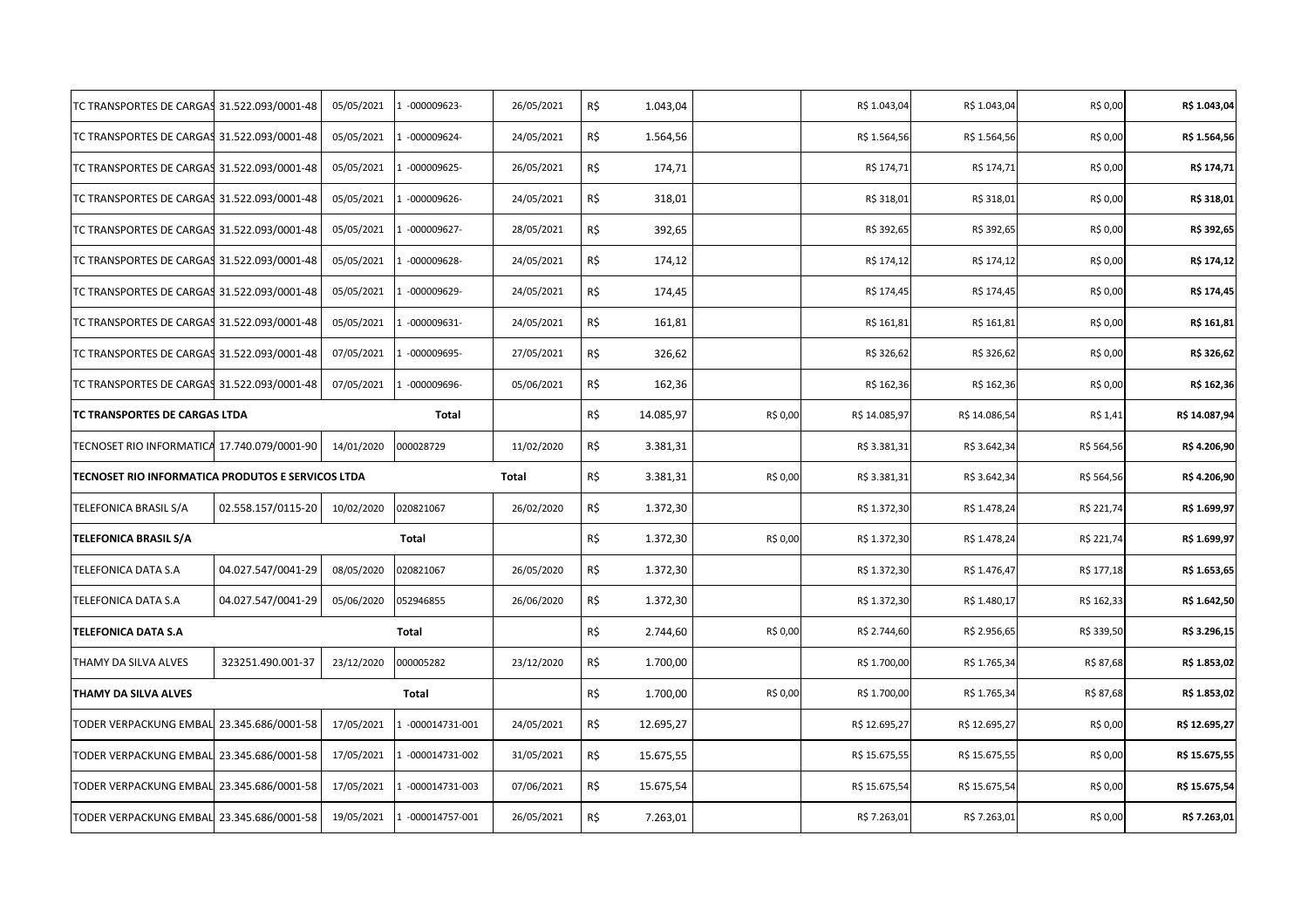| TODER VERPACKUNG EMBAL 23.345.686/0001-58       | 19/05/2021 | -000014757-002     | 02/06/2021 | R\$ | 7.263,01   |             | R\$ 7.263,01   | R\$ 7.263,01   | R\$ 0,00     | R\$ 7.263,01   |
|-------------------------------------------------|------------|--------------------|------------|-----|------------|-------------|----------------|----------------|--------------|----------------|
| TODER VERPACKUNG EMBAL 23.345.686/0001-58       | 19/05/2021 | $-000014757-003$   | 09/06/2021 | R\$ | 7.263,01   |             | R\$ 7.263,01   | R\$ 7.263,01   | R\$ 0,00     | R\$ 7.263,01   |
| TODER VERPACKUNG EMBAL 23.345.686/0001-58       | 20/05/2021 | -000014766-001     | 27/05/2021 | R\$ | 3.554,72   |             | R\$ 3.554,72   | R\$ 3.554,72   | R\$ 0,00     | R\$ 3.554,72   |
| TODER VERPACKUNG EMBAL 23.345.686/0001-58       | 20/05/2021 | -000014766-002     | 03/06/2021 | R\$ | 3.554,72   |             | R\$ 3.554,72   | R\$ 3.554,72   | R\$ 0,00     | R\$ 3.554,72   |
| TODER VERPACKUNG EMBAL 23.345.686/0001-58       | 20/05/2021 | -000014766-003     | 10/06/2021 | R\$ | 3.554,73   |             | R\$ 3.554,73   | R\$ 3.554,73   | R\$ 0,00     | R\$ 3.554,73   |
| TODER VERPACKUNG EMBAL 23.345.686/0001-58       | 20/05/2021 | -000014767-001     | 27/05/2021 | R\$ | 7.930,17   |             | R\$ 7.930,17   | R\$ 7.930,17   | R\$ 0,00     | R\$ 7.930,17   |
| TODER VERPACKUNG EMBAL 23.345.686/0001-58       | 20/05/2021 | $-000014767 - 002$ | 03/06/2021 | R\$ | 7.930,17   |             | R\$ 7.930,17   | R\$ 7.930,17   | R\$ 0,00     | R\$ 7.930,17   |
| TODER VERPACKUNG EMBAL 23.345.686/0001-58       | 20/05/2021 | -000014767-003     | 10/06/2021 | R\$ | 7.930,16   |             | R\$ 7.930,16   | R\$ 7.930,16   | R\$ 0,00     | R\$ 7.930,16   |
| <b>TODER VERPACKUNG EMBALAGENS</b>              |            | Total              |            | R\$ | 100.290,06 | R\$ 0,00    | R\$ 100.290,06 | R\$ 100.290,06 | R\$ 0,00     | R\$ 100.290,06 |
| TRANSMAICI TRANSPORTE R0 00.574.570/0001-95     | 09/04/2021 | $-000072087-$      | 30/06/2021 | R\$ | 714,20     |             | R\$ 714,20     | R\$ 714,20     | R\$ 0,00     | R\$ 714,20     |
| TRANSMAICI TRANSPORTE R0 00.574.570/0001-95     | 29/04/2021 | 2 -000073148-      | 30/06/2021 | R\$ | 2.767,05   |             | R\$ 2.767,05   | R\$ 2.767,05   | R\$ 0,00     | R\$ 2.767,05   |
| TRANSMAICI TRANSPORTE RODOVIARIO LTDA.          |            | Total              |            | R\$ | 3.481,25   | R\$ 0,00    | R\$ 3.481,25   | R\$ 3.481,25   | R\$ 0,00     | R\$ 3.481,25   |
| TRANSMENEZES TRANSP ROL 20.341.933/0001-50      | 13/03/2020 | -864134 -001       | 13/03/2020 | R\$ | 8.158,73   |             | R\$ 8.158,73   | R\$ 8.773,64   | R\$ 1.269,25 | R\$ 10.042,90  |
| TRANSMENEZES TRANSP ROL 20.341.933/0001-50      | 24/04/2020 | -864207 -001       | 24/04/2020 | R\$ | 6.867,48   |             | R\$ 6.867,48   | R\$ 7.371,80   | R\$ 963,25   | R\$ 8.335,05   |
| TRANSMENEZES TRANSP ROL 20.341.933/0001-50      | 29/12/2020 | $-000008245-$      | 28/02/2021 | R\$ | 250,70     |             | R\$ 250,70     | R\$ 255,90     | R\$ 6,99     | R\$ 262,89     |
| TRANSMENEZES TRANSP RODOV DE CARGAS E MUNDANCAS |            |                    | Total      | R\$ | 15.276,91  | R\$ 0,00    | R\$ 15.276,91  | R\$ 16.401,34  | R\$ 2.239,50 | R\$ 18.640,84  |
| TRANSPORTADORA BOMPRE 63.073.266/0005-08        | 30/10/2019 | 000005381          | 30/10/2019 | R\$ | 20.392,54  |             | R\$ 20.392,54  | R\$ 22.406,27  | R\$4.249,72  | R\$ 26.655,99  |
| TRANSPORTADORA BOMPRE 63.073.266/0005-08        | 24/01/2020 | 000013448          | 06/03/2020 | R\$ | 708,00     |             | R\$ 708,00     | R\$ 761,36     | R\$ 111,92   | R\$ 873,28     |
| TRANSPORTADORA BOMPRE 63.073.266/0005-08        | 27/02/2020 | 864139             | 27/02/2020 | R\$ | 7.187,44   |             | R\$ 7.187,44   | R\$ 7.742,29   | R\$ 1.158,76 | R\$ 8.901,05   |
| TRANSPORTADORA BOMPRECO LTDA.                   |            | Total              |            | R\$ | 28.287,98  | R\$ 0,00    | R\$ 28.287,98  | R\$ 30.909,92  | R\$ 5.520,41 | R\$ 36.430,32  |
| TRANSPORTADORA KARAVAC 05.111.046/0001-00       | 13/11/2020 | 2 -000110029-      | 31/01/2021 | R\$ | 115,18     | -R\$ 115,18 | R\$ 0,00       | R\$ 0,00       | R\$ 0,00     | R\$ 0,00       |
| TRANSPORTADORA KARAVA( 05.111.046/0001-00       | 13/11/2020 | 2 -000110030-      | 31/01/2021 | R\$ | 296,09     | -R\$ 296,09 | R\$ 0,00       | R\$ 0,00       | R\$ 0,00     | R\$ 0,00       |
| TRANSPORTADORA KARAVAC 05.111.046/0001-00       | 13/11/2020 | $-000110031-$      | 31/01/2021 | R\$ | 208,66     | -R\$ 208,66 | R\$ 0,00       | R\$ 0,00       | R\$ 0,00     | R\$ 0,00       |
|                                                 |            |                    |            |     |            |             |                |                |              |                |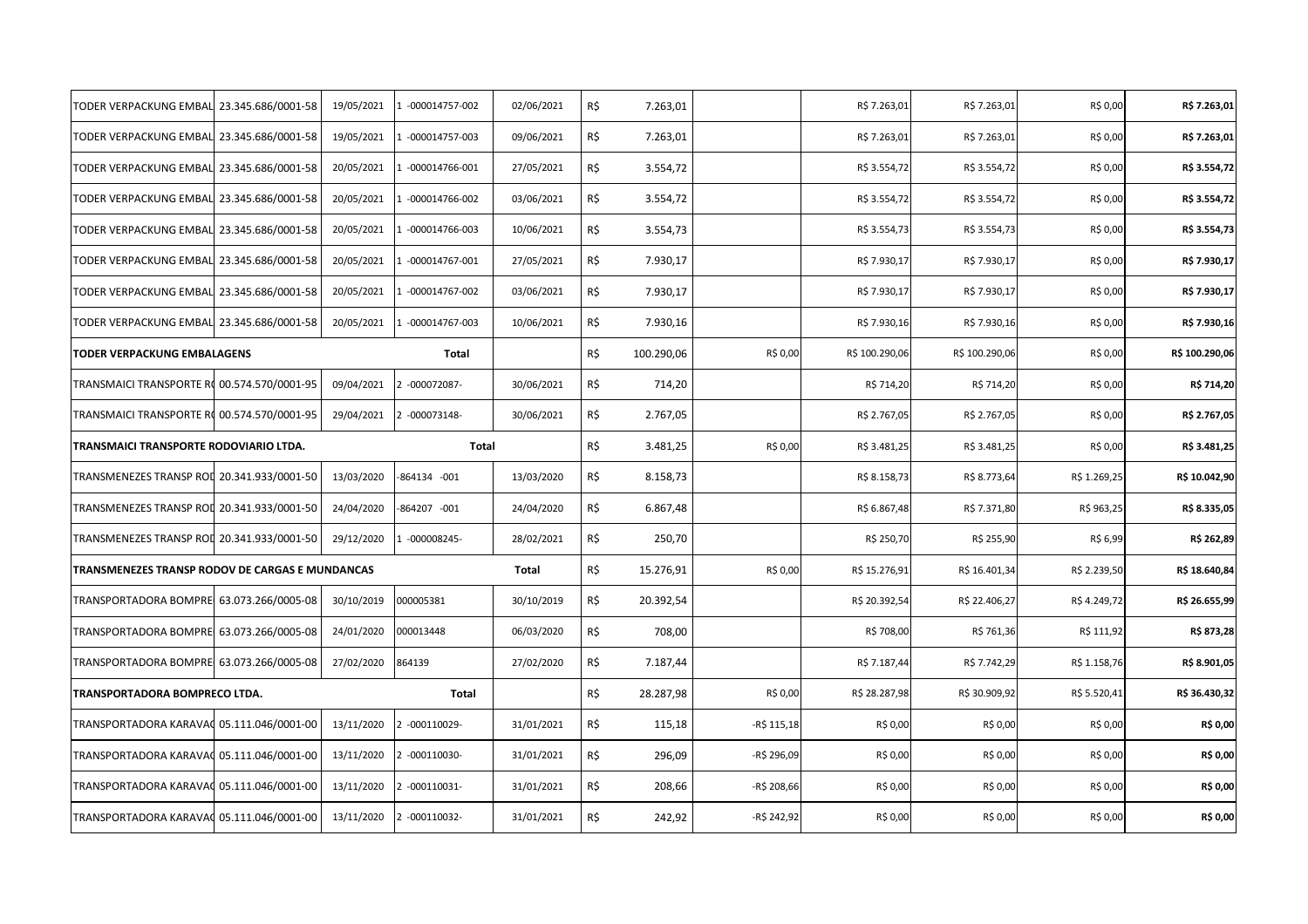| TRANSPORTADORA KARAVAC                    | 05.111.046/0001-00 | 13/11/2020 | 2 -000110033- | 31/01/2021 | R\$<br>150,23 | -R\$ 150,23  | R\$ 0,00 | R\$ 0,00 | R\$ 0,00 | R\$ 0,00 |
|-------------------------------------------|--------------------|------------|---------------|------------|---------------|--------------|----------|----------|----------|----------|
| TRANSPORTADORA KARAVAC                    | 05.111.046/0001-00 | 13/11/2020 | 2 -000110034- | 31/01/2021 | R\$<br>122,38 | -R\$ 122,38  | R\$ 0,00 | R\$ 0,00 | R\$ 0,00 | R\$ 0,00 |
| TRANSPORTADORA KARAVAC 05.111.046/0001-00 |                    | 13/11/2020 | 2 -000110035- | 31/01/2021 | R\$<br>139,57 | -R\$ 139,57  | R\$ 0,00 | R\$ 0,00 | R\$ 0,00 | R\$ 0,00 |
| TRANSPORTADORA KARAVAC                    | 05.111.046/0001-00 | 13/11/2020 | 2 -000110036- | 31/01/2021 | R\$<br>138,07 | -R\$ 138,07  | R\$ 0,00 | R\$ 0,00 | R\$ 0,00 | R\$ 0,00 |
| TRANSPORTADORA KARAVAC                    | 05.111.046/0001-00 | 13/11/2020 | 2 -000110037- | 31/01/2021 | R\$<br>309,41 | -R\$ 309,41  | R\$ 0,00 | R\$ 0,00 | R\$ 0,00 | R\$ 0,00 |
| TRANSPORTADORA KARAVAC                    | 05.111.046/0001-00 | 13/11/2020 | 2 -000110038- | 31/01/2021 | R\$<br>316,08 | $-R$316,08$  | R\$ 0,00 | R\$ 0,00 | R\$ 0,00 | R\$ 0,00 |
| TRANSPORTADORA KARAVA(                    | 05.111.046/0001-00 | 13/11/2020 | 2 -000110039- | 31/01/2021 | R\$<br>214,53 | -R\$ 214,53  | R\$ 0,00 | R\$ 0,00 | R\$ 0,00 | R\$ 0,00 |
| TRANSPORTADORA KARAVAC                    | 05.111.046/0001-00 | 13/11/2020 | 2 -000110040- | 31/01/2021 | R\$<br>125,94 | -R\$ 125,94  | R\$ 0,00 | R\$ 0,00 | R\$ 0,00 | R\$ 0,00 |
| TRANSPORTADORA KARAVAC                    | 05.111.046/0001-00 | 13/11/2020 | 2 -000110042- | 31/01/2021 | R\$<br>168,85 | -R\$ 168,85  | R\$ 0,00 | R\$ 0,00 | R\$ 0,00 | R\$ 0,00 |
| TRANSPORTADORA KARAVAC                    | 05.111.046/0001-00 | 13/11/2020 | 2 -000110043- | 31/01/2021 | R\$<br>133,15 | -R\$ 133,15  | R\$ 0,00 | R\$ 0,00 | R\$ 0,00 | R\$ 0,00 |
| TRANSPORTADORA KARAVAC                    | 05.111.046/0001-00 | 13/11/2020 | 2 -000110044- | 31/01/2021 | R\$<br>127,14 | -R\$ 127,14  | R\$ 0,00 | R\$ 0,00 | R\$ 0,00 | R\$ 0,00 |
| TRANSPORTADORA KARAVAC                    | 05.111.046/0001-00 | 13/11/2020 | 2 -000110045- | 31/01/2021 | R\$<br>249,30 | -R\$ 249,30  | R\$ 0,00 | R\$ 0,00 | R\$ 0,00 | R\$ 0,00 |
| TRANSPORTADORA KARAVAC 05.111.046/0001-00 |                    | 13/11/2020 | 2 -000110046- | 31/01/2021 | R\$<br>190,98 | -R\$ 190,98  | R\$ 0,00 | R\$ 0,00 | R\$ 0,00 | R\$ 0,00 |
| TRANSPORTADORA KARAVAC                    | 05.111.046/0001-00 | 13/11/2020 | 2 -000110047- | 31/01/2021 | R\$<br>129,53 | -R\$ 129,53  | R\$ 0,00 | R\$ 0,00 | R\$ 0,00 | R\$ 0,00 |
| TRANSPORTADORA KARAVAC                    | 05.111.046/0001-00 | 13/11/2020 | 2 -000110048- | 31/01/2021 | R\$<br>131,38 | $-R$ 131,38$ | R\$ 0,00 | R\$ 0,00 | R\$ 0,00 | R\$ 0,00 |
| TRANSPORTADORA KARAVAC                    | 05.111.046/0001-00 | 13/11/2020 | 2 -000110049- | 31/01/2021 | R\$<br>138,10 | -R\$ 138,10  | R\$ 0,00 | R\$ 0,00 | R\$ 0,00 | R\$ 0,00 |
| TRANSPORTADORA KARAVAC                    | 05.111.046/0001-00 | 13/11/2020 | 2 -000110050- | 31/01/2021 | R\$<br>114,57 | -R\$ 114,57  | R\$ 0,00 | R\$ 0,00 | R\$ 0,00 | R\$ 0,00 |
| TRANSPORTADORA KARAVAC                    | 05.111.046/0001-00 | 13/11/2020 | 2 -000110051- | 31/01/2021 | R\$<br>133,74 | -R\$ 133,74  | R\$ 0,00 | R\$ 0,00 | R\$ 0,00 | R\$ 0,00 |
| TRANSPORTADORA KARAVAC                    | 05.111.046/0001-00 | 13/11/2020 | 2 -000110052- | 31/01/2021 | R\$<br>119,27 | -R\$ 119,27  | R\$ 0,00 | R\$ 0,00 | R\$ 0,00 | R\$ 0,00 |
| TRANSPORTADORA KARAVAC                    | 05.111.046/0001-00 | 13/11/2020 | 2 -000110053- | 31/01/2021 | R\$<br>159,35 | -R\$ 159,35  | R\$ 0,00 | R\$ 0,00 | R\$ 0,00 | R\$ 0,00 |
| TRANSPORTADORA KARAVAC                    | 05.111.046/0001-00 | 13/11/2020 | 2 -000110054- | 31/01/2021 | R\$<br>160,75 | -R\$ 160,75  | R\$ 0,00 | R\$ 0,00 | R\$ 0,00 | R\$ 0,00 |
| TRANSPORTADORA KARAVAC                    | 05.111.046/0001-00 | 13/11/2020 | 2 -000110055- | 31/01/2021 | R\$<br>141,83 | -R\$ 141,83  | R\$ 0,00 | R\$ 0,00 | R\$ 0,00 | R\$ 0,00 |
| TRANSPORTADORA KARAVAC                    | 05.111.046/0001-00 | 13/11/2020 | 2 -000110056- | 31/01/2021 | R\$<br>118,11 | -R\$ 118,11  | R\$ 0,00 | R\$ 0,00 | R\$ 0,00 | R\$ 0,00 |
| TRANSPORTADORA KARAVAC                    | 05.111.046/0001-00 | 13/11/2020 | 2 -000110057- | 31/01/2021 | R\$<br>115,27 | -R\$ 115,27  | R\$ 0,00 | R\$ 0,00 | R\$ 0,00 | R\$ 0,00 |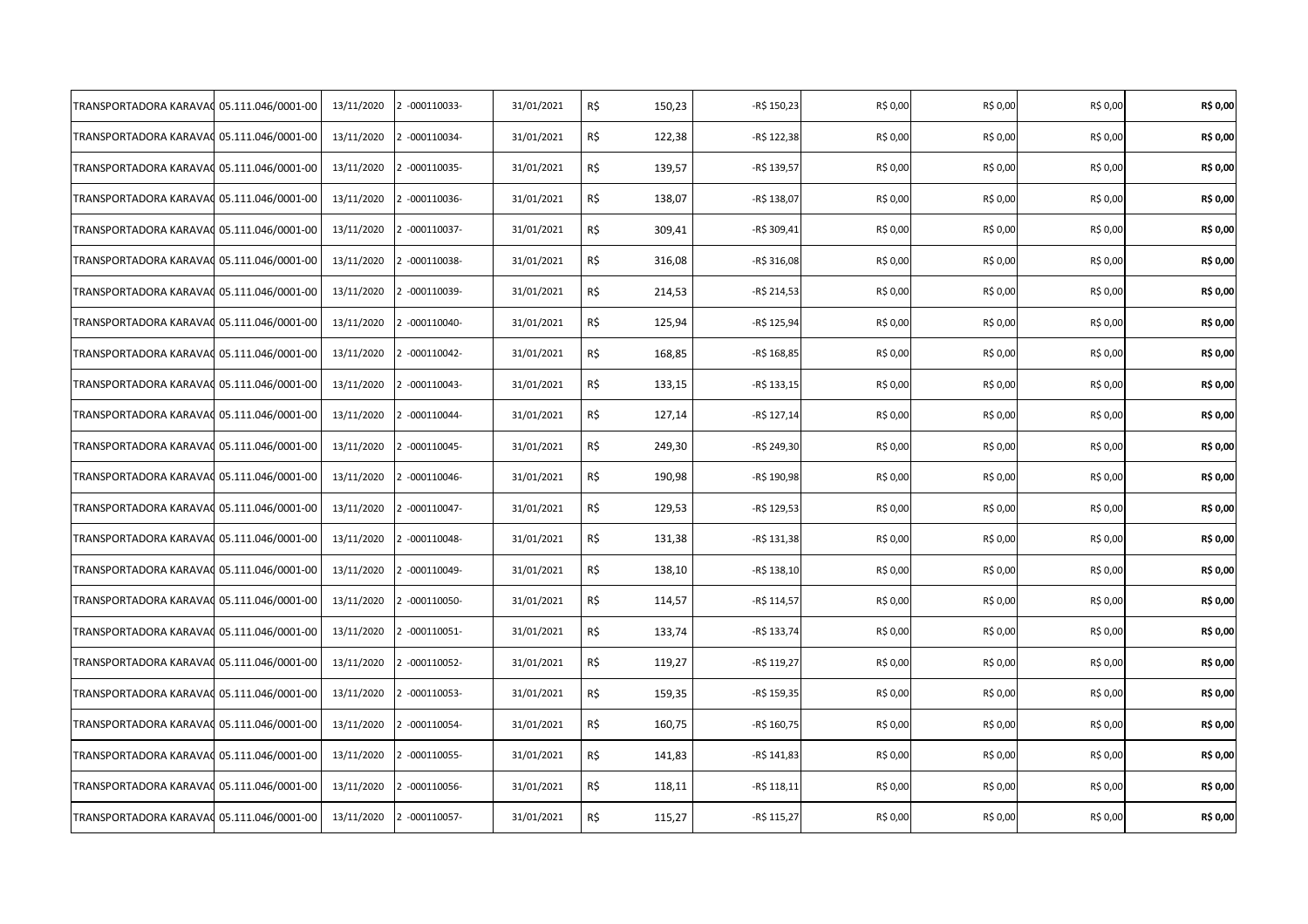| TRANSPORTADORA KARAVAC                    | 05.111.046/0001-00 | 13/11/2020 | 2 -000110058- | 31/01/2021 | R\$ | 141,36   | -R\$ 141,36   | R\$ 0,00 | R\$ 0,00 | R\$ 0,00 | R\$ 0,00 |
|-------------------------------------------|--------------------|------------|---------------|------------|-----|----------|---------------|----------|----------|----------|----------|
| TRANSPORTADORA KARAVAC                    | 05.111.046/0001-00 | 13/11/2020 | 2 -000110059- | 31/01/2021 | R\$ | 118,36   | -R\$ 118,36   | R\$ 0,00 | R\$ 0,00 | R\$ 0,00 | R\$ 0,00 |
| TRANSPORTADORA KARAVAC 05.111.046/0001-00 |                    | 13/11/2020 | 2 -000110060- | 31/01/2021 | R\$ | 113,03   | -R\$ 113,03   | R\$ 0,00 | R\$ 0,00 | R\$ 0,00 | R\$ 0,00 |
| TRANSPORTADORA KARAVAC                    | 05.111.046/0001-00 | 13/11/2020 | 2 -000110061- | 31/01/2021 | R\$ | 141,66   | $-R$ 141,66$  | R\$ 0,00 | R\$ 0,00 | R\$ 0,00 | R\$ 0,00 |
| TRANSPORTADORA KARAVAC                    | 05.111.046/0001-00 | 13/11/2020 | 2 -000110062- | 31/01/2021 | R\$ | 142,09   | -R\$ 142,09   | R\$ 0,00 | R\$ 0,00 | R\$ 0,00 | R\$ 0,00 |
| TRANSPORTADORA KARAVAC                    | 05.111.046/0001-00 | 13/11/2020 | 2 -000110063- | 31/01/2021 | R\$ | 131,45   | -R\$ 131,45   | R\$ 0,00 | R\$ 0,00 | R\$ 0,00 | R\$ 0,00 |
| TRANSPORTADORA KARAVA(                    | 05.111.046/0001-00 | 13/11/2020 | 2 -000110064- | 31/01/2021 | R\$ | 117,08   | -R\$ 117,08   | R\$ 0,00 | R\$ 0,00 | R\$ 0,00 | R\$ 0,00 |
| TRANSPORTADORA KARAVAC                    | 05.111.046/0001-00 | 13/11/2020 | 2 -000110065- | 31/01/2021 | R\$ | 145,73   | -R\$ 145,73   | R\$ 0,00 | R\$ 0,00 | R\$ 0,00 | R\$ 0,00 |
| TRANSPORTADORA KARAVA(                    | 05.111.046/0001-00 | 13/11/2020 | 2 -000110066- | 31/01/2021 | R\$ | 127,31   | -R\$ 127,31   | R\$ 0,00 | R\$ 0,00 | R\$ 0,00 | R\$ 0,00 |
| TRANSPORTADORA KARAVAC                    | 05.111.046/0001-00 | 13/11/2020 | 2 -000110067- | 31/01/2021 | R\$ | 153,13   | -R\$ 153,13   | R\$ 0,00 | R\$ 0,00 | R\$ 0,00 | R\$ 0,00 |
| TRANSPORTADORA KARAVAC                    | 05.111.046/0001-00 | 13/11/2020 | 2 -000110068- | 31/01/2021 | R\$ | 114,58   | -R\$ 114,58   | R\$ 0,00 | R\$ 0,00 | R\$ 0,00 | R\$ 0,00 |
| TRANSPORTADORA KARAVAC                    | 05.111.046/0001-00 | 13/11/2020 | 2 -000110069- | 31/01/2021 | R\$ | 135,13   | -R\$ 135,13   | R\$ 0,00 | R\$ 0,00 | R\$ 0,00 | R\$ 0,00 |
| TRANSPORTADORA KARAVAC                    | 05.111.046/0001-00 | 13/11/2020 | 2 -000110070- | 31/01/2021 | R\$ | 181,01   | $-R$ 181,01$  | R\$ 0,00 | R\$ 0,00 | R\$ 0,00 | R\$ 0,00 |
| TRANSPORTADORA KARAVAC                    | 05.111.046/0001-00 | 13/11/2020 | 2 -000110071- | 31/01/2021 | R\$ | 216,22   | -R\$ 216,22   | R\$ 0,00 | R\$ 0,00 | R\$ 0,00 | R\$ 0,00 |
| TRANSPORTADORA KARAVAC                    | 05.111.046/0001-00 | 13/11/2020 | 2 -000110072- | 31/01/2021 | R\$ | 186,26   | -R\$ 186,26   | R\$ 0,00 | R\$ 0,00 | R\$ 0,00 | R\$ 0,00 |
| TRANSPORTADORA KARAVAC                    | 05.111.046/0001-00 | 13/11/2020 | 2 -000110073- | 31/01/2021 | R\$ | 118,69   | -R\$ 118,69   | R\$ 0,00 | R\$ 0,00 | R\$ 0,00 | R\$ 0,00 |
| TRANSPORTADORA KARAVAC                    | 05.111.046/0001-00 | 13/11/2020 | 2 -000110074- | 31/01/2021 | R\$ | 184,34   | -R\$ 184,34   | R\$ 0,00 | R\$ 0,00 | R\$ 0,00 | R\$ 0,00 |
| TRANSPORTADORA KARAVAC                    | 05.111.046/0001-00 | 13/11/2020 | 2 -000110075- | 31/01/2021 | R\$ | 126,11   | -R\$ 126,11   | R\$ 0,00 | R\$ 0,00 | R\$ 0,00 | R\$ 0,00 |
| TRANSPORTADORA KARAVAC                    | 05.111.046/0001-00 | 13/11/2020 | 2 -000110233- | 31/01/2021 | R\$ | 144,61   | -R\$ 144,61   | R\$ 0,00 | R\$ 0,00 | R\$ 0,00 | R\$ 0,00 |
| TRANSPORTADORA KARAVAC                    | 05.111.046/0001-00 | 13/11/2020 | 2 -000110244- | 31/01/2021 | R\$ | 113,17   | $-R$ 113,17$  | R\$ 0,00 | R\$ 0,00 | R\$ 0,00 | R\$ 0,00 |
| TRANSPORTADORA KARAVAC                    | 05.111.046/0001-00 | 15/12/2020 | 2 -000115755- | 15/12/2020 | R\$ | 0,01     | -R\$ 0,01     | R\$ 0,00 | R\$ 0,00 | R\$ 0,00 | R\$ 0,00 |
| TRANSPORTADORA KARAVAC                    | 05.111.046/0001-00 | 06/01/2021 | 2 -000118091- | 31/01/2021 | R\$ | 3.668,77 | -R\$ 3.668,77 | R\$ 0,00 | R\$ 0,00 | R\$ 0,00 | R\$ 0,00 |
| TRANSPORTADORA KARAVAC                    | 05.111.046/0001-00 | 23/03/2021 | 2 -000126510- | 31/05/2021 | R\$ | 253,19   | -R\$ 253,19   | R\$ 0,00 | R\$ 0,00 | R\$ 0,00 | R\$ 0,00 |
| TRANSPORTADORA KARAVAC                    | 05.111.046/0001-00 | 23/03/2021 | 2 -000126511- | 31/05/2021 | R\$ | 372,52   | -R\$ 372,52   | R\$ 0,00 | R\$ 0,00 | R\$ 0,00 | R\$ 0,00 |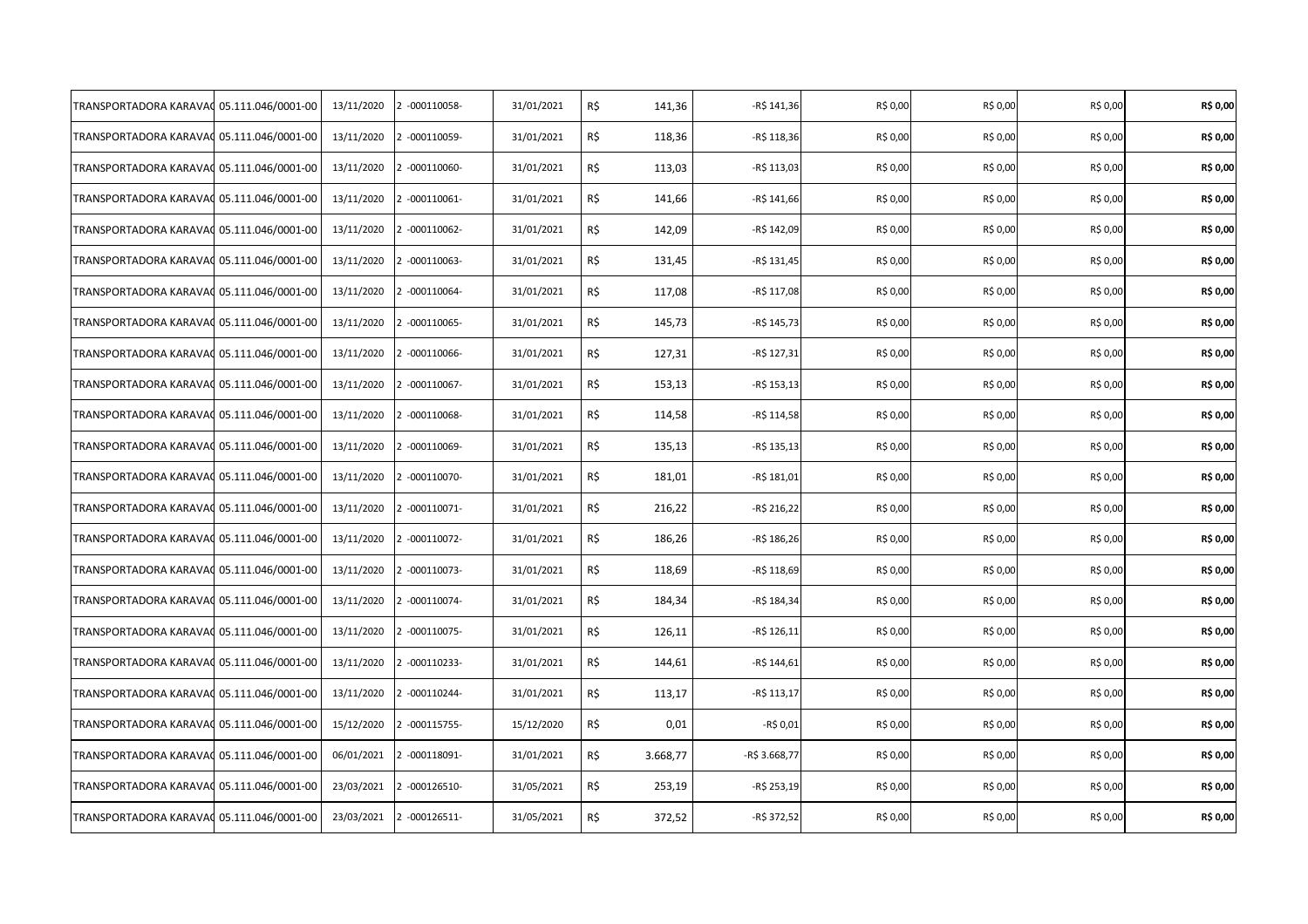| TRANSPORTADORA KARAVAO                    | 05.111.046/0001-00 | 23/03/2021 | 2 -000126512- | 31/05/2021 | R\$<br>379,92 | -R\$ 379,92  | R\$ 0,00 | R\$ 0,00 | R\$ 0,00 | R\$ 0,00 |
|-------------------------------------------|--------------------|------------|---------------|------------|---------------|--------------|----------|----------|----------|----------|
| TRANSPORTADORA KARAVAC                    | 05.111.046/0001-00 | 23/03/2021 | 2 -000126513- | 31/05/2021 | R\$<br>142,28 | -R\$ 142,28  | R\$ 0,00 | R\$ 0,00 | R\$ 0,00 | R\$ 0,00 |
| TRANSPORTADORA KARAVAC 05.111.046/0001-00 |                    | 23/03/2021 | 2 -000126514- | 31/05/2021 | R\$<br>146,95 | -R\$ 146,95  | R\$ 0,00 | R\$ 0,00 | R\$ 0,00 | R\$ 0,00 |
| TRANSPORTADORA KARAVAC                    | 05.111.046/0001-00 | 23/03/2021 | 2 -000126515- | 31/05/2021 | R\$<br>142,39 | -R\$ 142,39  | R\$ 0,00 | R\$ 0,00 | R\$ 0,00 | R\$ 0,00 |
| TRANSPORTADORA KARAVAC                    | 05.111.046/0001-00 | 23/03/2021 | 2 -000126516- | 31/05/2021 | R\$<br>141,99 | -R\$ 141,99  | R\$ 0,00 | R\$ 0,00 | R\$ 0,00 | R\$ 0,00 |
| TRANSPORTADORA KARAVAC                    | 05.111.046/0001-00 | 23/03/2021 | 2 -000126517- | 31/05/2021 | R\$<br>452,20 | -R\$ 452,20  | R\$ 0,00 | R\$ 0,00 | R\$ 0,00 | R\$ 0,00 |
| TRANSPORTADORA KARAVA(                    | 05.111.046/0001-00 | 23/03/2021 | 2 -000126518- | 31/05/2021 | R\$<br>231,76 | -R\$ 231,76  | R\$ 0,00 | R\$ 0,00 | R\$ 0,00 | R\$ 0,00 |
| TRANSPORTADORA KARAVAC                    | 05.111.046/0001-00 | 23/03/2021 | 2 -000126519- | 31/05/2021 | R\$<br>118,94 | -R\$ 118,94  | R\$ 0,00 | R\$ 0,00 | R\$ 0,00 | R\$ 0,00 |
| TRANSPORTADORA KARAVA(                    | 05.111.046/0001-00 | 23/03/2021 | 2 -000126520- | 31/05/2021 | R\$<br>214,02 | -R\$ 214,02  | R\$ 0,00 | R\$ 0,00 | R\$ 0,00 | R\$ 0,00 |
| TRANSPORTADORA KARAVAC                    | 05.111.046/0001-00 | 23/03/2021 | 2 -000126521- | 31/05/2021 | R\$<br>325,40 | -R\$ 325,40  | R\$ 0,00 | R\$ 0,00 | R\$ 0,00 | R\$ 0,00 |
| TRANSPORTADORA KARAVAC                    | 05.111.046/0001-00 | 23/03/2021 | 2 -000126522- | 31/05/2021 | R\$<br>142,11 | -R\$ 142,11  | R\$ 0,00 | R\$ 0,00 | R\$ 0,00 | R\$ 0,00 |
| TRANSPORTADORA KARAVAC                    | 05.111.046/0001-00 | 23/03/2021 | 2 -000126523- | 31/05/2021 | R\$<br>142,57 | -R\$ 142,57  | R\$ 0,00 | R\$ 0,00 | R\$ 0,00 | R\$ 0,00 |
| TRANSPORTADORA KARAVAC                    | 05.111.046/0001-00 | 23/03/2021 | 2 -000126524- | 31/05/2021 | R\$<br>141,80 | $-R$ 141,80$ | R\$ 0,00 | R\$ 0,00 | R\$ 0,00 | R\$ 0,00 |
| TRANSPORTADORA KARAVAC                    | 05.111.046/0001-00 | 23/03/2021 | 2 -000126525- | 31/05/2021 | R\$<br>141,91 | -R\$ 141,91  | R\$ 0,00 | R\$ 0,00 | R\$ 0,00 | R\$ 0,00 |
| TRANSPORTADORA KARAVA(                    | 05.111.046/0001-00 | 23/03/2021 | 2 -000126526- | 31/05/2021 | R\$<br>246,72 | -R\$ 246,72  | R\$ 0,00 | R\$ 0,00 | R\$ 0,00 | R\$ 0,00 |
| TRANSPORTADORA KARAVAC                    | 05.111.046/0001-00 | 23/03/2021 | 2 -000126527- | 31/05/2021 | R\$<br>325,40 | -R\$ 325,40  | R\$ 0,00 | R\$ 0,00 | R\$ 0,00 | R\$ 0,00 |
| TRANSPORTADORA KARAVAC                    | 05.111.046/0001-00 | 23/03/2021 | 2 -000126528- | 31/05/2021 | R\$<br>272,09 | -R\$ 272,09  | R\$ 0,00 | R\$ 0,00 | R\$ 0,00 | R\$ 0,00 |
| TRANSPORTADORA KARAVAC                    | 05.111.046/0001-00 | 23/03/2021 | 2 -000126529- | 31/05/2021 | R\$<br>154,17 | -R\$ 154,17  | R\$ 0,00 | R\$ 0,00 | R\$ 0,00 | R\$ 0,00 |
| TRANSPORTADORA KARAVAC                    | 05.111.046/0001-00 | 23/03/2021 | 2 -000126530- | 31/05/2021 | R\$<br>123,94 | -R\$ 123,94  | R\$ 0,00 | R\$ 0,00 | R\$ 0,00 | R\$ 0,00 |
| TRANSPORTADORA KARAVAC                    | 05.111.046/0001-00 | 23/03/2021 | 2 -000126531- | 31/05/2021 | R\$<br>189,74 | -R\$ 189,74  | R\$ 0,00 | R\$ 0,00 | R\$ 0,00 | R\$ 0,00 |
| TRANSPORTADORA KARAVAC                    | 05.111.046/0001-00 | 23/03/2021 | 2 -000126532- | 31/05/2021 | R\$<br>125,09 | -R\$ 125,09  | R\$ 0,00 | R\$ 0,00 | R\$ 0,00 | R\$ 0,00 |
| TRANSPORTADORA KARAVAC                    | 05.111.046/0001-00 | 23/03/2021 | 2 -000126533- | 31/05/2021 | R\$<br>125,31 | $-R$ 125,31$ | R\$ 0,00 | R\$ 0,00 | R\$ 0,00 | R\$ 0,00 |
| TRANSPORTADORA KARAVAC                    | 05.111.046/0001-00 | 23/03/2021 | 2 -000126534- | 31/05/2021 | R\$<br>124,39 | -R\$ 124,39  | R\$ 0,00 | R\$ 0,00 | R\$ 0,00 | R\$ 0,00 |
| TRANSPORTADORA KARAVAC                    | 05.111.046/0001-00 | 23/03/2021 | 2 -000126535- | 31/05/2021 | R\$<br>155,20 | -R\$ 155,20  | R\$ 0,00 | R\$ 0,00 | R\$ 0,00 | R\$ 0,00 |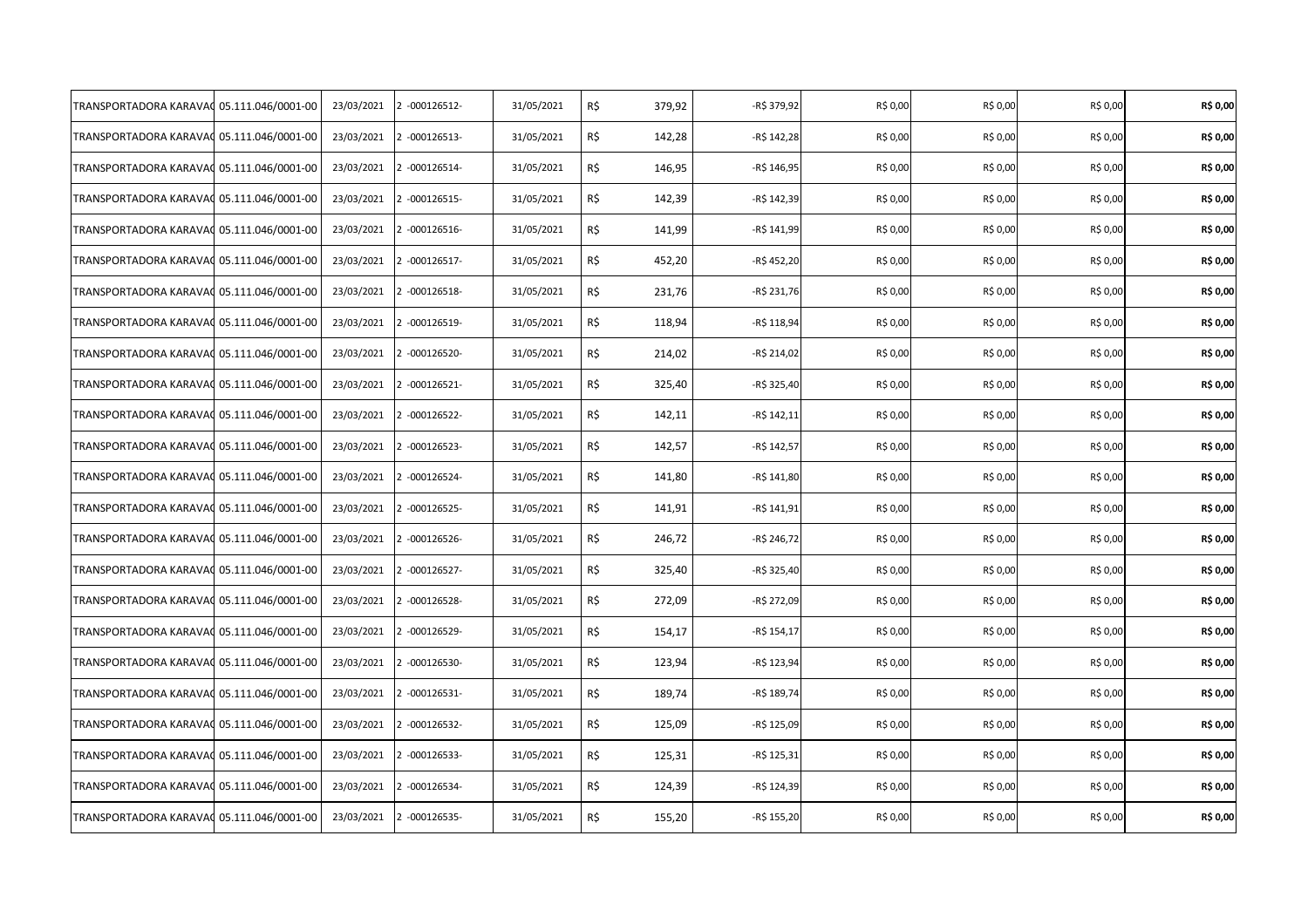| TRANSPORTADORA KARAVAO                    | 05.111.046/0001-00 | 23/03/2021 | 2 -000126536- | 31/05/2021 | R\$ | 120,44   | -R\$ 120,44   | R\$ 0,00 | R\$ 0,00 | R\$ 0,00 | R\$ 0,00 |
|-------------------------------------------|--------------------|------------|---------------|------------|-----|----------|---------------|----------|----------|----------|----------|
| TRANSPORTADORA KARAVAC                    | 05.111.046/0001-00 | 23/03/2021 | 2 -000126537- | 31/05/2021 | R\$ | 149,49   | -R\$ 149,49   | R\$ 0,00 | R\$ 0,00 | R\$ 0,00 | R\$ 0,00 |
| TRANSPORTADORA KARAVAC 05.111.046/0001-00 |                    | 23/03/2021 | 2 -000126538- | 31/05/2021 | R\$ | 126,73   | -R\$ 126,73   | R\$ 0,00 | R\$ 0,00 | R\$ 0,00 | R\$ 0,00 |
| TRANSPORTADORA KARAVAC                    | 05.111.046/0001-00 | 23/03/2021 | 2 -000126539- | 31/05/2021 | R\$ | 407,11   | $-R$407,11$   | R\$ 0,00 | R\$ 0,00 | R\$ 0,00 | R\$ 0,00 |
| TRANSPORTADORA KARAVAC                    | 05.111.046/0001-00 | 23/03/2021 | 2 -000126540- | 31/05/2021 | R\$ | 124,78   | -R\$ 124,78   | R\$ 0,00 | R\$ 0,00 | R\$ 0,00 | R\$ 0,00 |
| TRANSPORTADORA KARAVAC                    | 05.111.046/0001-00 | 23/03/2021 | 2 -000126541- | 31/05/2021 | R\$ | 153,22   | -R\$ 153,22   | R\$ 0,00 | R\$ 0,00 | R\$ 0,00 | R\$ 0,00 |
| TRANSPORTADORA KARAVA(                    | 05.111.046/0001-00 | 23/03/2021 | 2 -000126542- | 31/05/2021 | R\$ | 131,20   | -R\$ 131,20   | R\$ 0,00 | R\$ 0,00 | R\$ 0,00 | R\$ 0,00 |
| TRANSPORTADORA KARAVAC                    | 05.111.046/0001-00 | 23/03/2021 | 2 -000126543- | 31/05/2021 | R\$ | 142,85   | -R\$ 142,85   | R\$ 0,00 | R\$ 0,00 | R\$ 0,00 | R\$ 0,00 |
| TRANSPORTADORA KARAVA(                    | 05.111.046/0001-00 | 23/03/2021 | 2 -000126544- | 31/05/2021 | R\$ | 598,17   | -R\$ 598,17   | R\$ 0,00 | R\$ 0,00 | R\$ 0,00 | R\$ 0,00 |
| TRANSPORTADORA KARAVAC                    | 05.111.046/0001-00 | 23/03/2021 | 2 -000126545- | 31/05/2021 | R\$ | 161,24   | -R\$ 161,24   | R\$ 0,00 | R\$ 0,00 | R\$ 0,00 | R\$ 0,00 |
| TRANSPORTADORA KARAVAO                    | 05.111.046/0001-00 | 23/03/2021 | 2 -000126546- | 31/05/2021 | R\$ | 178,82   | -R\$ 178,82   | R\$ 0,00 | R\$ 0,00 | R\$ 0,00 | R\$ 0,00 |
| TRANSPORTADORA KARAVAC                    | 05.111.046/0001-00 | 23/03/2021 | 2 -000126547- | 31/05/2021 | R\$ | 1.251,38 | -R\$ 1.251,38 | R\$ 0,00 | R\$ 0,00 | R\$ 0,00 | R\$ 0,00 |
| TRANSPORTADORA KARAVAC                    | 05.111.046/0001-00 | 23/03/2021 | 2 -000126548- | 31/05/2021 | R\$ | 154,10   | -R\$ 154,10   | R\$ 0,00 | R\$ 0,00 | R\$ 0,00 | R\$ 0,00 |
| TRANSPORTADORA KARAVAC                    | 05.111.046/0001-00 | 23/03/2021 | 2 -000126549- | 31/05/2021 | R\$ | 158,34   | -R\$ 158,34   | R\$ 0,00 | R\$ 0,00 | R\$ 0,00 | R\$ 0,00 |
| TRANSPORTADORA KARAVA(                    | 05.111.046/0001-00 | 23/03/2021 | 2 -000126550- | 31/05/2021 | R\$ | 153,48   | $-R$ 153,48$  | R\$ 0,00 | R\$ 0,00 | R\$ 0,00 | R\$ 0,00 |
| TRANSPORTADORA KARAVAC                    | 05.111.046/0001-00 | 23/03/2021 | 2 -000126551- | 31/05/2021 | R\$ | 135,20   | -R\$ 135,20   | R\$ 0,00 | R\$ 0,00 | R\$ 0,00 | R\$ 0,00 |
| TRANSPORTADORA KARAVAC                    | 05.111.046/0001-00 | 23/03/2021 | 2 -000126552- | 31/05/2021 | R\$ | 153,74   | -R\$ 153,74   | R\$ 0,00 | R\$ 0,00 | R\$ 0,00 | R\$ 0,00 |
| TRANSPORTADORA KARAVAC                    | 05.111.046/0001-00 | 23/03/2021 | 2 -000126553- | 31/05/2021 | R\$ | 187,68   | -R\$ 187,68   | R\$ 0,00 | R\$ 0,00 | R\$ 0,00 | R\$ 0,00 |
| TRANSPORTADORA KARAVAC                    | 05.111.046/0001-00 | 23/03/2021 | 2 -000126554- | 31/05/2021 | R\$ | 178,82   | -R\$ 178,82   | R\$ 0,00 | R\$ 0,00 | R\$ 0,00 | R\$ 0,00 |
| TRANSPORTADORA KARAVAC                    | 05.111.046/0001-00 | 01/04/2021 | 2 -000127392- | 30/06/2021 | R\$ | 142,30   | -R\$ 142,30   | R\$ 0,00 | R\$ 0,00 | R\$ 0,00 | R\$ 0,00 |
| TRANSPORTADORA KARAVAC                    | 05.111.046/0001-00 | 01/04/2021 | 2 -000127393- | 30/06/2021 | R\$ | 118,39   | -R\$ 118,39   | R\$ 0,00 | R\$ 0,00 | R\$ 0,00 | R\$ 0,00 |
| TRANSPORTADORA KARAVAC                    | 05.111.046/0001-00 | 01/04/2021 | 2 -000127394- | 30/06/2021 | R\$ | 151,67   | -R\$ 151,67   | R\$ 0,00 | R\$ 0,00 | R\$ 0,00 | R\$ 0,00 |
| TRANSPORTADORA KARAVAC                    | 05.111.046/0001-00 | 01/04/2021 | 2 -000127395- | 30/06/2021 | R\$ | 151,05   | -R\$ 151,05   | R\$ 0,00 | R\$ 0,00 | R\$ 0,00 | R\$ 0,00 |
| TRANSPORTADORA KARAVAC                    | 05.111.046/0001-00 | 01/04/2021 | 2 -000127396- | 30/06/2021 | R\$ | 209,66   | -R\$ 209,66   | R\$ 0,00 | R\$ 0,00 | R\$ 0,00 | R\$ 0,00 |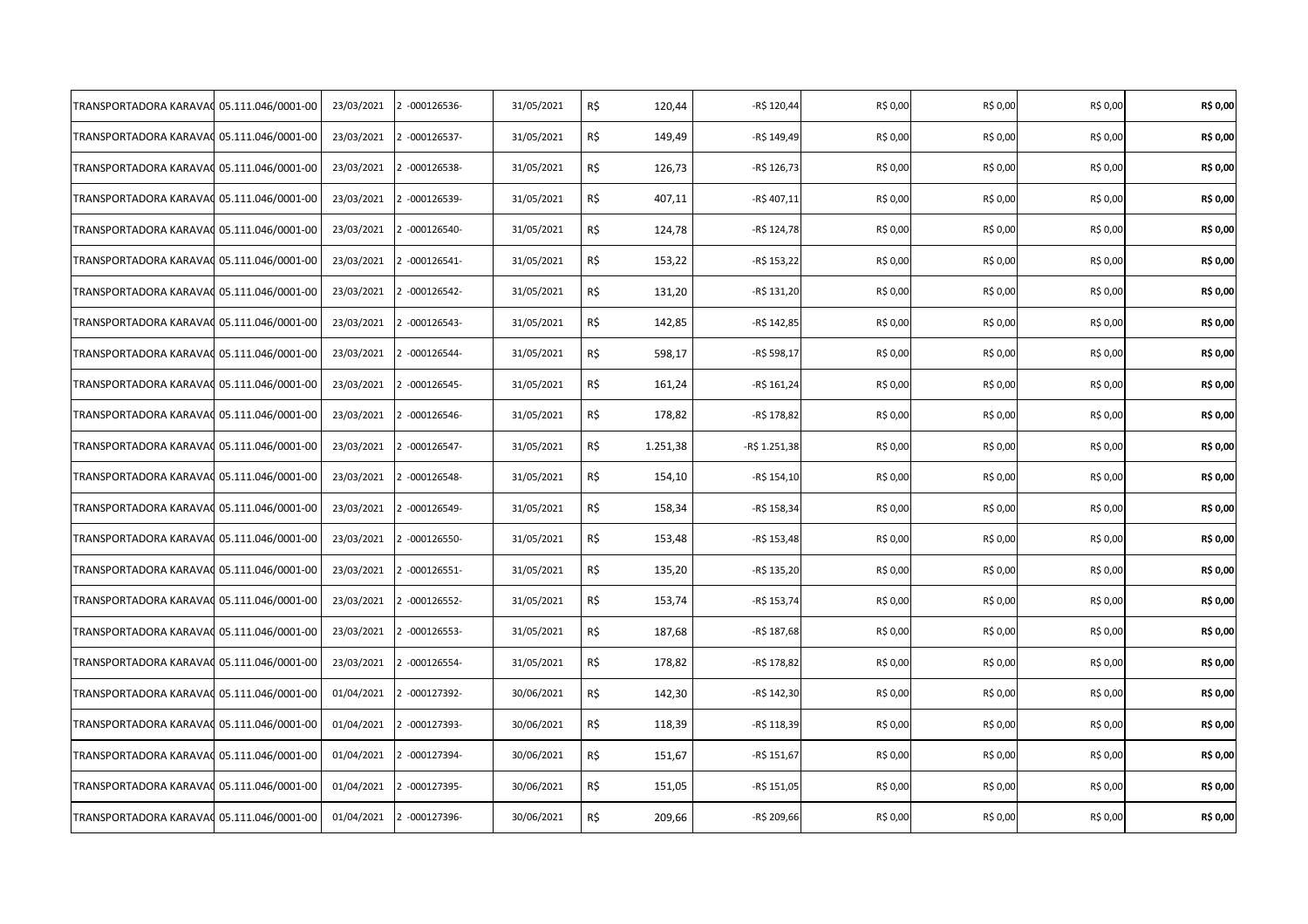| TRANSPORTADORA KARAVAO | 05.111.046/0001-00 | 01/04/2021 | 2 -000127397- | 30/06/2021 | R\$<br>310,85 | -R\$ 310,85  | R\$ 0,00 | R\$ 0,00 | R\$ 0,00 | R\$ 0,00 |
|------------------------|--------------------|------------|---------------|------------|---------------|--------------|----------|----------|----------|----------|
| TRANSPORTADORA KARAVAC | 05.111.046/0001-00 | 01/04/2021 | 2 -000127398- | 30/06/2021 | R\$<br>139,92 | -R\$ 139,92  | R\$ 0,00 | R\$ 0,00 | R\$ 0,00 | R\$ 0,00 |
| TRANSPORTADORA KARAVAC | 05.111.046/0001-00 | 01/04/2021 | 2 -000127399- | 30/06/2021 | R\$<br>163,84 | -R\$ 163,84  | R\$ 0,00 | R\$ 0,00 | R\$ 0,00 | R\$ 0,00 |
| TRANSPORTADORA KARAVAC | 05.111.046/0001-00 | 01/04/2021 | 2 -000127400- | 30/06/2021 | R\$<br>133,31 | -R\$ 133,31  | R\$ 0,00 | R\$ 0,00 | R\$ 0,00 | R\$ 0,00 |
| TRANSPORTADORA KARAVAC | 05.111.046/0001-00 | 01/04/2021 | 2 -000127401- | 30/06/2021 | R\$<br>164,50 | -R\$ 164,50  | R\$ 0,00 | R\$ 0,00 | R\$ 0,00 | R\$ 0,00 |
| TRANSPORTADORA KARAVAC | 05.111.046/0001-00 | 01/04/2021 | 2 -000127402- | 30/06/2021 | R\$<br>139,75 | -R\$ 139,75  | R\$ 0,00 | R\$ 0,00 | R\$ 0,00 | R\$ 0,00 |
| TRANSPORTADORA KARAVAO | 05.111.046/0001-00 | 01/04/2021 | 2 -000127403- | 30/06/2021 | R\$<br>153,08 | -R\$ 153,08  | R\$ 0,00 | R\$ 0,00 | R\$ 0,00 | R\$ 0,00 |
| TRANSPORTADORA KARAVAC | 05.111.046/0001-00 | 01/04/2021 | 2 -000127404- | 30/06/2021 | R\$<br>166,15 | $-R$ 166,15$ | R\$ 0,00 | R\$ 0,00 | R\$ 0,00 | R\$ 0,00 |
| TRANSPORTADORA KARAVAC | 05.111.046/0001-00 | 01/04/2021 | 2 -000127405- | 30/06/2021 | R\$<br>140,85 | -R\$ 140,85  | R\$ 0,00 | R\$ 0,00 | R\$ 0,00 | R\$ 0,00 |
| TRANSPORTADORA KARAVAC | 05.111.046/0001-00 | 01/04/2021 | 2 -000127406- | 30/06/2021 | R\$<br>153,19 | -R\$ 153,19  | R\$ 0,00 | R\$ 0,00 | R\$ 0,00 | R\$ 0,00 |
| TRANSPORTADORA KARAVAC | 05.111.046/0001-00 | 01/04/2021 | 2 -000127407- | 30/06/2021 | R\$<br>146,82 | -R\$ 146,82  | R\$ 0,00 | R\$ 0,00 | R\$ 0,00 | R\$ 0,00 |
| TRANSPORTADORA KARAVAC | 05.111.046/0001-00 | 01/04/2021 | 2 -000127408- | 30/06/2021 | R\$<br>153,44 | -R\$ 153,44  | R\$ 0,00 | R\$ 0,00 | R\$ 0,00 | R\$ 0,00 |
| TRANSPORTADORA KARAVAC | 05.111.046/0001-00 | 01/04/2021 | 2 -000127409- | 30/06/2021 | R\$<br>153,52 | -R\$ 153,52  | R\$ 0,00 | R\$ 0,00 | R\$ 0,00 | R\$ 0,00 |
| TRANSPORTADORA KARAVAC | 05.111.046/0001-00 | 01/04/2021 | 2 -000127410- | 30/06/2021 | R\$<br>125,28 | -R\$ 125,28  | R\$ 0,00 | R\$ 0,00 | R\$ 0,00 | R\$ 0,00 |
| TRANSPORTADORA KARAVAG | 05.111.046/0001-00 | 01/04/2021 | 2 -000127411- | 30/06/2021 | R\$<br>191,76 | -R\$ 191,76  | R\$ 0,00 | R\$ 0,00 | R\$ 0,00 | R\$ 0,00 |
| TRANSPORTADORA KARAVAO | 05.111.046/0001-00 | 01/04/2021 | 2 -000127412- | 30/06/2021 | R\$<br>157,44 | -R\$ 157,44  | R\$ 0,00 | R\$ 0,00 | R\$ 0,00 | R\$ 0,00 |
| TRANSPORTADORA KARAVAC | 05.111.046/0001-00 | 01/04/2021 | 2 -000127413- | 30/06/2021 | R\$<br>183,85 | -R\$ 183,85  | R\$ 0,00 | R\$ 0,00 | R\$ 0,00 | R\$ 0,00 |
| TRANSPORTADORA KARAVAC | 05.111.046/0001-00 | 01/04/2021 | 2 -000127414- | 30/06/2021 | R\$<br>116,94 | -R\$ 116,94  | R\$ 0,00 | R\$ 0,00 | R\$ 0,00 | R\$ 0,00 |
| TRANSPORTADORA KARAVAC | 05.111.046/0001-00 | 01/04/2021 | 2 -000127415- | 30/06/2021 | R\$<br>142,26 | -R\$ 142,26  | R\$ 0,00 | R\$ 0,00 | R\$ 0,00 | R\$ 0,00 |
| TRANSPORTADORA KARAVAC | 05.111.046/0001-00 | 01/04/2021 | 2 -000127416- | 30/06/2021 | R\$<br>126,60 | -R\$ 126,60  | R\$ 0,00 | R\$ 0,00 | R\$ 0,00 | R\$ 0,00 |
| TRANSPORTADORA KARAVAC | 05.111.046/0001-00 | 01/04/2021 | 2 -000127417- | 30/06/2021 | R\$<br>115,68 | -R\$ 115,68  | R\$ 0,00 | R\$ 0,00 | R\$ 0,00 | R\$ 0,00 |
| TRANSPORTADORA KARAVAC | 05.111.046/0001-00 | 01/04/2021 | 2 -000127418- | 30/06/2021 | R\$<br>125,53 | -R\$ 125,53  | R\$ 0,00 | R\$ 0,00 | R\$ 0,00 | R\$ 0,00 |
| TRANSPORTADORA KARAVA( | 05.111.046/0001-00 | 01/04/2021 | 2 -000127419- | 30/06/2021 | R\$<br>129,19 | -R\$ 129,19  | R\$ 0,00 | R\$ 0,00 | R\$ 0,00 | R\$ 0,00 |
| TRANSPORTADORA KARAVA( | 05.111.046/0001-00 | 01/04/2021 | 2 -000127420- | 30/06/2021 | R\$<br>124,52 | -R\$ 124,52  | R\$ 0,00 | R\$ 0,00 | R\$ 0,00 | R\$ 0,00 |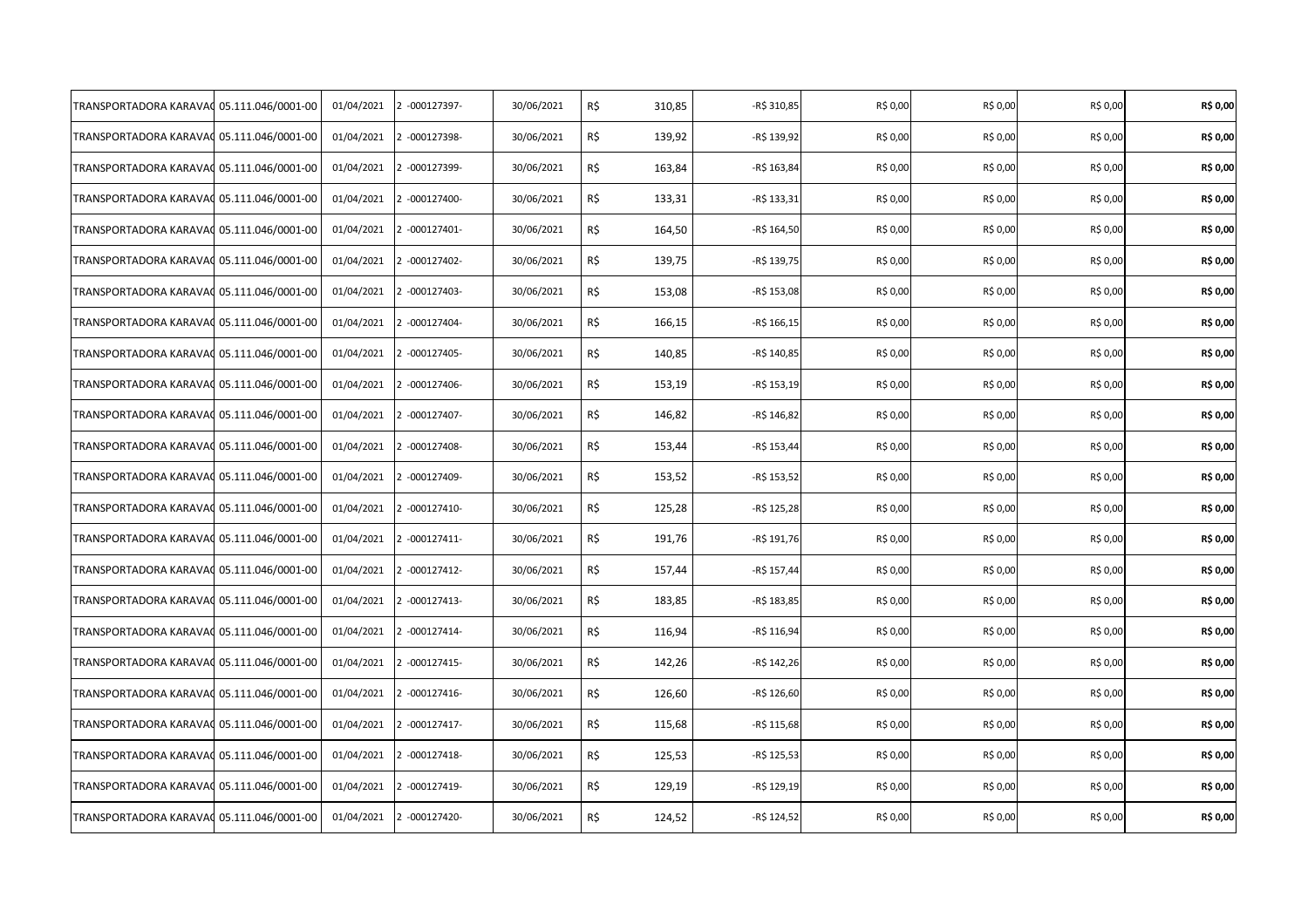| TRANSPORTADORA KARAVAO | 05.111.046/0001-00 | 01/04/2021 | 2 -000127421- | 30/06/2021 | R\$<br>153,33 | -R\$ 153,33  | R\$ 0,00 | R\$ 0,00 | R\$ 0,00 | R\$ 0,00 |
|------------------------|--------------------|------------|---------------|------------|---------------|--------------|----------|----------|----------|----------|
| TRANSPORTADORA KARAVAC | 05.111.046/0001-00 | 01/04/2021 | 2 -000127422- | 30/06/2021 | R\$<br>153,94 | -R\$ 153,94  | R\$ 0,00 | R\$ 0,00 | R\$ 0,00 | R\$ 0,00 |
| TRANSPORTADORA KARAVAC | 05.111.046/0001-00 | 01/04/2021 | 2 -000127423- | 30/06/2021 | R\$<br>137,64 | -R\$ 137,64  | R\$ 0,00 | R\$ 0,00 | R\$ 0,00 | R\$ 0,00 |
| TRANSPORTADORA KARAVAC | 05.111.046/0001-00 | 01/04/2021 | 2 -000127424- | 30/06/2021 | R\$<br>141,95 | -R\$ 141,95  | R\$ 0,00 | R\$ 0,00 | R\$ 0,00 | R\$ 0,00 |
| TRANSPORTADORA KARAVAC | 05.111.046/0001-00 | 01/04/2021 | 2 -000127425- | 30/06/2021 | R\$<br>118,19 | $-R$ 118,19$ | R\$ 0,00 | R\$ 0,00 | R\$ 0,00 | R\$ 0,00 |
| TRANSPORTADORA KARAVAC | 05.111.046/0001-00 | 01/04/2021 | 2 -000127426- | 30/06/2021 | R\$<br>141,58 | -R\$ 141,58  | R\$ 0,00 | R\$ 0,00 | R\$ 0,00 | R\$ 0,00 |
| TRANSPORTADORA KARAVAO | 05.111.046/0001-00 | 01/04/2021 | 2 -000127427- | 30/06/2021 | R\$<br>141,28 | $-R$ 141,28$ | R\$ 0,00 | R\$ 0,00 | R\$ 0,00 | R\$ 0,00 |
| TRANSPORTADORA KARAVAC | 05.111.046/0001-00 | 01/04/2021 | 2 -000127428- | 30/06/2021 | R\$<br>140,94 | -R\$ 140,94  | R\$ 0,00 | R\$ 0,00 | R\$ 0,00 | R\$ 0,00 |
| TRANSPORTADORA KARAVAC | 05.111.046/0001-00 | 01/04/2021 | 2 -000127429- | 30/06/2021 | R\$<br>141,02 | -R\$ 141,02  | R\$ 0,00 | R\$ 0,00 | R\$ 0,00 | R\$ 0,00 |
| TRANSPORTADORA KARAVAC | 05.111.046/0001-00 | 01/04/2021 | 2 -000127430- | 30/06/2021 | R\$<br>133,17 | -R\$ 133,17  | R\$ 0,00 | R\$ 0,00 | R\$ 0,00 | R\$ 0,00 |
| TRANSPORTADORA KARAVAC | 05.111.046/0001-00 | 01/04/2021 | 2 -000127431- | 30/06/2021 | R\$<br>141,08 | -R\$ 141,08  | R\$ 0,00 | R\$ 0,00 | R\$ 0,00 | R\$ 0,00 |
| TRANSPORTADORA KARAVAC | 05.111.046/0001-00 | 01/04/2021 | 2 -000127432- | 30/06/2021 | R\$<br>142,07 | -R\$ 142,07  | R\$ 0,00 | R\$ 0,00 | R\$ 0,00 | R\$ 0,00 |
| TRANSPORTADORA KARAVAC | 05.111.046/0001-00 | 01/04/2021 | 2 -000127433- | 30/06/2021 | R\$<br>142,36 | -R\$ 142,36  | R\$ 0,00 | R\$ 0,00 | R\$ 0,00 | R\$ 0,00 |
| TRANSPORTADORA KARAVAC | 05.111.046/0001-00 | 01/04/2021 | 2 -000127434- | 30/06/2021 | R\$<br>142,45 | -R\$ 142,45  | R\$ 0,00 | R\$ 0,00 | R\$ 0,00 | R\$ 0,00 |
| TRANSPORTADORA KARAVAG | 05.111.046/0001-00 | 01/04/2021 | 2 -000127435- | 30/06/2021 | R\$<br>142,19 | -R\$ 142,19  | R\$ 0,00 | R\$ 0,00 | R\$ 0,00 | R\$ 0,00 |
| TRANSPORTADORA KARAVAO | 05.111.046/0001-00 | 01/04/2021 | 2 -000127436- | 30/06/2021 | R\$<br>128,52 | -R\$ 128,52  | R\$ 0,00 | R\$ 0,00 | R\$ 0,00 | R\$ 0,00 |
| TRANSPORTADORA KARAVAC | 05.111.046/0001-00 | 01/04/2021 | 2 -000127437- | 30/06/2021 | R\$<br>166,25 | -R\$ 166,25  | R\$ 0,00 | R\$ 0,00 | R\$ 0,00 | R\$ 0,00 |
| TRANSPORTADORA KARAVAC | 05.111.046/0001-00 | 01/04/2021 | 2 -000127438- | 30/06/2021 | R\$<br>154,11 | -R\$ 154,11  | R\$ 0,00 | R\$ 0,00 | R\$ 0,00 | R\$ 0,00 |
| TRANSPORTADORA KARAVAC | 05.111.046/0001-00 | 01/04/2021 | 2 -000127439- | 30/06/2021 | R\$<br>116,17 | $-R$ 116,17$ | R\$ 0,00 | R\$ 0,00 | R\$ 0,00 | R\$ 0,00 |
| TRANSPORTADORA KARAVAC | 05.111.046/0001-00 | 01/04/2021 | 2 -000127440- | 30/06/2021 | R\$<br>141,13 | -R\$ 141,13  | R\$ 0,00 | R\$ 0,00 | R\$ 0,00 | R\$ 0,00 |
| TRANSPORTADORA KARAVAC | 05.111.046/0001-00 | 01/04/2021 | 2 -000127441- | 30/06/2021 | R\$<br>119,47 | -R\$ 119,47  | R\$ 0,00 | R\$ 0,00 | R\$ 0,00 | R\$ 0,00 |
| TRANSPORTADORA KARAVAC | 05.111.046/0001-00 | 01/04/2021 | 2 -000127442- | 30/06/2021 | R\$<br>99,24  | -R\$ 99,24   | R\$ 0,00 | R\$ 0,00 | R\$ 0,00 | R\$ 0,00 |
| TRANSPORTADORA KARAVA( | 05.111.046/0001-00 | 01/04/2021 | 2 -000127443- | 30/06/2021 | R\$<br>116,88 | -R\$ 116,88  | R\$ 0,00 | R\$ 0,00 | R\$ 0,00 | R\$ 0,00 |
| TRANSPORTADORA KARAVA( | 05.111.046/0001-00 | 01/04/2021 | 2 -000127444- | 30/06/2021 | R\$<br>143,63 | -R\$ 143,63  | R\$ 0,00 | R\$ 0,00 | R\$ 0,00 | R\$ 0,00 |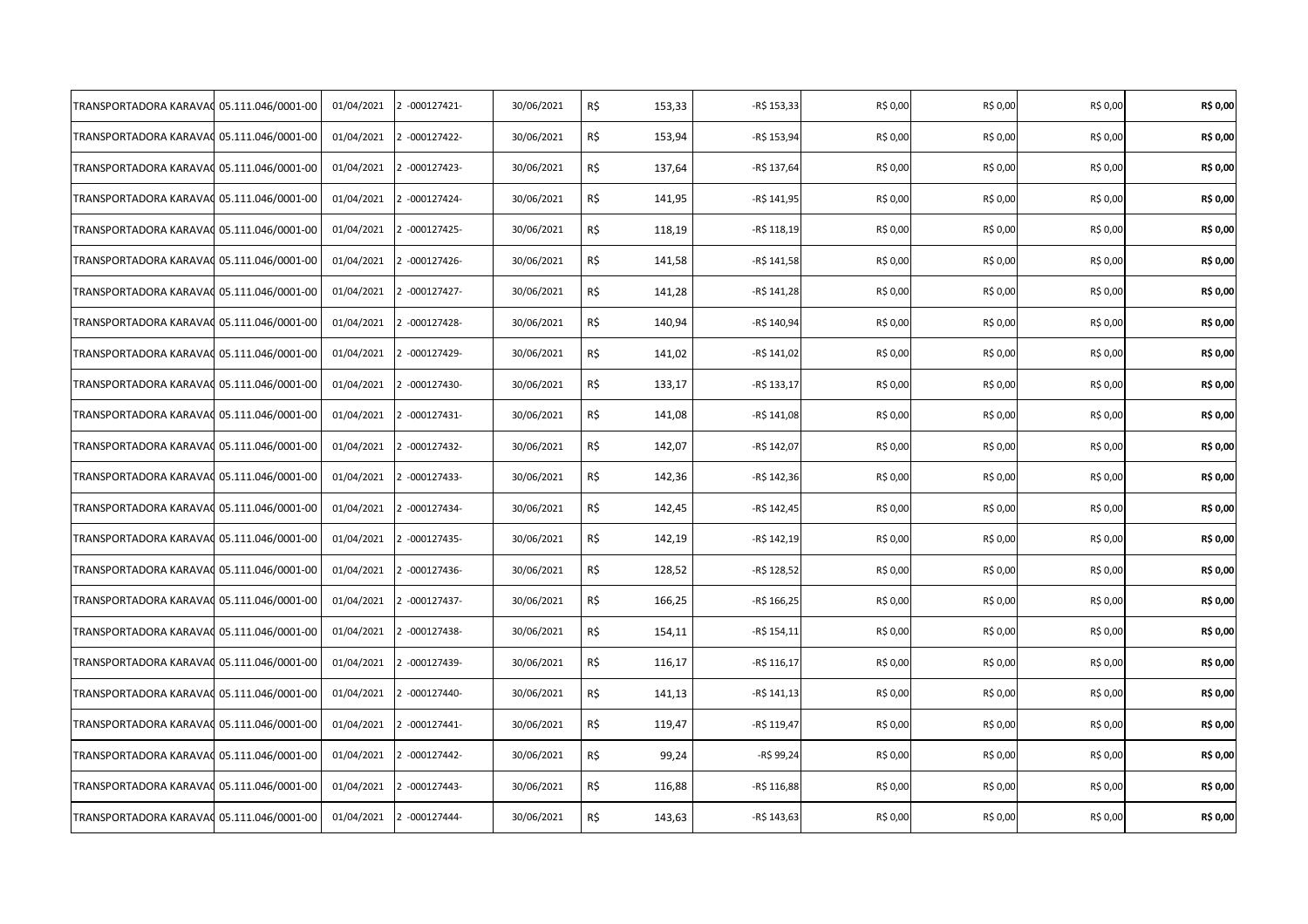| TRANSPORTADORA KARAVAO                    | 05.111.046/0001-00 | 01/04/2021 | 2 -000127445- | 30/06/2021 | R\$<br>118,85 | -R\$ 118,85  | R\$ 0,00 | R\$ 0,00 | R\$ 0,00 | R\$ 0,00 |
|-------------------------------------------|--------------------|------------|---------------|------------|---------------|--------------|----------|----------|----------|----------|
| TRANSPORTADORA KARAVAC                    | 05.111.046/0001-00 | 01/04/2021 | 2 -000127446- | 30/06/2021 | R\$<br>131,13 | -R\$ 131,13  | R\$ 0,00 | R\$ 0,00 | R\$ 0,00 | R\$ 0,00 |
| TRANSPORTADORA KARAVAC 05.111.046/0001-00 |                    | 01/04/2021 | 2 -000127447- | 30/06/2021 | R\$<br>120,36 | -R\$ 120,36  | R\$ 0,00 | R\$ 0,00 | R\$ 0,00 | R\$ 0,00 |
| TRANSPORTADORA KARAVAC                    | 05.111.046/0001-00 | 01/04/2021 | 2 -000127448- | 30/06/2021 | R\$<br>141,86 | $-R$ 141,86$ | R\$ 0,00 | R\$ 0,00 | R\$ 0,00 | R\$ 0,00 |
| TRANSPORTADORA KARAVAC                    | 05.111.046/0001-00 | 01/04/2021 | 2 -000127449- | 30/06/2021 | R\$<br>115,59 | -R\$ 115,59  | R\$ 0,00 | R\$ 0,00 | R\$ 0,00 | R\$ 0,00 |
| TRANSPORTADORA KARAVAC                    | 05.111.046/0001-00 | 01/04/2021 | 2 -000127450- | 30/06/2021 | R\$<br>142,28 | -R\$ 142,28  | R\$ 0,00 | R\$ 0,00 | R\$ 0,00 | R\$ 0,00 |
| TRANSPORTADORA KARAVA(                    | 05.111.046/0001-00 | 01/04/2021 | 2 -000127451- | 30/06/2021 | R\$<br>135,14 | -R\$ 135,14  | R\$ 0,00 | R\$ 0,00 | R\$ 0,00 | R\$ 0,00 |
| TRANSPORTADORA KARAVAC                    | 05.111.046/0001-00 | 01/04/2021 | 2 -000127452- | 30/06/2021 | R\$<br>120,65 | -R\$ 120,65  | R\$ 0,00 | R\$ 0,00 | R\$ 0,00 | R\$ 0,00 |
| TRANSPORTADORA KARAVA(                    | 05.111.046/0001-00 | 01/04/2021 | 2 -000127453- | 30/06/2021 | R\$<br>140,66 | -R\$ 140,66  | R\$ 0,00 | R\$ 0,00 | R\$ 0,00 | R\$ 0,00 |
| TRANSPORTADORA KARAVAC                    | 05.111.046/0001-00 | 01/04/2021 | 2 -000127454- | 30/06/2021 | R\$<br>142,66 | -R\$ 142,66  | R\$ 0,00 | R\$ 0,00 | R\$ 0,00 | R\$ 0,00 |
| TRANSPORTADORA KARAVAC                    | 05.111.046/0001-00 | 01/04/2021 | 2 -000127455- | 30/06/2021 | R\$<br>133,88 | -R\$ 133,88  | R\$ 0,00 | R\$ 0,00 | R\$ 0,00 | R\$ 0,00 |
| TRANSPORTADORA KARAVAC                    | 05.111.046/0001-00 | 01/04/2021 | 2 -000127488- | 30/06/2021 | R\$<br>907,55 | -R\$ 907,55  | R\$ 0,00 | R\$ 0,00 | R\$ 0,00 | R\$ 0,00 |
| TRANSPORTADORA KARAVAC                    | 05.111.046/0001-00 | 01/04/2021 | 2 -000127489- | 30/06/2021 | R\$<br>124,20 | -R\$ 124,20  | R\$ 0,00 | R\$ 0,00 | R\$ 0,00 | R\$ 0,00 |
| TRANSPORTADORA KARAVAC                    | 05.111.046/0001-00 | 01/04/2021 | 2 -000127490- | 30/06/2021 | R\$<br>118,69 | -R\$ 118,69  | R\$ 0,00 | R\$ 0,00 | R\$ 0,00 | R\$ 0,00 |
| TRANSPORTADORA KARAVA(                    | 05.111.046/0001-00 | 01/04/2021 | 2 -000127491- | 30/06/2021 | R\$<br>118,26 | -R\$ 118,26  | R\$ 0,00 | R\$ 0,00 | R\$ 0,00 | R\$ 0,00 |
| TRANSPORTADORA KARAVAC                    | 05.111.046/0001-00 | 05/04/2021 | 2 -000127636- | 30/06/2021 | R\$<br>59,47  | -R\$ 59,47   | R\$ 0,00 | R\$ 0,00 | R\$ 0,00 | R\$ 0,00 |
| TRANSPORTADORA KARAVAC                    | 05.111.046/0001-00 | 09/04/2021 | 2 -000128232- | 30/06/2021 | R\$<br>59,13  | -R\$ 59,13   | R\$ 0,00 | R\$ 0,00 | R\$ 0,00 | R\$ 0,00 |
| TRANSPORTADORA KARAVAC                    | 05.111.046/0001-00 | 26/04/2021 | 2 -000130102- | 30/06/2021 | R\$<br>211,38 | -R\$ 211,38  | R\$ 0,00 | R\$ 0,00 | R\$ 0,00 | R\$ 0,00 |
| TRANSPORTADORA KARAVAC                    | 05.111.046/0001-00 | 26/04/2021 | 2 -000130103- | 30/06/2021 | R\$<br>101,36 | -R\$ 101,36  | R\$ 0,00 | R\$ 0,00 | R\$ 0,00 | R\$ 0,00 |
| TRANSPORTADORA KARAVAC                    | 05.111.046/0001-00 | 26/04/2021 | 2 -000130104- | 30/06/2021 | R\$<br>336,91 | -R\$ 336,91  | R\$ 0,00 | R\$ 0,00 | R\$ 0,00 | R\$ 0,00 |
| TRANSPORTADORA KARAVAC                    | 05.111.046/0001-00 | 26/04/2021 | 2 -000130105- | 30/06/2021 | R\$<br>463,39 | -R\$ 463,39  | R\$ 0,00 | R\$ 0,00 | R\$ 0,00 | R\$ 0,00 |
| TRANSPORTADORA KARAVAC                    | 05.111.046/0001-00 | 26/04/2021 | 2 -000130106- | 30/06/2021 | R\$<br>114,11 | -R\$ 114,11  | R\$ 0,00 | R\$ 0,00 | R\$ 0,00 | R\$ 0,00 |
| TRANSPORTADORA KARAVAC                    | 05.111.046/0001-00 | 26/04/2021 | 2 -000130107- | 30/06/2021 | R\$<br>172,40 | -R\$ 172,40  | R\$ 0,00 | R\$ 0,00 | R\$ 0,00 | R\$ 0,00 |
| TRANSPORTADORA KARAVAC                    | 05.111.046/0001-00 | 26/04/2021 | 2 -000130108- | 30/06/2021 | R\$<br>204,07 | -R\$ 204,07  | R\$ 0,00 | R\$ 0,00 | R\$ 0,00 | R\$ 0,00 |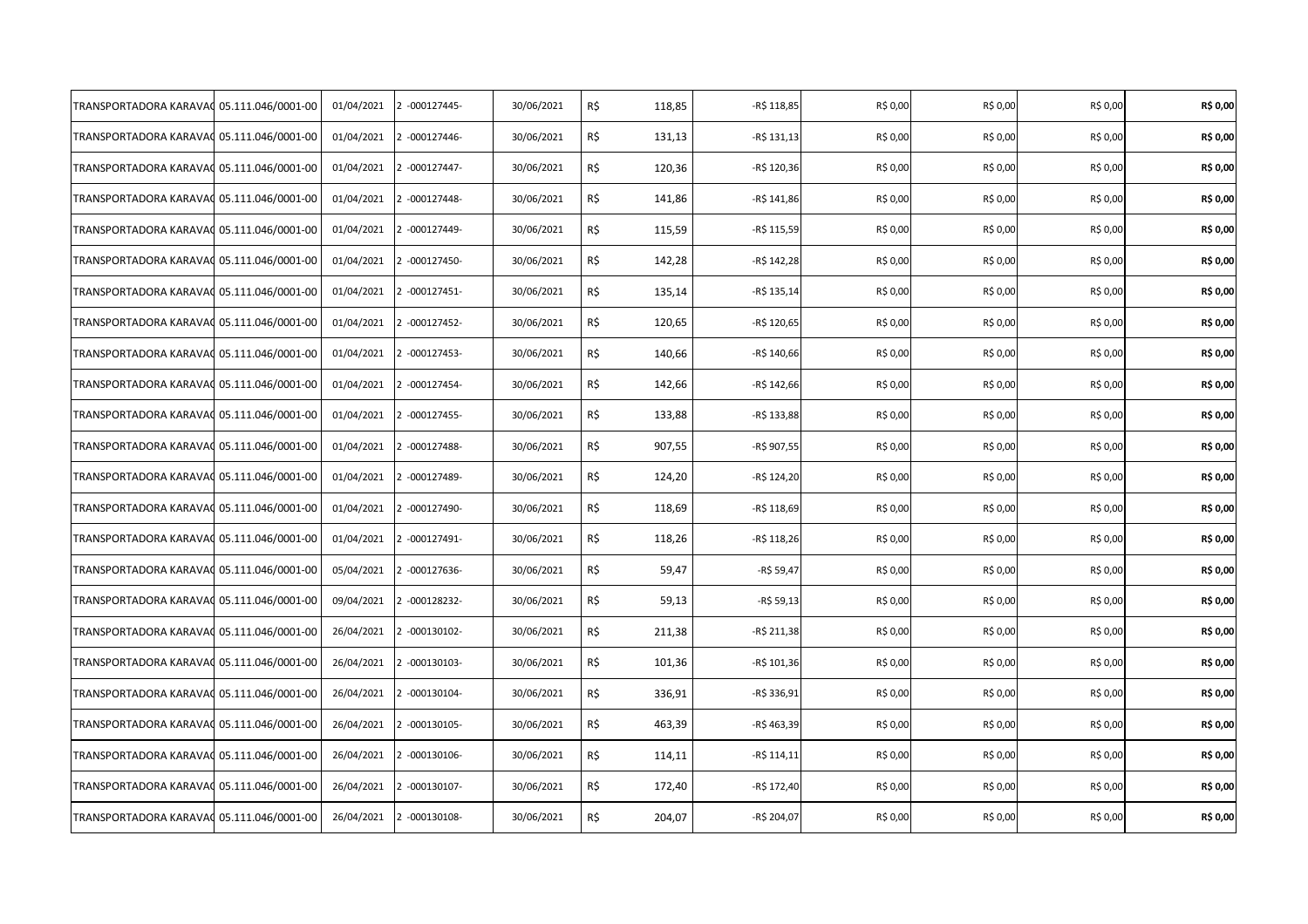| TRANSPORTADORA KARAVAO | 05.111.046/0001-00 | 26/04/2021 | 2 -000130109- | 30/06/2021 | R\$ | 229,45   | -R\$ 229,45   | R\$ 0,00 | R\$ 0,00 | R\$ 0,00 | R\$ 0,00 |
|------------------------|--------------------|------------|---------------|------------|-----|----------|---------------|----------|----------|----------|----------|
| TRANSPORTADORA KARAVAC | 05.111.046/0001-00 | 26/04/2021 | 2 -000130110- | 30/06/2021 | R\$ | 126,63   | -R\$ 126,63   | R\$ 0,00 | R\$ 0,00 | R\$ 0,00 | R\$ 0,00 |
| TRANSPORTADORA KARAVAC | 05.111.046/0001-00 | 26/04/2021 | 2 -000130111- | 30/06/2021 | R\$ | 397,35   | -R\$ 397,35   | R\$ 0,00 | R\$ 0,00 | R\$ 0,00 | R\$ 0,00 |
| TRANSPORTADORA KARAVAC | 05.111.046/0001-00 | 26/04/2021 | 2 -000130112- | 30/06/2021 | R\$ | 124,13   | $-R$ 124,13$  | R\$ 0,00 | R\$ 0,00 | R\$ 0,00 | R\$ 0,00 |
| TRANSPORTADORA KARAVAC | 05.111.046/0001-00 | 26/04/2021 | 2 -000130113- | 30/06/2021 | R\$ | 1.688,67 | -R\$ 1.688,67 | R\$ 0,00 | R\$ 0,00 | R\$ 0,00 | R\$ 0,00 |
| TRANSPORTADORA KARAVAC | 05.111.046/0001-00 | 26/04/2021 | 2 -000130114- | 30/06/2021 | R\$ | 229,42   | -R\$ 229,42   | R\$ 0,00 | R\$ 0,00 | R\$ 0,00 | R\$ 0,00 |
| TRANSPORTADORA KARAVA( | 05.111.046/0001-00 | 26/04/2021 | 2 -000130115- | 30/06/2021 | R\$ | 191,90   | -R\$ 191,90   | R\$ 0,00 | R\$ 0,00 | R\$ 0,00 | R\$ 0,00 |
| TRANSPORTADORA KARAVAC | 05.111.046/0001-00 | 26/04/2021 | 2 -000130116- | 30/06/2021 | R\$ | 141,65   | $-R$ 141,65$  | R\$ 0,00 | R\$ 0,00 | R\$ 0,00 | R\$ 0,00 |
| TRANSPORTADORA KARAVA( | 05.111.046/0001-00 | 26/04/2021 | 2 -000130117- | 30/06/2021 | R\$ | 120,65   | -R\$ 120,65   | R\$ 0,00 | R\$ 0,00 | R\$ 0,00 | R\$ 0,00 |
| TRANSPORTADORA KARAVAC | 05.111.046/0001-00 | 26/04/2021 | 2 -000130118- | 30/06/2021 | R\$ | 312,03   | -R\$ 312,03   | R\$ 0,00 | R\$ 0,00 | R\$ 0,00 | R\$ 0,00 |
| TRANSPORTADORA KARAVAO | 05.111.046/0001-00 | 26/04/2021 | 2 -000130119- | 30/06/2021 | R\$ | 182,53   | -R\$ 182,53   | R\$ 0,00 | R\$ 0,00 | R\$ 0,00 | R\$ 0,00 |
| TRANSPORTADORA KARAVAC | 05.111.046/0001-00 | 26/04/2021 | 2 -000130120- | 30/06/2021 | R\$ | 121,63   | -R\$ 121,63   | R\$ 0,00 | R\$ 0,00 | R\$ 0,00 | R\$ 0,00 |
| TRANSPORTADORA KARAVAC | 05.111.046/0001-00 | 26/04/2021 | 2 -000130121- | 30/06/2021 | R\$ | 196,90   | -R\$ 196,90   | R\$ 0,00 | R\$ 0,00 | R\$ 0,00 | R\$ 0,00 |
| TRANSPORTADORA KARAVAC | 05.111.046/0001-00 | 26/04/2021 | 2 -000130122- | 30/06/2021 | R\$ | 144,51   | -R\$ 144,51   | R\$ 0,00 | R\$ 0,00 | R\$ 0,00 | R\$ 0,00 |
| TRANSPORTADORA KARAVA( | 05.111.046/0001-00 | 26/04/2021 | 2 -000130123- | 30/06/2021 | R\$ | 204,76   | -R\$ 204,76   | R\$ 0,00 | R\$ 0,00 | R\$ 0,00 | R\$ 0,00 |
| TRANSPORTADORA KARAVAC | 05.111.046/0001-00 | 26/04/2021 | 2 -000130124- | 30/06/2021 | R\$ | 135,14   | $-R$ 135,14$  | R\$ 0,00 | R\$ 0,00 | R\$ 0,00 | R\$ 0,00 |
| TRANSPORTADORA KARAVAC | 05.111.046/0001-00 | 26/04/2021 | 2 -000130125- | 30/06/2021 | R\$ | 145,24   | -R\$ 145,24   | R\$ 0,00 | R\$ 0,00 | R\$ 0,00 | R\$ 0,00 |
| TRANSPORTADORA KARAVAC | 05.111.046/0001-00 | 26/04/2021 | 2 -000130126- | 30/06/2021 | R\$ | 176,42   | -R\$ 176,42   | R\$ 0,00 | R\$ 0,00 | R\$ 0,00 | R\$ 0,00 |
| TRANSPORTADORA KARAVAC | 05.111.046/0001-00 | 26/04/2021 | 2 -000130127- | 30/06/2021 | R\$ | 241,05   | -R\$ 241,05   | R\$ 0,00 | R\$ 0,00 | R\$ 0,00 | R\$ 0,00 |
| TRANSPORTADORA KARAVAC | 05.111.046/0001-00 | 26/04/2021 | 2 -000130128- | 30/06/2021 | R\$ | 195,36   | -R\$ 195,36   | R\$ 0,00 | R\$ 0,00 | R\$ 0,00 | R\$ 0,00 |
| TRANSPORTADORA KARAVAC | 05.111.046/0001-00 | 26/04/2021 | 2 -000130129- | 30/06/2021 | R\$ | 163,95   | -R\$ 163,95   | R\$ 0,00 | R\$ 0,00 | R\$ 0,00 | R\$ 0,00 |
| TRANSPORTADORA KARAVAC | 05.111.046/0001-00 | 26/04/2021 | 2 -000130130- | 30/06/2021 | R\$ | 157,19   | -R\$ 157,19   | R\$ 0,00 | R\$ 0,00 | R\$ 0,00 | R\$ 0,00 |
| TRANSPORTADORA KARAVAC | 05.111.046/0001-00 | 26/04/2021 | 2 -000130131- | 30/06/2021 | R\$ | 211,31   | -R\$ 211,31   | R\$ 0,00 | R\$ 0,00 | R\$ 0,00 | R\$ 0,00 |
| TRANSPORTADORA KARAVAC | 05.111.046/0001-00 | 26/04/2021 | 2 -000130132- | 30/06/2021 | R\$ | 159,92   | -R\$ 159,92   | R\$ 0,00 | R\$ 0,00 | R\$ 0,00 | R\$ 0,00 |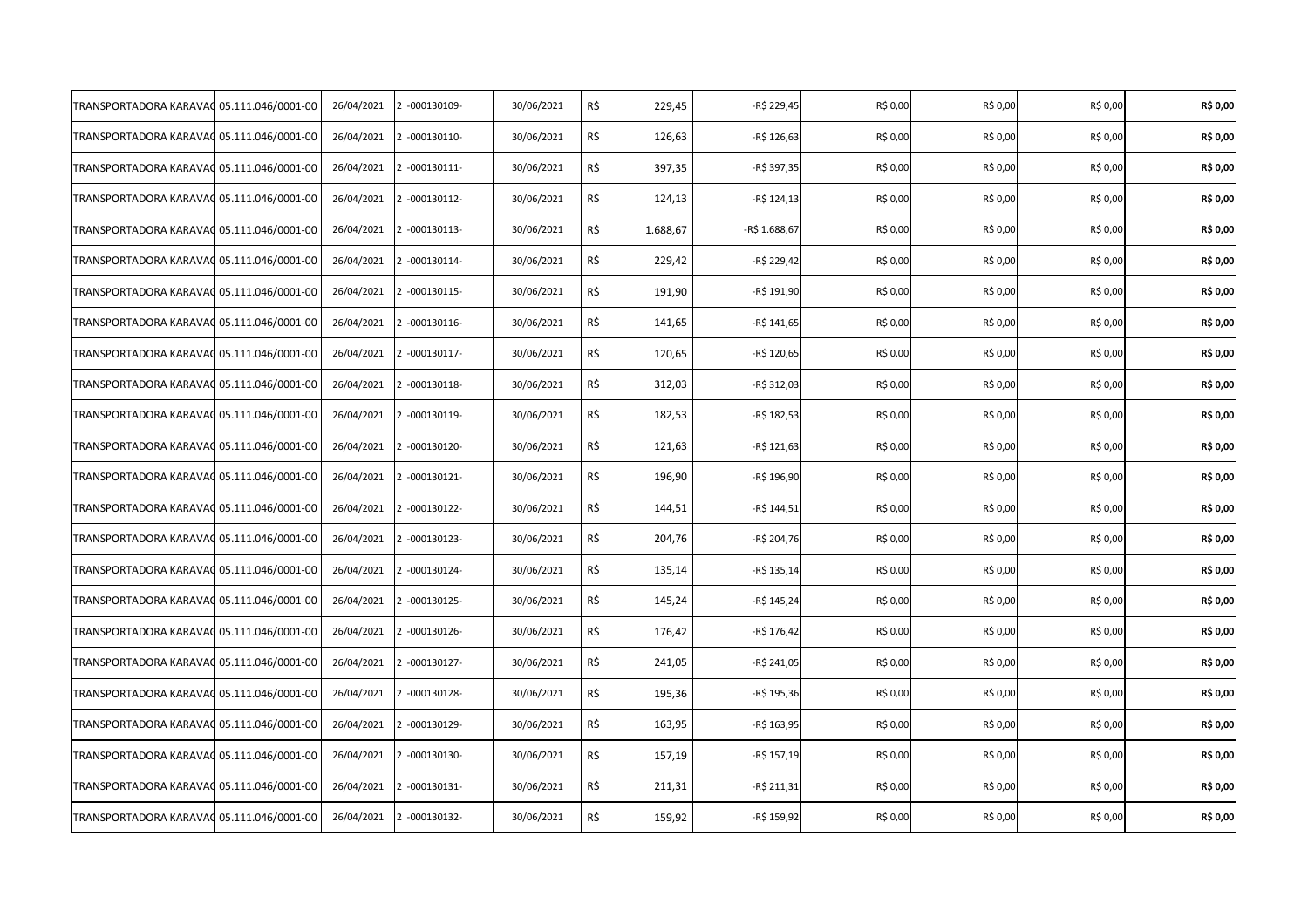| TRANSPORTADORA KARAVAO                    | 05.111.046/0001-00 | 26/04/2021 | 2 -000130133- | 30/06/2021 | R\$<br>454,63 | -R\$ 454,63  | R\$ 0,00 | R\$ 0,00 | R\$ 0,00 | R\$ 0,00 |
|-------------------------------------------|--------------------|------------|---------------|------------|---------------|--------------|----------|----------|----------|----------|
| TRANSPORTADORA KARAVAC                    | 05.111.046/0001-00 | 26/04/2021 | 2 -000130134- | 30/06/2021 | R\$<br>292,50 | -R\$ 292,50  | R\$ 0,00 | R\$ 0,00 | R\$ 0,00 | R\$ 0,00 |
| TRANSPORTADORA KARAVAC 05.111.046/0001-00 |                    | 26/04/2021 | 2 -000130135- | 30/06/2021 | R\$<br>272,52 | -R\$ 272,52  | R\$ 0,00 | R\$ 0,00 | R\$ 0,00 | R\$ 0,00 |
| TRANSPORTADORA KARAVAC                    | 05.111.046/0001-00 | 26/04/2021 | 2 -000130136- | 30/06/2021 | R\$<br>152,30 | -R\$ 152,30  | R\$ 0,00 | R\$ 0,00 | R\$ 0,00 | R\$ 0,00 |
| TRANSPORTADORA KARAVAC                    | 05.111.046/0001-00 | 26/04/2021 | 2 -000130137- | 30/06/2021 | R\$<br>263,84 | -R\$ 263,84  | R\$ 0,00 | R\$ 0,00 | R\$ 0,00 | R\$ 0,00 |
| TRANSPORTADORA KARAVAC                    | 05.111.046/0001-00 | 26/04/2021 | 2 -000130138- | 30/06/2021 | R\$<br>177,45 | -R\$ 177,45  | R\$ 0,00 | R\$ 0,00 | R\$ 0,00 | R\$ 0,00 |
| TRANSPORTADORA KARAVA(                    | 05.111.046/0001-00 | 26/04/2021 | 2 -000130139- | 30/06/2021 | R\$<br>356,02 | -R\$ 356,02  | R\$ 0,00 | R\$ 0,00 | R\$ 0,00 | R\$ 0,00 |
| TRANSPORTADORA KARAVAC                    | 05.111.046/0001-00 | 26/04/2021 | 2 -000130140- | 30/06/2021 | R\$<br>183,27 | -R\$ 183,27  | R\$ 0,00 | R\$ 0,00 | R\$ 0,00 | R\$ 0,00 |
| TRANSPORTADORA KARAVA(                    | 05.111.046/0001-00 | 26/04/2021 | 2 -000130141- | 30/06/2021 | R\$<br>165,06 | -R\$ 165,06  | R\$ 0,00 | R\$ 0,00 | R\$ 0,00 | R\$ 0,00 |
| TRANSPORTADORA KARAVAC                    | 05.111.046/0001-00 | 26/04/2021 | 2 -000130142- | 30/06/2021 | R\$<br>373,93 | -R\$ 373,93  | R\$ 0,00 | R\$ 0,00 | R\$ 0,00 | R\$ 0,00 |
| TRANSPORTADORA KARAVAC                    | 05.111.046/0001-00 | 26/04/2021 | 2 -000130143- | 30/06/2021 | R\$<br>431,28 | -R\$ 431,28  | R\$ 0,00 | R\$ 0,00 | R\$ 0,00 | R\$ 0,00 |
| TRANSPORTADORA KARAVAC                    | 05.111.046/0001-00 | 26/04/2021 | 2 -000130144- | 30/06/2021 | R\$<br>118,43 | -R\$ 118,43  | R\$ 0,00 | R\$ 0,00 | R\$ 0,00 | R\$ 0,00 |
| TRANSPORTADORA KARAVAC                    | 05.111.046/0001-00 | 26/04/2021 | 2 -000130145- | 30/06/2021 | R\$<br>143,67 | -R\$ 143,67  | R\$ 0,00 | R\$ 0,00 | R\$ 0,00 | R\$ 0,00 |
| TRANSPORTADORA KARAVAC                    | 05.111.046/0001-00 | 26/04/2021 | 2 -000130146- | 30/06/2021 | R\$<br>142,42 | -R\$ 142,42  | R\$ 0,00 | R\$ 0,00 | R\$ 0,00 | R\$ 0,00 |
| TRANSPORTADORA KARAVA(                    | 05.111.046/0001-00 | 26/04/2021 | 2 -000130147- | 30/06/2021 | R\$<br>142,42 | $-R$ 142,42$ | R\$ 0,00 | R\$ 0,00 | R\$ 0,00 | R\$ 0,00 |
| TRANSPORTADORA KARAVAC                    | 05.111.046/0001-00 | 26/04/2021 | 2 -000130148- | 30/06/2021 | R\$<br>141,80 | $-R$ 141,80$ | R\$ 0,00 | R\$ 0,00 | R\$ 0,00 | R\$ 0,00 |
| TRANSPORTADORA KARAVAC                    | 05.111.046/0001-00 | 26/04/2021 | 2 -000130149- | 30/06/2021 | R\$<br>321,00 | -R\$ 321,00  | R\$ 0,00 | R\$ 0,00 | R\$ 0,00 | R\$ 0,00 |
| TRANSPORTADORA KARAVAC                    | 05.111.046/0001-00 | 26/04/2021 | 2 -000130150- | 30/06/2021 | R\$<br>124,50 | -R\$ 124,50  | R\$ 0,00 | R\$ 0,00 | R\$ 0,00 | R\$ 0,00 |
| TRANSPORTADORA KARAVAC                    | 05.111.046/0001-00 | 27/04/2021 | 2 -000130349- | 30/06/2021 | R\$<br>125,34 | -R\$ 125,34  | R\$ 0,00 | R\$ 0,00 | R\$ 0,00 | R\$ 0,00 |
| TRANSPORTADORA KARAVAC                    | 05.111.046/0001-00 | 05/05/2021 | 2 -000131687- | 05/05/2021 | R\$<br>249,26 | -R\$ 249,26  | R\$ 0,00 | R\$ 0,00 | R\$ 0,00 | R\$ 0,00 |
| TRANSPORTADORA KARAVAC                    | 05.111.046/0001-00 | 05/05/2021 | 2 -000131688- | 05/05/2021 | R\$<br>125,53 | -R\$ 125,53  | R\$ 0,00 | R\$ 0,00 | R\$ 0,00 | R\$ 0,00 |
| TRANSPORTADORA KARAVAC                    | 05.111.046/0001-00 | 05/05/2021 | 2 -000131689- | 05/05/2021 | R\$<br>401,60 | -R\$ 401,60  | R\$ 0,00 | R\$ 0,00 | R\$ 0,00 | R\$ 0,00 |
| TRANSPORTADORA KARAVAC                    | 05.111.046/0001-00 | 05/05/2021 | 2 -000131690- | 05/05/2021 | R\$<br>147,06 | -R\$ 147,06  | R\$ 0,00 | R\$ 0,00 | R\$ 0,00 | R\$ 0,00 |
| TRANSPORTADORA KARAVAC                    | 05.111.046/0001-00 | 05/05/2021 | 2 -000131691- | 05/05/2021 | R\$<br>524,18 | -R\$ 524,18  | R\$ 0,00 | R\$ 0,00 | R\$ 0,00 | R\$ 0,00 |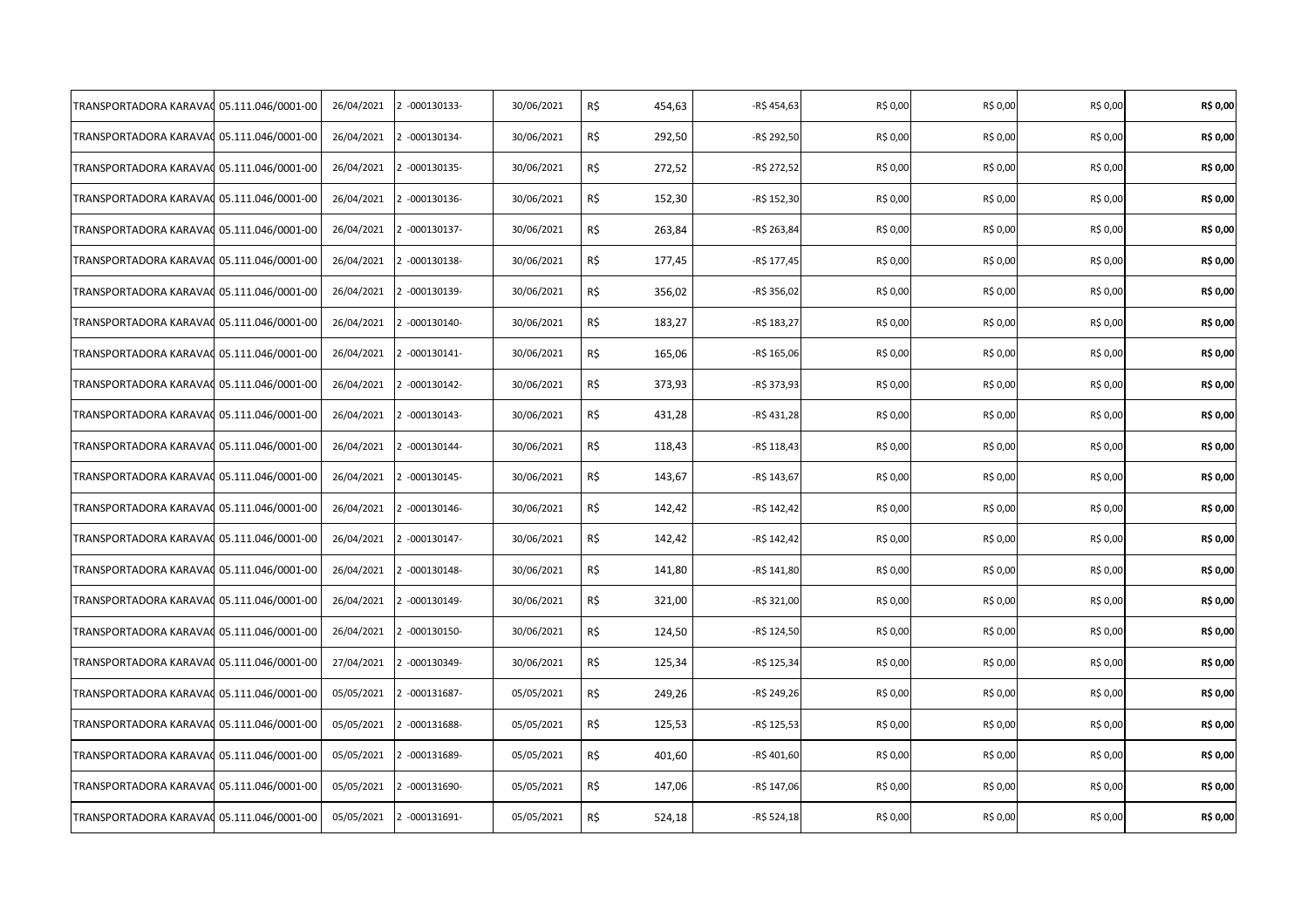| TRANSPORTADORA KARAVAO                    | 05.111.046/0001-00 | 05/05/2021 | 2 -000131692- | 05/05/2021 | R\$<br>390,41 | -R\$ 390,41  | R\$ 0,00 | R\$ 0,00 | R\$ 0,00 | R\$ 0,00 |
|-------------------------------------------|--------------------|------------|---------------|------------|---------------|--------------|----------|----------|----------|----------|
| TRANSPORTADORA KARAVAC                    | 05.111.046/0001-00 | 05/05/2021 | 2 -000131693- | 05/05/2021 | R\$<br>780,72 | -R\$ 780,72  | R\$ 0,00 | R\$ 0,00 | R\$ 0,00 | R\$ 0,00 |
| TRANSPORTADORA KARAVAC 05.111.046/0001-00 |                    | 05/05/2021 | 2 -000131694- | 05/05/2021 | R\$<br>142,63 | -R\$ 142,63  | R\$ 0,00 | R\$ 0,00 | R\$ 0,00 | R\$ 0,00 |
| TRANSPORTADORA KARAVAC                    | 05.111.046/0001-00 | 05/05/2021 | 2 -000131695- | 05/05/2021 | R\$<br>172,40 | -R\$ 172,40  | R\$ 0,00 | R\$ 0,00 | R\$ 0,00 | R\$ 0,00 |
| TRANSPORTADORA KARAVAC                    | 05.111.046/0001-00 | 05/05/2021 | 2 -000131696- | 05/05/2021 | R\$<br>190,42 | -R\$ 190,42  | R\$ 0,00 | R\$ 0,00 | R\$ 0,00 | R\$ 0,00 |
| TRANSPORTADORA KARAVAC                    | 05.111.046/0001-00 | 05/05/2021 | 2 -000131697- | 05/05/2021 | R\$<br>141,44 | $-R$ 141,44$ | R\$ 0,00 | R\$ 0,00 | R\$ 0,00 | R\$ 0,00 |
| TRANSPORTADORA KARAVA(                    | 05.111.046/0001-00 | 05/05/2021 | 2 -000131698- | 05/05/2021 | R\$<br>154,44 | -R\$ 154,44  | R\$ 0,00 | R\$ 0,00 | R\$ 0,00 | R\$ 0,00 |
| TRANSPORTADORA KARAVAC                    | 05.111.046/0001-00 | 05/05/2021 | 2 -000131699- | 05/05/2021 | R\$<br>314,59 | -R\$ 314,59  | R\$ 0,00 | R\$ 0,00 | R\$ 0,00 | R\$ 0,00 |
| TRANSPORTADORA KARAVA(                    | 05.111.046/0001-00 | 05/05/2021 | 2 -000131700- | 05/05/2021 | R\$<br>382,88 | -R\$ 382,88  | R\$ 0,00 | R\$ 0,00 | R\$ 0,00 | R\$ 0,00 |
| TRANSPORTADORA KARAVAC                    | 05.111.046/0001-00 | 05/05/2021 | 2 -000131701- | 05/05/2021 | R\$<br>206,23 | -R\$ 206,23  | R\$ 0,00 | R\$ 0,00 | R\$ 0,00 | R\$ 0,00 |
| TRANSPORTADORA KARAVAC                    | 05.111.046/0001-00 | 07/05/2021 | 2 -000132144- | 07/05/2021 | R\$<br>589,56 | -R\$ 589,56  | R\$ 0,00 | R\$ 0,00 | R\$ 0,00 | R\$ 0,00 |
| TRANSPORTADORA KARAVAC                    | 05.111.046/0001-00 | 07/05/2021 | 2 -000132145- | 07/05/2021 | R\$<br>338,20 | -R\$ 338,20  | R\$ 0,00 | R\$ 0,00 | R\$ 0,00 | R\$ 0,00 |
| TRANSPORTADORA KARAVAC                    | 05.111.046/0001-00 | 07/05/2021 | 2 -000132146- | 07/05/2021 | R\$<br>279,02 | -R\$ 279,02  | R\$ 0,00 | R\$ 0,00 | R\$ 0,00 | R\$ 0,00 |
| TRANSPORTADORA KARAVAC                    | 05.111.046/0001-00 | 12/05/2021 | 2 -000132743- | 12/05/2021 | R\$<br>264,57 | -R\$ 264,57  | R\$ 0,00 | R\$ 0,00 | R\$ 0,00 | R\$ 0,00 |
| TRANSPORTADORA KARAVAC                    | 05.111.046/0001-00 | 12/05/2021 | 2 -000132744- | 12/05/2021 | R\$<br>161,89 | -R\$ 161,89  | R\$ 0,00 | R\$ 0,00 | R\$ 0,00 | R\$ 0,00 |
| TRANSPORTADORA KARAVAC                    | 05.111.046/0001-00 | 12/05/2021 | 2 -000132745- | 12/05/2021 | R\$<br>144,47 | -R\$ 144,47  | R\$ 0,00 | R\$ 0,00 | R\$ 0,00 | R\$ 0,00 |
| TRANSPORTADORA KARAVAC                    | 05.111.046/0001-00 | 12/05/2021 | 2 -000132746- | 12/05/2021 | R\$<br>152,16 | -R\$ 152,16  | R\$ 0,00 | R\$ 0,00 | R\$ 0,00 | R\$ 0,00 |
| TRANSPORTADORA KARAVAC                    | 05.111.046/0001-00 | 12/05/2021 | 2 -000132747- | 12/05/2021 | R\$<br>231,52 | -R\$ 231,52  | R\$ 0,00 | R\$ 0,00 | R\$ 0,00 | R\$ 0,00 |
| TRANSPORTADORA KARAVAC                    | 05.111.046/0001-00 | 12/05/2021 | 2 -000132748- | 12/05/2021 | R\$<br>189,23 | -R\$ 189,23  | R\$ 0,00 | R\$ 0,00 | R\$ 0,00 | R\$ 0,00 |
| TRANSPORTADORA KARAVAC                    | 05.111.046/0001-00 | 12/05/2021 | 2 -000132749- | 12/05/2021 | R\$<br>329,34 | -R\$ 329,34  | R\$ 0,00 | R\$ 0,00 | R\$ 0,00 | R\$ 0,00 |
| TRANSPORTADORA KARAVAC                    | 05.111.046/0001-00 | 12/05/2021 | 2 -000132750- | 12/05/2021 | R\$<br>208,73 | -R\$ 208,73  | R\$ 0,00 | R\$ 0,00 | R\$ 0,00 | R\$ 0,00 |
| TRANSPORTADORA KARAVAC                    | 05.111.046/0001-00 | 12/05/2021 | 2 -000132751- | 12/05/2021 | R\$<br>269,69 | -R\$ 269,69  | R\$ 0,00 | R\$ 0,00 | R\$ 0,00 | R\$ 0,00 |
| TRANSPORTADORA KARAVAC                    | 05.111.046/0001-00 | 12/05/2021 | 2 -000132752- | 12/05/2021 | R\$<br>125,07 | -R\$ 125,07  | R\$ 0,00 | R\$ 0,00 | R\$ 0,00 | R\$ 0,00 |
| TRANSPORTADORA KARAVAC                    | 05.111.046/0001-00 | 12/05/2021 | 2 -000132753- | 12/05/2021 | R\$<br>196,90 | -R\$ 196,90  | R\$ 0,00 | R\$ 0,00 | R\$ 0,00 | R\$ 0,00 |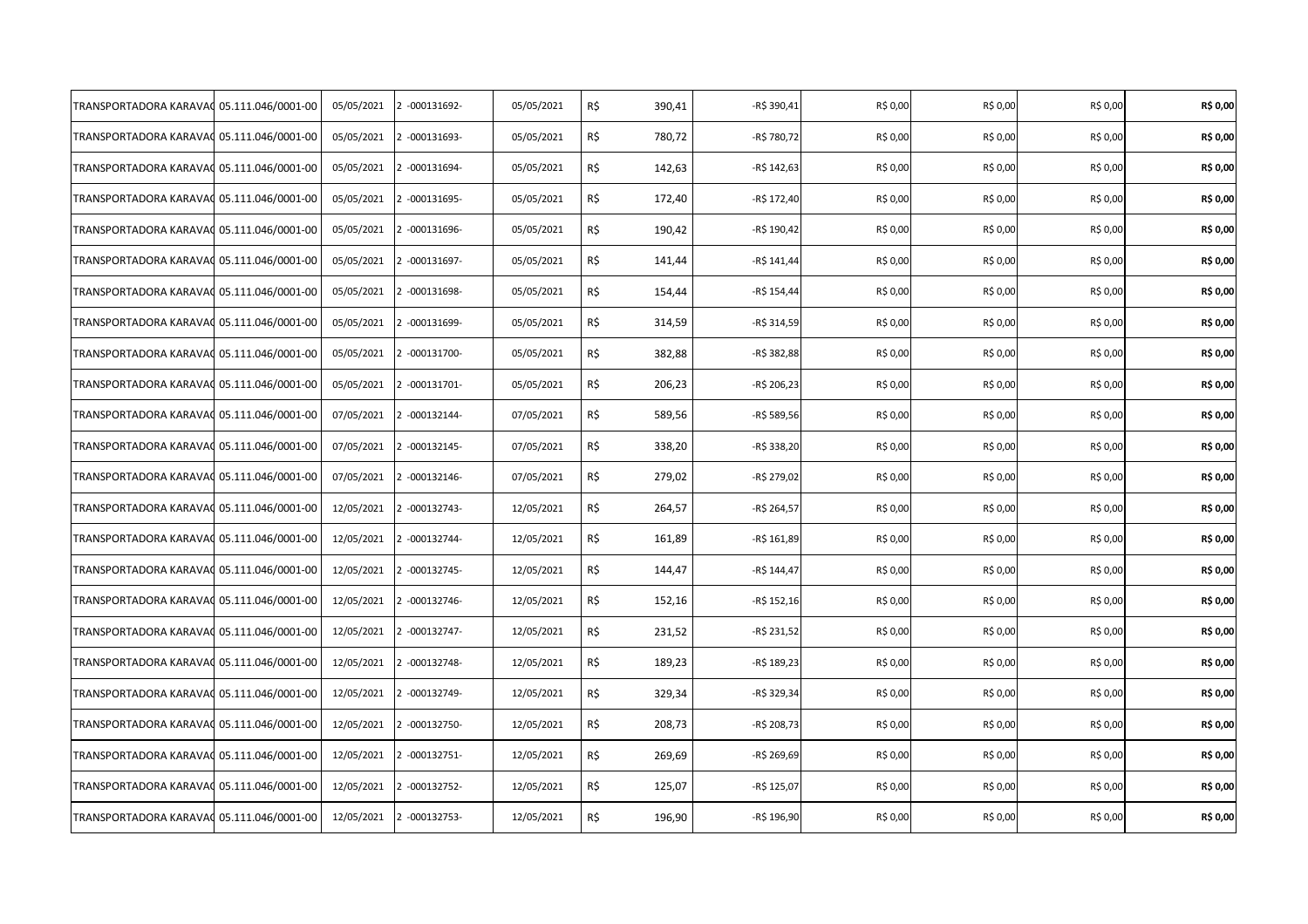| TRANSPORTADORA KARAVAC                    | 05.111.046/0001-00 | 12/05/2021 | 2 -000132754- | 12/05/2021 | R\$<br>144,51 | -R\$ 144,51  | R\$ 0,00 | R\$ 0,00 | R\$ 0,00 | R\$ 0,00 |
|-------------------------------------------|--------------------|------------|---------------|------------|---------------|--------------|----------|----------|----------|----------|
| TRANSPORTADORA KARAVAC                    | 05.111.046/0001-00 | 12/05/2021 | 2 -000132755- | 12/05/2021 | R\$<br>468,02 | -R\$ 468,02  | R\$ 0,00 | R\$ 0,00 | R\$ 0,00 | R\$ 0,00 |
| TRANSPORTADORA KARAVAC 05.111.046/0001-00 |                    | 12/05/2021 | 2 -000132756- | 12/05/2021 | R\$<br>206,83 | -R\$ 206,83  | R\$ 0,00 | R\$ 0,00 | R\$ 0,00 | R\$ 0,00 |
| TRANSPORTADORA KARAVAC                    | 05.111.046/0001-00 | 12/05/2021 | 2 -000132757- | 12/05/2021 | R\$<br>189,35 | -R\$ 189,35  | R\$ 0,00 | R\$ 0,00 | R\$ 0,00 | R\$ 0,00 |
| TRANSPORTADORA KARAVAC                    | 05.111.046/0001-00 | 12/05/2021 | 2 -000132758- | 12/05/2021 | R\$<br>298,19 | -R\$ 298,19  | R\$ 0,00 | R\$ 0,00 | R\$ 0,00 | R\$ 0,00 |
| TRANSPORTADORA KARAVAC                    | 05.111.046/0001-00 | 12/05/2021 | 2 -000132759- | 12/05/2021 | R\$<br>319,02 | -R\$ 319,02  | R\$ 0,00 | R\$ 0,00 | R\$ 0,00 | R\$ 0,00 |
| TRANSPORTADORA KARAVA(                    | 05.111.046/0001-00 | 13/05/2021 | 2 -000133030- | 13/05/2021 | R\$<br>0,01   | -R\$ 0,01    | R\$ 0,00 | R\$ 0,00 | R\$ 0,00 | R\$ 0,00 |
| TRANSPORTADORA KARAVAC                    | 05.111.046/0001-00 | 18/05/2021 | 2 -000133474- | 18/05/2021 | R\$<br>132,55 | -R\$ 132,55  | R\$ 0,00 | R\$ 0,00 | R\$ 0,00 | R\$ 0,00 |
| TRANSPORTADORA KARAVA(                    | 05.111.046/0001-00 | 18/05/2021 | 2 -000133476- | 18/05/2021 | R\$<br>142,47 | -R\$ 142,47  | R\$ 0,00 | R\$ 0,00 | R\$ 0,00 | R\$ 0,00 |
| TRANSPORTADORA KARAVAC                    | 05.111.046/0001-00 | 18/05/2021 | 2 -000133480- | 18/05/2021 | R\$<br>150,44 | -R\$ 150,44  | R\$ 0,00 | R\$ 0,00 | R\$ 0,00 | R\$ 0,00 |
| TRANSPORTADORA KARAVAC                    | 05.111.046/0001-00 | 18/05/2021 | 2 -000133482- | 18/05/2021 | R\$<br>128,09 | -R\$ 128,09  | R\$ 0,00 | R\$ 0,00 | R\$ 0,00 | R\$ 0,00 |
| TRANSPORTADORA KARAVAC                    | 05.111.046/0001-00 | 18/05/2021 | 2 -000133484- | 18/05/2021 | R\$<br>308,57 | -R\$ 308,57  | R\$ 0,00 | R\$ 0,00 | R\$ 0,00 | R\$ 0,00 |
| TRANSPORTADORA KARAVAC                    | 05.111.046/0001-00 | 18/05/2021 | 2 -000133485- | 18/05/2021 | R\$<br>143,42 | $-R$ 143,42$ | R\$ 0,00 | R\$ 0,00 | R\$ 0,00 | R\$ 0,00 |
| TRANSPORTADORA KARAVAC                    | 05.111.046/0001-00 | 18/05/2021 | 2 -000133486- | 18/05/2021 | R\$<br>124,65 | -R\$ 124,65  | R\$ 0,00 | R\$ 0,00 | R\$ 0,00 | R\$ 0,00 |
| TRANSPORTADORA KARAVAC                    | 05.111.046/0001-00 | 18/05/2021 | 2 -000133487- | 18/05/2021 | R\$<br>124,99 | -R\$ 124,99  | R\$ 0,00 | R\$ 0,00 | R\$ 0,00 | R\$ 0,00 |
| TRANSPORTADORA KARAVAC                    | 05.111.046/0001-00 | 18/05/2021 | 2 -000133488- | 18/05/2021 | R\$<br>125,34 | -R\$ 125,34  | R\$ 0,00 | R\$ 0,00 | R\$ 0,00 | R\$ 0,00 |
| TRANSPORTADORA KARAVAC                    | 05.111.046/0001-00 | 18/05/2021 | 2 -000133489- | 18/05/2021 | R\$<br>129,94 | -R\$ 129,94  | R\$ 0,00 | R\$ 0,00 | R\$ 0,00 | R\$ 0,00 |
| TRANSPORTADORA KARAVAC                    | 05.111.046/0001-00 | 18/05/2021 | 2 -000133490- | 18/05/2021 | R\$<br>250,61 | -R\$ 250,61  | R\$ 0,00 | R\$ 0,00 | R\$ 0,00 | R\$ 0,00 |
| TRANSPORTADORA KARAVAC                    | 05.111.046/0001-00 | 18/05/2021 | 2 -000133491- | 18/05/2021 | R\$<br>253,15 | -R\$ 253,15  | R\$ 0,00 | R\$ 0,00 | R\$ 0,00 | R\$ 0,00 |
| TRANSPORTADORA KARAVAC                    | 05.111.046/0001-00 | 18/05/2021 | 2 -000133492- | 18/05/2021 | R\$<br>153,56 | -R\$ 153,56  | R\$ 0,00 | R\$ 0,00 | R\$ 0,00 | R\$ 0,00 |
| TRANSPORTADORA KARAVAC                    | 05.111.046/0001-00 | 18/05/2021 | 2 -000133493- | 18/05/2021 | R\$<br>306,57 | -R\$ 306,57  | R\$ 0,00 | R\$ 0,00 | R\$ 0,00 | R\$ 0,00 |
| TRANSPORTADORA KARAVAC                    | 05.111.046/0001-00 | 18/05/2021 | 2 -000133494- | 18/05/2021 | R\$<br>176,20 | -R\$ 176,20  | R\$ 0,00 | R\$ 0,00 | R\$ 0,00 | R\$ 0,00 |
| TRANSPORTADORA KARAVAC                    | 05.111.046/0001-00 | 18/05/2021 | 2 -000133495- | 18/05/2021 | R\$<br>153,65 | -R\$ 153,65  | R\$ 0,00 | R\$ 0,00 | R\$ 0,00 | R\$ 0,00 |
| TRANSPORTADORA KARAVAC                    | 05.111.046/0001-00 | 18/05/2021 | 2 -000133496- | 18/05/2021 | R\$<br>125,53 | -R\$ 125,53  | R\$ 0,00 | R\$ 0,00 | R\$ 0,00 | R\$ 0,00 |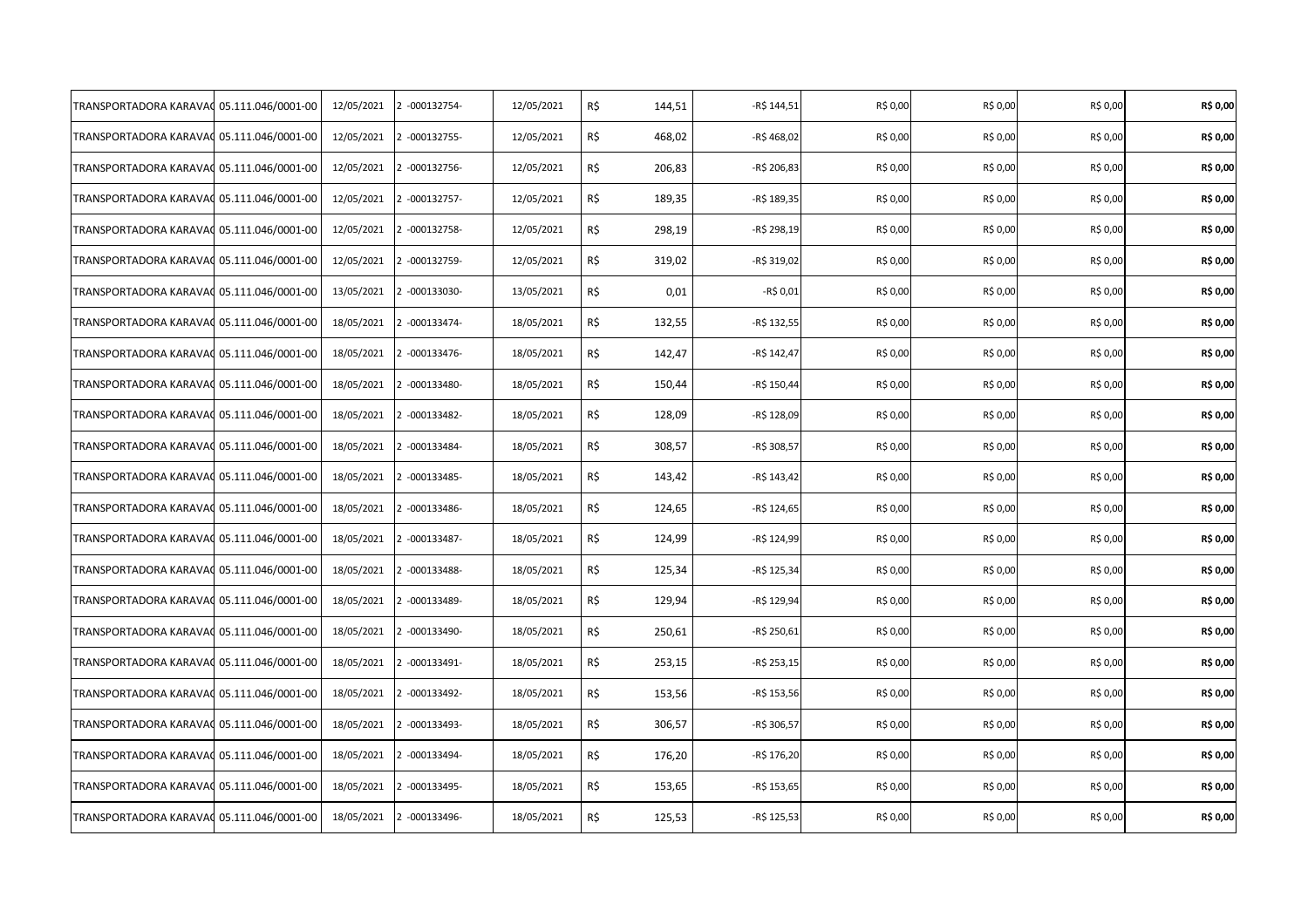| TRANSPORTADORA KARAVAO | 05.111.046/0001-00 | 18/05/2021 | 2 -000133497- | 18/05/2021 | R\$<br>160,13 | -R\$ 160,13  | R\$ 0,00 | R\$ 0,00 | R\$ 0,00 | R\$ 0,00 |
|------------------------|--------------------|------------|---------------|------------|---------------|--------------|----------|----------|----------|----------|
| TRANSPORTADORA KARAVAC | 05.111.046/0001-00 | 18/05/2021 | 2 -000133498- | 18/05/2021 | R\$<br>151,67 | -R\$ 151,67  | R\$ 0,00 | R\$ 0,00 | R\$ 0,00 | R\$ 0,00 |
| TRANSPORTADORA KARAVAC | 05.111.046/0001-00 | 18/05/2021 | 2 -000133499- | 18/05/2021 | R\$<br>170,86 | -R\$ 170,86  | R\$ 0,00 | R\$ 0,00 | R\$ 0,00 | R\$ 0,00 |
| TRANSPORTADORA KARAVAC | 05.111.046/0001-00 | 18/05/2021 | 2 -000133500- | 18/05/2021 | R\$<br>153,63 | -R\$ 153,63  | R\$ 0,00 | R\$ 0,00 | R\$ 0,00 | R\$ 0,00 |
| TRANSPORTADORA KARAVAC | 05.111.046/0001-00 | 18/05/2021 | 2 -000133501- | 18/05/2021 | R\$<br>199,63 | -R\$ 199,63  | R\$ 0,00 | R\$ 0,00 | R\$ 0,00 | R\$ 0,00 |
| TRANSPORTADORA KARAVAC | 05.111.046/0001-00 | 18/05/2021 | 2 -000133502- | 18/05/2021 | R\$<br>154,17 | -R\$ 154,17  | R\$ 0,00 | R\$ 0,00 | R\$ 0,00 | R\$ 0,00 |
| TRANSPORTADORA KARAVAO | 05.111.046/0001-00 | 18/05/2021 | 2 -000133503- | 18/05/2021 | R\$<br>125,34 | -R\$ 125,34  | R\$ 0,00 | R\$ 0,00 | R\$ 0,00 | R\$ 0,00 |
| TRANSPORTADORA KARAVAC | 05.111.046/0001-00 | 18/05/2021 | 2 -000133504- | 18/05/2021 | R\$<br>152,76 | -R\$ 152,76  | R\$ 0,00 | R\$ 0,00 | R\$ 0,00 | R\$ 0,00 |
| TRANSPORTADORA KARAVAC | 05.111.046/0001-00 | 18/05/2021 | 2 -000133505- | 18/05/2021 | R\$<br>141,81 | -R\$ 141,81  | R\$ 0,00 | R\$ 0,00 | R\$ 0,00 | R\$ 0,00 |
| TRANSPORTADORA KARAVAC | 05.111.046/0001-00 | 18/05/2021 | 2 -000133506- | 18/05/2021 | R\$<br>230,99 | -R\$ 230,99  | R\$ 0,00 | R\$ 0,00 | R\$ 0,00 | R\$ 0,00 |
| TRANSPORTADORA KARAVAC | 05.111.046/0001-00 | 18/05/2021 | 2 -000133507- | 18/05/2021 | R\$<br>154,28 | -R\$ 154,28  | R\$ 0,00 | R\$ 0,00 | R\$ 0,00 | R\$ 0,00 |
| TRANSPORTADORA KARAVAC | 05.111.046/0001-00 | 18/05/2021 | 2 -000133508- | 18/05/2021 | R\$<br>333,64 | -R\$ 333,64  | R\$ 0,00 | R\$ 0,00 | R\$ 0,00 | R\$ 0,00 |
| TRANSPORTADORA KARAVAC | 05.111.046/0001-00 | 18/05/2021 | 2 -000133509- | 18/05/2021 | R\$<br>339,18 | -R\$ 339,18  | R\$ 0,00 | R\$ 0,00 | R\$ 0,00 | R\$ 0,00 |
| TRANSPORTADORA KARAVAC | 05.111.046/0001-00 | 18/05/2021 | 2 -000133510- | 18/05/2021 | R\$<br>153,24 | -R\$ 153,24  | R\$ 0,00 | R\$ 0,00 | R\$ 0,00 | R\$ 0,00 |
| TRANSPORTADORA KARAVAG | 05.111.046/0001-00 | 18/05/2021 | 2 -000133511- | 18/05/2021 | R\$<br>244,76 | -R\$ 244,76  | R\$ 0,00 | R\$ 0,00 | R\$ 0,00 | R\$ 0,00 |
| TRANSPORTADORA KARAVAO | 05.111.046/0001-00 | 20/05/2021 | 2 -000133974- | 20/05/2021 | R\$<br>124,23 | $-R$ 124,23$ | R\$ 0,00 | R\$ 0,00 | R\$ 0,00 | R\$ 0,00 |
| TRANSPORTADORA KARAVAC | 05.111.046/0001-00 | 20/05/2021 | 2 -000133975- | 20/05/2021 | R\$<br>118,15 | -R\$ 118,15  | R\$ 0,00 | R\$ 0,00 | R\$ 0,00 | R\$ 0,00 |
| TRANSPORTADORA KARAVA( | 05.111.046/0001-00 | 20/05/2021 | 2 -000133976- | 20/05/2021 | R\$<br>439,77 | -R\$ 439,77  | R\$ 0,00 | R\$ 0,00 | R\$ 0,00 | R\$ 0,00 |
| TRANSPORTADORA KARAVAC | 05.111.046/0001-00 | 20/05/2021 | 2 -000133977- | 20/05/2021 | R\$<br>125,03 | -R\$ 125,03  | R\$ 0,00 | R\$ 0,00 | R\$ 0,00 | R\$ 0,00 |
| TRANSPORTADORA KARAVAC | 05.111.046/0001-00 | 20/05/2021 | 2 -000133978- | 20/05/2021 | R\$<br>131,66 | -R\$ 131,66  | R\$ 0,00 | R\$ 0,00 | R\$ 0,00 | R\$ 0,00 |
| TRANSPORTADORA KARAVAC | 05.111.046/0001-00 | 20/05/2021 | 2 -000133979- | 20/05/2021 | R\$<br>147,20 | -R\$ 147,20  | R\$ 0,00 | R\$ 0,00 | R\$ 0,00 | R\$ 0,00 |
| TRANSPORTADORA KARAVAC | 05.111.046/0001-00 | 20/05/2021 | 2 -000133980- | 20/05/2021 | R\$<br>426,31 | -R\$ 426,31  | R\$ 0,00 | R\$ 0,00 | R\$ 0,00 | R\$ 0,00 |
| TRANSPORTADORA KARAVA( | 05.111.046/0001-00 | 20/05/2021 | 2 -000133981- | 20/05/2021 | R\$<br>243,47 | -R\$ 243,47  | R\$ 0,00 | R\$ 0,00 | R\$ 0,00 | R\$ 0,00 |
| TRANSPORTADORA KARAVA( | 05.111.046/0001-00 | 20/05/2021 | 2 -000133982- | 20/05/2021 | R\$<br>163,84 | -R\$ 163,84  | R\$ 0,00 | R\$ 0,00 | R\$ 0,00 | R\$ 0,00 |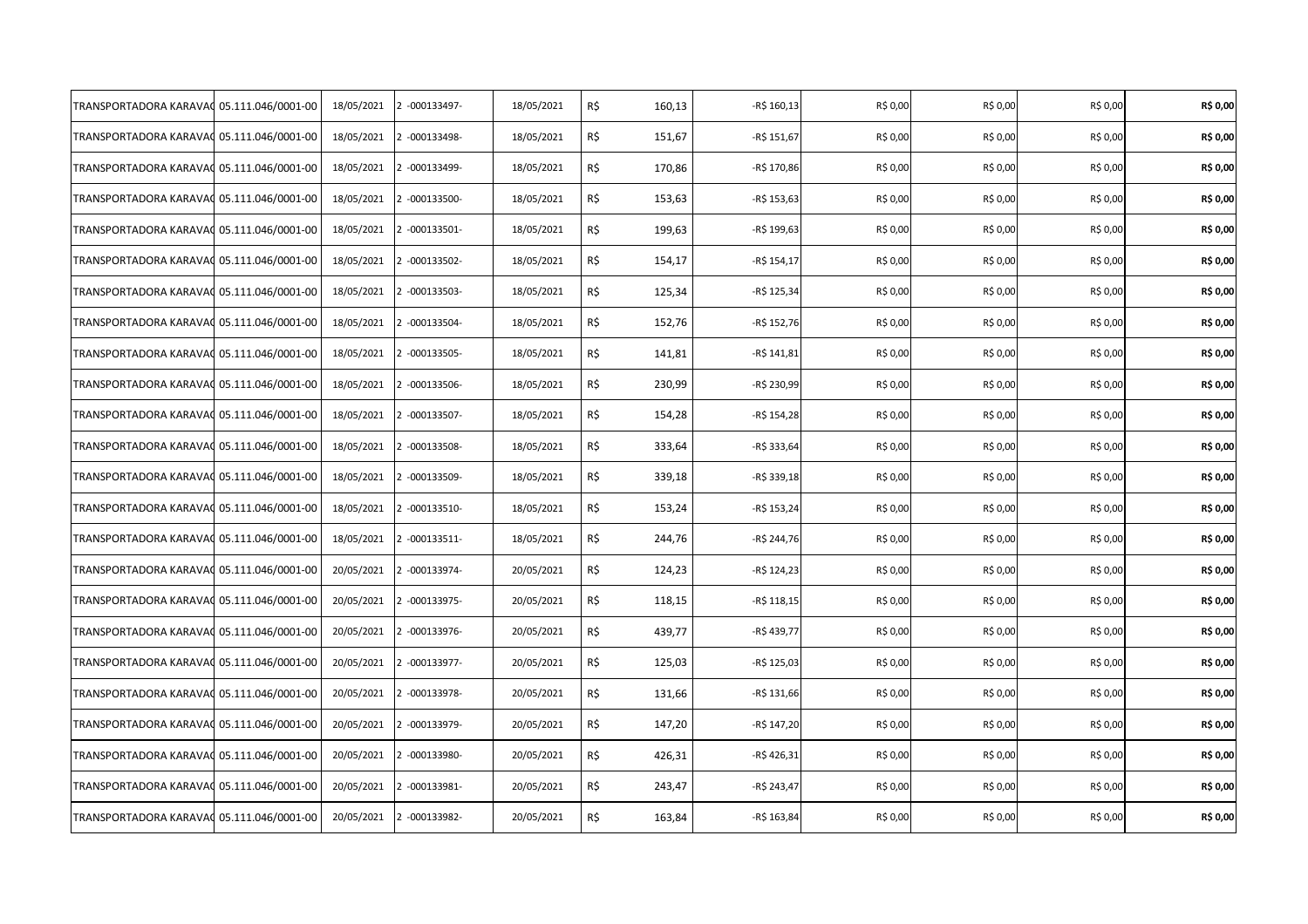| TRANSPORTADORA KARAVAC                       | 05.111.046/0001-00 | 20/05/2021 | 2 -000133983- | 20/05/2021 | R\$ | 256,82    | -R\$ 256,82    | R\$ 0,00      | R\$ 0,00      | R\$ 0,00     | R\$ 0,00      |
|----------------------------------------------|--------------------|------------|---------------|------------|-----|-----------|----------------|---------------|---------------|--------------|---------------|
| TRANSPORTADORA KARAVAC                       | 05.111.046/0001-00 | 21/05/2021 | 2 -000134332- | 21/05/2021 | R\$ | 62,54     | -R\$ 62,54     | R\$ 0,00      | R\$ 0,00      | R\$ 0,00     | R\$ 0,00      |
| TRANSPORTADORA KARAVAC 05.111.046/0001-00    |                    | 09/03/2020 | 0010334-9     | 30/03/2020 |     | 0,00      | R\$4.100,55    | R\$4.100,55   | R\$4.409,60   | R\$ 612,93   | R\$ 5.022,54  |
| TRANSPORTADORA KARAVAC 05.111.046/0001-00    |                    | 16/03/2020 | 0010463-9     | 06/04/2020 |     | 0,00      | R\$ 5.727,73   | R\$ 5.727,73  | R\$ 6.148,35  | R\$ 840,28   | R\$ 6.988,63  |
| TRANSPORTADORA KARAVAC                       | 05.111.046/0001-00 | 23/03/2020 | 0010570-8     | 13/04/2020 |     | 0,00      | R\$ 11.975,26  | R\$ 11.975,26 | R\$ 12.854,68 | R\$ 1.726,81 | R\$ 14.581,49 |
| TRANSPORTADORA KARAVAC                       | 05.111.046/0001-00 | 27/04/2020 | 0011112-1     | 18/05/2020 |     | 0,00      | R\$4.972,41    | R\$4.972,41   | R\$ 5.349,87  | R\$ 656,25   | R\$ 6.006,12  |
| TRANSPORTADORA KARAVAC                       | 05.111.046/0001-00 | 27/04/2020 | 0011179-1     | 18/05/2020 |     | 0,00      | R\$ 7.311,10   | R\$ 7.311,10  | R\$ 7.866,09  | R\$ 964,91   | R\$ 8.831,00  |
| TRANSPORTADORA KARAVAC 05.111.046/0001-00    |                    | 13/11/2020 | 0014954-3     | 04/12/2020 |     | 0,00      | R\$ 8.751,62   | R\$ 8.751,62  | R\$ 9.087,98  | R\$ 508,93   | R\$ 9.596,90  |
| TRANSPORTADORA KARAVAGGIO LTDA.              |                    |            | Total         |            |     | 61.238,26 | -R\$ 18.399,59 | R\$42.838,67  | R\$45.716,58  | R\$ 5.310,11 | R\$ 51.026,68 |
| TRANSPORTE E LOGISTICA CA 37.738.946/0002-40 |                    | 07/04/2021 | 000003322     | 30/06/2021 | R\$ | 863,21    |                | R\$ 863,21    | R\$ 863,21    | R\$ 0,00     | R\$ 863,21    |
| TRANSPORTE E LOGISTICA CA 37.738.946/0002-40 |                    | 07/04/2021 | 000003323     | 30/06/2021 | R\$ | 2.475,00  |                | R\$ 2.475,00  | R\$ 2.475,00  | R\$ 0,00     | R\$ 2.475,00  |
| TRANSPORTE E LOGISTICA CA 37.738.946/0002-40 |                    | 07/04/2021 | 000003324     | 30/06/2021 | R\$ | 528,13    |                | R\$ 528,13    | R\$ 528,13    | R\$ 0,00     | R\$ 528,13    |
| TRANSPORTE E LOGISTICA CA 37.738.946/0002-40 |                    | 07/04/2021 | 000003325     | 30/06/2021 | R\$ | 1.425,00  |                | R\$ 1.425,00  | R\$ 1.425,00  | R\$ 0,00     | R\$ 1.425,00  |
| TRANSPORTE E LOGISTICA CA 37.738.946/0002-40 |                    | 07/04/2021 | 000003326     | 30/06/2021 | R\$ | 4.124,48  |                | R\$4.124,48   | R\$4.124,48   | R\$ 0,00     | R\$ 4.124,48  |
| TRANSPORTE E LOGISTICA CA 37.738.946/0002-40 |                    | 07/04/2021 | 000003327     | 30/06/2021 | R\$ | 5.130,95  |                | R\$ 5.130,95  | R\$ 5.130,95  | R\$ 0,00     | R\$ 5.130,95  |
| TRANSPORTE E LOGISTICA CA 37.738.946/0002-40 |                    | 08/04/2021 | 000003335     | 30/06/2021 | R\$ | 441,00    |                | R\$441,00     | R\$441,00     | R\$ 0,00     | R\$441,00     |
| TRANSPORTE E LOGISTICA CA 37.738.946/0002-40 |                    | 12/04/2021 | 000003380     | 30/06/2021 | R\$ | 3.790,21  |                | R\$ 3.790,21  | R\$ 3.790,21  | R\$ 0,00     | R\$ 3.790,21  |
| TRANSPORTE E LOGISTICA CARUARU LTDA          |                    |            | Total         |            | R\$ | 18.777,98 | R\$ 0,00       | R\$ 18.777,98 | R\$ 18.777,98 | R\$ 0,00     | R\$ 18.777,98 |
| TRANSWILMA CARGAS EXPRI 36.476.245/0001-37   |                    | 06/01/2021 | 000002264     | 31/03/2021 | R\$ | 2.865,71  |                | R\$ 2.865,71  | R\$ 2.901,34  | R\$49,32     | R\$ 2.950,66  |
| TRANSWILMA CARGAS EXPRE 36.476.245/0001-37   |                    | 06/01/2021 | 000002265     | 31/03/2021 | R\$ | 1.412,39  |                | R\$ 1.412,39  | R\$ 1.429,95  | R\$ 24,31    | R\$ 1.454,26  |
| TRANSWILMA CARGAS EXPRE 36.476.245/0001-37   |                    | 06/01/2021 | 000002266     | 31/03/2021 | R\$ | 130,96    |                | R\$ 130,96    | R\$ 132,59    | R\$ 2,25     | R\$ 134,84    |
| TRANSWILMA CARGAS EXPRI 36.476.245/0001-37   |                    | 06/01/2021 | 000002267     | 31/03/2021 | R\$ | 322,97    |                | R\$ 322,97    | R\$ 326,99    | R\$ 5,56     | R\$ 332,54    |
| TRANSWILMA CARGAS EXPRE 36.476.245/0001-37   |                    | 06/01/2021 | 000002268     | 31/03/2021 | R\$ | 1.705,32  |                | R\$ 1.705,32  | R\$ 1.726,52  | R\$ 29,35    | R\$ 1.755,87  |
| TRANSWILMA CARGAS EXPRE 36.476.245/0001-37   |                    | 06/01/2021 | 000002269     | 31/03/2021 | R\$ | 196,36    |                | R\$ 196,36    | R\$ 198,80    | R\$ 3,38     | R\$ 202,18    |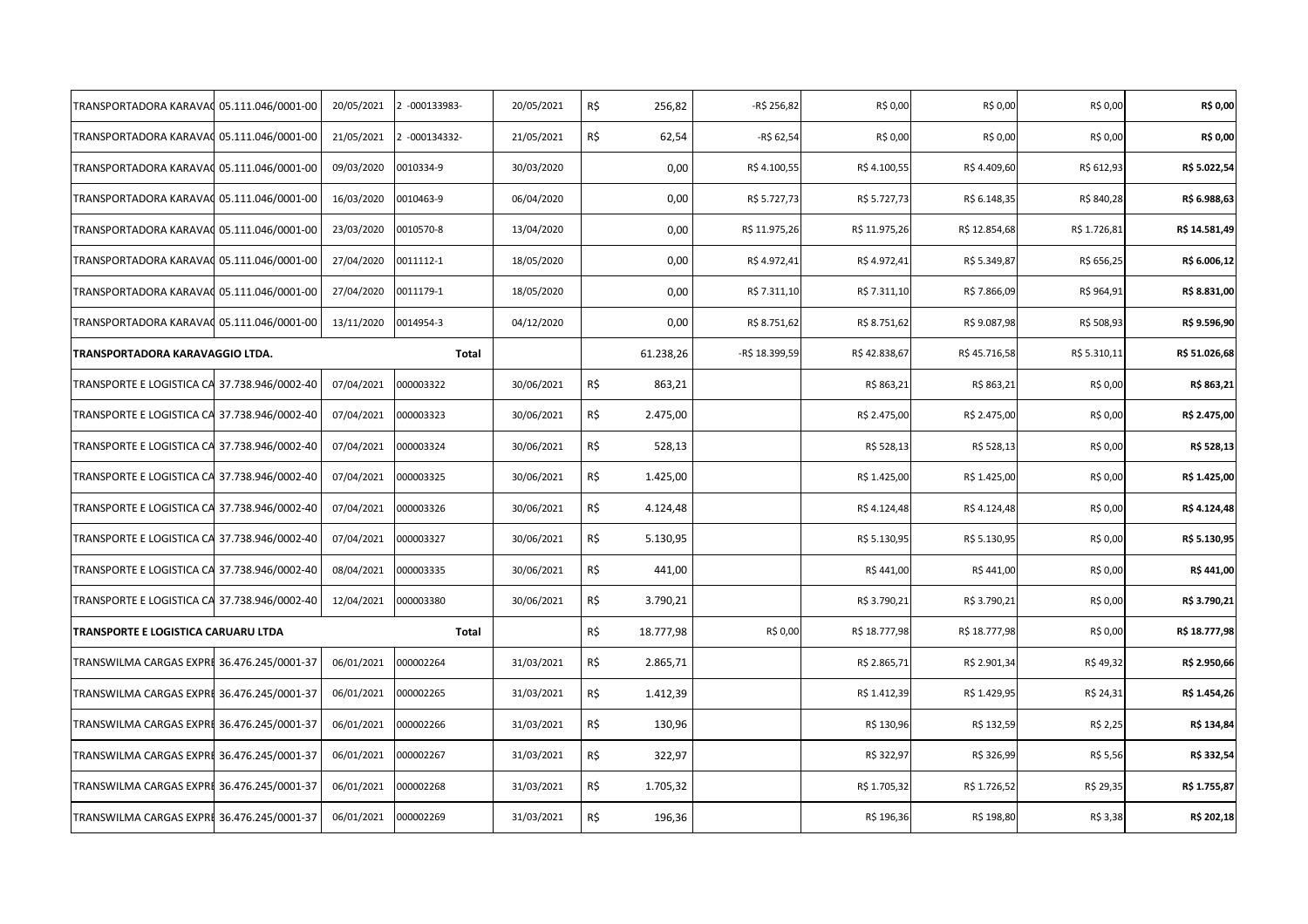| TRANSWILMA CARGAS EXPRE                    | 36.476.245/0001-37 | 06/01/2021 | 000002270 | 31/03/2021 | R\$ | 1.412,39 | R\$ 1.412,39 | R\$ 1.429,95 | R\$ 24,31 | R\$ 1.454,26 |
|--------------------------------------------|--------------------|------------|-----------|------------|-----|----------|--------------|--------------|-----------|--------------|
| TRANSWILMA CARGAS EXPRE                    | 36.476.245/0001-37 | 07/01/2021 | 000002271 | 31/03/2021 | R\$ | 341,69   | R\$ 341,69   | R\$ 345,94   | R\$ 5,88  | R\$ 351,82   |
| TRANSWILMA CARGAS EXPRE 36.476.245/0001-37 |                    | 07/01/2021 | 000002272 | 31/03/2021 | R\$ | 370,06   | R\$ 370,06   | R\$ 374,66   | R\$ 6,37  | R\$ 381,03   |
| TRANSWILMA CARGAS EXPRE 36.476.245/0001-37 |                    | 07/01/2021 | 000002273 | 31/03/2021 | R\$ | 276,44   | R\$ 276,44   | R\$ 279,88   | R\$ 4,76  | R\$ 284,63   |
| TRANSWILMA CARGAS EXPRE 36.476.245/0001-37 |                    | 07/01/2021 | 000002274 | 31/03/2021 | R\$ | 659,50   | R\$ 659,50   | R\$ 667,70   | R\$ 11,35 | R\$ 679,05   |
| TRANSWILMA CARGAS EXPRE 36.476.245/0001-37 |                    | 07/01/2021 | 000002275 | 31/03/2021 | R\$ | 275,54   | R\$ 275,54   | R\$ 278,97   | R\$ 4,74  | R\$ 283,71   |
| TRANSWILMA CARGAS EXPRE                    | 36.476.245/0001-37 | 07/01/2021 | 000002276 | 31/03/2021 | R\$ | 327,47   | R\$ 327,47   | R\$ 331,54   | R\$ 5,64  | R\$ 337,18   |
| TRANSWILMA CARGAS EXPRE                    | 36.476.245/0001-37 | 07/01/2021 | 000002277 | 31/03/2021 | R\$ | 86,39    | R\$ 86,39    | R\$ 87,46    | R\$ 1,49  | R\$ 88,95    |
| TRANSWILMA CARGAS EXPRE                    | 36.476.245/0001-37 | 07/01/2021 | 000002278 | 31/03/2021 | R\$ | 206,78   | R\$ 206,78   | R\$ 209,35   | R\$ 3,56  | R\$ 212,91   |
| TRANSWILMA CARGAS EXPRE 36.476.245/0001-37 |                    | 07/01/2021 | 000002280 | 31/03/2021 | R\$ | 412,33   | R\$412,33    | R\$417,46    | R\$ 7,10  | R\$424,55    |
| TRANSWILMA CARGAS EXPRE 36.476.245/0001-37 |                    | 07/01/2021 | 000002281 | 31/03/2021 | R\$ | 258,62   | R\$ 258,62   | R\$ 261,84   | R\$ 4,45  | R\$ 266,29   |
| TRANSWILMA CARGAS EXPRE 36.476.245/0001-37 |                    | 07/01/2021 | 000002282 | 31/03/2021 | R\$ | 194,98   | R\$ 194,98   | R\$ 197,40   | R\$ 3,36  | R\$ 200,76   |
| TRANSWILMA CARGAS EXPRE 36.476.245/0001-37 |                    | 07/01/2021 | 000002286 | 31/03/2021 | R\$ | 1.817,93 | R\$ 1.817,93 | R\$ 1.840,53 | R\$ 31,29 | R\$ 1.871,82 |
| TRANSWILMA CARGAS EXPRE 36.476.245/0001-37 |                    | 07/01/2021 | 000002287 | 31/03/2021 | R\$ | 351,52   | R\$ 351,52   | R\$ 355,89   | R\$ 6,05  | R\$ 361,94   |
| TRANSWILMA CARGAS EXPRE 36.476.245/0001-37 |                    | 07/01/2021 | 000002289 | 31/03/2021 | R\$ | 393,51   | R\$ 393,51   | R\$ 398,40   | R\$ 6,77  | R\$405,18    |
| TRANSWILMA CARGAS EXPRE                    | 36.476.245/0001-37 | 07/01/2021 | 000002290 | 31/03/2021 | R\$ | 376,53   | R\$ 376,53   | R\$ 381,21   | R\$ 6,48  | R\$ 387,69   |
| TRANSWILMA CARGAS EXPRE 36.476.245/0001-37 |                    | 07/01/2021 | 000002291 | 31/03/2021 | R\$ | 238,18   | R\$ 238,18   | R\$ 241,14   | R\$ 4,10  | R\$ 245,24   |
| TRANSWILMA CARGAS EXPRE                    | 36.476.245/0001-37 | 07/01/2021 | 000002301 | 31/03/2021 | R\$ | 462,14   | R\$462,14    | R\$467,89    | R\$ 7,95  | R\$475,84    |
| TRANSWILMA CARGAS EXPRE 36.476.245/0001-37 |                    | 07/01/2021 | 000002302 | 31/03/2021 | R\$ | 212,26   | R\$ 212,26   | R\$ 214,90   | R\$ 3,65  | R\$ 218,55   |
| TRANSWILMA CARGAS EXPRE 36.476.245/0001-37 |                    | 07/01/2021 | 000002303 | 31/03/2021 | R\$ | 133,08   | R\$ 133,08   | R\$ 134,73   | R\$ 2,29  | R\$ 137,03   |
| TRANSWILMA CARGAS EXPRI 36.476.245/0001-37 |                    | 07/01/2021 | 000002307 | 31/03/2021 | R\$ | 405,76   | R\$405,76    | R\$410,80    | R\$ 6,98  | R\$ 417,79   |
| TRANSWILMA CARGAS EXPRE 36.476.245/0001-37 |                    | 08/01/2021 | 000002309 | 31/03/2021 | R\$ | 389,97   | R\$ 389,97   | R\$ 394,82   | R\$ 6,71  | R\$401,53    |
| TRANSWILMA CARGAS EXPRE 36.476.245/0001-37 |                    | 08/01/2021 | 000002314 | 31/03/2021 | R\$ | 328,95   | R\$ 328,95   | R\$ 333,04   | R\$ 5,66  | R\$ 338,70   |
| TRANSWILMA CARGAS EXPRE 36.476.245/0001-37 |                    | 15/01/2021 | 000002363 | 31/03/2021 | R\$ | 1.295,83 | R\$ 1.295,83 | R\$ 1.311,94 | R\$ 22,30 | R\$ 1.334,24 |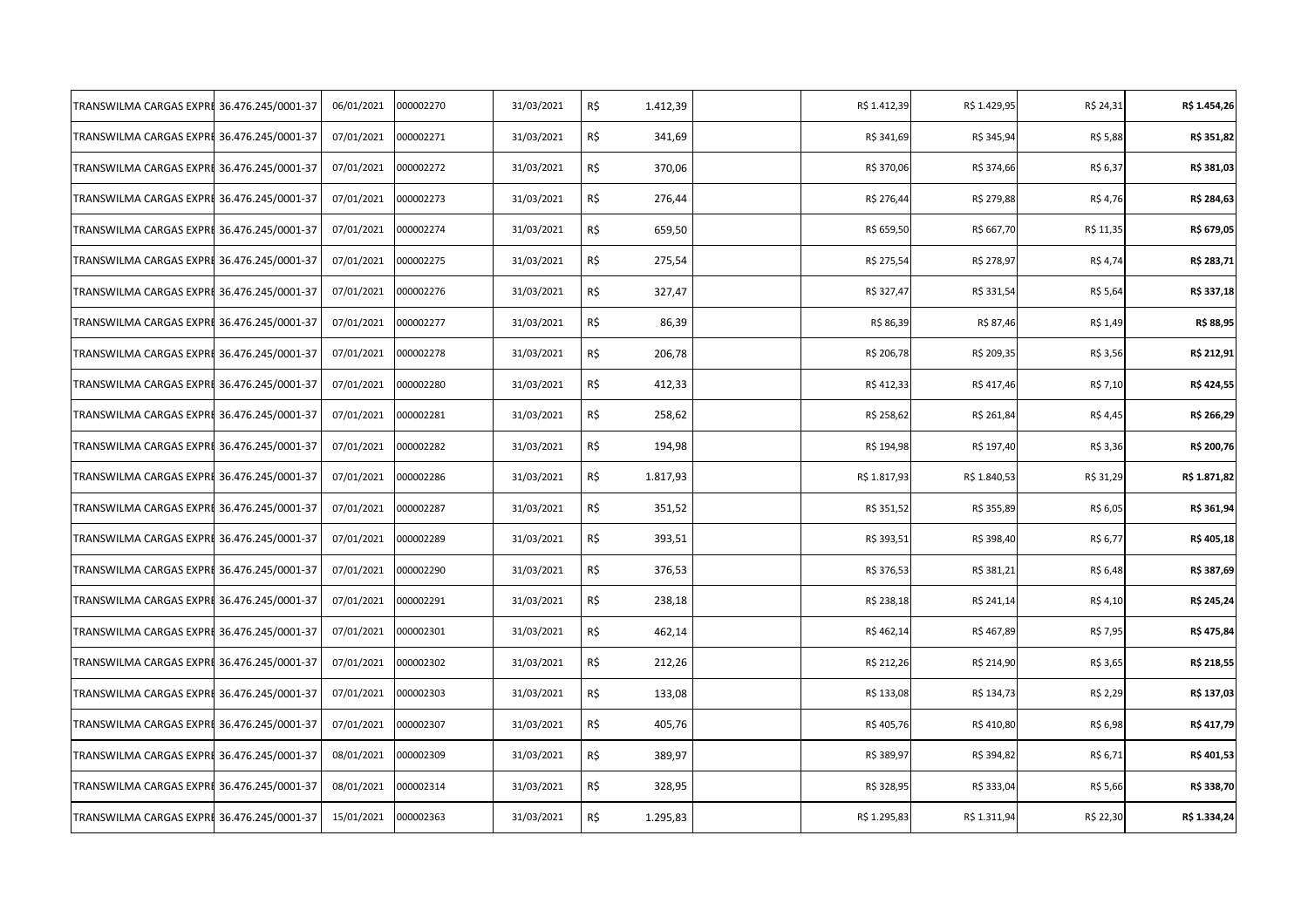| TRANSWILMA CARGAS EXPRE 36.476.245/0001-37                  |                    | 15/01/2021 | 000002364    | 31/03/2021 | R\$ | 1.021,34     |                 | R\$ 1.021,34    | R\$ 1.034,04    | R\$ 17,58    | R\$ 1.051,62    |
|-------------------------------------------------------------|--------------------|------------|--------------|------------|-----|--------------|-----------------|-----------------|-----------------|--------------|-----------------|
| TRANSWILMA CARGAS EXPRE 36.476.245/0001-37                  |                    | 15/01/2021 | 000002365    | 31/03/2021 | R\$ | 4.514,73     |                 | R\$4.514,73     | R\$4.570,86     | R\$ 77,70    | R\$4.648,56     |
| TRANSWILMA CARGAS EXPRE 36.476.245/0001-37                  |                    | 15/01/2021 | 000002369    | 31/03/2021 | R\$ | 944,62       |                 | R\$ 944,62      | R\$ 956,36      | R\$ 16,26    | R\$ 972,62      |
| TRANSWILMA CARGAS EXPRE 36.476.245/0001-37                  |                    | 15/01/2021 | 000002371    | 31/03/2021 | R\$ | 3.386,43     |                 | R\$ 3.386,43    | R\$ 3.428,53    | R\$ 58,29    | R\$ 3.486,82    |
| TRANSWILMA CARGAS EXPRE 36.476.245/0001-37                  |                    | 23/02/2021 | 000002747    | 30/04/2021 | R\$ | 282,37       |                 | R\$ 282,37      | R\$ 283,44      | R\$ 1,98     | R\$ 285,43      |
| TRANSWILMA CARGAS EXPRE 36.476.245/0001-37                  |                    | 23/02/2021 | 000002748    | 30/04/2021 | R\$ | 412,97       |                 | R\$412,97       | R\$414,54       | R\$ 2,90     | R\$417,44       |
| TRANSWILMA CARGAS EXPRE 36.476.245/0001-37                  |                    | 23/02/2021 | 000002749    | 30/04/2021 | R\$ | 324,43       |                 | R\$ 324,43      | R\$ 325,66      | R\$ 2,28     | R\$ 327,94      |
| TRANSWILMA CARGAS EXPRESS EIRELI                            |                    |            | Total        |            | R\$ | 28.748,45    | R\$ 0,00        | R\$ 28.748,45   | R\$ 29.097,07   | R\$484,41    | R\$ 29.581,48   |
| UPPER FUNDO DE INVESTIME 28.849.674/0001-84                 |                    | 15/01/2021 | 2101150001   | 19/02/2021 | R\$ | 81.940,79    |                 | R\$ 81.940,79   | R\$ 83.639,80   | R\$ 2.537,07 | R\$ 86.176,87   |
| UPPER FUNDO DE INVESTIMENTO EM DIREITO CREDITÓRIOS II Total |                    |            |              |            | R\$ | 81.940,79    | R\$ 0,00        | R\$ 81.940,79   | R\$ 83.639,80   | R\$ 2.537,07 | R\$ 86.176,87   |
| VALECRED SECURITIZADORA   26.680.185/0001-16                |                    | 22/04/2021 | 105698963    | 21/05/2021 | R\$ | 3.852.086,53 | R\$401.880,72   | R\$4.253.967,25 | R\$4.253.967,25 | R\$ 0,00     | R\$4.253.967,25 |
| VALECRED SECURITIZADORA DE CREDITOS S/A Total               |                    |            |              |            | R\$ | 3.852.086,53 | R\$401.880,72   | R\$4.253.967,25 | R\$4.253.967,25 | R\$ 0,00     | R\$4.253.967,25 |
| VALFLEX EMBALAGENS FLEXI 73.008.112/0001-62                 |                    | 03/03/2021 | 000020557    | 03/03/2021 | R\$ | 8.366,44     |                 | R\$ 8.366,44    | R\$ 8.470,46    | R\$ 223,06   | R\$ 8.693,51    |
| VALFLEX EMBALAGENS FLEXI 73.008.112/0001-62                 |                    | 15/03/2021 | 000020592    | 15/03/2021 | R\$ | 63.069,31    |                 | R\$ 63.069,31   | R\$ 63.853,43   | R\$ 1.426,06 | R\$ 65.279,49   |
| VALFLEX EMBALAGENS FLEXIVEIS LTDA                           |                    |            | <b>Total</b> |            | R\$ | 71.435,75    | R\$ 0,00        | R\$ 71.435,75   | R\$ 72.323,89   | R\$ 1.649,12 | R\$ 73.973,00   |
| VALMIR BRAVIN DE SOUZA                                      | 00.012.026/1258-05 | 01/01/2000 | CONTRATO     | 31/05/2021 | R\$ | 176.830,00   | -R\$ 176.830,00 | R\$ 0,00        | R\$ 0,00        | R\$ 0,00     | R\$ 0,00        |
| <b>VALMIR BRAVIN DE SOUZA</b>                               |                    |            | Total        |            | R\$ | 176.830,00   | -R\$ 176.830,00 | R\$ 0,00        | R\$ 0,00        | R\$ 0,00     | R\$ 0,00        |
| VALOREM SOLUCOES FINANO 18.488.755/0001-42                  |                    | 12/02/2021 | 102256970    | 30/05/2021 | R\$ | 95.588,56    |                 | R\$ 95.588,56   | R\$ 95.588,56   | R\$ 0,00     | R\$ 95.588,56   |
| VALOREM SOLUCOES FINANCEIRAS S.A. Total                     |                    |            |              |            | R\$ | 95.588,56    | R\$ 0,00        | R\$ 95.588,56   | R\$ 95.588,56   | R\$ 0,00     | R\$ 95.588,56   |
| VEGA FUNDO DE INVESTIMEN 28.254.169/0001-97                 |                    | 07/04/2021 | 851539       | 30/06/2021 | R\$ | 99.000,00    |                 | R\$99.000,00    | R\$99.000,00    | R\$ 0,00     | R\$ 99.000,00   |
| VEGA FUNDO DE INVESTIMENTO EM DIREITOS CREDITORIOS Total    |                    |            |              |            | R\$ | 99.000,00    | R\$ 0,00        | R\$ 99.000,00   | R\$ 99.000,00   | R\$ 0,00     | R\$ 99.000,00   |
| VISOFLEX PORTAS E PORTOES 07.205.402/0001-71                |                    | 28/05/2020 | 000010471    | 24/11/2020 | R\$ | 14.990,84    | -R\$ 14.990,84  | R\$ 0,00        | R\$ 0,00        | R\$ 0,00     | R\$ 0,00        |
| VISOFLEX PORTAS E PORTOES 07.205.402/0001-71                |                    | 28/05/2020 | 000010471    | 24/12/2020 | R\$ | 14.990,84    | -R\$ 14.990,84  | R\$ 0,00        | R\$ 0,00        | R\$ 0,00     | R\$ 0,00        |
| VISOFLEX PORTAS E PORTOES 07.205.402/0001-71                |                    | 28/05/2020 | 000010471    | 28/12/2020 | R\$ | 6.558,42     | -R\$ 6.558,42   | R\$ 0,00        | R\$ 0,00        | R\$ 0,00     | R\$ 0,00        |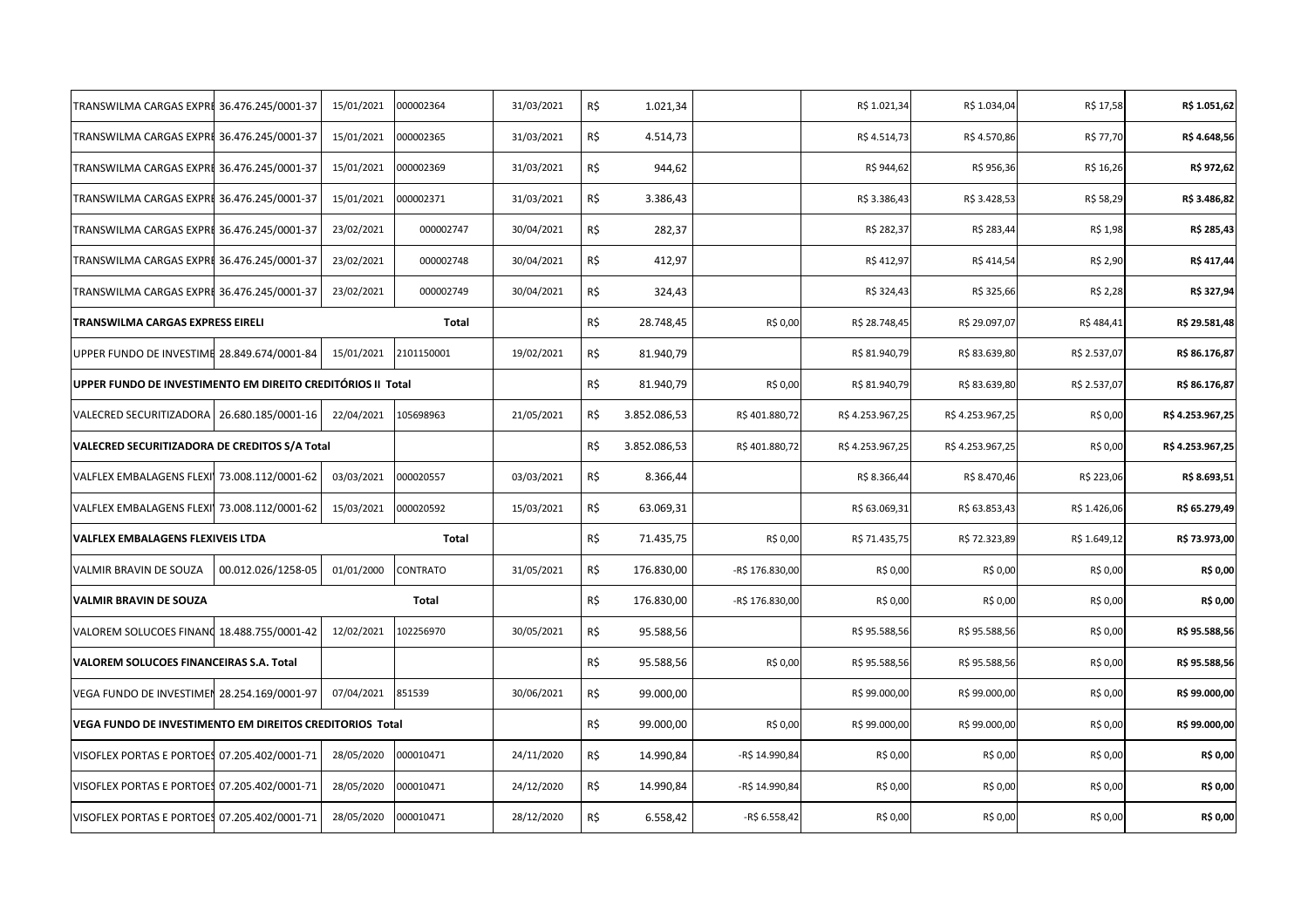| VISOFLEX PORTAS E PORTOES 07.205.402/0001-71 |                    | 28/05/2020 | 000010471    | 23/01/2021 | R\$ | 14.990,84 | -R\$ 14.990,84 | R\$ 0,00      | R\$ 0,00      | R\$ 0,00     | R\$ 0,00       |
|----------------------------------------------|--------------------|------------|--------------|------------|-----|-----------|----------------|---------------|---------------|--------------|----------------|
| VISOFLEX PORTAS E PORTOES 07.205.402/0001-71 |                    | 28/05/2020 | 000010471    | 22/02/2021 | R\$ | 14.990,84 | -R\$ 14.990,84 | R\$ 0,00      | R\$ 0,00      | R\$ 0,00     | R\$ 0,00       |
| VISOFLEX PORTAS E PORTOES 07.205.402/0001-71 |                    | 28/05/2020 | 000010471    | 24/03/2021 | R\$ | 14.990,84 | -R\$ 14.990,84 | R\$ 0,00      | R\$ 0,00      | R\$ 0,00     | R\$ 0,00       |
| VISOFLEX PORTAS E PORTOES 07.205.402/0001-71 |                    | 28/05/2020 | 000010471    | 25/01/2021 |     | 0,00      | R\$ 95.451,67  | R\$ 95.451,67 | R\$ 97.693,89 | R\$ 3.777,50 | R\$ 101.471,38 |
| VISOFLEX PORTAS E PORTOES LTDA               |                    |            | <b>Total</b> |            |     | 81.512,62 | R\$ 13.939,05  | R\$ 95.451,67 | R\$ 97.693,89 | R\$ 3.777,50 | R\$ 101.471,38 |
| VIVO S.A.                                    | 02.449.992/0001-64 | 19/02/2019 | 013138464    | 08/03/2019 | R\$ | 1.486,79  |                | R\$ 1.486,79  | R\$ 1.661,53  | R\$ 445,84   | R\$ 2.107,38   |
| VIVO S.A.                                    | 02.449.992/0001-64 | 06/07/2020 | 000011295    | 24/07/2020 | R\$ | 1.372,30  |                | R\$ 1.372,30  | R\$ 1.475,75  | R\$ 148,07   | R\$ 1.623,81   |
| VIVO S.A.                                    | 02.449.992/0001-64 | 17/11/2020 | 163320399    | 27/11/2020 | R\$ | 1.724,95  |                | R\$ 1.724,95  | R\$ 1.808,26  | R\$ 105,48   | R\$ 1.913,74   |
| VIVO S.A.                                    | 02.449.992/0001-64 | 17/11/2020 | 163320399    | 27/11/2020 | R\$ | 162,68    |                | R\$ 162,68    | R\$ 170,54    | R\$ 9,95     | R\$ 180,49     |
| VIVO S.A.                                    | 02.449.992/0001-64 | 01/12/2020 | 164096241    | 17/12/2020 | R\$ | 178,20    |                | R\$ 178,20    | R\$ 185,05    | R\$ 9,56     | R\$ 194,61     |
| VIVO S.A.                                    | 02.449.992/0001-64 | 18/12/2020 | 165832606    | 08/01/2021 | R\$ | 21,40     |                | R\$ 21,40     | R\$ 21,90     | R\$ 0,97     | R\$ 22,87      |
| VIVO S.A.                                    | 02.449.992/0001-64 | 18/12/2020 | 165832606    | 08/01/2021 | R\$ | 322,04    |                | R\$ 322,04    | R\$ 329,60    | R\$ 14,61    | R\$ 344,22     |
| VIVO S.A.                                    | 02.449.992/0001-64 | 17/01/2021 | 168065708    | 08/02/2021 | R\$ | 21,40     |                | R\$ 21,40     | R\$ 21,84     | R\$ 0,74     | R\$ 22,59      |
| VIVO S.A.                                    | 02.449.992/0001-64 | 17/01/2021 | 168065708    | 08/02/2021 | R\$ | 322,04    |                | R\$ 322,04    | R\$ 328,72    | R\$ 11,18    | R\$ 339,89     |
| VIVO S.A.                                    | 02.449.992/0001-64 | 01/02/2021 | 168397379    | 17/02/2021 | R\$ | 231,42    |                | R\$ 231,42    | R\$ 236,22    | R\$ 7,32     | R\$ 243,54     |
| VIVO S.A.                                    | 02.449.992/0001-64 | 01/02/2021 | 168397379    | 17/02/2021 | R\$ | 1.273,14  |                | R\$ 1.273,14  | R\$ 1.299,54  | R\$40,29     | R\$ 1.339,82   |
| VIVO S.A.                                    | 02.449.992/0001-64 | 18/02/2021 | 169376175    | 08/03/2021 | R\$ | 21,40     |                | R\$ 21,40     | R\$ 21,67     | R\$ 0,53     | R\$ 22,20      |
| VIVO S.A.                                    | 02.449.992/0001-64 | 18/02/2021 | 169376175    | 08/03/2021 | R\$ | 322,04    |                | R\$ 322,04    | R\$ 326,04    | R\$ 8,04     | R\$ 334,09     |
| VIVO S.A.                                    | 02.449.992/0001-64 | 16/05/2021 | 172566735    | 10/06/2021 | R\$ | 193,74    |                | R\$ 193,74    | R\$ 193,74    | R\$ 0,00     | R\$ 193,74     |
| VIVO S.A.                                    | 02.449.992/0001-64 | 16/05/2021 | 172566735    | 10/06/2021 | R\$ | 7.916,76  |                | R\$ 7.916,76  | R\$ 7.916,76  | R\$ 0,00     | R\$ 7.916,76   |
| VIVO S.A.                                    |                    | Total      |              |            | R\$ | 15.570,30 | R\$ 0,00       | R\$ 15.570,30 | R\$ 15.997,16 | R\$ 802,59   | R\$ 16.799,75  |
| WEG DRIVES & CONTROLS - A 14.309.992/0001-48 |                    | 12/02/2020 | 001627488    | 11/03/2020 | R\$ | 28.320,72 |                | R\$ 28.320,72 | R\$ 30.455,21 | R\$4.426,16  | R\$ 34.881,37  |
| WEG DRIVES & CONTROLS - A 14.309.992/0001-48 |                    | 24/02/2020 | 001638166    | 23/03/2020 | R\$ | 5.859,26  |                | R\$ 5.859,26  | R\$ 6.300,86  | R\$ 890,52   | R\$ 7.191,39   |
| WEG DRIVES & CONTROLS - A 14.309.992/0001-48 |                    | 03/03/2020 | 001645247    | 31/03/2020 | R\$ | 1.776,37  |                | R\$ 1.776,37  | R\$ 1.910,25  | R\$ 264,89   | R\$ 2.175,14   |